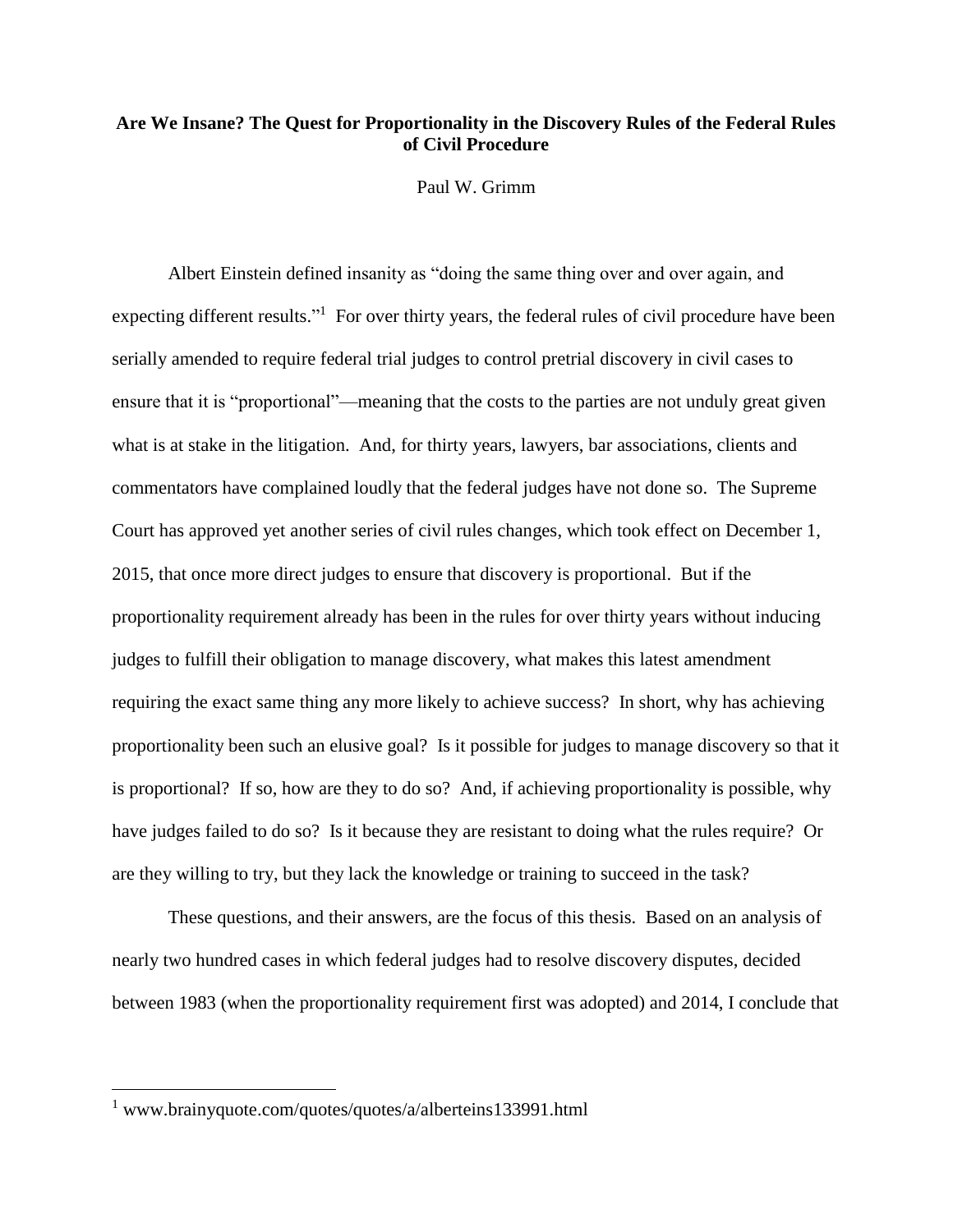judges can use a surprisingly large and flexible array of tools—alone or in combination—to achieve proportional discovery. Further, I conclude that frequently recurring "warning signs" signal when a case is likely to involve discovery issues that threaten to make proportionality difficult to achieve, and these can alert judges to the need to take action before the discovery costs spiral out of control or excessive delay in completing discovery occurs. Finally, based on a survey of forty-two district judges and sixty-eight magistrate judges, I conclude that the most likely reasons for the lack of success in achieving proportional discovery to date is a reluctance on the part of judges to view themselves as "case managers" as opposed to "dispute resolvers," and a lack of sufficient training or education for judges to see the benefits and methods of managing discovery to achieve proportionality. In essence, new federal judges traditionally must "figure out for themselves" how to deal with discovery disputes in their cases. For those who come to the bench with substantial prior experience as civil litigators, this may not be too much to expect of them. But for those who come to the bench after a career as a prosecutor, defense counsel, or non-litigator, the task of managing discovery in hundreds of civil cases, while simultaneously handling an equivalent number of criminal cases, can be daunting. My ultimate conclusion is that if the most recent changes to the civil rules are to have their intended result, a judicial education program must accompany their enactment. The program would teach judges the tools and techniques available to monitor and manage discovery in civil cases before problems develop (rather than waiting until a discovery dispute has occurred to become involved), and it would counteract the resistance of many judges to accept the obligation to do so.

I start with a discussion of the criticisms expressed about the current state of things, as reflected in a series of surveys conducted in 2009 by several prominent bar organizations,

2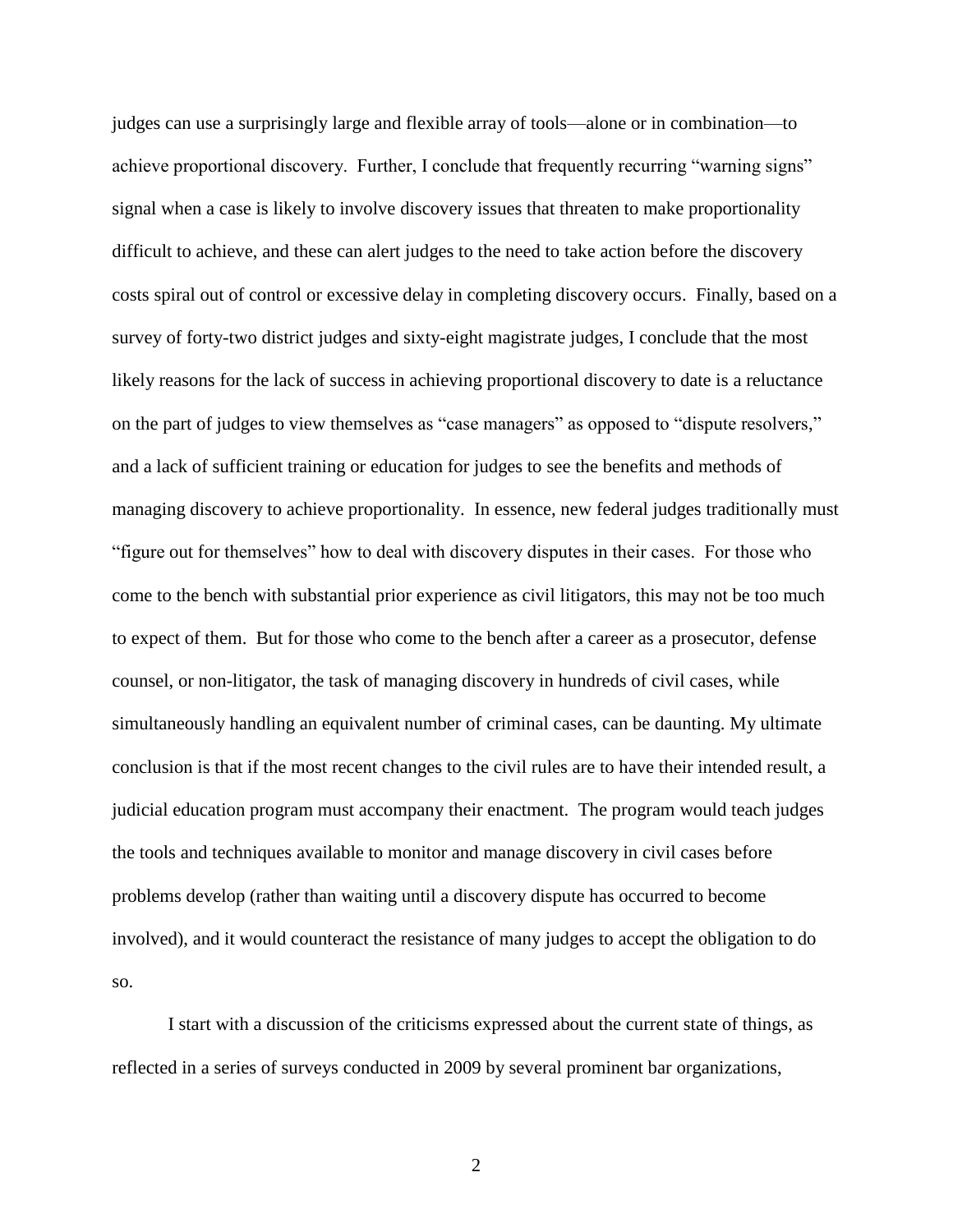followed by a discussion of the civil procedure rules themselves, and the efforts over the last thirty years to require judges to monitor and manage discovery to achieve proportionality. While the obligation to do so is clear, the rules are nearly silent about how the judges are expected to accomplish this vital task, and the bar surveys—though almost uniformly critical of the judges' failures to do so—similarly offer no helpful insight as to the techniques or procedures they should use to succeed. Then, based upon an analysis of nearly two hundred cases decided in the last thirty years where the parties asked judges to resolve discrete discovery disputes in pending federal cases, I identify a "toolkit" of techniques that a judge can employ—alone, or in combination—to achieve proportionality.

Using examples from the cases, I discuss these techniques, which include such measures as actively monitoring all cases and becoming more actively involved in managing them when needed, encouraging counsel and the parties to cooperate during discovery, adopting informal discovery dispute resolution methods, shifting the costs of discovery from the producing party to the requesting party, phasing discovery, using computer technology and sampling techniques to reduce the cost of reviewing voluminous electronic files, limiting the amount of time parties must spend responding to discovery requests, imposing sanctions for improper behavior, and capping the amount of discovery allowed based on an estimate of the likely range of recovery in a case. I also identify seven "red flags" that provide early warning signs to a judge of the need to intervene in a case to make sure that costs do not spiral out of control. These warning signs include cases involving complex litigation or multiple parties, cases where there is unusually great party or attorney animosity, cases involving discovery of electronically stored information, cases where there are issues regarding spoliation of evidence, *pro se* litigation, and asymmetrical

3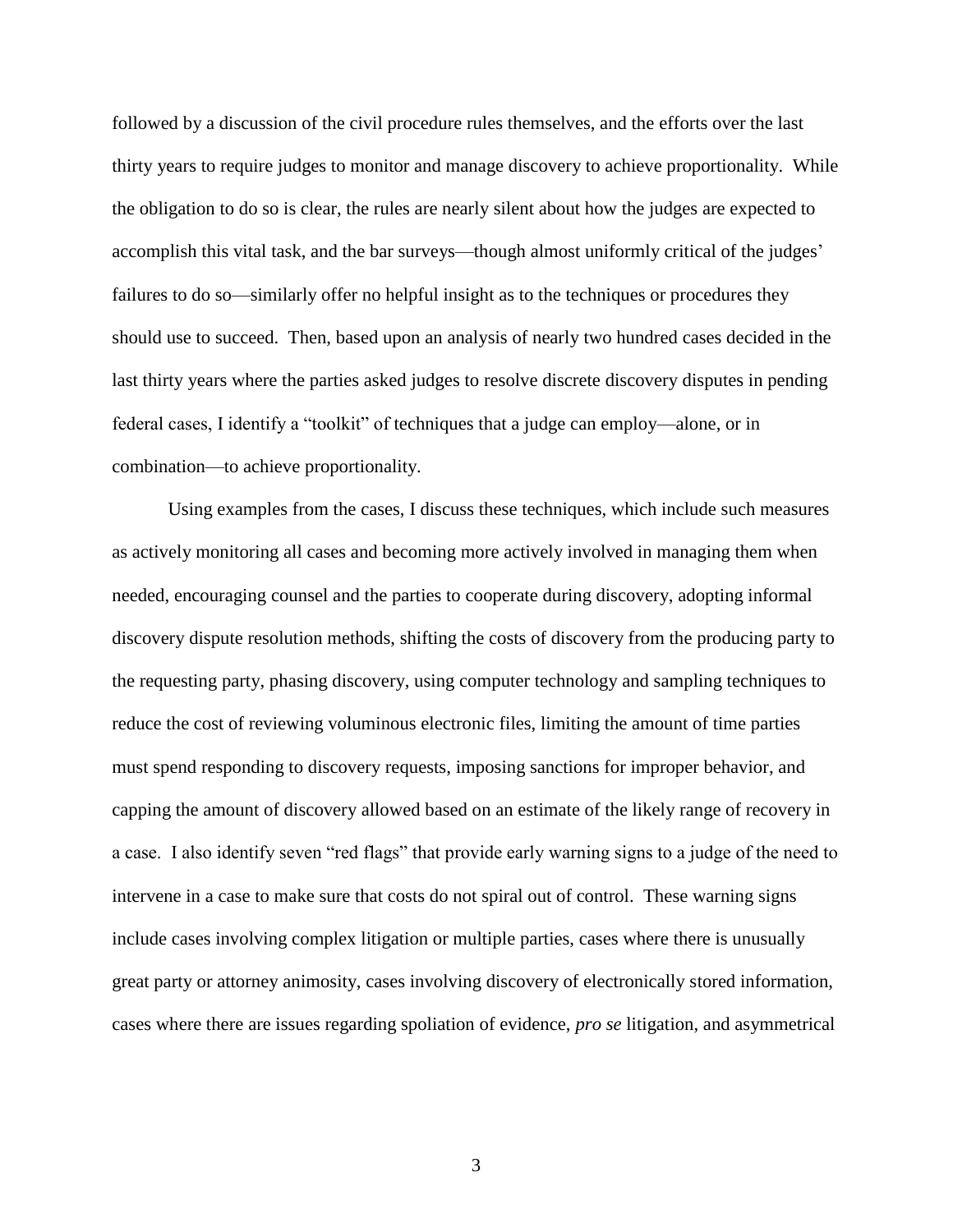litigation. In discussing these warning signs, I give examples of how a judge may intervene using the "proportionality toolkit" to keep costs in check.

Finally, based on a survey of United States district and magistrate judges, I offer an explanation why achieving proportionality may have been so difficult, and offer suggestions regarding how to educate judges better about how to use the proportionality tools identified in the case analysis to be more successful at achieving proportionality. My ultimate conclusion is that, by using the techniques I identify, combined with an aggressive education program for judges regarding how to use the "proportionality toolkit" and recognize the warning signs, it will indeed be possible to stop the insanity.

Preliminarily, some perspective will help focus the analysis. In May, 2010, prominent federal and state judges, academics, and attorneys representing all segments of the litigation bar, as well as representatives of bar organizations, government and corporations, attended a conference that the Judicial Conference Advisory Committee on the Civil Rules ("the Advisory Committee") convened at the Duke University School of Law. The purpose was to take a critical look at the current state of civil litigation in the United States and to identify specific strategies for improvement to enable it to better fulfill the goal of securing "the just, speedy, and inexpensive determination of every [civil] action and proceeding." <sup>2</sup> Among the goals of the conference was to evaluate discovery in civil cases in federal court, and particularly to focus on problems associated with discovery of electronically stored information ("ESI").<sup>3</sup> In advance of the Duke Conference, a number of prominent organizations representing a wide variety of

<span id="page-3-0"></span><sup>2</sup> Fed. R. Civ. P. 1.

<sup>3</sup> Emery G. Lee III & Thomas E. Willging, Preliminary Report to the Judicial Conference Advisory Committee on Civil Rules, October, 2009 at 5, *available at* http://www.fjc.gov/public/pdf.nsf/lookup/dissurv1.pdf/\$file/dissurv1.pdf; Richard Marcus, *How to Steer an Ocean Liner*, 18 Lewis & Clark L. Rev. 615, 624 (2014).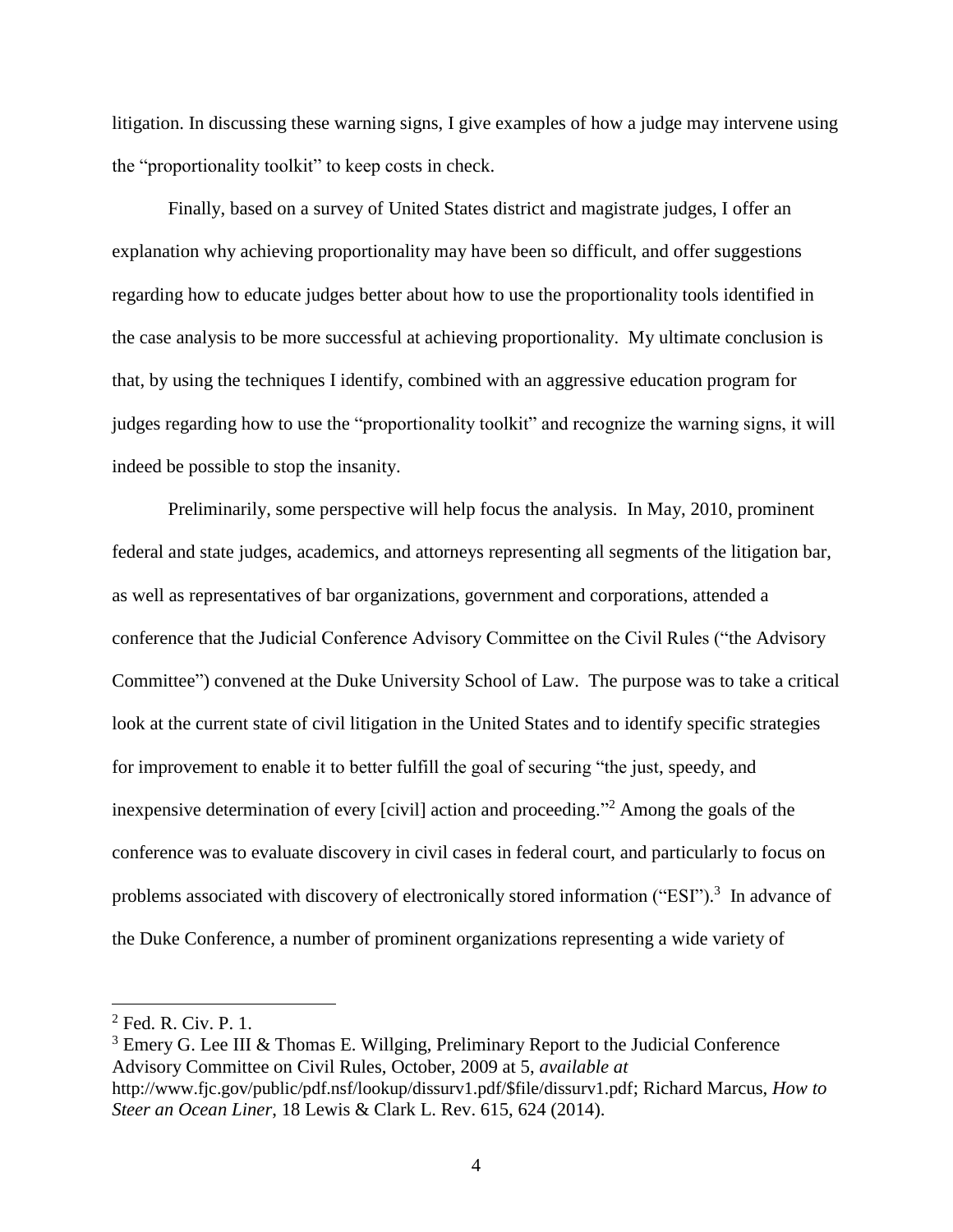participants in the civil litigation process conducted surveys of their members to obtain their views regarding the effectiveness of the federal civil discovery rules. Among those groups were the ABA Section of Litigation, the American College of Trial Lawyers (in conjunction with the Institute for the Advancement of the American Legal System), the Federal Judicial Center, the Association of Corporate Counsel, and the National Employment Lawyers Association ("NELA"). While there were areas of disagreement among the various surveys about the state of health of the federal civil litigation process, there was wide agreement in 2009 that the process takes too long, is too expensive, and that in too many cases the cost of discovery is disproportionately expensive in relation to the value of the case or the importance of the issues at stake in the litigation.<sup>4</sup>

<span id="page-4-0"></span>Those familiar with the federal rules of civil procedure could view this nearly universal agreement only as an indictment of the effectiveness of more than thirty years of rulemaking efforts to ensure that discovery costs were proportionate. This is because the civil rules first

<sup>&</sup>lt;sup>4</sup> ABA Section of Litigation Member Survey on Civil Practice: Full Report, 2 (2009) (reporting that 89% of survey respondents believed that litigation costs are not proportional to the value in a small case, and that 40% believe that litigation costs are not proportional to the value in a large case); Final Report on the Joint Project of The American College of Trial Lawyers Task Force on Discovery and The Institute For the Advancement of the American Legal System at 2, 7 (2009) (reporting that a major theme that emerged from the survey was that the American civil justice system is in need of serious repair, and that "[s]ome deserving cases are not brought because the cost of pursuing them fails a rational cost-benefit test" and recommending that changes be adopted to the civil procedure rules to ensure that discovery is proportional); Civil Litigation Survey of Chief Legal Officers and General Counsel belonging to the Association of Corporate Counsel, 1 (2009) (reporting that 90% of respondents reported that the litigation process takes too long, and that 97% felt that it was too expensive and "that litigation costs are commonly out of line with the stakes of the case." Further reporting that nine out of ten respondents disagreed with the statement that "litigation costs are generally proportionate to the value of the case."); NELA Summary of Results of Federal Judicial Center Survey of NELA Members, Fall 2009, 6 (2010) ("[t]here was a universal sentiment among NELA respondents that the discovery process is too costly"). All of these surveys (for ease of reference, collectively referred to as the "Duke Surveys") may be found at www.uscourts.gov/Rules-Policies/records-and-archives-rulescommittees/special-projects-rules-committees/2010-civil.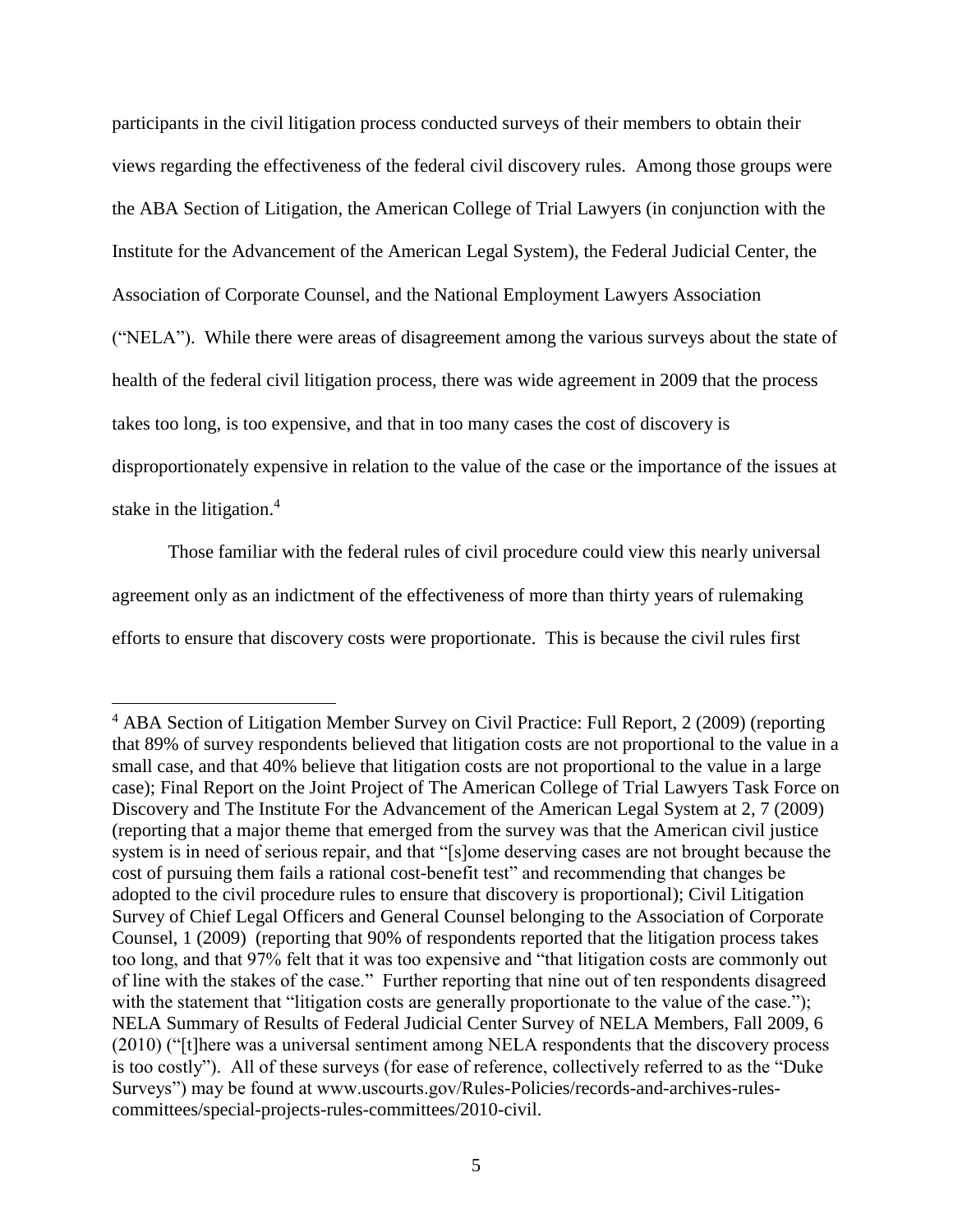were amended to require proportionate discovery in 1983, and that requirement (although revised and relocated various times within the rules) has been an overarching requirement of the discovery process ever since.<sup>5</sup> Accordingly, the starting point for the analysis must be the rules themselves. Part One of this thesis will discuss the successive efforts of the civil rulemakers to require proportionate discovery by examining the changes in the rules of civil procedure addressing this requirement, and the accompanying advisory committee notes that illustrate the goals of the rules and amendments. Part Two will discuss the results of an examination of nearly two hundred discovery opinions that federal judges issued during the more than thirty years in which the rules have required proportionate discovery, in which they acknowledged this requirement and resolved discovery disputes with it in mind. The goal of Part Two is to determine whether it is possible for judges to achieve proportional discovery, and, if so, to identify an "inventory" of techniques that can be used to do so. Further, Part Two will identify a number of risk factors that a review of the cases disclosed; these "red flags" presage the possibility of disproportionate discovery and can serve as an early warning of the need for a judge to exert more control over the discovery process. In Part Three, this thesis will discuss the results of surveys of United States district and magistrate judges regarding their attitudes toward handling discovery in civil cases, and the approach they take to doing so. The survey results

<sup>&</sup>lt;sup>5</sup> See, e.g., Fed. R. Civ. P. 26(b)(1) (1983) (requiring that "[t]he frequency or extent of use of the discovery methods set forth [in the civil rules] . . . shall be limited by the court if it determines that: (i) the discovery sought is unreasonably cumulative or duplicative, or is obtainable from some other source that is more convenient, less burdensome, or less expensive; (ii) the party seeking discovery has had ample opportunity by discovery in the action to obtain the information sought; or (iii) *the discovery is unduly burdensome or expensive, taking into account the needs of the case, the amount in controversy, limitations on the parties' resources, and the importance of the issues at state in the litigation*.") (emphasis added).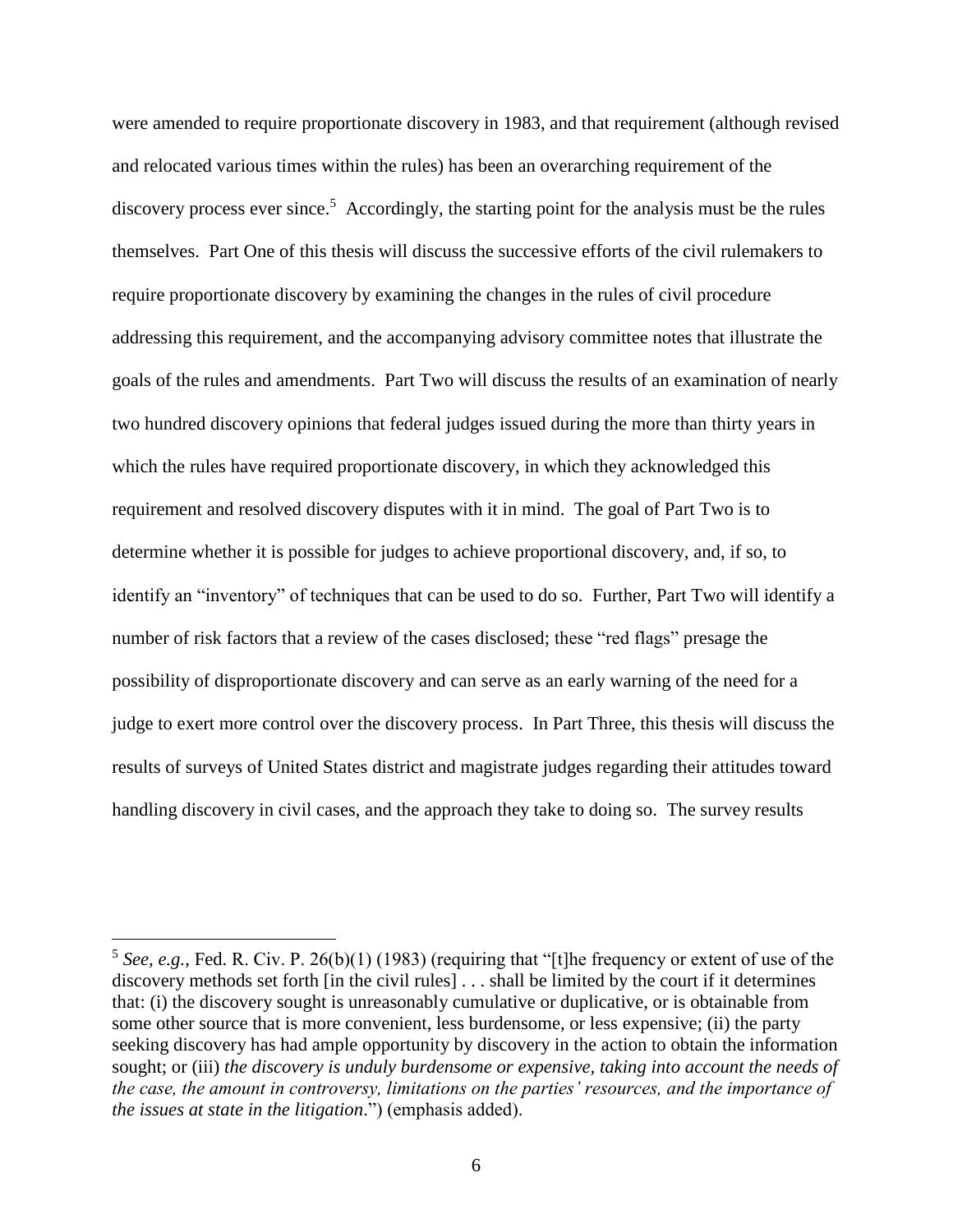provide insight into why achieving proportionate discovery has been an elusive goal. Finally, Part Four will offer suggestions as to what ought to be done to improve the situation.

## Part One

### A. Overview and the 1983 Rule Amendments

The belief that discovery costs in federal court frequently are disproportionate to the value of the case has existed far longer than the thirty years that the civil rules have required proportionality. The first codification of the federal rules of civil procedure occurred in 1938,<sup>6</sup> and thirteen years thereafter Judge James M. Douglas, chair of the Judicial Conference Section on Judicial Administration, convened a symposium regarding "The Practical Operation of Federal Discovery."<sup>7</sup> During the symposium, William Speck reported the results of a field study that the Administrative Office of the United States Courts conducted regarding the use of discovery in the federal courts. Speck reported that the field study found that, after thirteen years of using the federal discovery rules, "generally speaking the lawyers we talked to liked discovery," but that shortcomings were noted, and "[o]ne of the criticisms is that the expense and time consumed by discovery is out of proportion to the value."<sup>8</sup>

The first attempt in the federal rules of civil procedure to address directly the proportionality issue in discovery occurred with the 1983 amendments to the civil rules.

<sup>6</sup> Richard Marcus, *How to Steer an Ocean Liner*, *supra*, note [3,](#page-3-0) at 618.

<sup>7</sup> *The Practical Operation of Federal Discovery*, 12 F.R.D. 131 (1951).

<sup>&</sup>lt;sup>8</sup> *Id.* at 137. Focusing on the cost of deposition discovery, Speck further illustrated the proportionality concern. He disclosed that the survey revealed that the costs at that time of taking a deposition of 100-150 pages in length in an "ordinary case" would be \$200-300. He observed that "[i]f 100 to 150 pages of depositions are reasonable in a tort case worth \$20,000, then 100,000 to 150,000 pages would be in proportion in a case worth \$20,000,000." *Id.* at 138. At a cost of between two and three dollars a page, deposition discovery alone would run between \$200,000 and \$300,000 (in 1951 dollars) for a case where \$20,000,000 was at issue.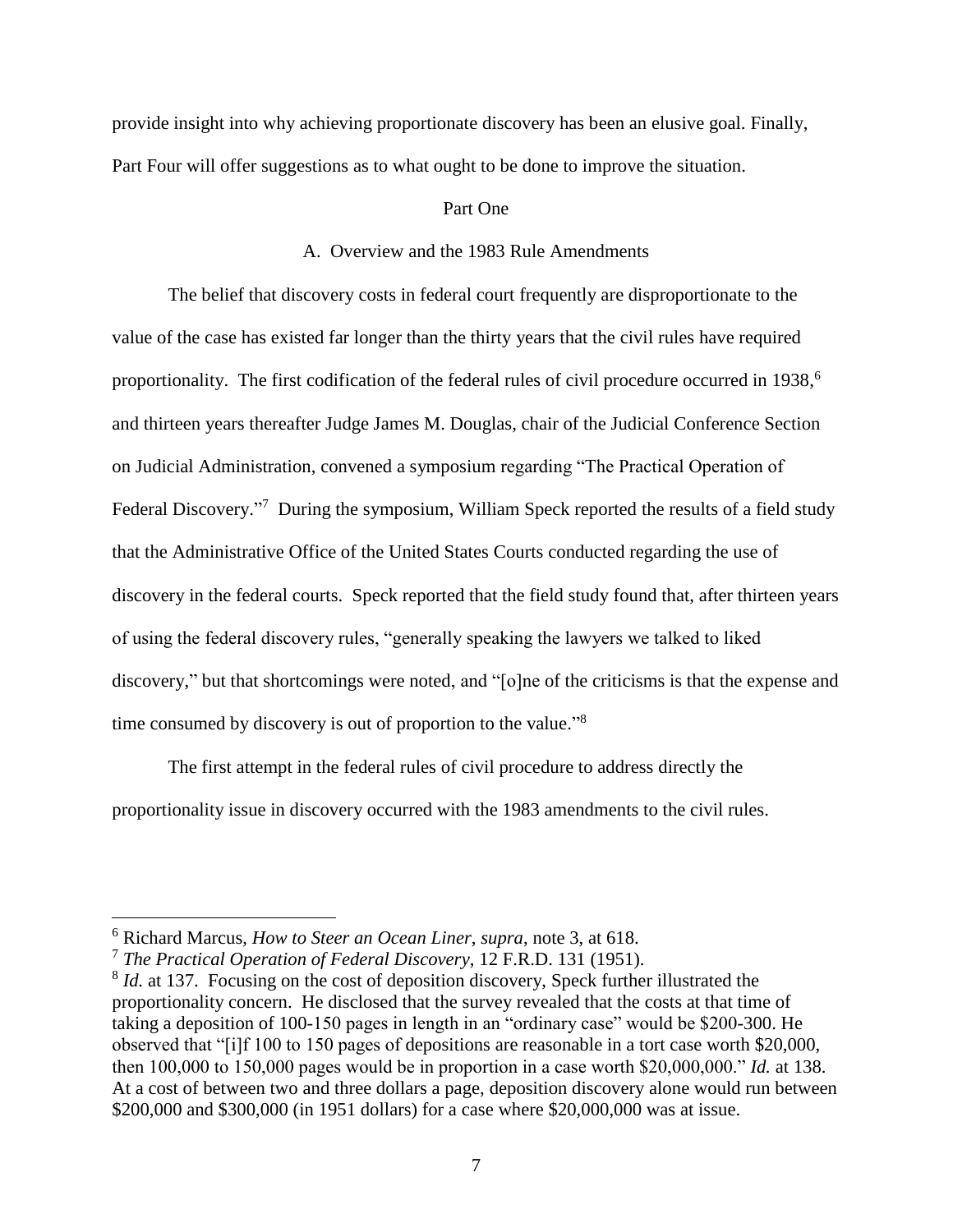Specifically, the Advisory Committee amended Fed. R. Civ. P. 26(b) ("Discovery Scope and Limits") to contain the following language:

The frequency or extent of use of the discovery methods set forth in [the discovery rules] shall be limited by the court if it determines that (i) the discovery sought is unreasonably cumulative or duplicative, or is obtainable from some other source that is more convenient, less burdensome, or less expensive; (ii) the party seeking discovery has had ample opportunity by discovery in the action to obtain the information sought; or (iii) the discovery is unduly burdensome or expensive, taking into account the needs of the case, the amount in controversy, limitations on the parties' resources, and the importance of the issues at stake in the litigation. The court may act upon its own initiative after reasonable notice or pursuant to a motion [for protective order]  $\dots$ ."<sup>9</sup>

Importantly, the Committee placed the new language in the section of Rule 26 that limits the scope of discovery, indicating the Committee's intent that the newly added factors would restrain at the outset the amount of discovery that the parties could conduct. Rather than adopt brightline restrictions on the type of permissible discovery and how parties could employ it, the rules opted for providing the parties and judges with a multi-factor analysis of how to tailor the discovery in each case to its needs. Such a flexible approach necessarily requires that the court monitor and manage the case (where needed), as the parties cannot apply the cost-benefit factors identified in the rules in the abstract. The Committee Note accompanying these changes explained why they were added and how the Committee hoped they would govern the conduct of discovery. First, the Committee observed that "[t]he purpose of discovery is to provide a mechanism for making relevant information available to the litigants," and that "the spirit of the rules is violated when advocates attempt to use discovery tools as tactical weapons rather than to expose the facts and illuminate the issues by overuse of discovery or unnecessary use of the defensive weapons or evasive responses."<sup>10</sup> When parties employ such abusive techniques, "this

 $^{9}$  Fed. R. Civ. P. 26(b)(1) (1983).

 $10$  Fed. R. Civ. P. 26 (1983) Advisory Committee Note.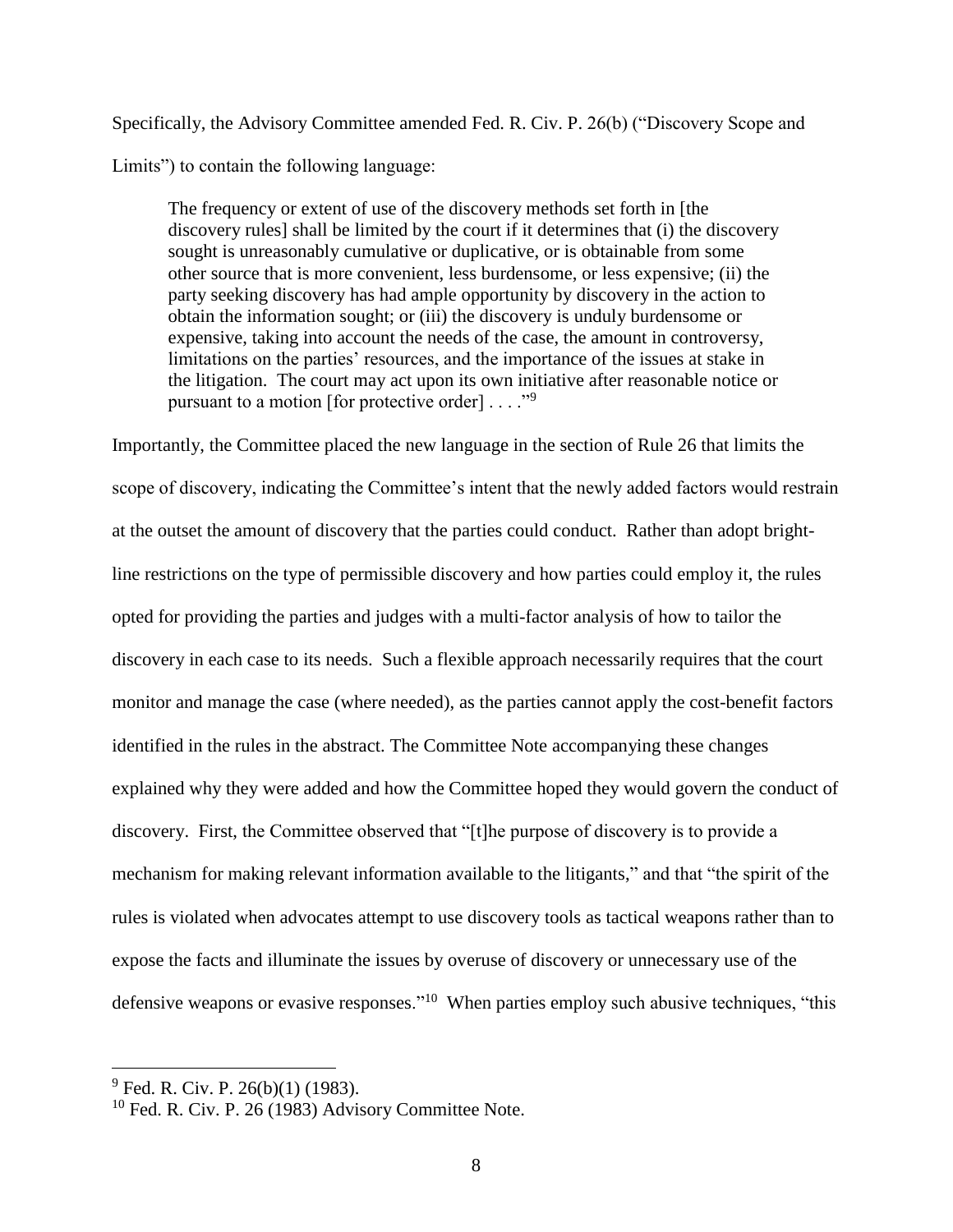results in excessively costly and time-consuming activities that are *disproportionate* to the nature of the case, the amount involved, or the issues or values at stake."<sup>11</sup> With these words, the Committee introduced the concept of proportionality as a limiting factor on the amount of discovery that the parties should seek, or the court should permit, in a civil case. The Committee Note further discussed the rationale for the changes to the Rule.

First, the Committee amended Rule  $26(b)(1)$  "to add a sentence to deal with the problem with over-discovery," with the goal of "guard[ing] against redundant or disproportionate discovery by giving the court authority to reduce the amount of discovery that may be directed to matters that are otherwise proper subjects of inquiry."<sup>12</sup> Fundamentally, the new rule imposed on the trial judge the duty to guard against disproportionate discovery, as the Committee plainly stated that "[t]he new sentence is intended to encourage judges to be more aggressive in identifying and discouraging discovery overuse," noting that "[o]n the whole ... district judges have been reluctant to limit the use of the discovery devices."<sup>13</sup> Thus, the concept of the trial judge as an active participant in the monitoring and, as needed, the management of the discovery process in an individual case was integral to the Committee's view of how to combat disproportionately expensive or burdensome discovery. Simply put, the Committee recognized that reliance on the parties alone to achieve the proportionality required by the new rules would not be effective. Judges could not delegate the entire discovery process to the parties themselves, but would have to monitor their cases and intervene where needed to manage the discovery process on an individual basis for the rules to succeed. While the parties would have a critical role in designing and executing the discovery, the judge needed to be a part of that

<sup>11</sup> *Id.* (emphasis added).

 $12 \, Id.$ 

<sup>13</sup> *Id.*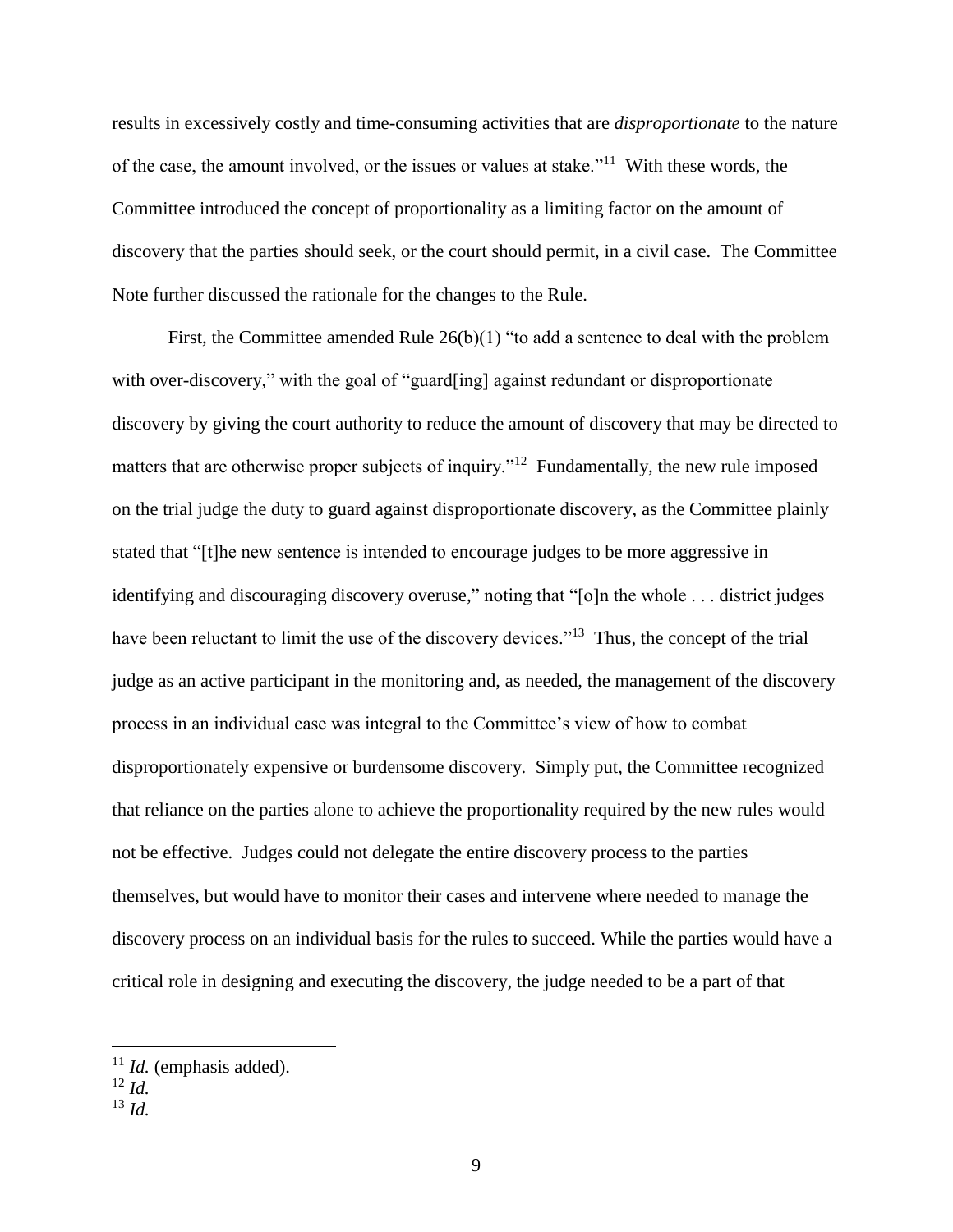process—from its inception to its conclusion. The Committee Note further explained how the Committee intended the new rule to operate.

The Committee designed new Rule  $26(b)(1)(i)$  "to minimize the redundancy in discovery" and to "encourage attorneys to be sensitive to the comparative costs of different methods of securing information," and introduced subdivision (b)(1)(ii) "to reduce repetitiveness and to oblige lawyers to think through their discovery activities in advance so that full utilization is made of each deposition, document request, or set of interrogatories."<sup>14</sup> The concomitant amendment of Rule 26(g), which was to govern the signing of discovery requests, responses, and objections, reinforced the notion that the attorneys conducting discovery had an independent duty to ensure that discovery in a case was not disproportionate. The Committee amended that rule to provide:

Every request for discovery or response or objection thereto made by a party represented by an attorney shall be signed by at least one attorney of record in his individual name, whose address shall be stated. A party who is not represented by an attorney shall sign the request, response, or objection and state his address. The signature of the attorney or party constitutes a certification that he has read the request, response, or objection, and that to the best of his knowledge, information, and belief formed after a reasonable inquiry it is: (1) consistent with these rules and warranted by existing law or a good faith argument for the extension, modification, or reversal of existing law; (2) not interposed for any improper purpose, such as to harass or cause unnecessary delay or needless increase in the cost of litigation; and (3) not unreasonable or unduly burdensome or expensive, given the needs of the case, the discovery already had in the case, the amount in controversy, and the importance of the issues at stake in the litigation.<sup>15</sup>

The Committee Note addressed in significant detail just how Rule  $26(g)$  should regulate

attorney conduct during discovery. It stated: "Rule  $26(g)$  imposes an affirmative duty to engage

<sup>14</sup> *Id.*

<sup>15</sup> Fed. R. Civ. P. 26(g) (1983), *Federal Rules of Civil Procedure as of April 28, 1983*, 97 F.R.D. 165, 173.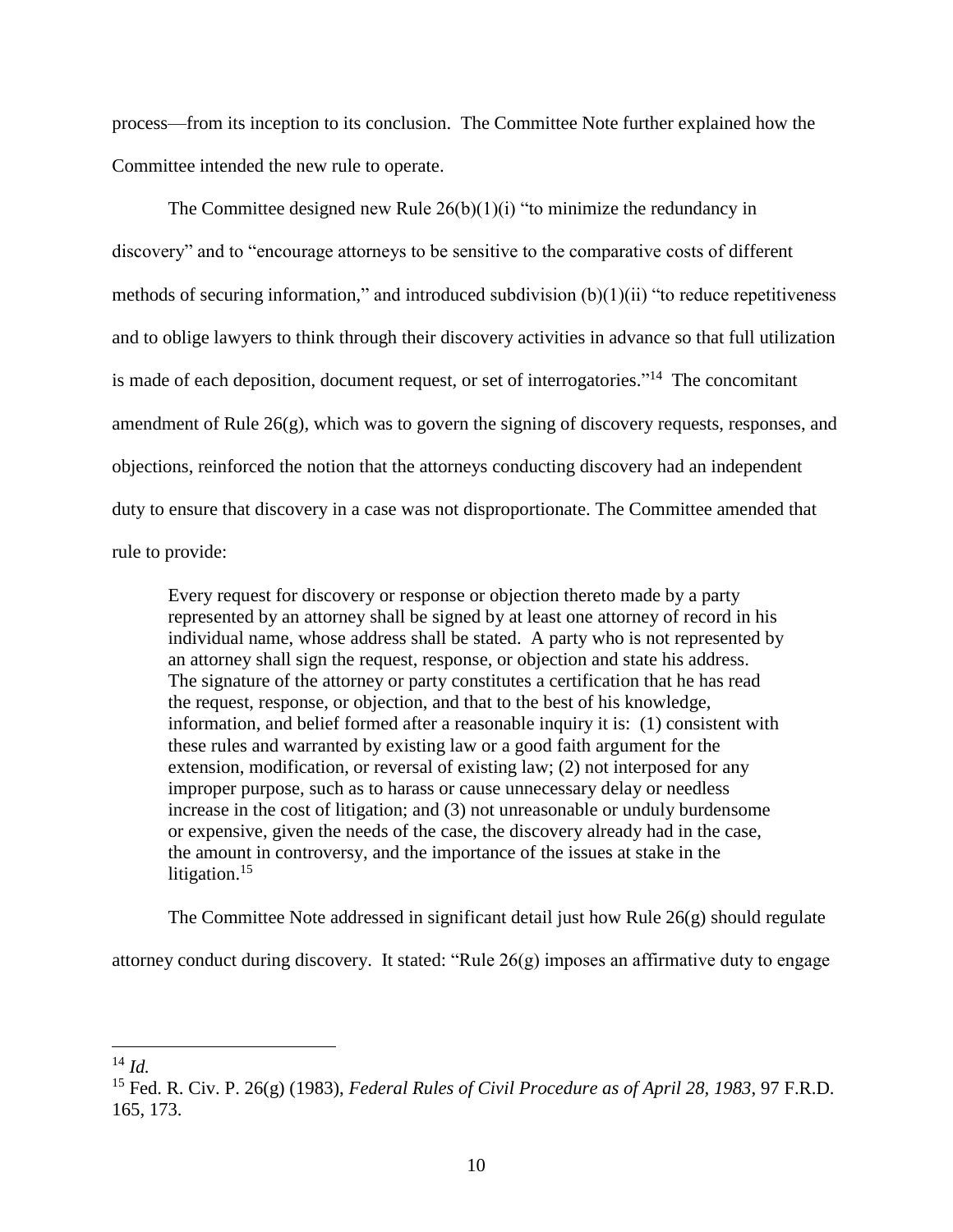in pretrial discovery in a responsible manner that is consistent with the spirit and purposes of Rules 26 through 37 [which govern all the discovery devices]."<sup>16</sup> Perhaps recognizing that attorneys might need encouragement to fulfill this responsibility, the Committee observed that "Rule  $26(g)$  is designed to curb discovery abuse by explicitly encouraging the imposition of sanctions," noting that it "provides a deterrent to both excessive discovery and evasion by imposing a certification requirement that obliges each attorney to stop and think about the legitimacy of a discovery request, a response thereto, or an objection."<sup>17</sup>

Essentially, the discovery rules needed to provide an adequate deterrent for litigants and their lawyers who otherwise might abuse the process. "If primary responsibility for conducting discovery is to continue to rest with the litigants, they must be obliged to act responsively and avoid abuse."<sup>18</sup> Accordingly, the "certification duty requires the lawyer to pause and consider the reasonableness of his request, response, or objection," by making "a reasonable inquiry into the factual basis of his response, request, or objection."<sup>19</sup> A lawyer complies with this duty "if the investigation undertaken by the attorney and the conclusions drawn therefrom are reasonable under the circumstances," and in doing so, the lawyer "may rely on assertions by the client and on communications with other counsel in the case as long as that reliance is appropriate under the circumstances," with the court to decide "what is reasonable . . . on the totality of the circumstances." 20

 $\overline{a}$ 

<sup>20</sup> *Id.*

<sup>&</sup>lt;sup>16</sup> Fed. R. Civ. P. 26(g) (1983) Advisory Committee Note.

<sup>17</sup> *Id.*

<sup>18</sup> *Id.*

<sup>19</sup> *Id.*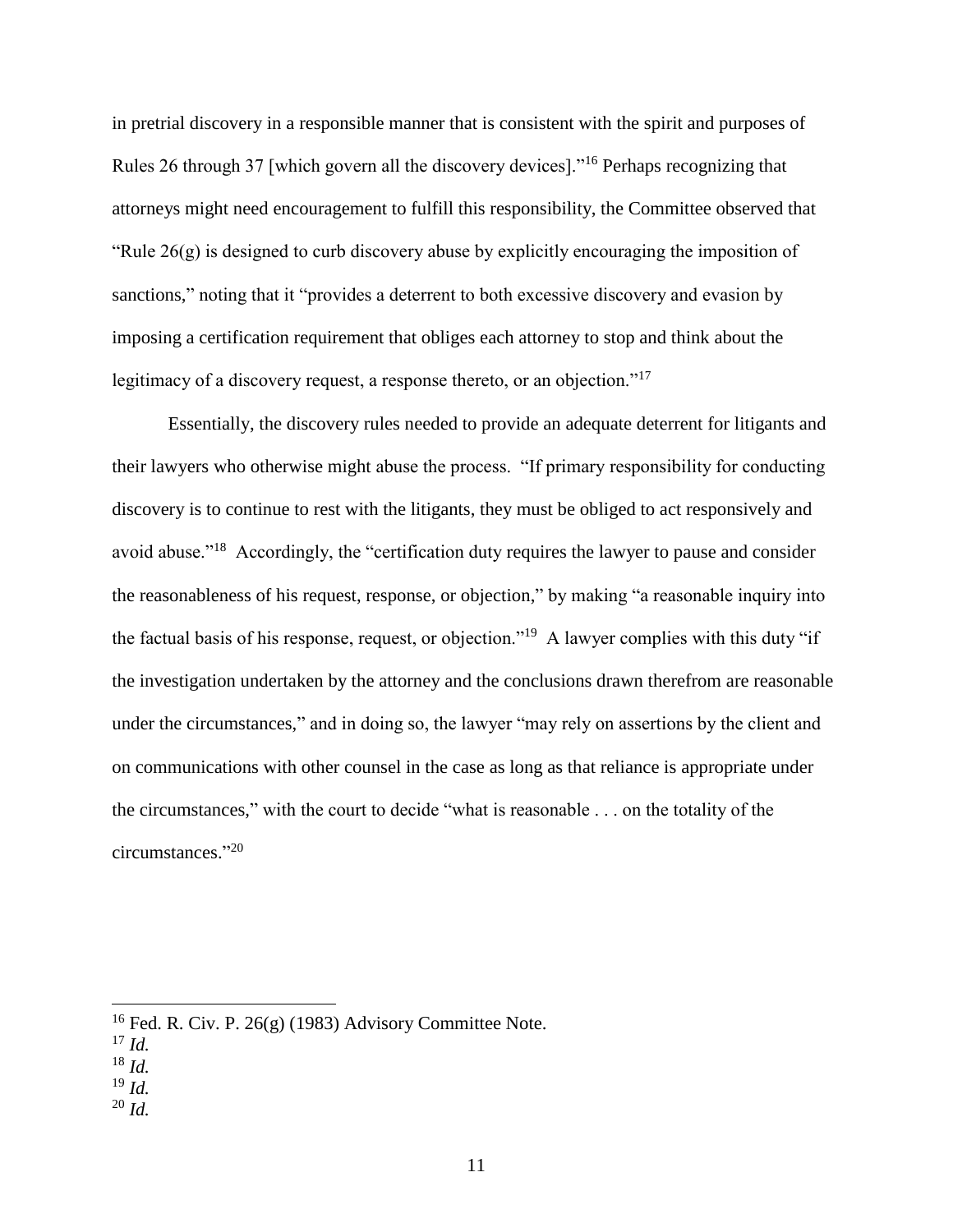Having clearly stated the responsibility of both the trial judge and the litigants' lawyers to ensure proportionate discovery in each case, the Committee Note further addressed how the new Rule  $26(b)(1)(iii)$  would guide them in doing so.

The elements of Rule  $26(b)(1)(iii)$  address the problem of discovery that is disproportionate to the individual lawsuit as measured by such matters as its nature and complexity, the importance of the issues at stake in a case seeking damages, the limitations on a financially weak litigant to withstand extensive opposition to a discovery program or to respond to discovery requests, and the significance of the substantive issues, as measured in philosophic, social, or institutional terms. Thus the rule recognizes that many cases in public policy spheres, such as employment practices, free speech, and other matters, may have importance far beyond the monetary amount involved. The court must apply the standards in an even-handed manner that will prevent use of discovery to wage a war of attrition or as a device to coerce a party, whether financially weak or affluent. $21$ 

Rule 26(b)(1)(iii) introduced a highly nuanced series of cost-benefit factors for the lawyers and trial judge the consider in each case to ensure that the discovery conducted was proportionate. Yet the Committee clearly designed it to protect against any mechanistic approach to limiting discovery that would not be appropriate in a particular case, given the substantive issues involved, the importance of the type of litigation, and the resources of the plaintiff and defendant. It was an important innovation, essential to ensuring that judges and lawyers interpreted and applied the discovery rules as a whole in a manner consistent with the goal of Fed. R. Civ. P. 1 that the rules of civil procedure "be construed to secure the just, speedy, and inexpensive determination of every action."<sup>22</sup> Therefore, while Rule  $(26)(b)(1)(iii)$  introduced "cost-benefit" analysis to determining how much discovery is appropriate in a given case, allowing consideration of the likely amount of recovery if successful, the parties and judge were not to apply it in an unfair manner. Rather, they were to consider the "value" of a case in light of

<sup>&</sup>lt;sup>21</sup> Fed R. Civ. P. 26(b)(1)(iii) (1983) Advisory Committee Note.

<sup>22</sup> Fed. R. Civ. P. 1 (1948), *Amendments to the Rules of Civil Procedure*, 8 F.R.D. 591, 593.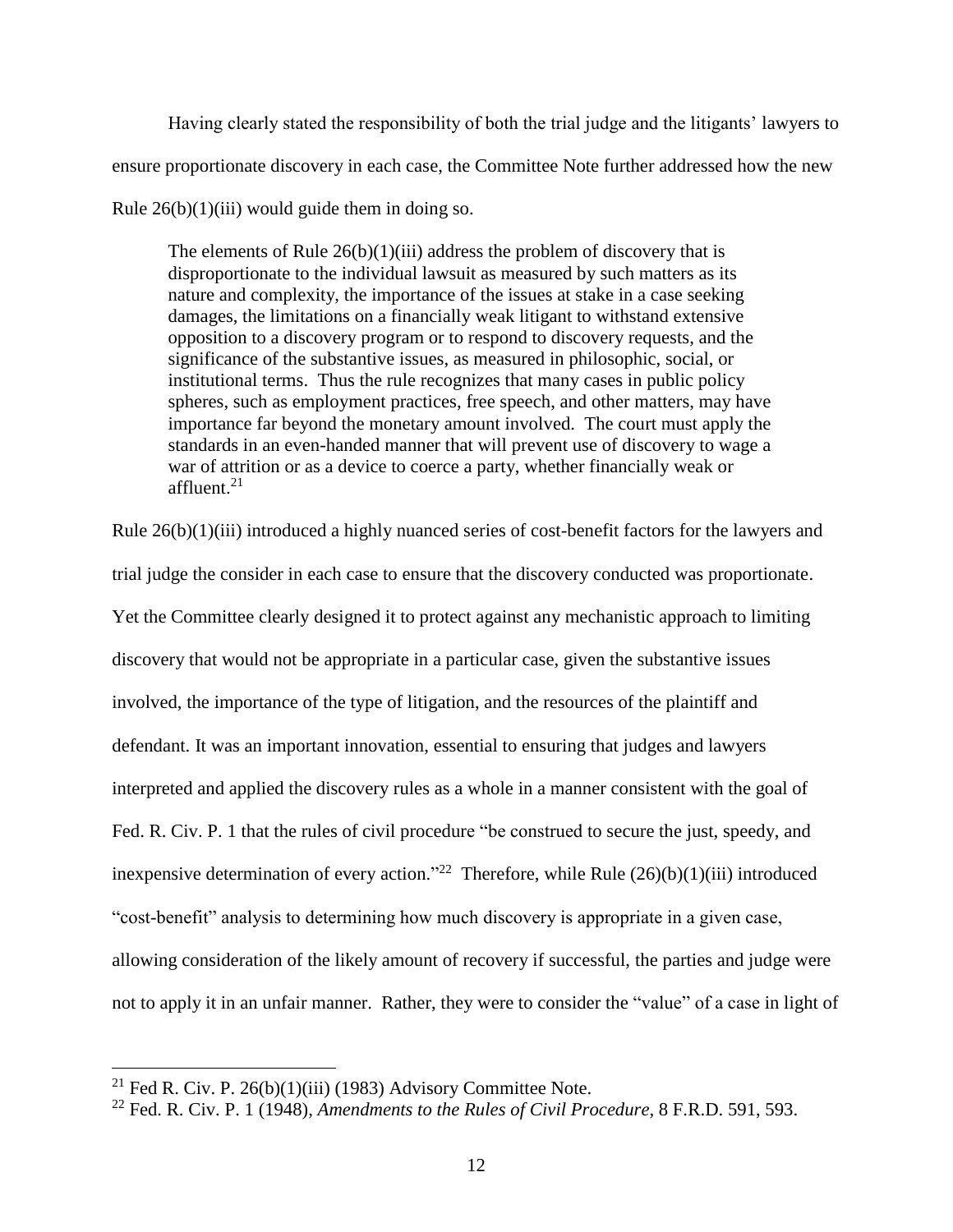its "philosophic, social or institutional terms." For example, "Public Policy" cases involving issues such as employment discrimination claims or free speech claims often require extensive discovery, yet may not produce a large-dollar judgment for the successful litigant. Betterfinanced opponents should not be able to employ delaying tactics to exhaust a financially weak party's ability to prosecute the action.

The Committee intended the combined effect of the changes to Rules  $26(b)(1)$  and  $26(g)$ to introduce a profound change in the way parties conducted discovery. No longer were they to conduct discovery reflexively; rather, they were to conduct it reflectively. No longer was discovery to be the province of the lawyers alone, conducted without any oversight and susceptible to abuse for tactical advantage or to impose oppressive burden; the trial judge had an independent duty to ensure that it was tailored to be both cost-effective and fair. Properly conducted, planning and executing discovery in a particular case would not be haphazard. Lawyers would need to make a reasonable inquiry of their clients before asking for discovery, responding to a discovery request, or even making an objection to one—and certify by his or her signature that this had been done, under pain of sanctions if not. Judges could no longer sit passively on the sidelines and delegate all discovery responsibilities to the lawyers, becoming involved only when a party presented a dispute for them to resolve; they had an independent duty to monitor the discovery in all their cases and to manage more directly the process where needed to ensure that discovery was fair and proportionate. And no longer could discovery be reduced to competing objectives of asking for everything an imaginative lawyer could want, or providing as little an evasive lawyer could get away with. Instead, the lawyers and the judge had to factor in the type of case, the issues at stake (as measured by the goals of the litigants, as well as the broader societal issues implicated by the case), the relief requested, and the comparative

13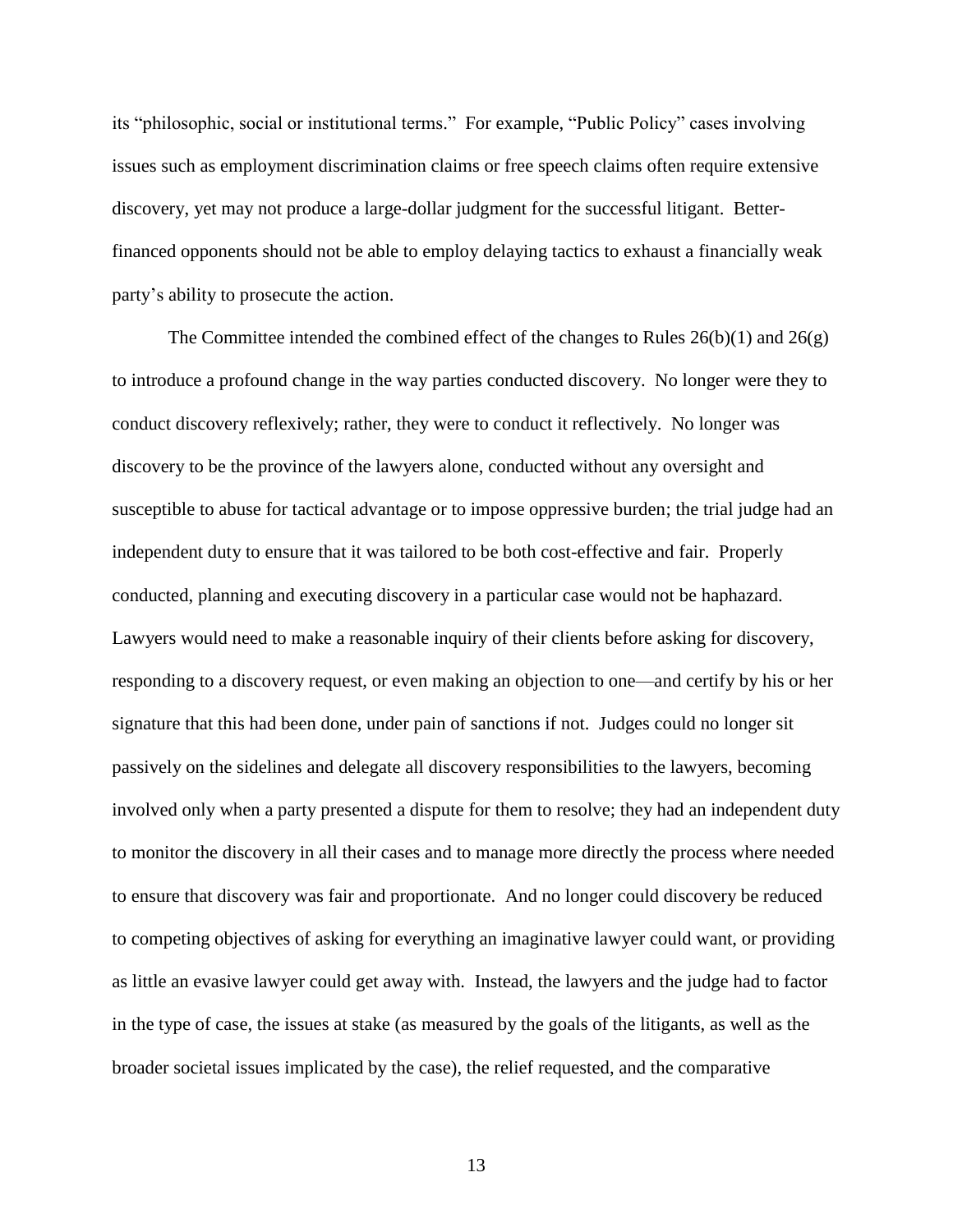resources of the parties. In short, the 1983 changes to the discovery rules ambitiously sought to inaugurate a new approach to discovery. The Advisory Committee had announced in stentorian tones what needed to be done. What remained to be seen was whether the judges and lawyers were listening.

#### B. The 1993 and 2000 Rule Amendments

Just ten years after the Committee amended Rule 26(b)(1) to adopt the proportionality standard, it amended the rule again, in subtle but important ways. First, it divided the paragraph into two numbered sub-paragraphs. The first contained the general discussion of the type of information that is subject to discovery; the second, titled "limitations," allowed courts to issue orders or adopt local rules to alter the numerical limits on discovery elsewhere contained in the rules, and included the proportionality language with two revisions. First, former Rule  $26(b)(1)(iii)$  became  $26(b)(2)(iii)$ , and the Committee revised it to say "the burden or expense of the proposed discovery outweighs its likely benefit," instead of "the discovery is unduly burdensome or expensive."<sup>23</sup> Second, the Committee revised Rule  $26(b)(2)(iii)$  to add the following factor: "the importance of the proposed discovery in resolving the issues."<sup>24</sup> The Advisory Committee Note to the 1993 rule change explained the reason for these revisions:

[Rule 26(b)(1) (1983)] is revised in several respects. First, former paragraph (1) is subdivided into two paragraphs for ease of reference and to avoid renumbering of paragraphs (3) and (4). Textual changes are then made in new paragraph (2) to enable the court to keep tighter rein on the extent of discovery. The information explosion of recent decades has greatly increased both the potential cost of wideranging discovery and the potential for discovery to be used as an instrument for delay or oppression . . . . The revisions in Rule  $26(b)(2)$  are intended to provide the court with broader discretion to impose additional restrictions on the scope and extent of discovery and to authorize courts that develop case tracking systems based on the complexity of cases to increase or decrease by local rule the presumptive number of depositions and interrogatories allowed in particular types

<sup>&</sup>lt;sup>23</sup> Fed. R. Civ. P. 26(b)(c)(iii) (1993).

<sup>24</sup> *Id.*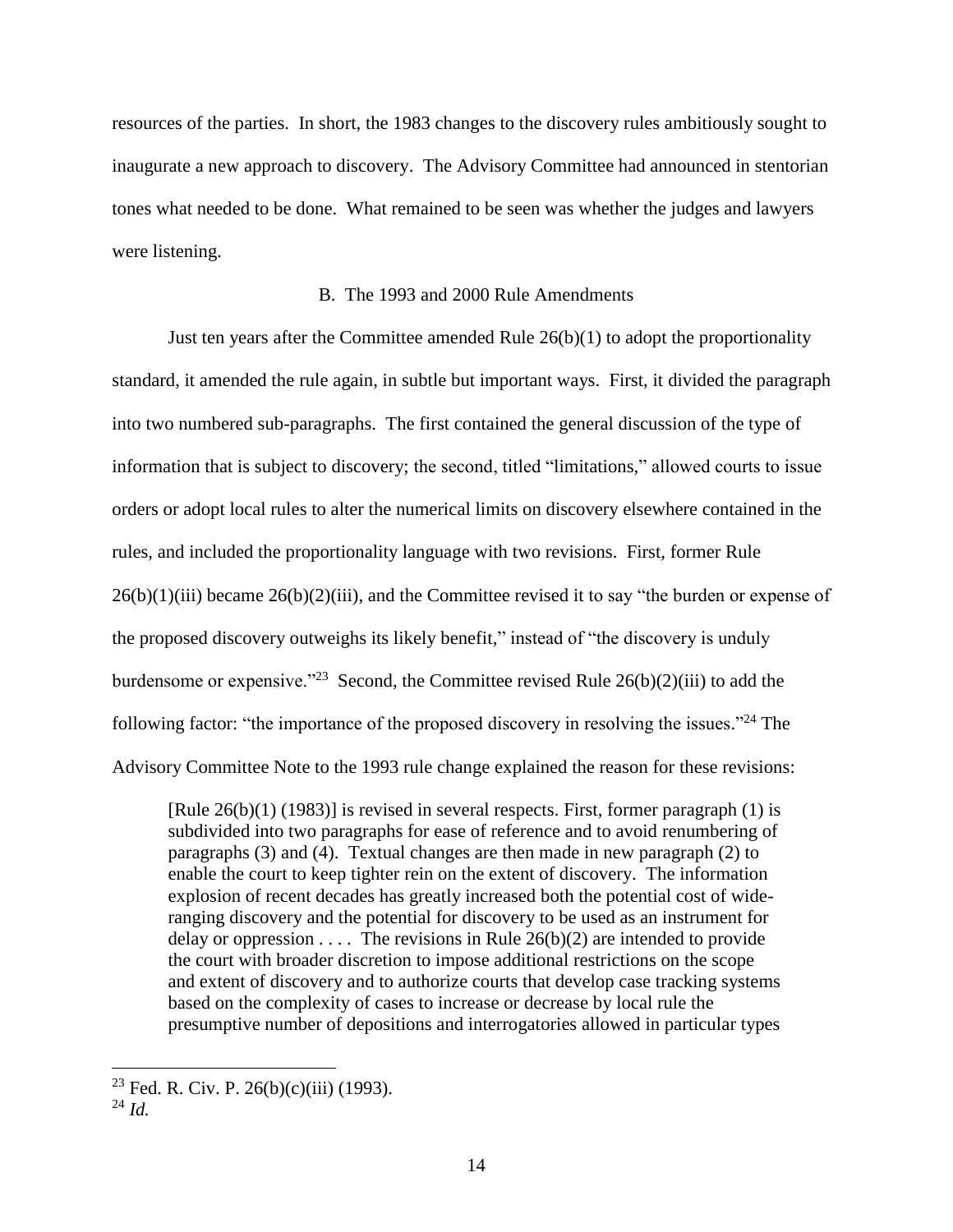or classifications of cases. The revision also dispels any doubt as to the power of the court to impose limitations on the length of depositions under Rule 30 or on the number of requests for admissions under Rule 36.<sup>25</sup>

As its Note made clear, the Advisory Committee was concerned about the "information explosion" brought about by the increasing use of computer based information systems instead of "paper based" systems, and the potential for vastly greater discovery costs associated with trying to obtain all "relevant" information when it might be stored on many computers. Accordingly, the message the Committee sent to judges was that they needed to restrict discovery even further if necessary to prevent it from being "oppressive." The 1993 changes also relocated the proportionality factors to the subsection of Rule 26 discussing limits on the number of depositions, interrogatories and requests for admission that an order or local rule could impose, disassociating them from their original location at the beginning of the Rules, defining the scope of discovery. As will be seen, subsequent amendments to the rule further disassociated the proportionality factors from the language setting out the scope of discovery, a development now reversed by the 2015 changes to the Federal Rules of Civil Procedure that took effect on December 1, 2015.<sup>26</sup>

<span id="page-14-0"></span><sup>&</sup>lt;sup>25</sup> Fed. R. Civ. P. 26(b)(2) Advisory Committee Note (1993).

<sup>&</sup>lt;sup>26</sup> Memorandum from Judge David G. Campbell, Chair, Advisory Committee on the Federal Rules of Civil Procedure, to Judge Jeffrey Sutton, Chair, Standing Committee on Rules of Practice and Procedure, regarding Proposed Amendments to the Federal Rules of Civil Procedure (June 14, 2014), Appendix B to Agenda Item E-19, September, 2014 meeting of The Judicial Conference of the United States Courts, Summary of the Report of the Judicial Conference Committee on Rules of Practice and Procedure (hereinafter "Judge Campbell Memorandum") at Appendix B-8 ("As this summary illustrates, three previous Civil Rules Committees in three different decades have reached the same conclusion as the current Committee—that proportionality is an important and necessary feature of civil litigation in federal courts. And yet one of the primary conclusions of the comments and surveys at the 2010 Duke Conference was that proportionality is still lacking in too many cases. The previous amendments have not had their desired effect. *The Committee's purpose in returning the proportionality factors to Rule 26(b)(1) is to make them an explicit component of the scope of discovery, requiring parties and courts alike to consider them when pursuing discovery and*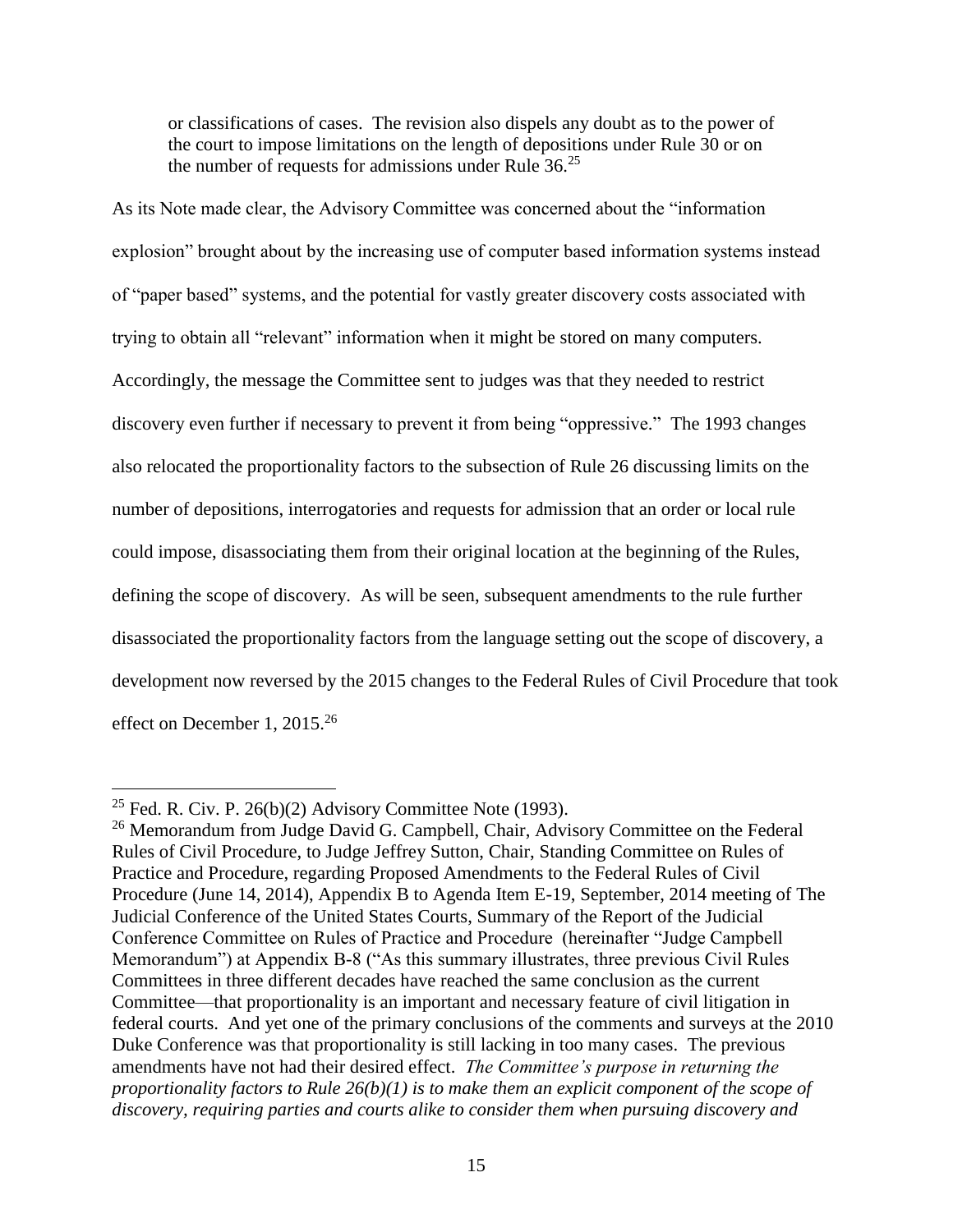In 2000, the Advisory Committee amended Rule 26(b)(1) (which defines the scope of discovery) to add the following sentence: "All discovery is subject to the limitations imposed by Rule  $26(b)(2)(i)$ , (ii), and (iii)."<sup>27</sup> As the Advisory Committee Note explained,

a sentence has been added [to Rule  $26(b)(1)$ ] calling attention to the limitations of subdivision  $(b)(2)(i)$ ,  $(ii)$ , and  $(iii)$ . These limitations apply to discovery that is otherwise within the scope of subdivision (b)(1). The Committee has been told repeatedly that courts have not implemented these limitations with the vigor that was contemplated . . . . This otherwise redundant cross-reference has been added to emphasize the need for active judicial use of subdivision (b)(2) to control excessive discovery.<sup>28</sup>

Thus, the Committee acknowledged that, despite the presence of the proportionality factors as a limitation on the scope of discovery that had existed for seventeen years, they had not produced their intended effect. The courts had failed to implement these limitations with "vigor."

# C. The 2006 Rule Amendments

In 2006, the Advisory Committee changed the Rules of Civil Procedure again to address concerns about the expense and burden that expansive discovery of electronically stored information, or "ESI," increasingly caused. It amended Rule 26(b)(2) "to address issues raised by difficulties in locating, retrieving, and providing discovery of some electronically stored information."<sup>29</sup> As part of these changes, the Committee divided Rule  $26(b)(2)$  into three subparagraphs. The first contained the existing authority for courts to issue orders altering the limits in the rules on the number of depositions and interrogatories, and to issue local rules to limit the number of requests for admissions.<sup>30</sup> The second added new language to address issues

*resolving discovery disputes.*") (emphasis added), *available at*

www.uscourts.gov/file/14523/download.

<sup>27</sup> Fed. R. Civ. P. 26(b)(1) (2000).

<sup>&</sup>lt;sup>28</sup> Advisory Committee Note (2000) (discussing change to Rule 26(b)(1)).

<sup>&</sup>lt;sup>29</sup> Advisory Committee Note (2006) (discussing amendments to Rule 26(b)(2)).

 $30$  Fed. R. Civ. P. 26(b)(2)(A) (2006).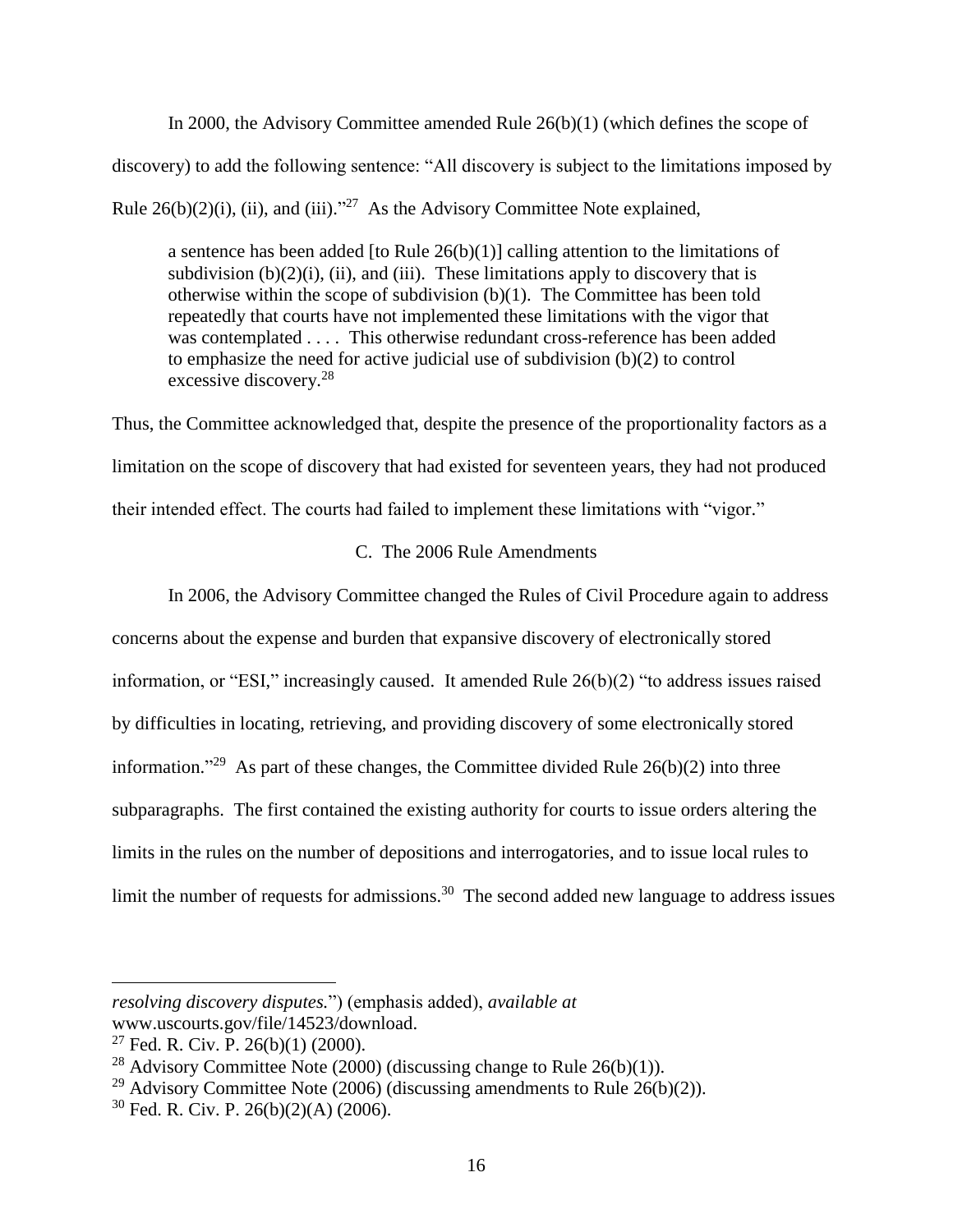associated with discovery of ESI from sources that are not readily accessible because of undue burden or cost.<sup>31</sup> The third contained the proportionality language introduced in 1983, and modified in 1993 and 2000. 32

# D. The Duke Conference

Despite the 2006 amendments to the Rules of Civil Procedure, complaints persisted from judges, practitioners and a wide variety of bar associations that the costs of discovery in civil cases continued to be disproportionately expensive. The Advisory Committee decided to host a conference to discuss these concerns and identify means to address them. The Committee's report to the Chief Justice succinctly stated its purpose:

The Civil Rules Advisory Committee hosted the 2010 Conference on Civil Litigation at the Duke University School of Law on May 10 and 11 [2010]. The Conference was designed as a disciplined identification of litigation problems and exploration of the most promising opportunities to improve federal civil litigation. More than seventy judges, lawyers, and academics presented and discussed empirical information, analytical papers, pilot projects, and various approaches used by both federal and state judges, in considering ways to address the problems of costs and delays in the federal civil justice system. Over 200 invited participants selected to ensure diverse views, expertise, and experience filled all the space available at the Law School and engaged in two days of panel presentations followed by extensive audience discussion. The result is a large amount of empirical information and a rich array of possible approaches to improving how the federal courts serve civil litigants.<sup>33</sup>

The Report to the Chief Justice identified the findings of the Duke Conference regarding

the problems associated with the civil discovery process and underscored the failure of prior

rulemaking efforts to achieve proportional discovery costs. It noted:

 $31$  Fed. R. Civ. P. 26(b)(2)(B) (2006).

 $32$  Fed. R. Civ. P. 26(b)(2)(C) (2006).

<sup>&</sup>lt;sup>33</sup> Report to the Chief Justice of the United States on the 2010 Conference on Civil Litigation, Submitted by the Judicial Conference Advisory Committee on Civil Rules and the Committee on Rules of Practice and Procedure (hereinafter "Report to the Chief Justice") at 1, *available at* www.uscourts.gov/file/3115/download.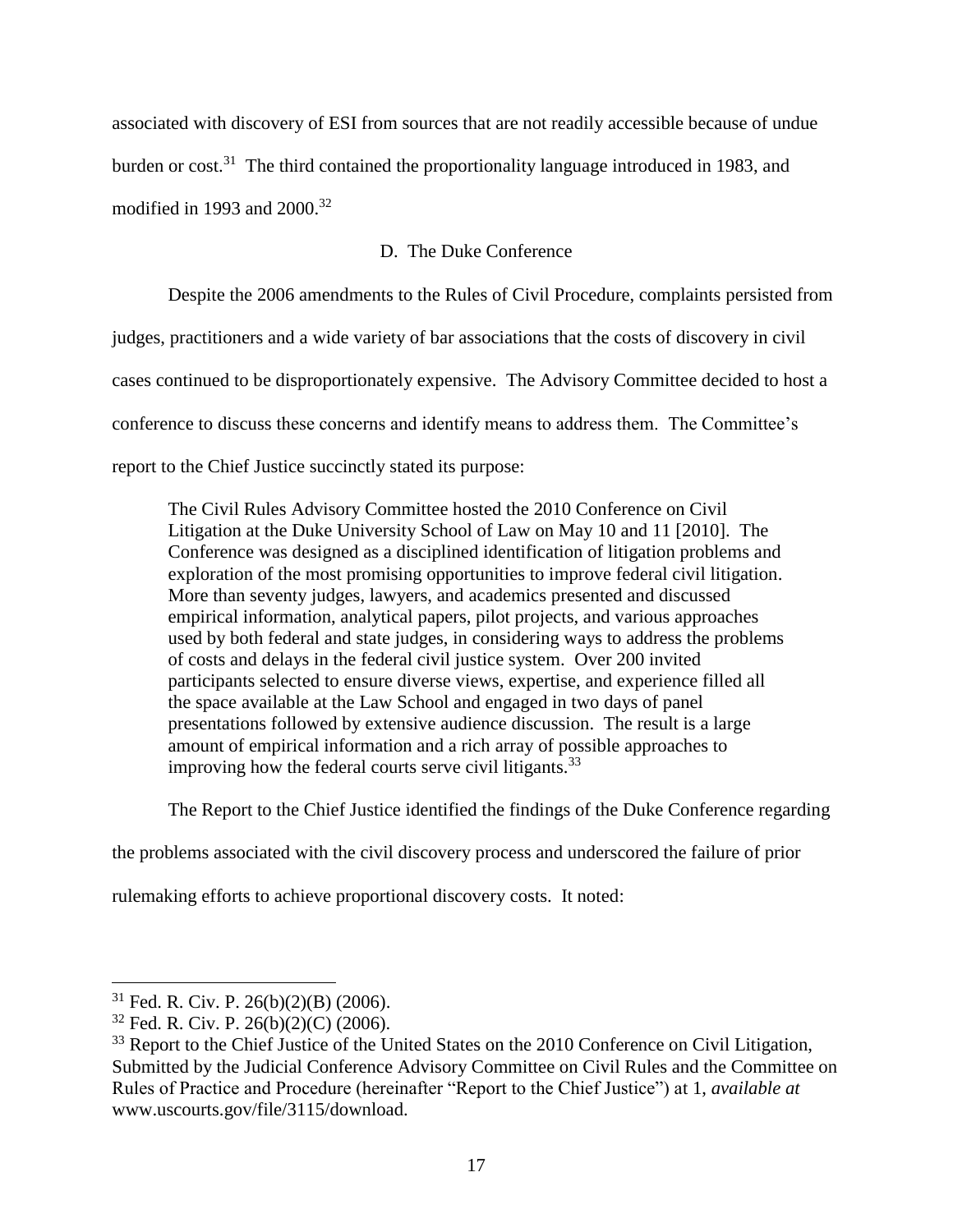For many years, the Judicial Conference Rules Committees have heard complaints about the costs, delays, and burdens of civil litigation in the federal courts. And for many years, the Rules Committees have worked to address these complaints. That work is reflected in the fact that the Civil Rules, particularly the discovery rules, have been amended more frequently than any others. The more recent changes have been preceded by efforts to obtain reliable empirical information to identify how the rules are operating and the likely effect of proposed changes. Despite these recent rule changes, complaints about costs, delays, and burdens in civil litigation have persisted. $34$ 

Importantly, the Duke Conference highlighted the need to base future rulemaking changes on more than anecdotal information, however well regarded the sources, and to consider empirical data as well.<sup>35</sup> The empirical data reviewed during the conference included a study that the Federal Judicial Center ("FJC") performed of more than 3,500 cases that terminated in the last quarter of 2008, which contained "detailed surveys of the lawyers about their experience in the cases."<sup>36</sup> Further, the FJC "also administered surveys for the Litigation Section of the American Bar Association (ABA) and for the National Employment Lawyers Association (NELA)," which the Duke Conference considered.  $37$  In addition, the Institute for the Advancement of the American Legal System (IAALS) submitted a survey of the members of the American College of Trial Lawyers (American College), and the Advisory Committee reviewed empirical information that the Searle Institute at Northwestern Law School and a consortium of large corporations provided regarding the actual costs of conducting discovery in civil litigation, all of which "provided an important anchor for the Conference discussion and will be a basis for further assessment of the federal civil justice system for years to come."<sup>38</sup>

- <sup>35</sup> *Id.*at 2.
- <sup>36</sup> *Id.*
- <sup>37</sup> *Id.*
- <sup>38</sup> *Id.*

<sup>34</sup> *Id.*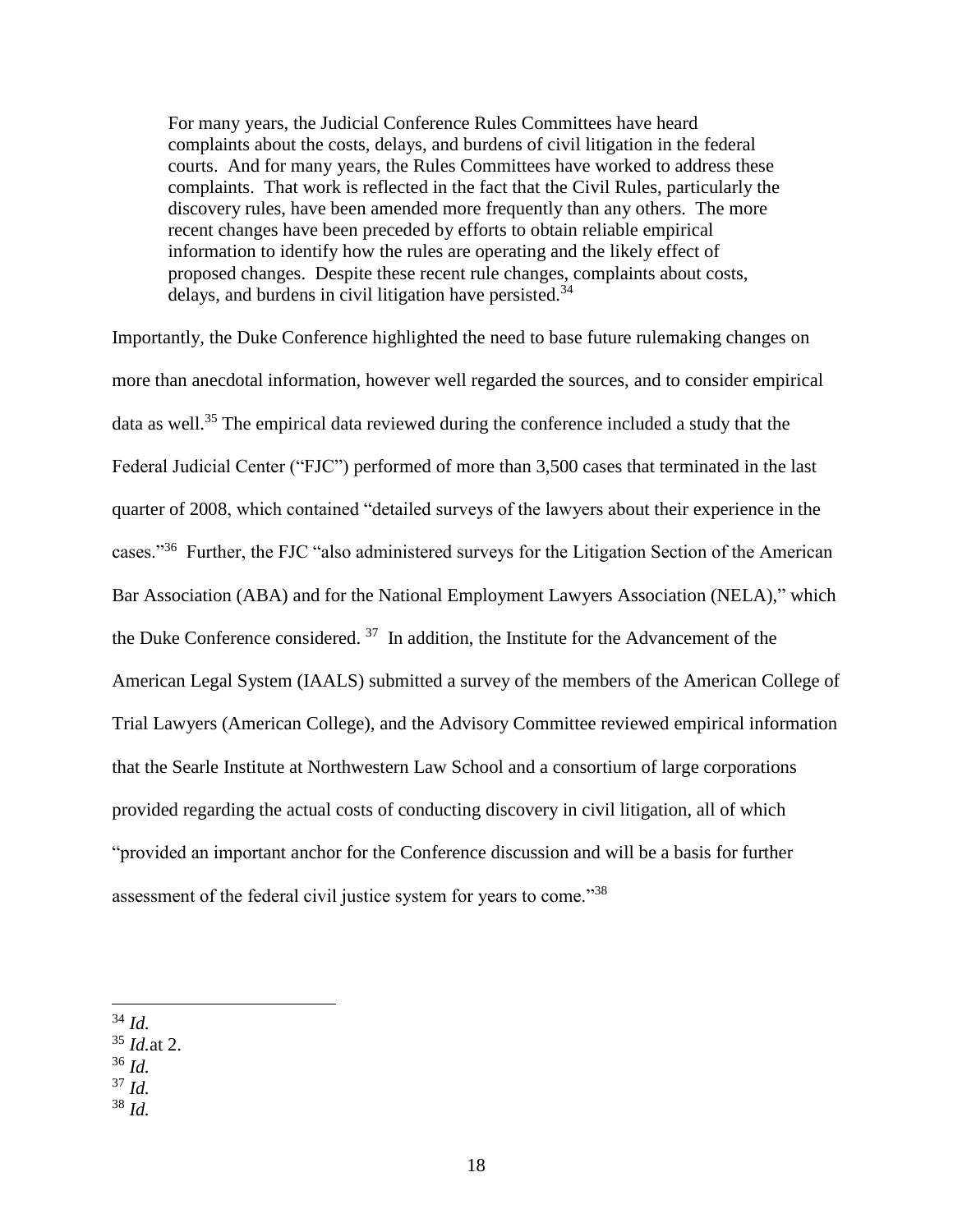Moreover, the providers of information to the Advisory Committee, and the participants at the Duke Conference, represented not just the views of institutional participants in the litigation process, on whom the costs and burdens of discovery often fall the most, but also an extremely diverse group including judges, academics, lawyers from many types of practices, from firms that were large as well as small and representing plaintiffs, defendants, businesses, governments, and public interest organizations.<sup>39</sup>

The conclusions that the Advisory Committee reached from the Duke Conference included a recognition that "making changes to the Federal Rules of Civil Procedure [alone] is not sufficient to make meaningful improvements" in the civil litigation process.<sup>40</sup> Rather, "judicial education, legal education, and support provided by the development of materials to facilitate implementing more efficient and effective procedures<sup>341</sup> needed to accompany future rules changes. Distilled to its essence, the lessons learned from the Duke Conference could be "described in two words—cooperation and proportionality—and one phrase—sustained, active, hands-on judicial case management."<sup>42</sup>

While the Advisory Committee acknowledged that rule changes alone would not fully ameliorate the problems that the Duke Conference identified, it concluded that properly focused rule changes could contribute to the needed solutions, and it identified a number of desirable changes. One of them focused on the need to emphasize further the proportionality requirement of Rule 26(b)(2). Specifically, the Advisory Committee observed that "[t]here is continuing concern that the proportionality provisions of Rule 26(b)(2), added in 1983, have not

 $\overline{a}$ <sup>39</sup> *Id.*

- <sup>40</sup> *Id.* at 4.
- <sup>41</sup> *Id.*
- <sup>42</sup> *Id.*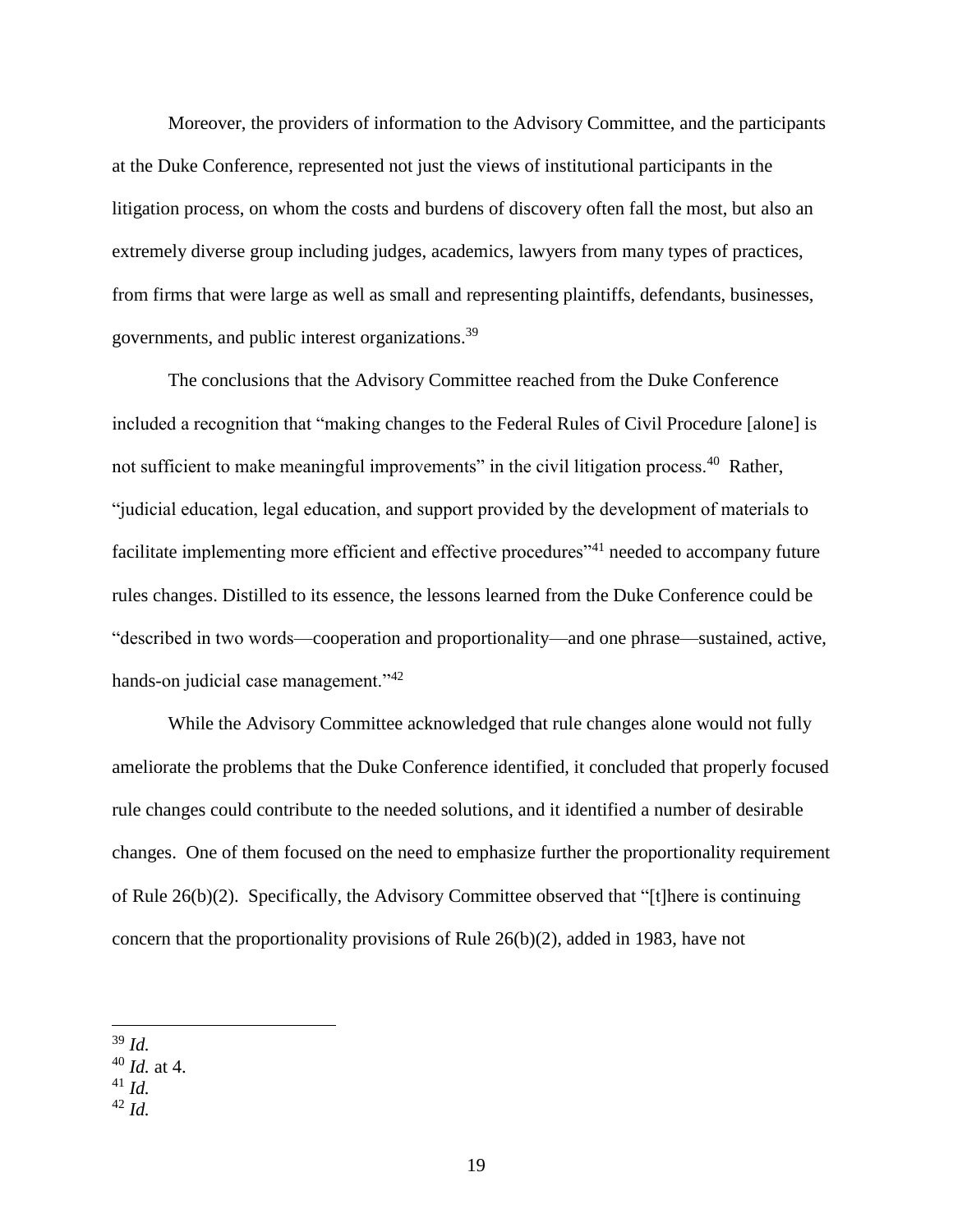accomplished what was intended. Again, however, there was no suggestion that this rule language should be changed. Rather the discussion focused on proposals to make the proportionality limit more effective  $\dots$ ."<sup>43</sup> As next will be seen, this recommendation resulted in an additional round of rulemaking changes by the Advisory Committee, which again addressed the provisions of Rule 26(b)(b)(2) that deal with proportionality and the scope of discovery.

### E. The 2015 Rule Amendments

The Advisory Committee began its work with the benefit of the lessons learned during the Duke Conference. Judge John Koeltl of the Southern District of New York chaired a subcommittee to develop proposed amendments to the Rules of Civil Procedure to implement the Duke Conference recommendations. To do so the

[s]ubcommittee began with a list of proposals made at the Duke Conference and held numerous conference calls, circulated drafts of proposed rules, and sponsored a mini-conference with 25 invited judges, lawyers, and law professors to discuss possible rule amendments. The Subcommittee presented recommendations for full discussion by the Committee and the Standing Committee during meetings held in 2011, 2012, and 2013 . . . . The proposed Duke amendments were published as a package in August 2013 along with . . . other proposed amendments . . . . More than 2,300 written comments were received and more than 120 witnesses appeared and addressed the Committee in public hearings held in Washington, D.C., Phoenix, and Dallas. Following the public comment process, the Subcommittee withdrew some proposals, [and] amended others  $\ldots$ <sup>44</sup>

Among the rule amendments adopted was a change to Rule  $26(b)(1)$ —the "scope of discovery"

rule"—the essence of which Judge David Campbell, Chair of the Advisory Committee, described

as follows:

The proposed amendments to Rule  $26(b)(1)$  include four elements: (1) the factors included in the present Rule  $26(b)(2)(C)(iii)$  [part of the proportionality factors]

<sup>43</sup> *Id.* at 8.

<sup>44</sup> Judge Campbell Memorandum, *supra* note [26,](#page-14-0) at Appendix B-3.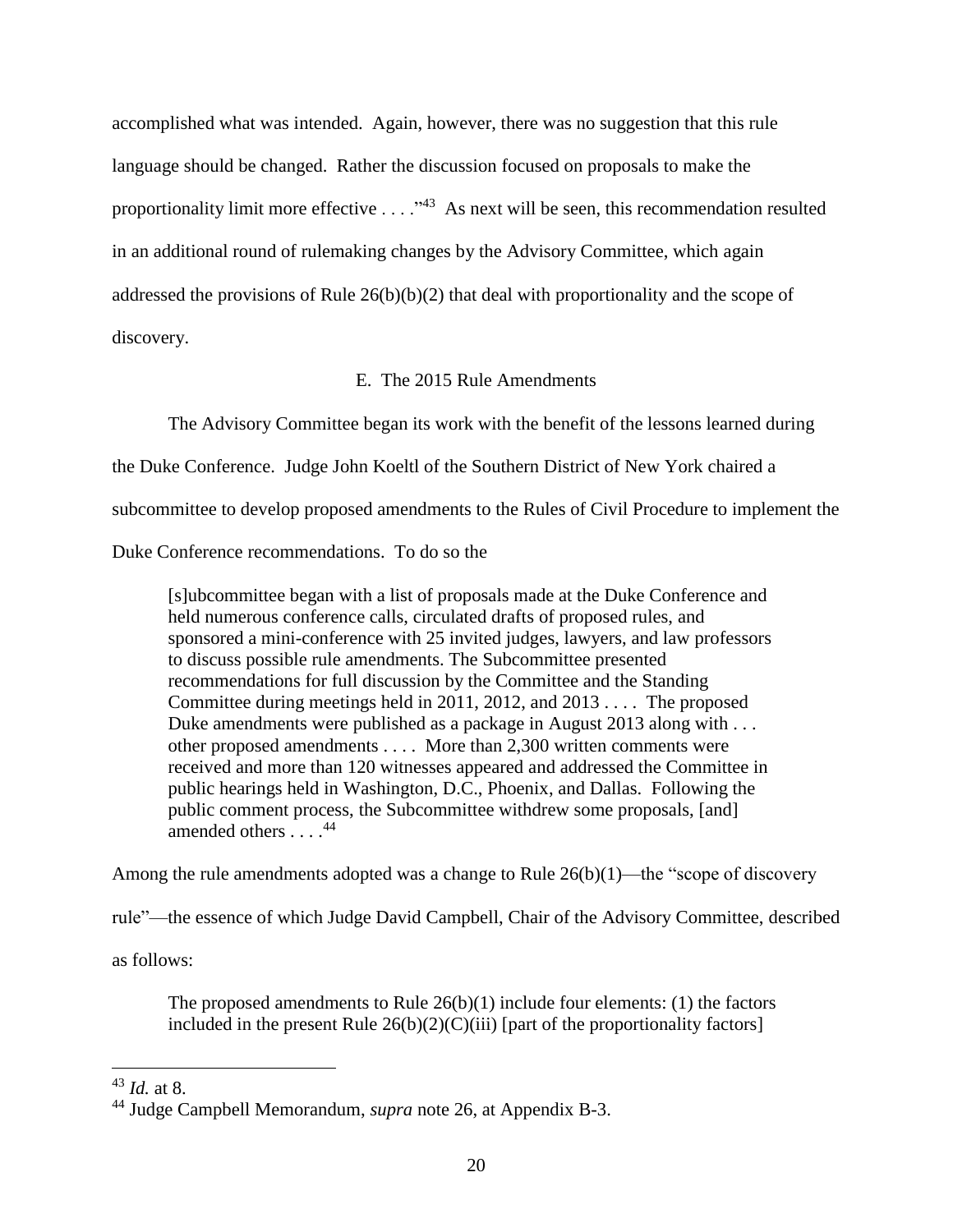are moved up to become part of the scope of discovery in Rule  $26(b)(1)$ , identifying elements to be considered in determining whether discovery is proportional to the needs of the case; (2) language regarding the discovery of sources of information is removed as unnecessary; (3) the distinction between discovery of information relevant to the parties' claims or defenses and discovery of information relevant to the subject matter of the action, on a showing of good cause, is eliminated; [and] (4) the sentence allowing discovery of information 'reasonably calculated to lead to the discovery of admissible evidence' is rewritten.  $\ldots$ .<sup>45</sup>

With respect to the first of the suggested revisions, the Advisory Committee proposed to amend

the first sentence of Rule  $26(b)(1)$  to say:

Parties may obtain discovery regarding any nonprivileged matter that is relevant to any party's claim or defense and proportional to the needs of the case, considering the importance of the issues at stake in the action, the amount in controversy, the parties' relative access to relevant information, the parties' resources, the importance of the discovery in resolving the issues, and whether the burden or expense of the proposed discovery outweighs its likely benefit.<sup>46</sup>

In a Memorandum to the Standing Committee, submitted in preparation for the September, 2014

meeting of the Judicial Conference of the United States, Judge Campbell described the care with

which the Advisory Committee determined to recommend this change. He explained:

[The proposal to relocate the proportionality factors to Rule  $26(b)(1)$ ] produced a division in the public comments. Many favored the proposal. They asserted that the costs of discovery in civil litigation are too often out of proportion to the issues at stake in the litigation, resulting in cases not being filed or settlements made to avoid litigation costs regardless of the merits. They stated that disproportionate litigation costs bar many from access to federal courts and have resulted in a flight to other dispute resolution fora such as arbitration. They noted that the proportionality factors currently found in Rule  $26(b)(2)(C)(iii)$  often are overlooked by courts and litigants, and that the proposed relocation of those factors to Rule 26(b)(1) will help achieve the just, speedy, and inexpensive determination of every action . . . . Many others saw proportionality as a new limit that would favor defendants. They criticized the factors from Rule  $26(b)(2)(C)(iii)$  as subjective and so flexible as to defy uniform application. They asserted that "proportionality" will become a new blanket objection to all discovery requests. They were particularly concerned that proportionality would impose a new burden on the requesting party to justify each and every discovery request. Some argued that the proposed change is a solution in search of a

<sup>45</sup> *Id.* at Appendix B-4.

<sup>46</sup> *Id.* at Appendix B-5.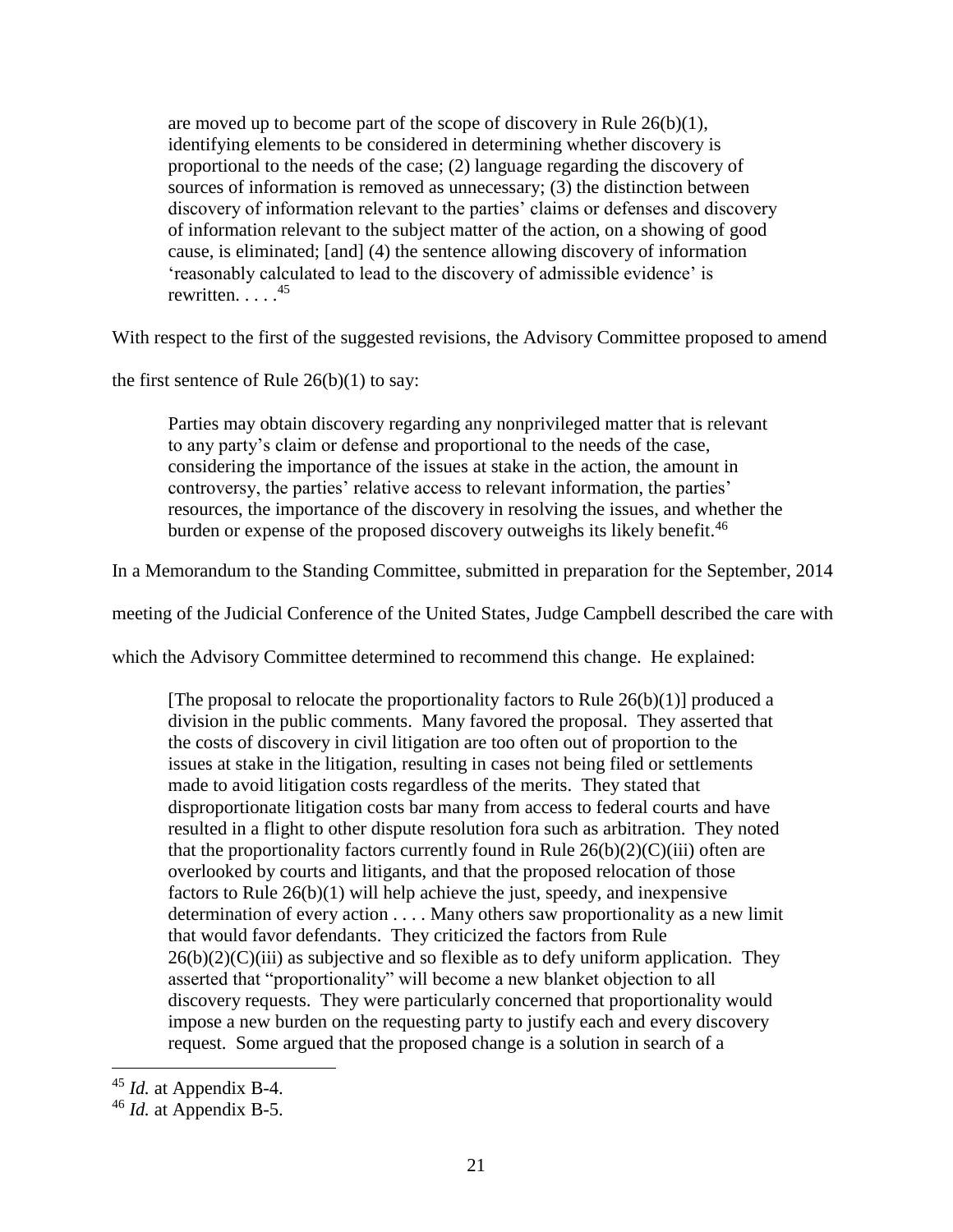problem—that discovery in civil litigation already is proportional to the needs of cases . . . . After considering these public comments carefully, the Committee remains convinced that transferring the Rule  $26(b)(2)(C)(iii)$  factors to the scope of discovery  $\dots$  will improve the rules governing discovery.<sup>47</sup>

The Advisory Committee reached this conclusion for three reasons. First, the findings of the Duke Conference, based on the empirical studies submitted and the discussions among the experienced participants—representing the views of the entire litigation spectrum—demonstrated widespread consensus that, as currently practiced in federal court, discovery on the whole was disproportionately expensive and burdensome.<sup>48</sup> Second, the history of nearly thirty years of rulemaking designed to inculcate the proportionality factors into the conduct of discovery in civil cases had been unsuccessful in achieving the intended goal.<sup>49</sup> Finally, as expansively discussed in the proposed Advisory Committee Note drafted to accompany the proposed change to Rule 26(b)(1) (discussed next), the Advisory Committee carefully addressed the concerns of those opposed to the change, to make clear its intent that courts should not interpret the changes in a manner that would allow the feared abuses to occur.<sup>50</sup>

The Advisory Committee Note to the changes to Rule 26(b)(1) explained that thechanges did not impose any new responsibilities on the part of courts or the parties with respect to proportionality, stating that "[r]estoring the proportionality calculation to Rule 26(b)(1) does not change the existing responsibilities of the court and the parties to consider proportionality, and the change does not place on the party seeking discovery the burden of addressing all proportionality considerations."<sup>51</sup> This language addressed concerns expressed during the public

<sup>47</sup> *Id.* at Appendix B-5–6.

<sup>48</sup> *Id.* at Appendix B-6–7.

<sup>49</sup> *Id.* at Appendix B-7–8.

<sup>50</sup> *Id.* at Appendix B-8.

<sup>51</sup> *Id.* at Appendix B-39.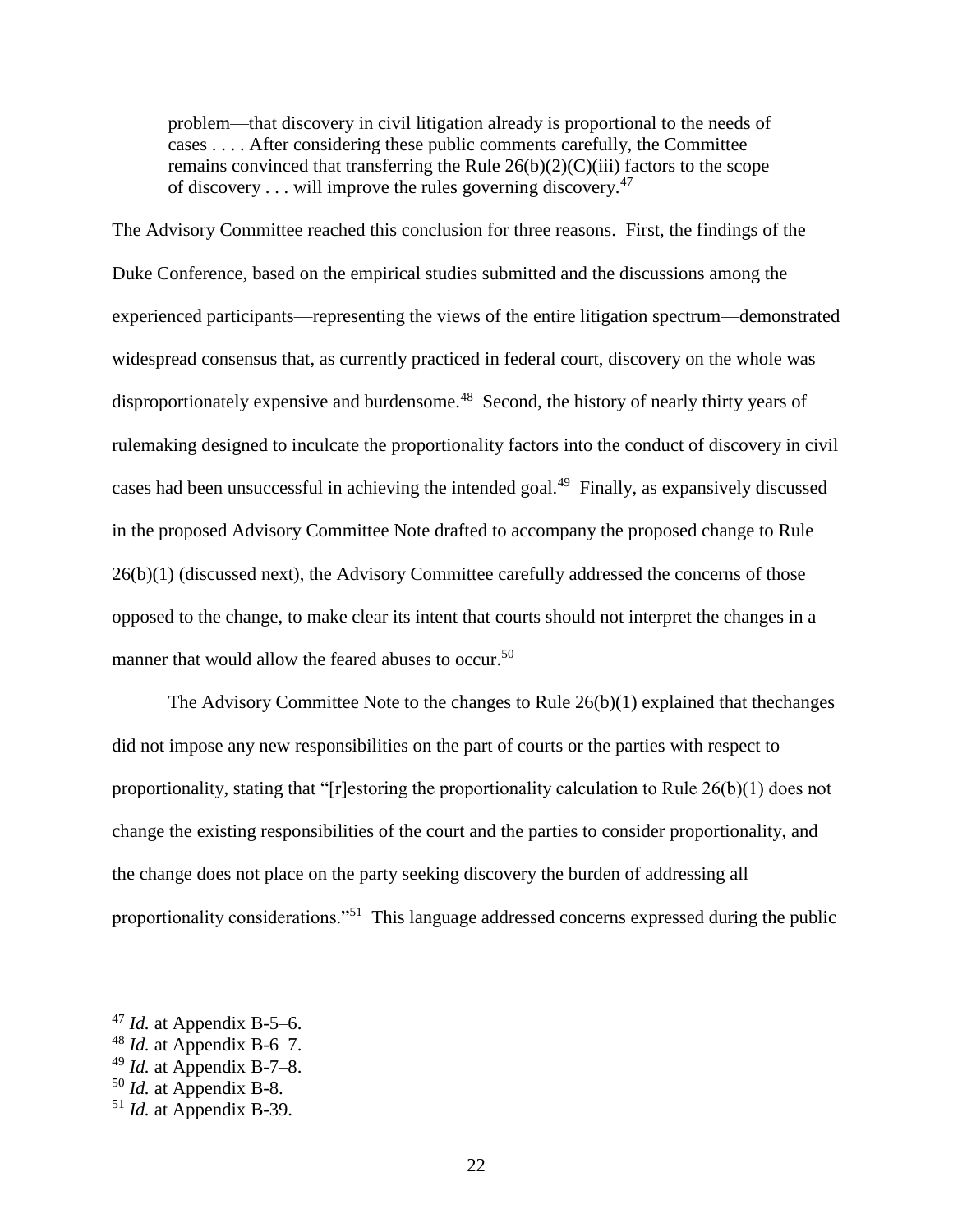comment period that the proposed new rule language would place an impossible burden on a requesting party by requiring that party to demonstrate a factual basis for each of the proportionality factors, despite the fact that—without the desired discovery—they would not have the ability to do so. Whichever party had access to the information needed to apply the proportionality factors to a particular discovery dispute would be responsible for providing it to the court. And, the addition of the consideration of "the parties' relative access to relevant information<sup>"52</sup> to the factors proposed for Rule  $26(b)(1)$  reinforced this protection against undue burden being placed on requesting parties.

Second, the Advisory Committee Note addressed concerns that parties requested to provide discovery would use the new rule language to stonewall by making blanket, conclusory objections (often referred to as "boilerplate objections"), forcing the requesting party to incur the cost of filing a motion to compel. The Note stated: "Nor is the change intended to permit the opposing party to refuse discovery simply by making a boilerplate objection that it is not proportional. The parties and the court have a collective responsibility to consider the proportionality of all discovery and consider it in resolving discovery disputes."<sup>53</sup> The Advisory Committee Note added a specific example of how the Committee intended the new rule to be implemented, to illustrate how the parties were to fulfill the "collective responsibility":

The parties may begin discovery without a full appreciation of the factors that bear on proportionality. A party requesting discovery, for example, may have little information about the burden or expense of responding. A party requested to provide discovery may have little information about the importance of the discovery in resolving the issues as understood by the requesting party. Many of these uncertainties should be addressed and reduced in the parties' Rule 26(f) conference [requiring the parties to confer early in the case to develop a discovery plan] and in scheduling and pretrial conferences with the court. But if the parties continue to disagree, the discovery dispute could be brought before the court and

<sup>52</sup> *Id.* at Appendix B-30.

<sup>53</sup> *Id.* at Appendix B-39.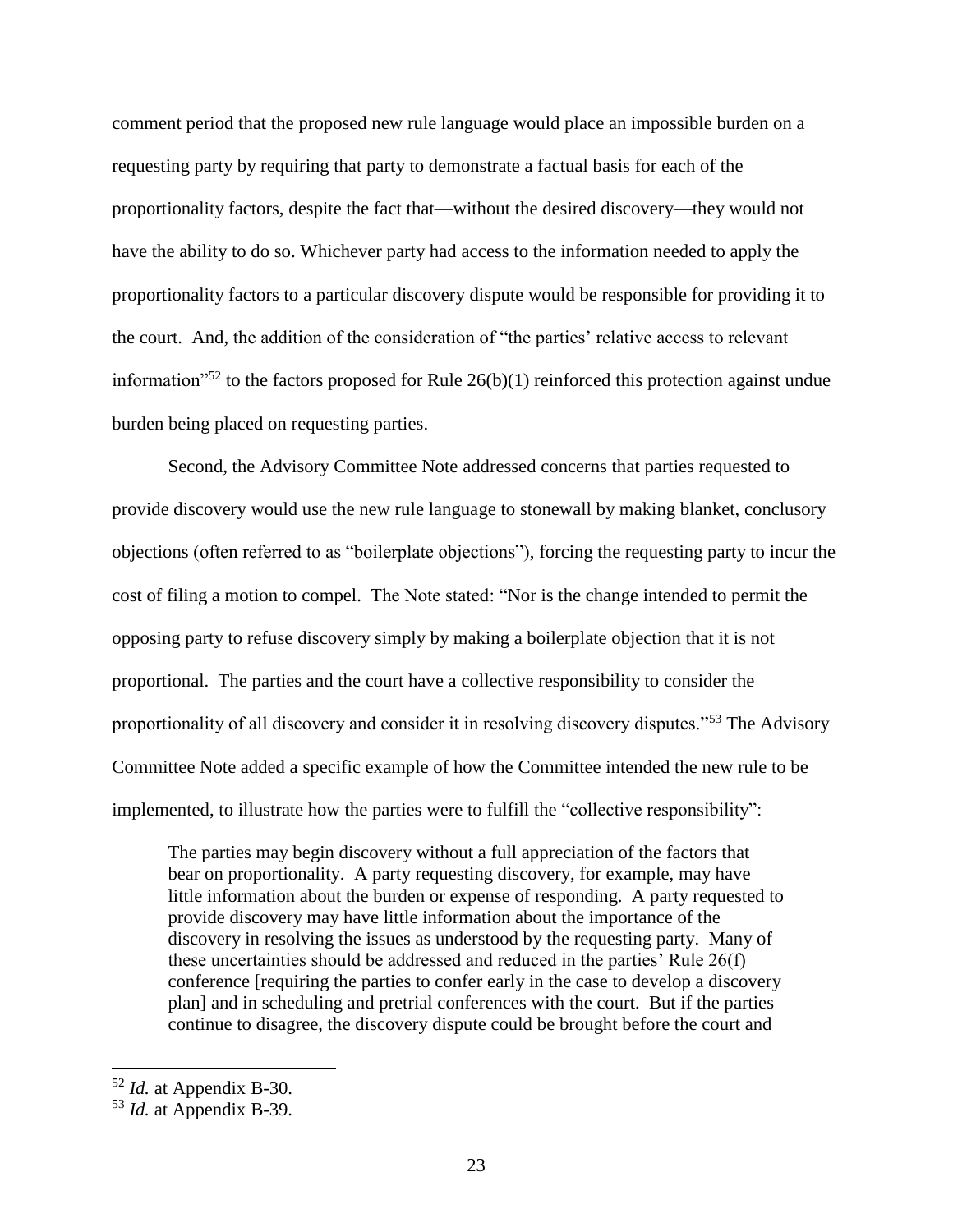the parties' responsibilities would remain as they have been since 1983. A party claiming undue burden or expense ordinarily has far better information—perhaps the only information—with respect to that part of the determination. A party claiming that a request is important to resolve the issues should be able to explain the ways in which the underlying information bears on the issues as that party understands them. The court's responsibility, using all the information provided by the parties, is to consider these and all the other factors in reaching a casespecific determination of the appropriate scope of discovery.<sup>54</sup>

Third, the Advisory Committee Note discussed the rationale for adding "the parties' relative access to relevant information" as a new proportionality factor, observing that the "new text [is intended] to provide explicit focus on considerations already implicit in present Rule  $26(b)(2)(C)(iii)$ ."<sup>55</sup> The Note observed that parties often enter litigation with vastly different access to the information that will be needed to resolve the case. It explained that "[s]ome cases involve what often is called 'information asymmetry.' One party—often an individual plaintiff—may have little discoverable information . . . [while] [t]he other party may have vast amounts of information, including information that can be readily retrieved."<sup>56</sup> In such circumstances, "the burden of responding to discovery lies heavier on the party who has more information, and properly so."<sup>57</sup>

Fourth, the Advisory Committee Note stressed the importance of active judicial monitoring of the discovery process in all cases, and, where needed, intervention to manage the process to prevent disproportional cost or excessive delay. It stated:

The present amendment again reflects the need for continuing and close judicial involvement in the cases that do not yield readily to the ideal of effective party management. It is expected that discovery will be effectively managed by the parties in many cases. But there will be important occasions for judicial management, both when the parties are legitimately unable to resolve important

<sup>54</sup> *Id.* at Appendix B-40.

<sup>55</sup> *Id.*

<sup>56</sup> *Id.* at Appendix B-40–41.

<sup>57</sup> *Id.* at Appendix B-41.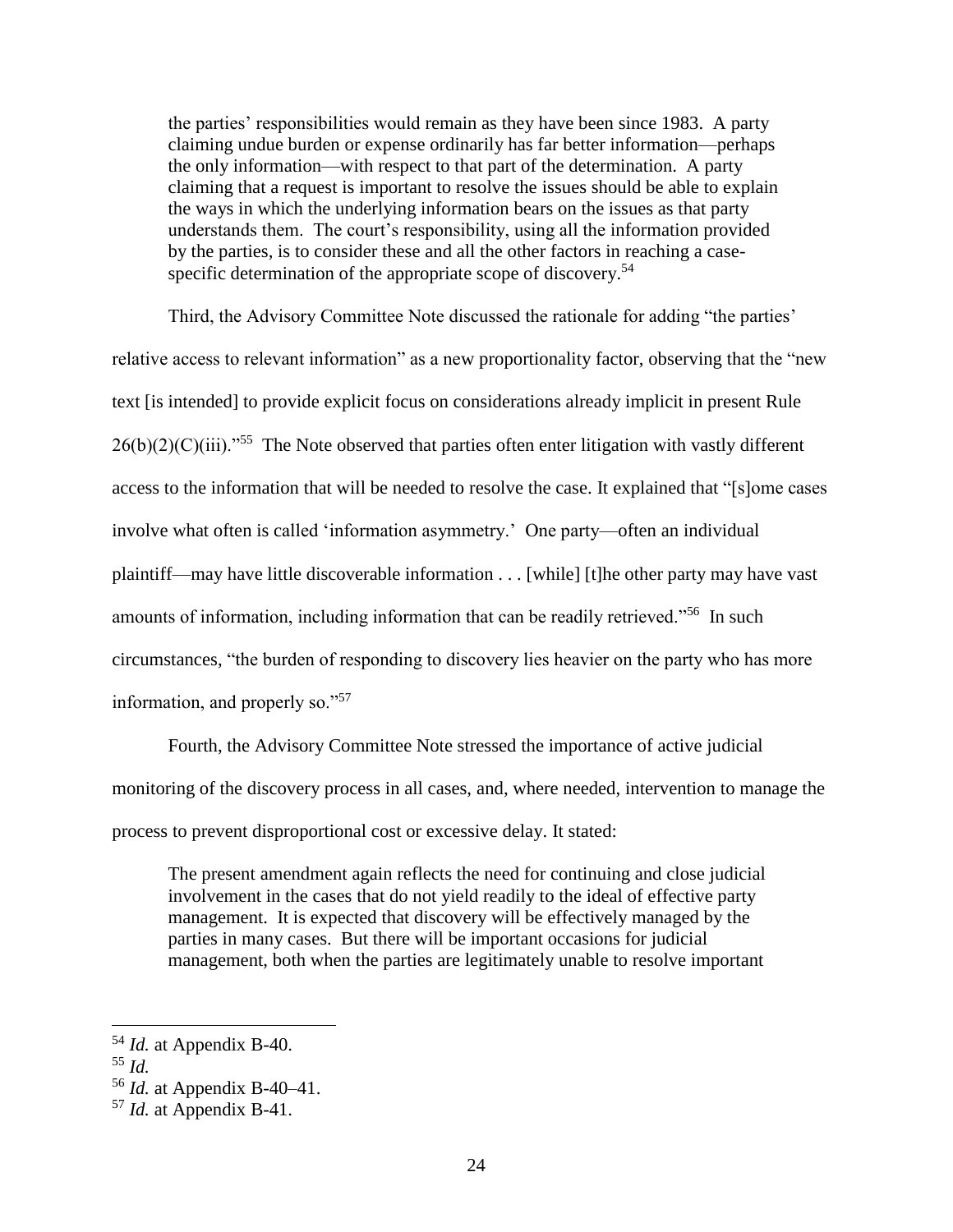differences and when the parties fall short of effective, cooperative management on their own.<sup>58</sup>

In short, the abuses that opponents to the new rules feared would occur if the Supreme Court approved the new language should not occur (if judges implement the rules as intended) for two reasons. First, the parties themselves have a duty, imposed by Rule  $26(g)(1)$ , to consider proportionality when making discovery requests, responding to them, or objecting to them. Necessarily implicit in this requirement, and reinforced by the requirement of Rule 26(f) that the parties confer early in the case to discuss discovery, is the expectation—indeed necessity—that there be cooperation between the parties. Second, when the parties themselves are unable or unwilling to fulfill their responsibilities, the rule obligates court to step in to manage the discovery to ensure that it is proportional.

Fifth, the Advisory Committee Note stressed the importance of not attempting to measure proportionality solely in terms of the monetary value of the case. It reiterated Note language from earlier versions of Rule 26(b) that explained the importance of considering the substantive issues in a case that involves little prospect of a large monetary recovery for the plaintiff, but nonetheless involves important societal issues. It stated:

It also is important to repeat the caution that the monetary stakes are only one factor, to be balanced against other factors. The 1983 Committee Note recognized "the significance of the substantive issues, as measured in philosophic, social, or institutional terms. Thus the rule recognizes that many cases in public policy spheres, such as employment practices, free speech, and other matters, may have importance far beyond the monetary amount involved." Many other substantive areas also may involve litigation that seeks relatively small amounts of money, or no money at all, but that seeks to vindicate vitally important personal or public values. 59

<sup>58</sup> *Id.*

<sup>59</sup> *Id.* at Appendix B41-42.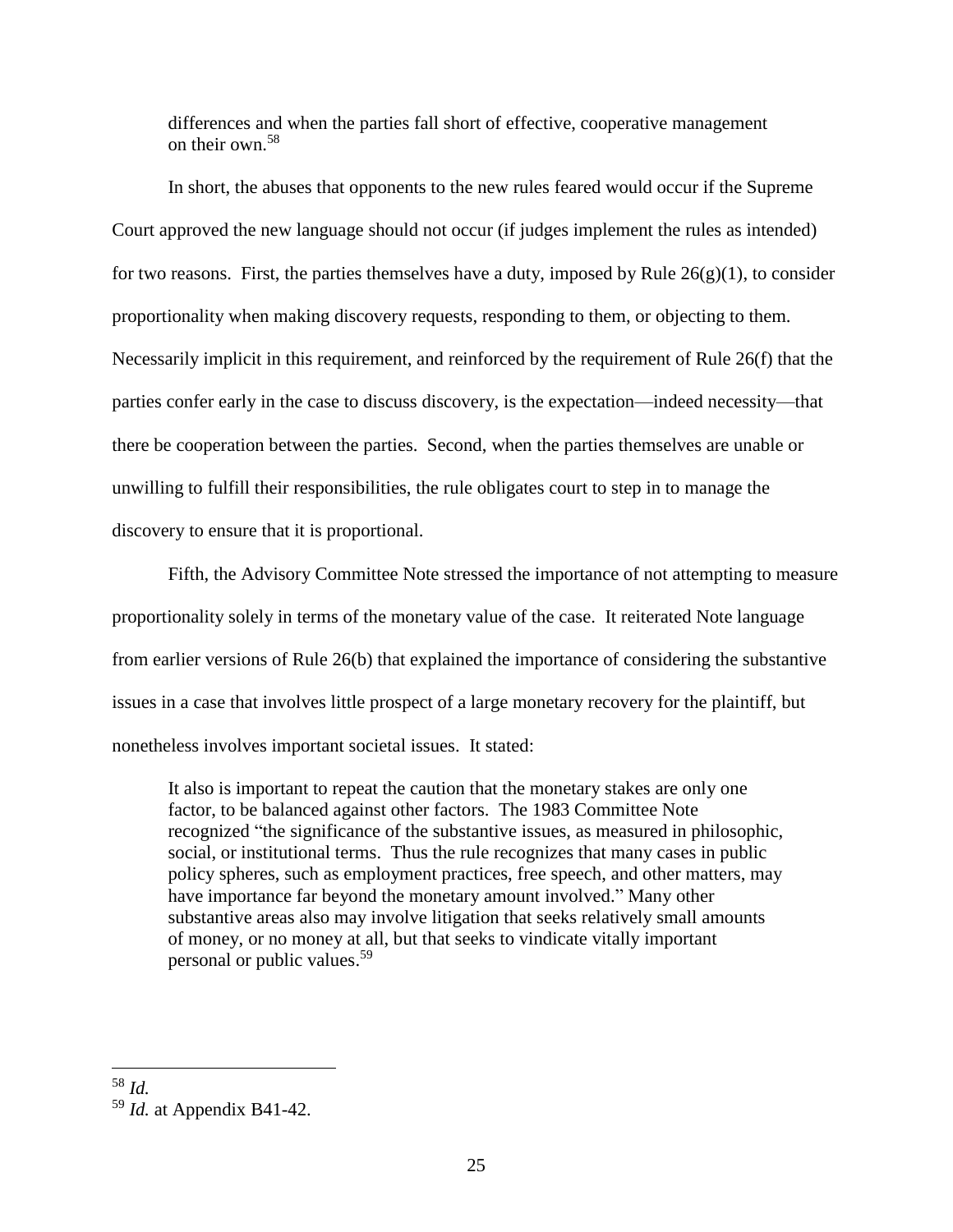Finally, the Advisory Committee Note discussed how the judge and the parties should evaluate the parties' resources in determining whether the discovery sought is disproportionately burdensome or expensive and how the parties may use current and future technological advancements to reduce burden or expense. It stated:

So too, considerations of the parties' resources does not foreclose discovery requests addressed to an impecunious party, nor justify unlimited discovery requests addressed to a wealthy party . . . . The burden or expense of proposed discovery should be determined in a realistic way. This includes the burden or expense of producing electronically stored information. Computer-based methods of searching such information continue to develop, particularly for cases involving large volumes of electronically stored information. Courts and parties should be willing to consider the opportunities for reducing the burden or expense of discovery as reliable means of searching electronically stored information become available.<sup>60</sup>

The Advisory Committee Notes accompanying the 2015 changes to the proportionality requirements of Rule 26(b) demonstrate the care and attention to detail that characterized the Committee's most recent changes. It was under no illusion about the lack of success of earlier attempts to introduce proportionality into the discovery rules, and it took pains to try to identify why those efforts had not succeed, and to adopt measures that—if implemented by the parties and the court—would overcome the earlier failures. Reduced to their essence, the success of the new changes indeed will hinge on the two words and a phrase that the Advisory Committee identified—"cooperation" and "proportionality," and "sustained, active, hands-on judicial case management."<sup>61</sup>

The Advisory Committee has refined the factors underlying proportionality and provided clear guidance about what is needed to achieve them. But having done so, what is the likelihood that this time—unlike the earlier attempts—the goal will be achieved? It is clear that the judge

<sup>60</sup> *Id.*

<sup>61</sup> *Id.* at Appendix B-2–3.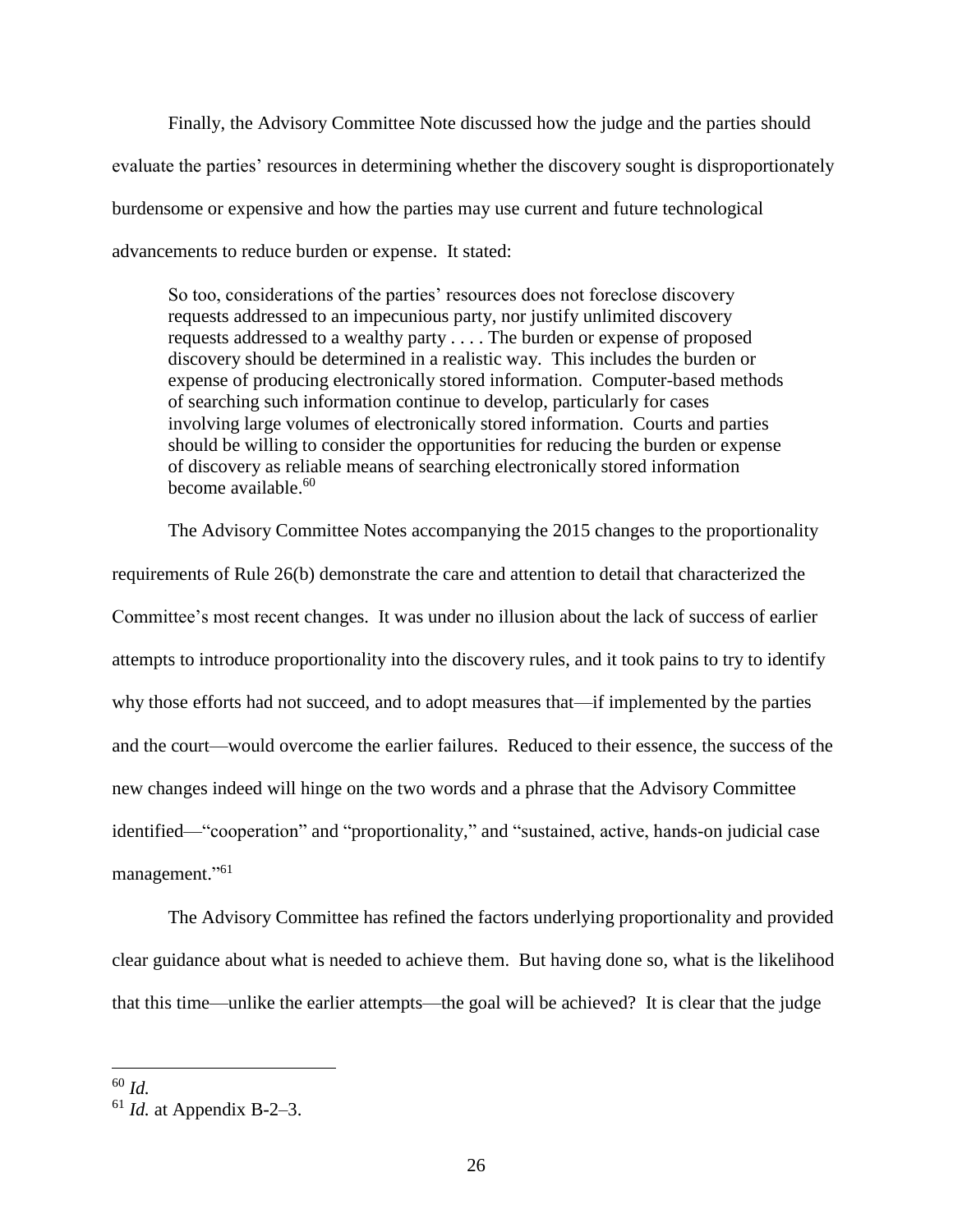holds the key to success for achieving proportionality. If the parties themselves approach discovery cooperatively and take measures to balance need against burden and expense, the judge's role can be supervisory—monitoring rather than directing the process. However, where the parties and their counsel appear unable or unwilling to do so, the Advisory Committee structured the rules to *require* the judge to step up and actively manage the discovery process in cases requiring it. Either way, the rules impose a critical role on the judge.

If the new rules are to succeed, then it is necessary to transition from discussing abstractions such as "cooperation," "proportionality" and "active and sustained judicial management" to identifying concrete tools that judges and litigants can use to achieve proportionality in individual cases. Expressed differently, the fundamental questions are: Is it possible for judges to monitor and manage discovery so that it is proportional, and, if it is, how should they do so? To answer these questions, it will be necessary to accomplish two goals. First is the identification of specific actions that litigants or the court can take in individual cases to reduce burden and expense, so that the court can be aware of the "tools" that are available to do so. Second is the identification of the types of cases or circumstances that are most likely to lead to disproportionate and burdensome discovery, so that the judge is aware of these "red flags" and can intervene to take measures to address them before discovery costs spiral out of control.

Part Two of this thesis undertakes to address these two questions. By analyzing nearly two hundred cases decided since 1983 in which courts discussed the proportionality requirement and, with this awareness in mind, proceeded to resolve discovery disputes that threatened to make discovery excessively burdensome or expensive, I have identified the tools that parties and judges actually have used. Similarly, by focusing on the types of cases and circumstances that actually have presented proportionality problems for courts to resolve, I have identified the "red

27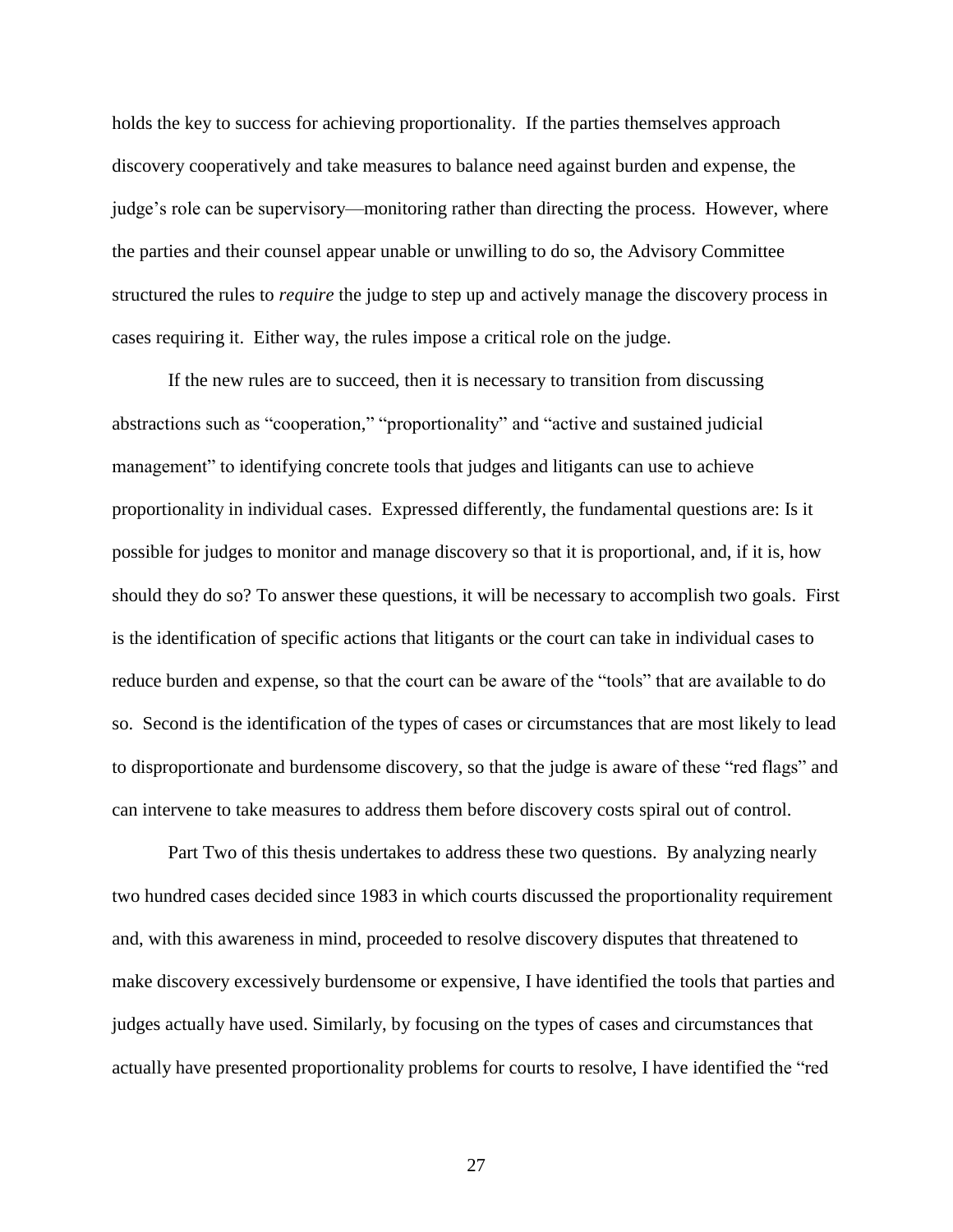flags" that attorneys, parties and courts must be alert to notice, so that they can address proportionality issues at the onset of the case, when the best opportunities to control discovery are available.

### Part Two

### A. Overview

To identify cases in which judges demonstrated an awareness of the proportionality requirements of Rule 26(b), I designed computer search terms to capture the different rule number applicable to the proportionality factors between 1983 and 2006, during which time the Committee amended and renumbered the rules.<sup>62</sup> After trying various combinations of search terms, I selected and used three to search reported and unreported federal cases on the WestlawNext database.<sup>63</sup> The searches produced 193 cases, which I then reviewed and indexed to identify the type of judicial officer deciding the case, <sup>64</sup> the type of case or circumstance that led to the discovery dispute, and the method the judge used to resolve it. In broad terms, the following observations can be made regarding the cases reviewed. First, the vast majority of cases (67%) were decided by United States magistrate judges, an unsurprising result given the frequency with which district judges refer pretrial case management or discovery disputes to them for resolution. In most of the remaining cases (28%), district judges issued the opinion, most often when ruling on objections that the parties raised to initial rulings by magistrate

 $\overline{a}$ 

<sup>63</sup> The three search term combinations were: (1) ((RULE FRCP "FED. R. CIV. P.")/3 26(B)(1) & (CUMULATIVE DUPLICATIVE BURDEN! EXPENS!)) & da(aft 1/1/1983 & bef 12/31/1995) & proportion!; (2) ((RULE FRCP "FED. R. CIV. P.")/3 26(B)(2) % INSURANCE) & da(aft 1/1/1993 & bef 12/31/2008) & proportion!; and (3) ((RULE FRCP "FED. R. CIV. P.") 3  $26(B)(2)(2)(C)$  & da(aft  $1/1/2006$ ) & proportion!

<sup>64</sup> Types included district judge, magistrate judge, bankruptcy judge, and special master.

 $62$  Because the 2015 rule changes did not become effective until December 1, 2015, no cases have been decided as of the writing of this thesis applying them.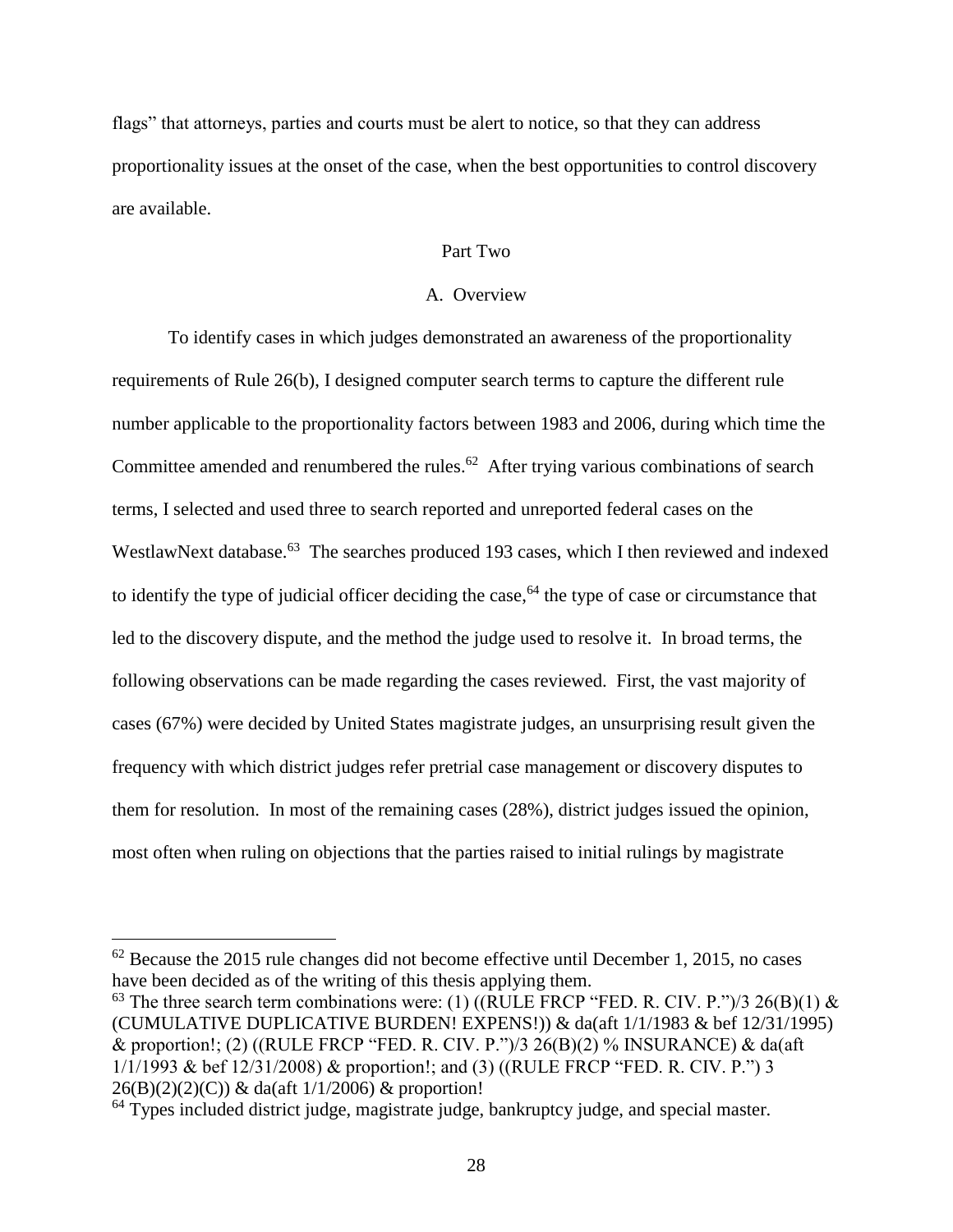judges, but also when the district judge resolved the dispute without referring it to a magistrate judge. In a very small number of cases (5%), bankruptcy judges or a special master issued the opinion.

Second, while in each of the cases reviewed, the judge cited to the applicable version of Rule 26 containing the proportionality factors, they most often discussed them in general at the beginning of the decision, when citing to other portions of Rule 26 that govern discovery,<sup>65</sup> and did not engage in detailed discussion of the proportionality factors when actually resolving the discovery dispute.<sup>66</sup> In some cases, the judge would cite specifically to one of the proportionality

 $\overline{a}$ 

<sup>66</sup> Examples of such cases are: *Equal Emp't Opportunity Comm'n v. FAPS, Inc.*, No. 10–3095, 2012 WL 1656738, at \*33 (D.N.J. May 10, 2012) (Defendant objected to producing--during litigation phase--records previously produced during administrative investigation conducted by EEOC. Court cited  $26(b)(2)(C)$  and the doctrine of proportionality generally before denying EEOC's motion to compel, because the discovery would be "unreasonably cumulative." ); *Equal Emp't Opportunity Comm'n v. Princeton Healthcare Sys.*, No. 10-4126, 2011 WL 2148660, at \*11-12 (D.N.J. May 31, 2011) (In addressing discovery dispute, Court cited  $26(b)(2)(C)$  and the doctrine of proportionality in general when describing the scope of discovery, but did not refer to it in detail when ruling on motion); *Int'l Paper Co. v. Rexam, Inc.*, No. 11-6494, 2013 WL 3043638, at \*7 (D.N.J. June 17, 2013) (Court cited 26(b)(2)(C)(ii) and the doctrine of proportionality generally, expressed concern that defendant's document production requests raised issues of proportionality, and required defendant to resubmit them after modifying them to address its concerns); *Thompson v. C & H Sugar Co.*, No. 12-CV-00391, 2014 WL 595911, at \*2 (N.D. Cal. Feb. 14, 2014) (In discussing the scope of discovery, Court referenced 26(b)(2)(C) and the doctrine of proportionality without any detailed analysis in resolving discovery motions); *Eisai Inc. v. Sanofi-Aventis U.S., LLC* , No. 08-4168, 2012 WL 1299379, at \*4, 7 (D.N.J. Apr. 16, 2012) (Addressing discovery dispute, Court cited 26(b)(2)(C) and the doctrine of proportionality in general, but did not cite any subsections or particularize how the rule should be used to resolve the dispute); *Carchietta v. Russo*, No. 11-CV-7587, 2014 WL 1789459, at \*3-4 (D.N.J. May 6, 2014) (Court discussed  $26(b)(2)(C)$  and proportionality in general as part of the scope of discovery, but did not use the rule to resolve the discovery dispute, which turned on privilege issues); *Teck Metals, Ltd. v. London Mkt. Ins.*, No. CV-05-411, 2010 WL 4813807, at \*2 (E. D. Wa. Aug. 25, 2010) (Court cited Rule 26(b)(2)(C)(iii) in discussion

 $65$  For example, they cited the provisions of Rule 26(b)(1) and (5) that limit the scope of discovery to nonprivileged information that is relevant to the subject matter of the litigation (until the rule was changed in 2000 to narrow the scope of discovery to information relevant to the claims and defenses raised in the pleadings, with broader discovery of facts relevant to the subject matter of the dispute only on a showing of good cause), and not subject to work product protection.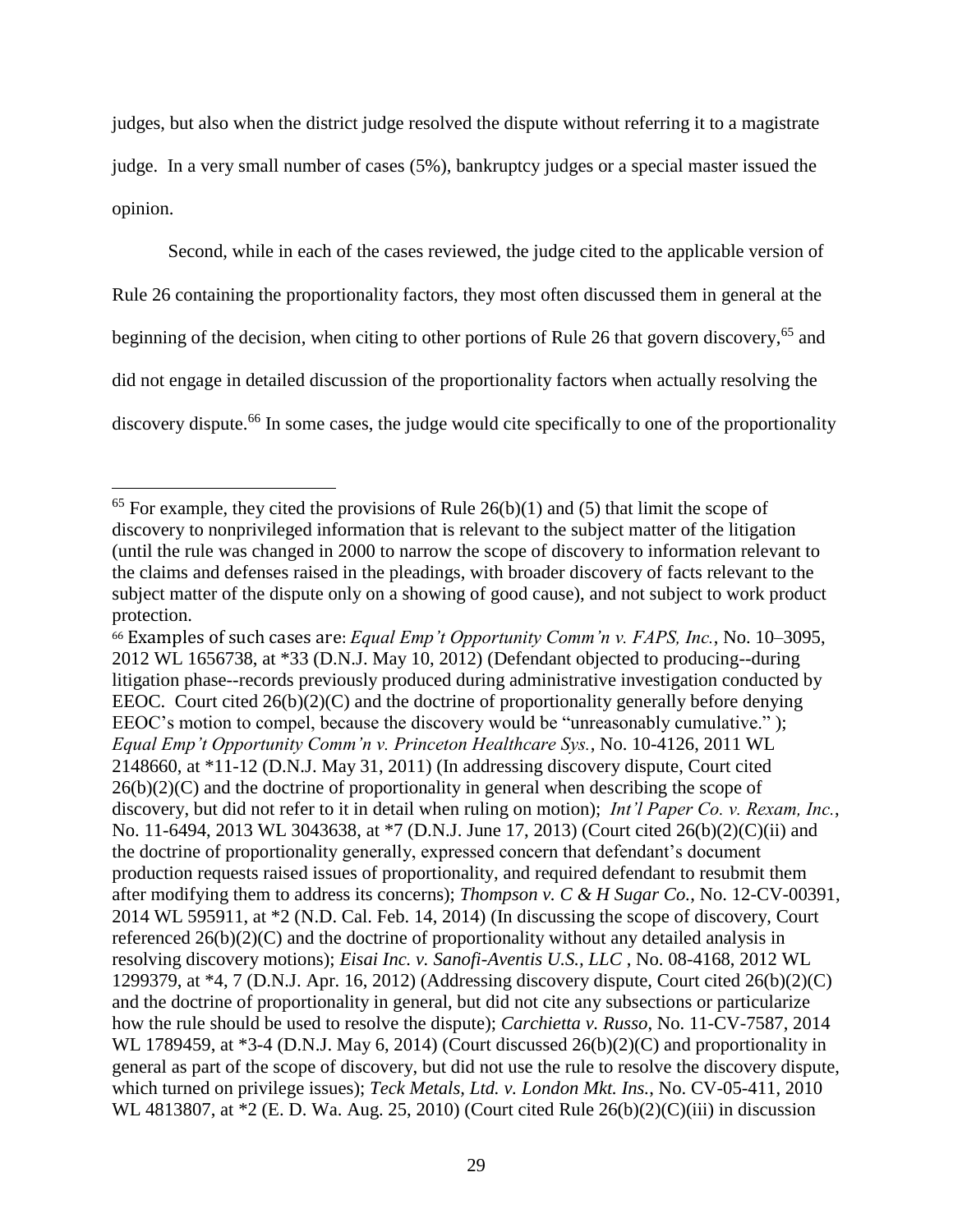subsections of Rule 26(b), such as Rule  $26(b)(2)(C)(i)$  (which permits limiting discovery if it is "unreasonably cumulative or duplicative, or can be obtained from some other source that is more convenient, less burdensome or less expensive");<sup>67</sup> Rule  $26(b)(2)(C)(ii)$  (which allows the judge to limit discovery if "the party seeking discovery has had ample opportunity to obtain the information by discovery in the action")<sup>68</sup> or Rule  $26(b)(2)(C)(iii)$  (which permits the judge to

 $\overline{a}$ 

<sup>68</sup> Examples of such cases are: *High Voltage Beverages, LLC v. Coca-Cola Co.*, No. 3:08CV367, 2009 WL 2915026, at \*2 (W.D.N.C. Sept. 8, 2009) (Court denied plaintiffs motion to compel the defendant to review and produce ESI from an additional 17gb (1.5 million pages) citing all three sub-sections of  $26(b)(2)(C)$ , including (ii), because defendant already had produced 1.7 million pages of ESI); *Bowers v. Nat'l Collegiate Athletic Ass'n*, No. 97-2600, 2008 WL 1757929, at  $*4-6$  (D.N.J. Feb. 27, 2008) (district judge analyzed all three sub-sections of Rule  $26(b)(2)(C)$ with respect to proportionality and found violations of all, including that plaintiff already had ample opportunity to obtain relevant information from prior discovery, citing Rule  $26(b)(2)(C)(ii)$ ).

regarding the scope of discovery without applying it in resolving dispute over interrogatories and document production requests); *Dawson v. Ocean Twp.*, No. 09-6274, 2011 WL 890692, at \*12- 13 (D.N.J. Mar. 15, 2012) (Court cited Rule  $26(b)(2)(C)(i)$ -(iii) and mentioned doctrine of proportionality as part of discussion of scope of discovery without applying or discussing it further in resolving the discovery dispute); *Best Sign Sys., Inc. v. Chapman*, No. 09-5244, 2012 WL 4505996, at \*11 (D.N.J. Sept. 26, 2012) (Court cited Rule 26(b)(2)(C)(i)-(iii) and doctrine of proportionality as part of discussion of scope of discovery, but did not apply it in resolving dispute); *CSX Transp., Inc. v. Gilkison*, No. 5:05CV202, 2012 WL 1354569, at \*2-4 (N. D. W. Va. Apr. 18, 2012) (In affirming the ruling of the magistrate judge, court found that magistrate judge properly had considered the doctrine of proportionality and Rule 26(b)(2)(C) in resolving discovery dispute).

<sup>67</sup> Examples of such cases are: *Equal Emp't Opportunity Comm'n v. FAPS, Inc.*, No. 10–3095, 2012 WL 1656738, at \*33 (D.N.J. May 10, 2012) (Court denied EEOC motion to compel because the same documents previously had been provided by defendant to the EEOC during the administrative investigation phase, and doing so again would be unreasonably duplicative or cumulative, citing 26(b)(2)(C)(i)); *High Voltage Beverages, LLC v. Coca-Cola Co.*, No. 3:08CV367, 2009 WL 2915026, at \*2 (W.D.N.C. Sept. 8, 2009) (Court denied plaintiff's motion to compel defendant to review and produce ESI from an additional 17gb of information (1.5 million pages) considering production that already had been made, because it was unreasonably cumulative, contrary to  $26(b)(2)(C)(i)$ , and also found the additional production would contravene 26(b)(2)(C)(ii) and (iii)); *Kleen Prods. LLC v. Packaging Corp. of Am.*, No. 10 C 5711, 2012 WL 4498465, at \*11 (N.D. Ill. Sept. 28, 2012) (In antitrust class action case, court found that through encouraging cooperative approach and with active case management there were less burdensome, cumulative and duplicative ways to obtain discovery than sought by plaintiffs, citing  $26(b)(2)(C)(i)$  (as well as (ii) and (iii)).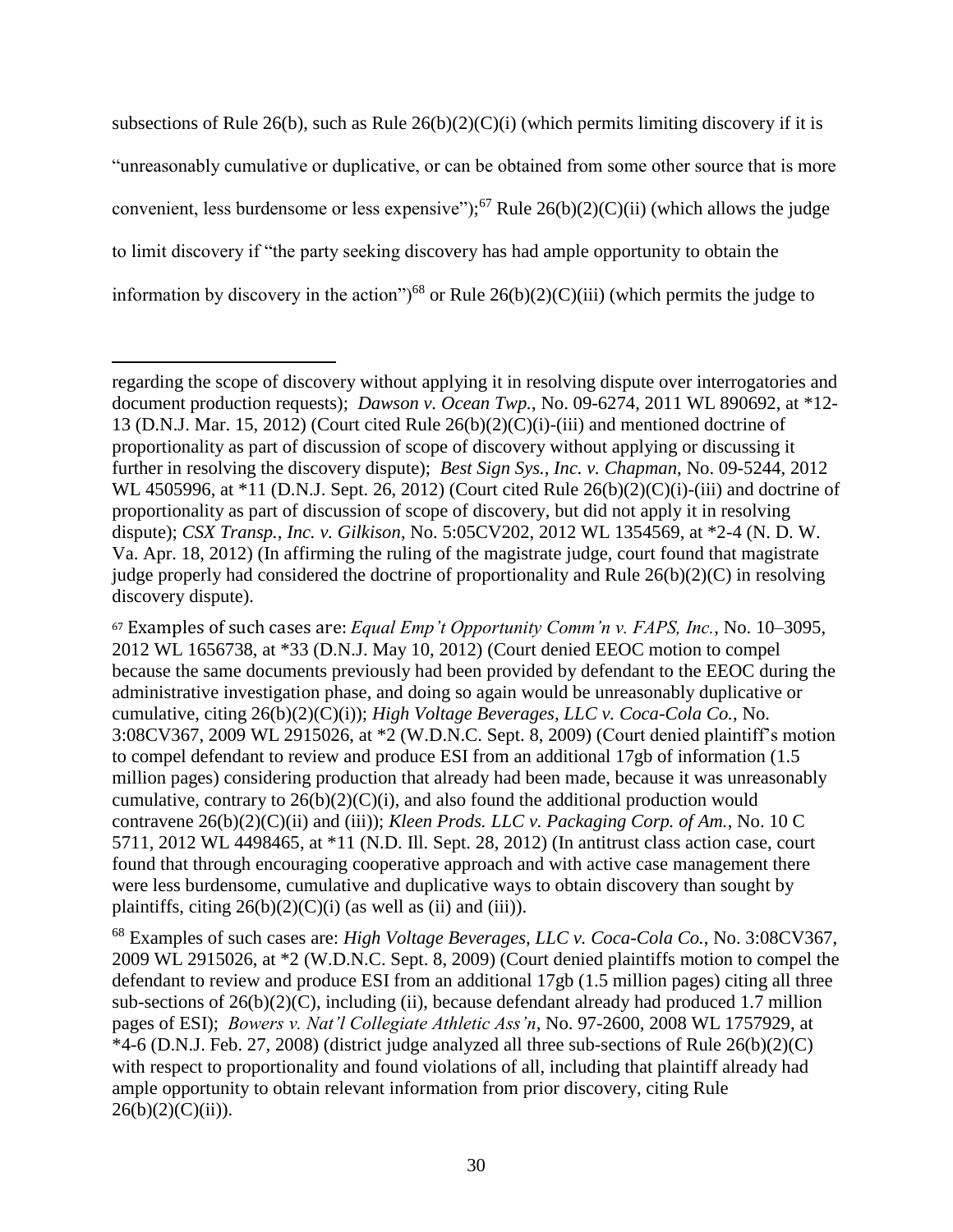limit discovery if "the burden or expense of the proposed discovery outweighs its likely benefit, considering the needs of the case, the amount in controversy, the parties' resources, the importance of the issues at stake in the action, and the importance of the discovery in resolving the issues").<sup>69</sup> However, even when citing to a specific proportionality factor, the discussion

<sup>69</sup> Examples of such cases are: *In re Biomet M2a Magnum Hip Implant Prods. Liab. Litig.*, No. 3:12-MD-2391, 2013 WL 1729682, at \*3 (N.D. Ind. Apr. 18, 2013) (Court denied plaintiffs' motion to compel defendant to do predictive coding search of ESI because defendant already had used keyword search, de-duplication and statistical sampling to reduce 19.5 million documents to 2.5 million documents, then used technology assisted review ("TAR") on those documents to produce documents to plaintiffs, at a cost of \$1.07 million. Plaintiffs wanted TAR used on the entire 19.5 million documents. Court declined, finding it was excessively burdensome given the likely value of doing the additional search. Although court did not specifically cite 26(b)(2)(C)(iii), its analysis was based on it); *Eisai Inc. v. Sanofi-Aventis U.S., LLC*, No. 08- 4168, 2012 WL 1299379, at \*6 (D.N.J. Apr. 16, 2012) (In an antitrust case, the court noted that defendant had produced discovery from 110 custodians, involving 12 million pages, spending 4,200 hours collecting, and 86,000 hours of counsel review at a cost of more than \$10 million. Accordingly, it denied plaintiff's motion to require defendants to review documents from an additional 175 custodians because, *inter alia*, the burden and expense would outweigh the likely benefit. Court only cited 26(b)(2)(C), but analysis brings it within (iii)); *High Voltage Beverages, LLC v. Coca-Cola Co.*, No. 3:08CV367, 2009 WL 2915026, at \*2 (W.D.N.C. Sept. 8, 2009) (Court denied plaintiff's motion to compel defendant to review an additional 1.5 million documents citing all three sub-sections of 26(b)(2)(C), including (iii) (cost would exceed likely benefits)); *Kleen Prods. LLC v. Packaging Corp. of Am.*, No. 10 C 5711, 2012 WL 4498465, at \*9 (N.D. Ill. Sept. 28, 2012) (In a class action antitrust case, the court found that requiring the defendant to answer one particular interrogatory would violate 26(b)(2)(C)(iii) because it would require very detailed information to be compiled about each of 400 employees on a litigation hold list, and the cost would exceed any likely benefit); *Chen-Oster v. Goldman, Sachs & Co.*, 285 F.R.D. 294, 306 (S.D.N.Y. 2012) (magistrate judge noted that Rule 26(b)(2)(C)(iii) cautions that importance of litigation is not measured by potential amount of monetary recovery, but includes recognition of public interest litigation); *Major Tours, Inc. v. Colorel*, No. 05-3091, 2009 WL 3446761, at \*5 (D.N.J. Oct. 20, 2009) (magistrate judge ordered plaintiff to share cost of discovery of ESI from inaccessible source with defendant because, otherwise, cost would exceed likely benefit (citing Rule 26(b)(2)(C) generally, but analysis stems from sub-section (iii)); *Oseman-Dean v. Ill. State Police*, No. 11 C 1935, 2011 WL 6338834, at \*6 (N.D. Ill. Dec. 19, 2011) (magistrate judge referenced Rule 26(b)(2)(C)(iii) in explaining why relevance alone, absent analysis of corresponding burden, was insufficient to warrant requested discovery, stating that the rule "mandates that the court not allow the tail to wag the dog in discovery.").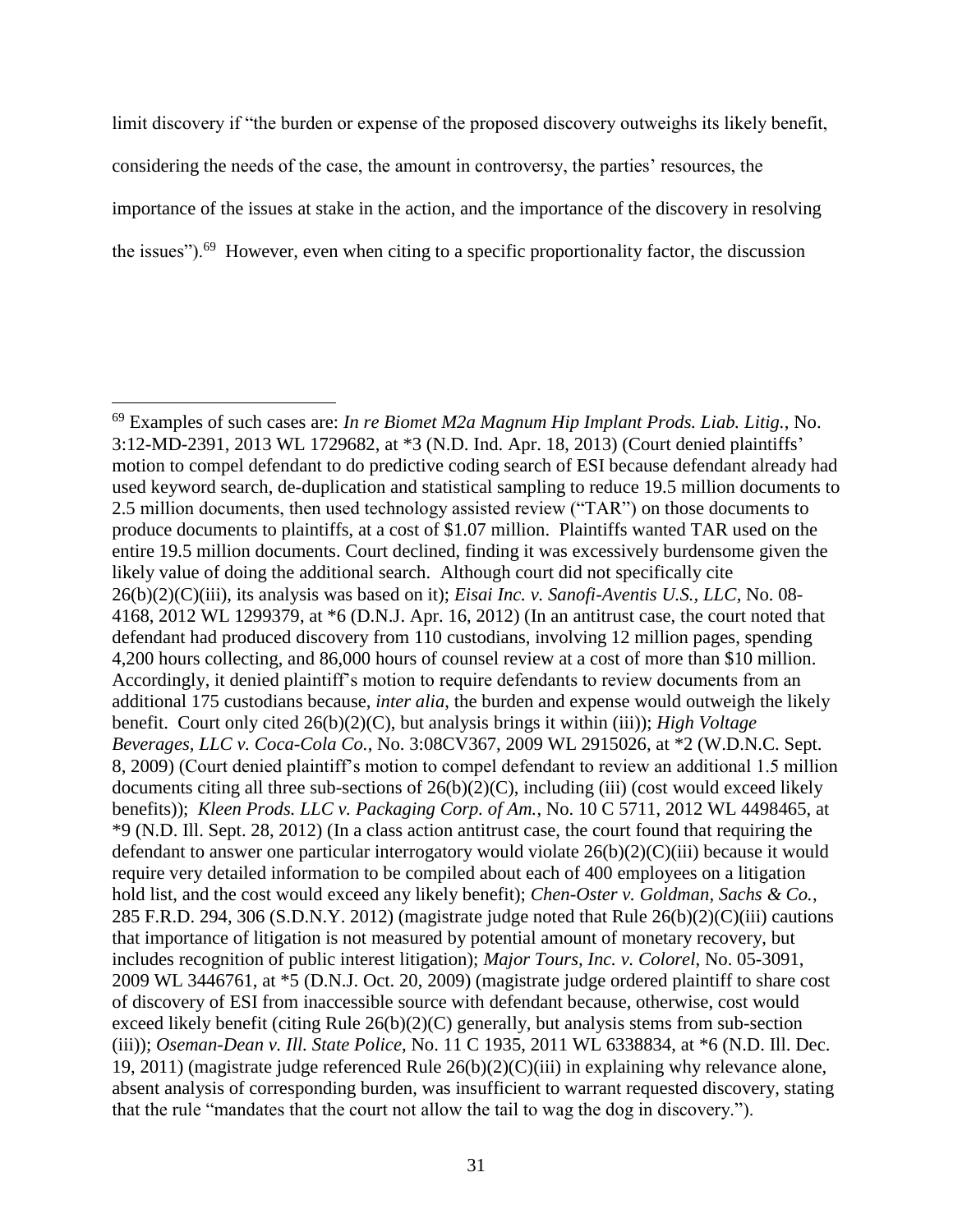tended to be cursory, and only a few of the cases reviewed contained an extensive discussion of the proportionality factors.<sup>70</sup>

Third, a review of the methods that the judges actually used to resolve the dispute before them reveals a robust and creative assortment of techniques that they employed to do so, constituting a "proportionality toolkit" of sorts that provides examples that judges can draw on and tailor to their dockets, their local culture, and their cases. These methods will be discussed in detail below, and it is readily apparent that all of them are common-sense, pragmatic measures that judges may employ, individually or in combination, to achieve proportionality in an individual case, enabling the judge to tailor the response to the needs of the case, as guided by the proportionality factors in Rule  $26$ <sup>71</sup>

 $70$  One case (decided by the author of this thesis) that did discuss the proportionality requirement in depth was *Mancia v. Mayflower Textile Servs. Co.*, 253 F.R.D. (D. Md. 2008). There, the magistrate judge undertook an extensive examination of the proportionality factors, citing both Rule  $26(g)(1)$  as well as  $26(b)(2)(C)(i)$ -(iii), and explained why cooperation among the parties and counsel was essential to achieving it.

 $71$  The techniques identified are: (1) active case monitoring and, as needed, management by the judge; (2) appointment of a "judicial adjunct," such as a magistrate judge, special master, or other neutral to work with the parties to resolve discovery disputes; (3) informing counsel of their duty to cooperate during discovery, and enforcing that duty when counsel are uncooperative; (4) shifting all or part of the costs of discovery from the producing party to the requesting party; (5) adopting informal discovery dispute resolution methods to expedite resolution of discovery disputes, thereby avoiding the costs and delay of extensive briefing; (6) narrowing the scope of discovery when what was sought was excessive; (7) phasing discovery to focus first on the most important, and most accessible information; (8) prohibiting the use of abusive discovery tactics such as the making of generalized, boilerplate objections; (9) reducing the cost of ESI discovery by ordering sampling of large data sets, as opposed to reviewing all of the data in the set; (10) ordering discovery from less burdensome or expensive sources than originally sought; (11) adopting discovery protocols, standing orders or local rules that promote proportionality; (12) directing or permitting the use of technological advances in computer search methodology to lower search and review costs of ESI discovery; (13) estimating the likely range of recovery in a case, as well as foreseeable costs, and providing a dollar cap on the amount of permitted discovery; (14) capping the amount of time to be spent responding to discovery requests; (15) enforcing the Rule  $26(g)(1)$  proportionality certifications made by counsel in initiating discovery, objecting to discovery, or responding to discovery; (16) imposing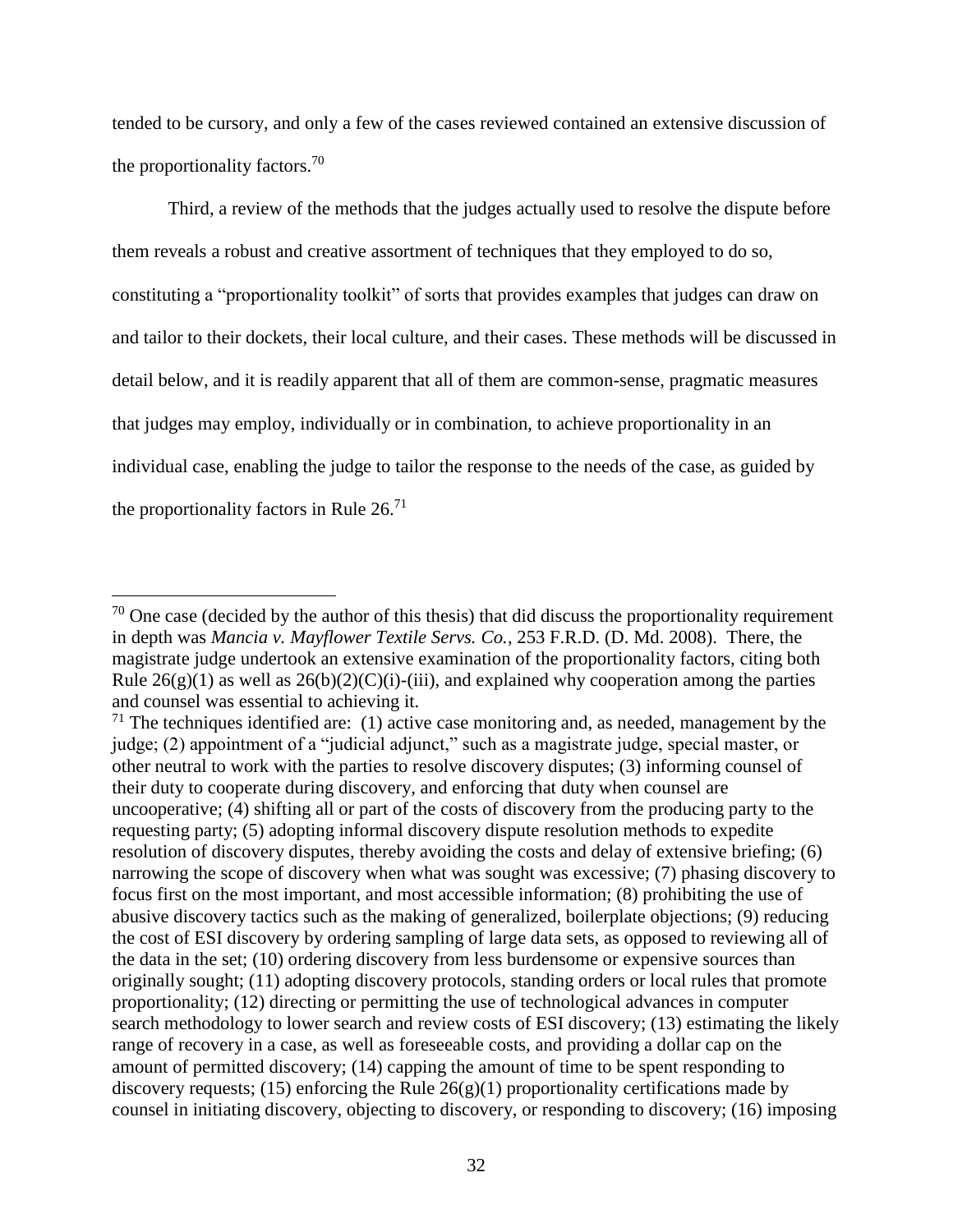While the tools that judges may use to achieve proportional discovery are not themselves complex, the selection of the appropriate tool or tools in a particular case can be, because it requires the judge to have more than superficial knowledge of the issues and facts of the case to apply the tools intelligently and fairly. The cases reviewed support the position that the Committee Notes to the discovery rules took: that the most effective way to achieve proportional discovery is with active, hands-on management of the discovery process by the court.

Finally, reviewing the cases where the parties asked the judges to resolve actual disputes gives helpful insight into the circumstances or types of cases that are most likely to present proportionality problems, thereby allowing judges to be alert at the outset to recognize and take appropriate action to address them as early in the litigation as possible—underscoring once again the importance of active judicial monitoring of all cases, with more direct management of the discovery in individual cases that require it. These potentially troublesome cases will be discussed in detail below.<sup>72</sup>

#### B. Techniques that Judges Used to Achieve Proportionality

#### 1. Active Judicial Monitoring and Management of Discovery

Perhaps the single most important technique that judges used to achieve proportionality was to engage in active monitoring of their cases, which enabled them to intervene as soon as

sanctions against lawyers and parties who violate the discovery rules without justification; and (17) encouraging or permitting the use of non-waiver agreements pursuant to Fed. R. Evid. 502.  $72$  The type of cases or circumstances most likely to produce proportionality problems are: (1) complex cases, such as securities cases, class actions, intellectual property cases, and complex commercial cases; (2) cases involving ESI discovery; (3) cases in which there is client animosity that drives the litigation; (4) cases involving over-aggressive or overzealous conduct by attorneys, or in which attorney animosity or misconduct is present; (5) cases in which *pro se* litigants are involved; (6) cases in which issues regarding preservation of evidence and claims of spoliation of evidence are present; and (7) cases involving asymmetrical information, where one party has far more information sought in discovery than the other.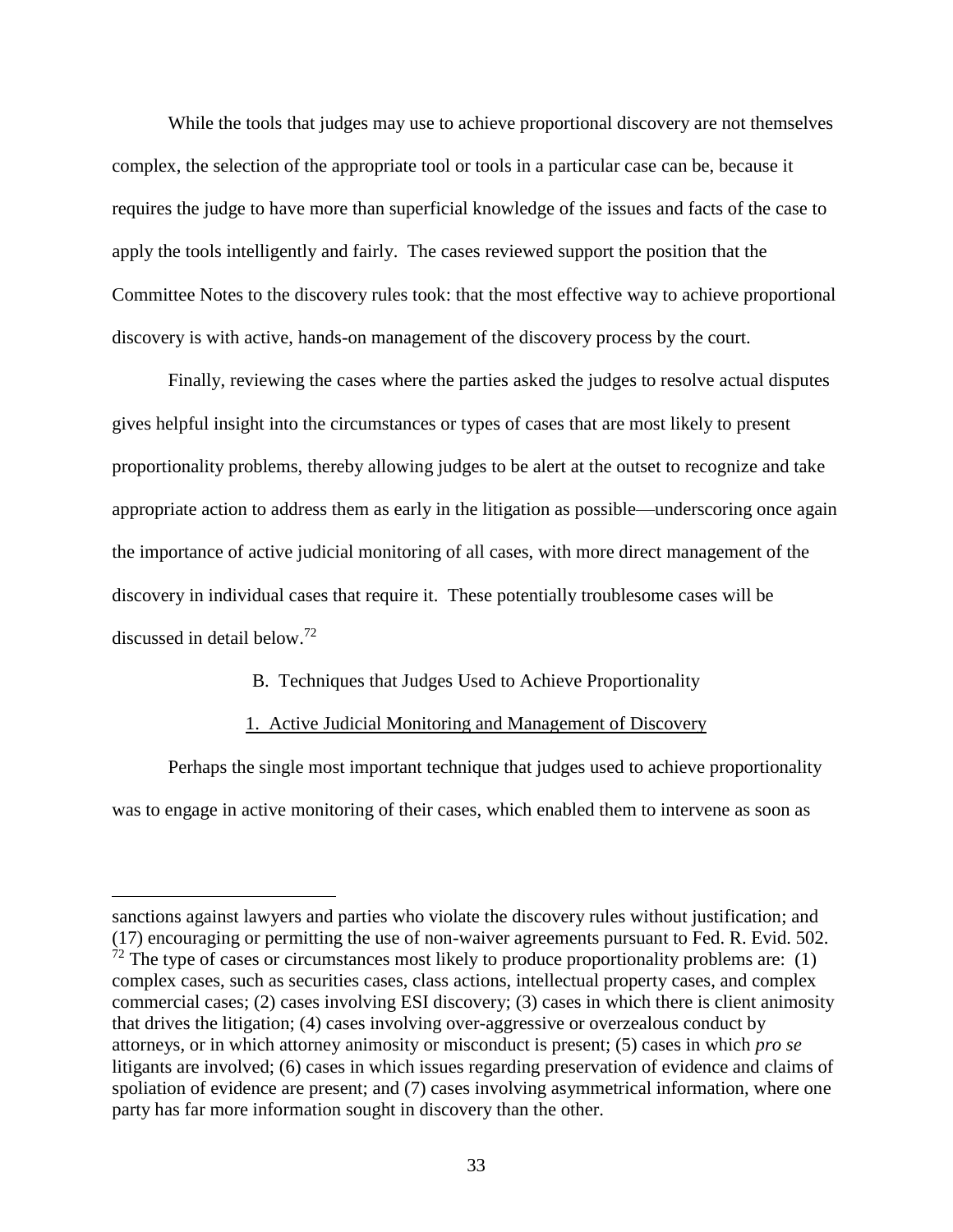problems arose that could lead to excessively burdensome or costly discovery. Indeed, it may be said that all of the other techniques discussed in this thesis are but subsets of this method, because if a judge is not actively involved during discovery, the judge is not likely to employ any other technique to resolve a dispute that the parties are unable to resolve on their own. That active judicial monitoring of all cases, and more active management of those cases requiring it, is of primary importance is unsurprising, considering the frequency with which it was cited in the various surveys of lawyers that were reviewed by the Civil Rules Committee at the Duke Conference<sup>73</sup> and discussed in the Advisory Committee Notes accompanying the changes to Rule  $26(b)$  from 1983 to the present.<sup>74</sup>

<sup>&</sup>lt;sup>73</sup> For example, the ABA Section of Litigation Member Survey on Civil Practice, which was reviewed by the Civil Rules Committee at the Duke Conference, contained the following survey findings: "78% of respondents believe that early intervention by judges helps to narrow the issues, and 72% believe that early intervention helps to limit discovery"; "73% of all respondents believe that when a judicial officer gets involved early and stays involved, the results are more satisfactory to their clients"; and "[d]espite claims of discovery abuse and cost, 61% of respondents believe that counsel do not typically request limitations on discovery under available mechanisms . . . 76% do not believe judges invoke those protections on their own . . . and nearly 60% of respondents believe that judges do not enforce those mechanisms to limit discovery." Similarly, the Final Report of the Joint Project of the American College of Trial Lawyers Task Force on Discovery and the Institute for the Advance of the American Legal System concluded that " Judges should have a more active role at the beginning of a case in designing the scope of discovery and the direction and timing of the case all the way to trial. Where abuses occur, judges are perceived not to enforce the rules effectively. According to one Fellow, 'Judges need to actively manage each case from the outset to contain costs; nothing else will work.'" Duke Surveys, *supra*, note [4.](#page-4-0)

<sup>&</sup>lt;sup>74</sup> Fed. R. Civ. P. 26(b) Advisory Committee's Note (1983) ("The rule [change introducing the proportionality factors] contemplates greater judicial involvement in the discovery process and thus acknowledges the reality that it cannot always operate on a self-regulating basis."); Fed. R. Civ. P. 26(b)(2) Advisory Committee Note (2000) ("The Committee has been told repeatedly that courts have not implemented . . . [the proportionality factor] limitations with the vigor that was contemplated. . . . This otherwise redundant cross-reference [to the proportionality factors] has been added to emphasize the need for active judicial use of subdivision (b)(2) to control excessive discovery."); Judge Campbell Memorandum, *supra* note [26](#page-14-0) ("In its report to the Chief Justice, the Committee observed that '[o]ne area of consensus in the various [Duke] surveys . . . was that district or magistrate judges must be considerably more involved in managing each case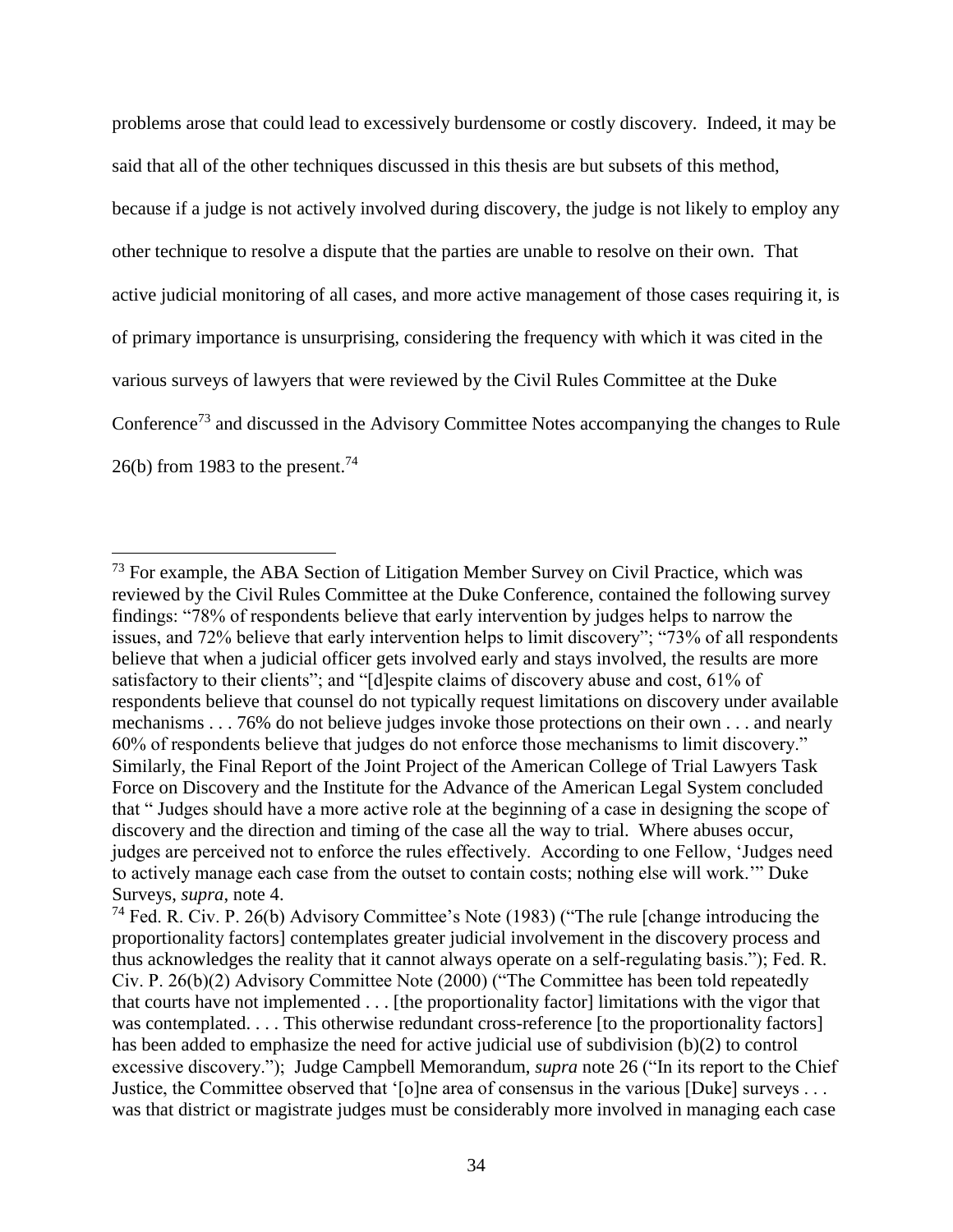Judges demonstrated active case monitoring and management in many ways, which will be discussed in detail below. Some examples, however, illustrate the creativity that judges intent on achieving proportional discovery displayed. For example, they provided informal guidance to the parties, without actually having to rule, to point them in the direction of how they could achieve reasonable discovery at proportionate cost.<sup>75</sup> Or, they announced their intention to actively monitor the discovery that they would permit, to reduce burden and keep discovery proportionate.<sup>76</sup> Another way that courts demonstrated active case management was by adopting informal methods to expedite the resolution of discovery disputes, without the need for full briefing. In that way, they achieved proportionality by reducing both the time needed to resolve the dispute and the cost to the parties of fully briefing the issues.<sup>77</sup> This method is particularly

from the outset, to tailor the motions practice and shape the discovery to the reasonable needs of the case."").

<sup>75</sup> *See, e.g.*, *Teck Metals, Ltd v. London Mkt. Ins*., No. CV-05-411, 2010 WL 4813807, at \*2, \*4- 5, \*9 (E.D. Wa. Aug 25, 2010) (Court was called upon to resolve dispute regarding interrogatory and document production discovery. Citing Rule  $26(b)(2)(C)$ , the judge directed counsel to meet and confer and provided them with guidance how to minimize the production burden on the defendant, as well as suggestions regarding the form of production of ESI, and clarified the scope of what was relevant, and suggested the use of a protective order to address defense concerns.); *Bottoms v. Liberty Life Assur. Co. of Boston*, No. 11-cv-01606, 2012 WL 6181423, at \*4-5 (D. Colo. Dec. 13, 2011) (In addressing a discovery dispute, the judge discussed Rule  $26(g)$  and Rule  $26(b)(2)(C)$  and the requirement of proportionality, offering specific guidance how the parties could narrow the scope of burdensome interrogatories to achieve proportionality.); *Plascencia v. BNC Mortg., Inc., LLC,* No. 08-56305, 2012 WL 2161412, at \*3, \*6-8, \*11 (Bankr. N.D. Cal. June 12, 2012) (Judge gave guidance to the parties regarding how discovery practice should be conducted, referring counsel to a local rule that required proportionality analysis to be a part of any motion to compel discovery.).

<sup>76</sup> *Boeynamems v. LA Fitness Int'l, LLC*, 285 F.R.D. 331, 332 (E.D. Pa. 2012) (In a class action fraud and breach of contract case, the judge noted that the number and nature of discovery disputes in the case required him to conduct "active case management" to keep the scope of discovery appropriate and to reduce the burden of discovery on the defendant.). <sup>77</sup> *Eisai Inc. v. Sanofi-Aventis U.S., LLC.*, No. 08-4168, 2012 WL 1299379, at \*1 (D.N.J. Apr.

<sup>16, 2012) (</sup>The court permitted parties to submit informal letters outlining their positions regarding discovery disputes, without needing to submit formal memoranda.); *Raza v. City of New York*, No. 13-CV-3448, 2013 WL 6177392, at \*2 (S.D.N.Y. Nov. 22, 2013) (The judge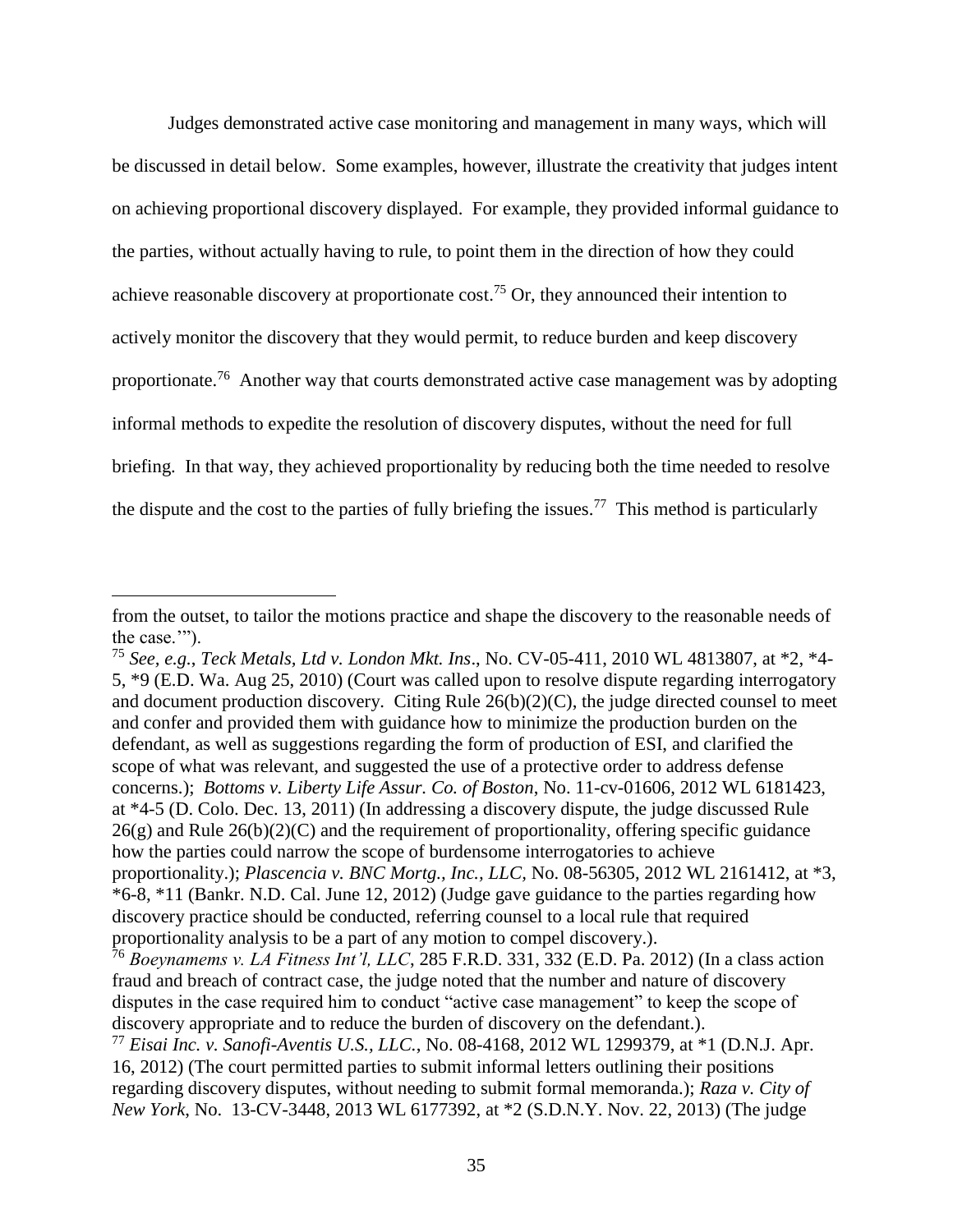effective because frequently parties can frame discovery disputes without extensive briefing, which delays resolution of the disputes until the briefing is completed and the judge is able to issue a ruling.

Courts also achieved proportionality by ordering that not all discovery be accomplished at once, but rather, that the discovery be conducted in phases, allowing the parties to focus on the most important facts relevant to the key issues in the case.<sup>78</sup> Similarly, when discovery involved voluminous document or ESI discovery, judges reduced the costs of reviewing the documents for relevance and privilege by ordering that the parties employ sampling.<sup>79</sup>

Frequently, courts demonstrated active case monitoring and management by intervening as needed to narrow the scope of discovery, promoting a more focused approach to discovery and reducing burden and cost.<sup>80</sup> And, when the demands of their workloads did not permit them

held a "pre-motion" conference with the parties, attempting to resolve the dispute at the conference without the need for any briefing.).

<sup>78</sup> *Chen-Oster v. Goldman, Sachs & Co.*, 285 F.R.D. 294, 300-01 (S.D.N.Y. 2012) (The court noted that phasing discovery would help to keep it proportional.); *Fisher v. Fisher*, No. WDQ-11-1038, 2012 WL 2050785, at \*5 (D. Md. June 5, 2012) (Court narrowed the scope of discovery initially sought by plaintiff, initiated phased discovery to focus on most important facts, and informed plaintiff that further discovery would be possible based on the results of the initial discovery.), *Tamburo v. Dworkin*, No. 04 C 3317, 2010 WL 4867346, at \*3(N.D. Ill., Nov. 17, 2010) (The court ordered the parties to meet and confer, to develop a phased discovery schedule, reminding them of their duty to cooperate in doing so.).

<sup>79</sup> *Kleen Prods. LLC v. Packaging Corp. of Am.*, No. 10 C 5711, 2012 WL 4498465, at \*5, \*18 (N.D. Ill. Sept. 28, 2012) (In class action antitrust case judge encouraged parties to use sampling to reduce the cost of discovery of ESI.); *Quintana v. Clare's Boutiques, Inc.*, No. 5:13-cv-368, 2014 WL 234219, at \*2 (N.D. Cal. Jan 21, 2014) (Judge ordered that plaintiff be permitted discovery of a statistically significant sample of defendant's records).

<sup>80</sup> *Equal Emp't Opportuity Comm'n v. Princeton Healthcare System*, No. 10-4126, 2011 WL 2148660, at \*17 (D.N.J. May 31, 2011) (Court found the temporal scope of plaintiff's discovery request was too broad and abstract, narrowing it to a period of six years initially, with the possibility of an additional four); *Willnerd v. Sybase, Inc.*, No. 1:09-cv-500, 2010 WL 4736295, at \*1 (D. Idaho Nov. 16, 2010) (Judge granted plaintiff's motion to amend the complaint to add another claim, but ruled that that did not "throw open the doors to [unlimited] discovery," and imposed "tight restrictions" on the additional discovery on the new claim.).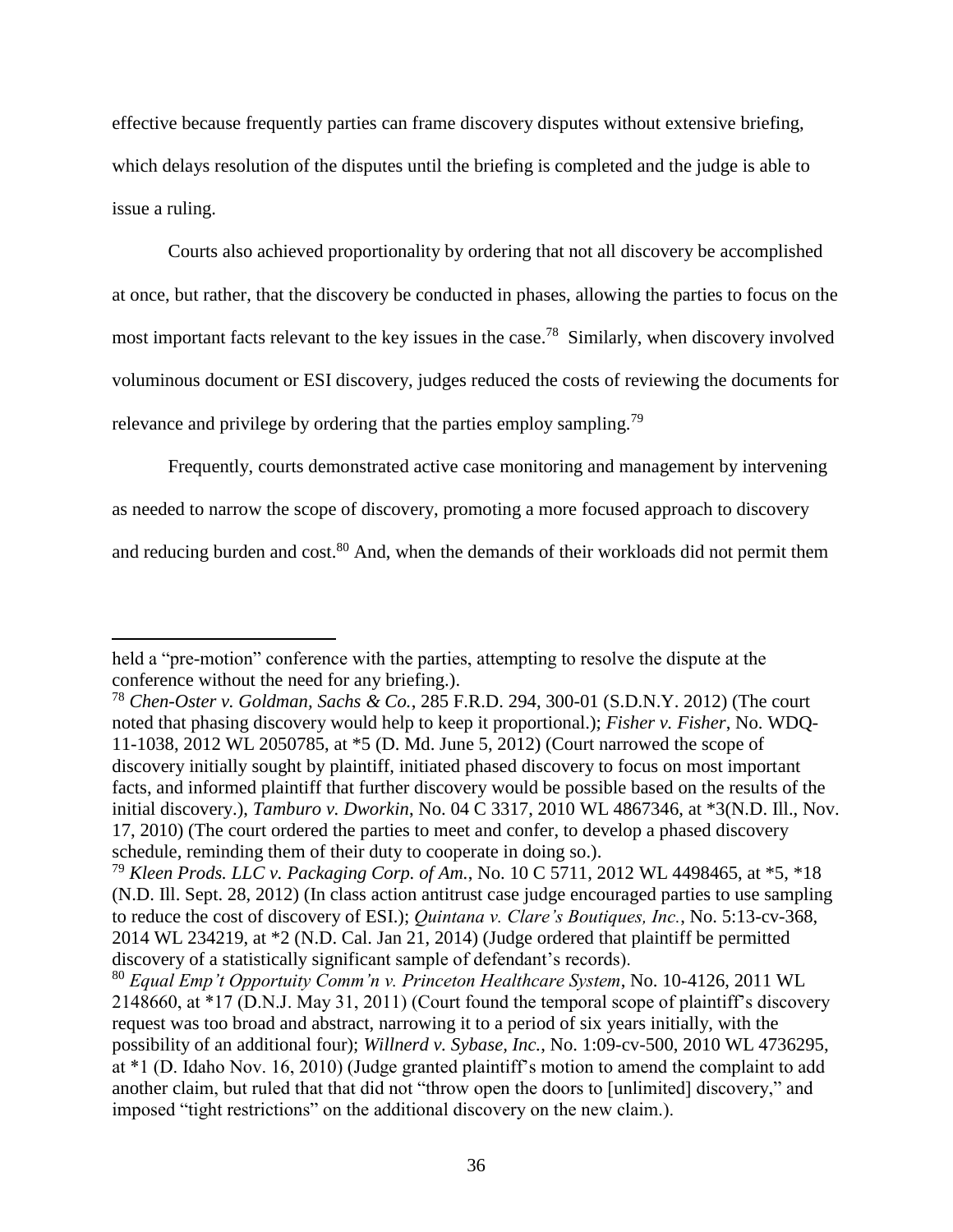to be personally involved in actively monitoring discovery, judges displayed a willingness to involve others who could, such as a magistrate judge or, if the cost was not excessive and the need justified the appointment, a special master or other neutral.<sup>81</sup> While referrals to magistrate judges are frequent, appointing a special master is infrequently done because of the expense to the parties. Alternatively, appointing a technical expert, such as a computer expert skilled in designing and implementing effective search protocols for large volumes of ESI to assist less technically sophisticated lawyers or parties can be a very effective use of a third party, because the cost of the expert frequently is offset by the reduction in cost to the parties by use of the more efficient and less expensive methods identified by the expert.

As the above examples and those that are discussed below amply show, judges who have shown a willingness to actively monitor and manage the discovery in their cases (or appoint another to do it for them) have shown creativity, flexibility, and resourcefulness limited only by their own ingenuity. The mere knowledge that a judge is willing to make him or herself available to resolve discovery disputes has a deterrent effect against burdensome or disproportionate discovery. Lawyers are less likely to initiate disproportionate discovery or engage in discovery misconduct when they know the judge is watching and willing to be contacted as soon as a problem arises. It is no surprise, therefore, that when lawyers and commentators are asked to identify the most important ingredient to ensuring proportional discovery, they respond: "active management by the trial judge."<sup>82</sup>

<sup>81</sup> *Eisai Inc. v. Sanofi-Aventis U.S. LLC*, No. 08-4168, 2012 WL 1299701, at \*11 (D.N.J. Apr. 16, 2012). (In antitrust case, judge appointed a special aster "to expedite the timely resolution of any existing or prospective disputes regarding the designation fo discovery" under a previously entered confidentiality order.); *U.S. v. Educ. Mgmt. LLC*, No. 2:07-cv-461, 2013 WL 3863963, at \*1-3 (W.D. Pa. June 23, 2013) (Judge appointed a retired judge as a special master to resolve and narrow the discovery disputes raised by numerous motions.).

<sup>82</sup> *Supra*, notes [73](#page-33-0) and [74.](#page-33-1)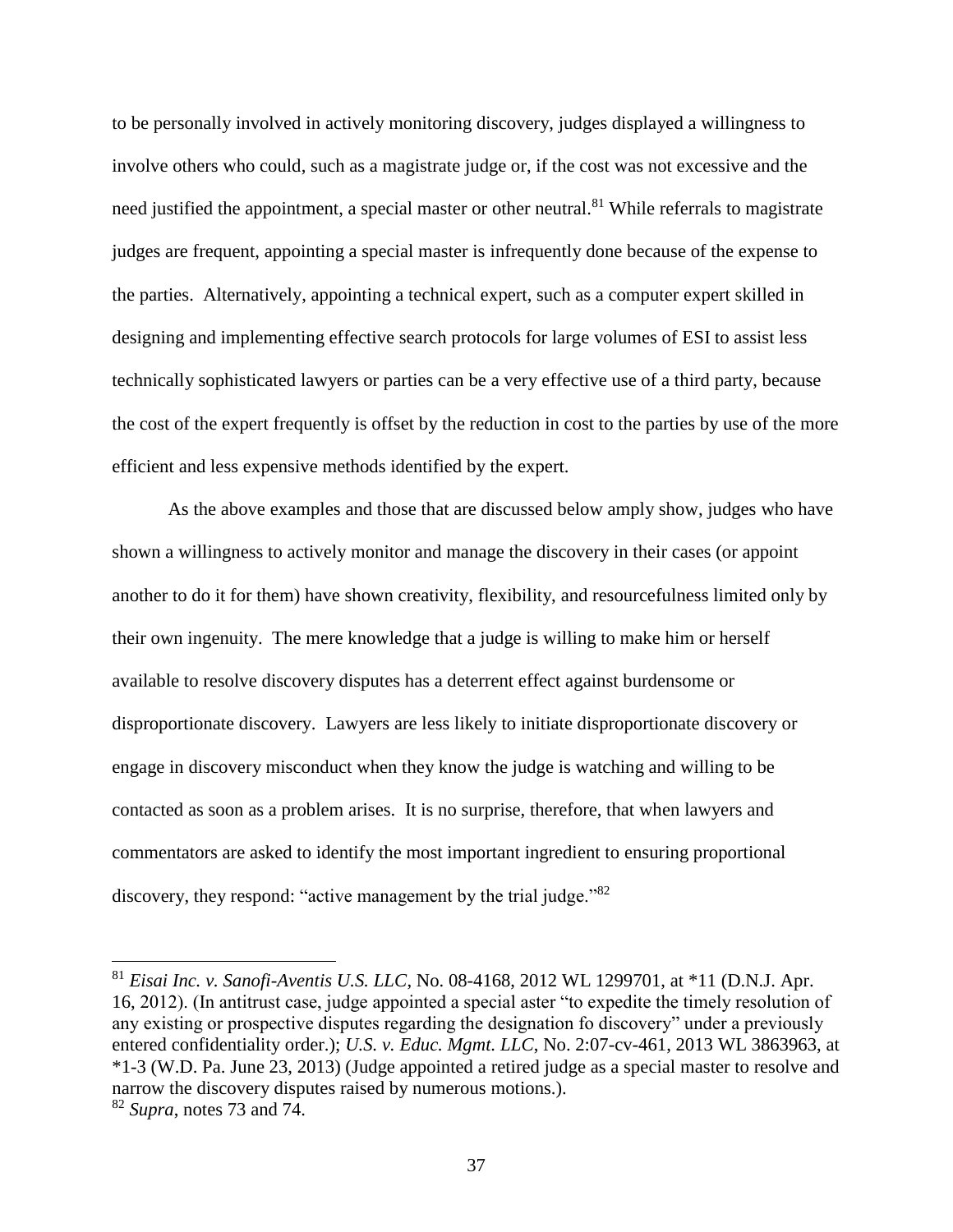And, importantly, actively monitoring all their cases but intervening to more directly manage the discovery only for those cases that need it produces great benefits for the judge. Judges who confer with the parties to make their expectations clear about how discovery is to be conducted at the start of each case, monitor all their cases and promptly step in to more actively manage those that require it find that they have fewer disputes, fewer motions to decide, fewer opinions to write, and more time to devote to their other cases. Active judicial monitoring and selective management of the discovery in cases that require it makes sense not just because the rules require it, but because it is entirely within the self-interest of the judge.

#### 2. Encouraging Cooperation among the Parties and Counsel

As noted, the Civil Rules Advisory Committee has recognized that you may distill what is needed to achieve the goals of revised Rule  $26(b)(1)$  to two words and a phrase: "proportionality," "cooperation" and "sustained, active, hands-on judicial case management."<sup>83</sup> It follows, then, that one of the most effective ways that judges can ensure proportional discovery is to make sure that counsel and the parties are aware of the benefits of cooperating during discovery and to encourage them to do so.

While there is little doubt that proportional discovery in a case is not possible in the absence of cooperation between the parties and their counsel, the Federal Rules of Civil Procedure do not explicitly require cooperation. A duty to cooperate certainly is implicit in the collective requirements of a number of rules, however. Federal Rule of Civil Procedure 1 stated, prior to December 1, 2015, that the rules "should be construed and administered to secure the just, speedy, and inexpensive determination of every action and proceeding." Rule 26(f) requires the parties to "confer as soon as practicable" to discuss the case and attempt "in good faith to

<sup>83</sup> Judge Campbell Memorandum, *supra* note [26,](#page-14-0) at Appendix B-2.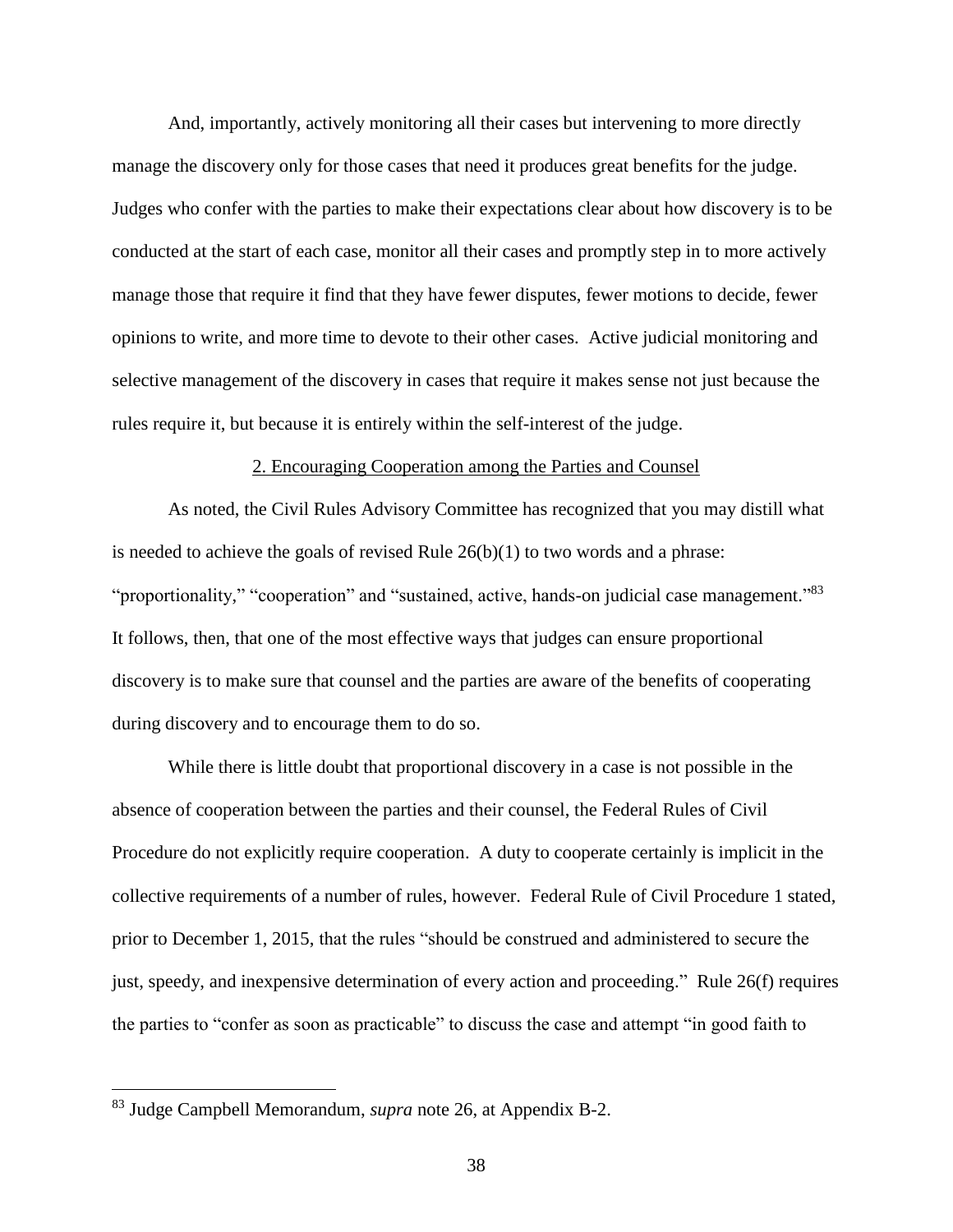agree on ... [a] proposed discovery plan," which they then must submit to the court in a written report. Rule  $26(g)(1)$  requires an attorney or party (if unrepresented) to sign every discovery request, response or objection, and it states that the signature "certifies that to the best of the person's knowledge, information, and belief formed after a reasonable inquiry," the discovery request, response or objection is not "unduly burdensome or expensive, considering the needs of the case, prior discovery in the case, the amount in controversy, and the importance of the issues in the action." Additionally, Rule 37 provides a significant number of sanctions that a court may impose for "failure to make disclosures or to cooperate in discovery."<sup>84</sup> And, courts long have encouraged counsel and parties to cooperate during the discovery process to achieve proportionality.<sup>85</sup>

<sup>&</sup>lt;sup>84</sup> While sanctions are available to deter and punish parties who fail to comply with the discovery rules or orders of the court, judges cannot expect to achieve cooperative discovery through imposition of sanctions alone. Indeed, the Committee Note to newly amended Rule 1 makes it clear that the emphasis on cooperation between the parties when they employ the discovery rules "does not create a new or independent source of sanctions." Note to Fed. R. Civ. P. 1 (2015). While failure to cooperate, standing alone, is not subject to sanctions, it often leads to conduct that the rules prohibit, which may be sanctionable. Moreover, when cooperation is the goal, sanctions for conduct that violates the rules are effective when they are a last resort—the "stick" that is appropriate only when the use of "carrots" to persuade the parties of the mutual benefits of cooperation has failed. The most effective way to achieve cooperation during discovery is for the judge to be actively involved in monitoring all phases of the discovery process, and to educate the parties at the start of each case how it is to their mutual advantage to reduce expense, delay, and burden by cooperating in the design and execution of focused discovery appropriate for the needs of the particular case.

<sup>85</sup> *See, e.g.*, *Mancia v. Mayflower Textile Servs. Co.,* 253 F.R.D. 354, 360 n.3 (D. Md. 2008) (collecting cases) ("It cannot seriously be disputed that compliance with the 'sprit and purposes' of . . . [the] discovery rules requires cooperation by counsel to identify and fulfill legitimate discovery needs, yet avoid seeking discovery the cost and burden of which is disproportionately large to what is at stake in the litigation. Counsel cannot 'behave responsively' during discovery unless they do both, which requires cooperation rather than contrariety, communication rather than confrontation.").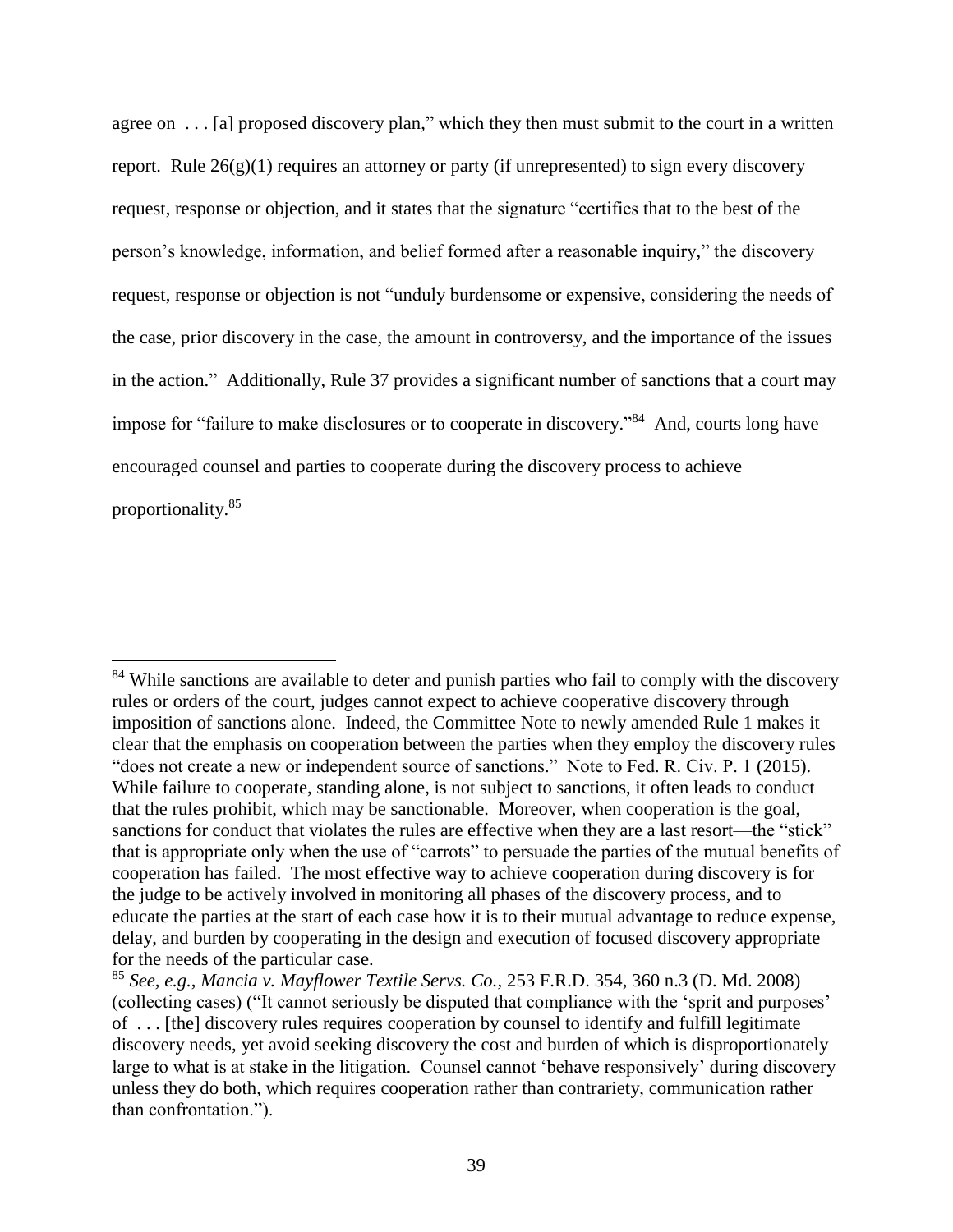Furthermore, the 2015 changes to the Federal Rules of Civil Procedure include a revision to Rule 1 and its advisory note to further underscore the importance and value of cooperation. As explained by Judge David Campbell, Chair of the Civil Rules Advisory Committee:

As already noted, cooperation among parties was a theme heavily emphasized at the Duke Conference. Cooperation has been vigorously urged by many other voices, and principles of cooperation have been embraced by concerned organizations and adopted by courts and bar associations. The Committee proposes that Rule 1 be amended to make clear that parties as well as courts have a responsibility to achieve the just, speedy, and inexpensive resolution of every action. The proposed Committee Note explains that "discussions of ways to improve the administration of civil justice regularly include pleas to discourage over-use, misuse, and abuse of procedural tools that increase cost and result in delay. Effective advocacy is consistent with—and indeed depends upon cooperative and proportional use of procedure."<sup>86</sup>

Toward that goal, revised Rule 1 now states: "[t]hese rules govern the procedure in all civil actions and proceedings in the United States district courts. . . . They should be construed, administered, *and employed by the court and the parties* to secure the just, speedy, and inexpensive determination of every action and proceeding." (emphasis added). $87$  Absent cooperation between the parties, the court and the parties cannot "employ" the rules of civil procedure in a manner that fulfills the aspirational goals of Rule 1.

Thus, one of the most effective tools that judges employ to achieve proportional discovery is to ensure that counsel and the parties are aware of the benefits of cooperation, and to encourage them to cooperate.<sup>88</sup> They do this by exhorting and admonishing the parties to

<sup>86</sup> Judge Campbell Memorandum, *supra* note [26,](#page-14-0) at Appendix B-13.

<sup>87</sup> Fed. R. Civ. P. 1 (2015); *see* Judge Campbell Memorandum, *supra* note [26,](#page-14-0) at Appendix B-21. <sup>88</sup> *See, e.g.*, *Thompson v. C & H Sugar Co*., No. 12-CV-00391, 2014 WL 595911, at \*5-6 (N.D. Cal. Feb. 14, 2014); *Kleen Prods. LLC v. Packaging Corp. of Am*., No. 10C5711, 2012 WL 4498465, at \*1, \*8-9, \*12 (N.D. Ill. Sept. 28, 2012); *Mancia v. Mayflower Textile Servs. Co*., 253 F.R.D. 354, 357-61, 364-65 (D. Md. 2008); *Perez v. Mueller*, No. 13-C-1302, 2014 WL 2050606, at \*5 (E.D. Wis. May 19, 2014); *SEC v. Collins & Aikman Corp.,* 246 F.R.D. 403, 415 (S.D.N.Y. 2009); *Tamburo v. Dworkin*, No. 04 C 3317, 2010 WL 4867346, at \*3 (N.D. Ill. Nov. 17, 2010); *In re Convergent Tech. Sec. Litig*., 108 F.R.D. 328, 331 (N.D. Cal. 1985).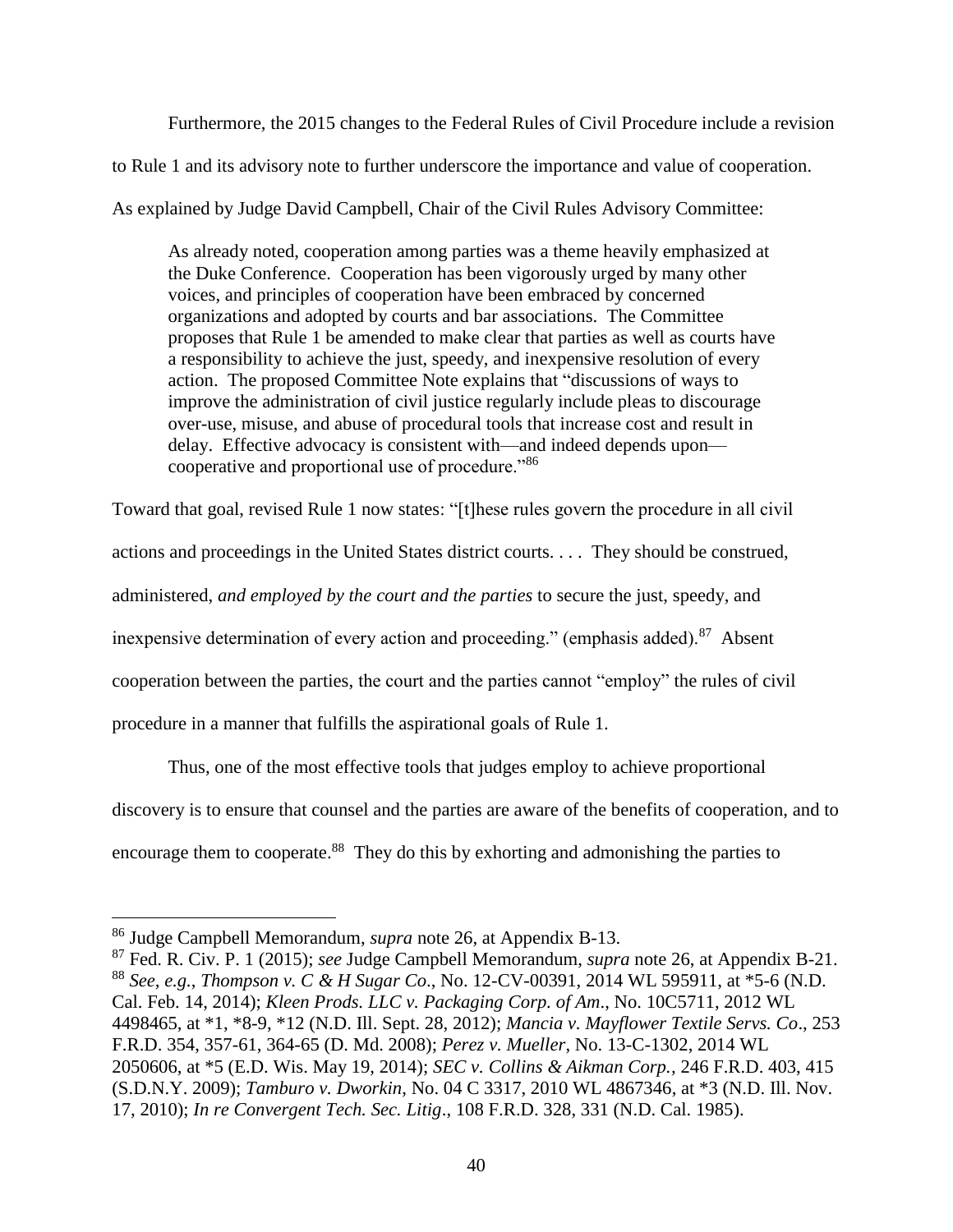cooperate, <sup>89</sup> educating them about the benefits of cooperation and providing examples of how to cooperate, <sup>90</sup> and—in the rare circumstances where education and encouragement have not worked—reminding them that uncooperative behavior can lead to conduct that the rules do not permit, which could result in the imposition of sanctions.<sup>91</sup> Judges also promote cooperation by informing the parties about publications that discuss how they can achieve cooperation and the advantages of doing so.<sup>92</sup>

# 3. Adopting Informal Discovery Resolution Methods

<sup>89</sup> *Thompson v. C. & H. Sugar Co*., No. 12-CV-00391, 2014 WL 595911, at \*5-6 (N.D. Cal. Feb. 14, 2014) (Court ordered the parties to meet and confer to agree on search methodology for ESI discovery that it described as "incredibly broad," and admonished that "this court has emphasized the importance of the parties cooperating to iron out discovery wrinkles on their own."); *Kleen Prods. LLC v. Packaging Corp. of Am*, No. 10 C 5711, 2012 WL 4498465, at \*1, \*8-9, \*12 (N.D. Ill Sept. 28, 2012) (magistrate judge assigned to resolve discovery disputes in contentious antitrust case admonished lawyers on the requirement to cooperate in planning and executing discovery); *In re Convergent Tech. Sec. Litig*., 108 F.R.D. 328, 331 (N.D. Cal. 1985) (magistrate judge noted the excessive costs in pending commercial litigation and admonished counsel regarding the duty to be cooperative in the conduct of discovery and only seek court intervention in "extraordinary circumstances" involving "significant interests.").

<sup>90</sup> *Mancia v. Mayflower Textile Servs. Co*., 253 F.R.D. 354, 357-61, 364-65 (D. Md. 2008) (magistrate judge extensively discussed origin of duty to cooperate in discovery to achieve proportionality, citing Rules  $26(g)$  and Rule  $26(b)(2)(C)(1)$ -(iii), and provided specific guidance on steps that should be taken to do so.).

<sup>91</sup> *Perez v. Mueller*, No. 13-C-1302, 2014 WL 2050606, at \*5 (E.D. Wis. May 19, 2014) (district judge issued order denying defense motion to dismiss and provided guidance regarding conduct of discovery, noting that the court was participating in the Seventh Circuit Electronic Discovery Pilot Program, principle 1.02 (Cooperation) of which stated "[t]he failure of counsel or the parties . . . to cooperate in facilitating and reasonably limiting discovery requests and responses raises litigation costs and contributes to the risk of sanctions.").

<sup>92</sup> *SEC v. Collins & Aikman Corp*., 256 F.R.D. 403, 415 (S.D.N.Y. 2009) (district judge analyzed discovery disputes stemming from large volume of ESI sought in discovery, discussed the obligation of the parties to confer in developing a discovery plan, and drew their attention to the Sedona Conference Cooperation Proclamation, which urges parties to work in a cooperative rather than adversarial manner to keep discovery costs from becoming burdensome); *Tamburo v. Dworkin*, No. 04 C 3317, 2010 WL 4867346, at \*3 (N.D. Ill. Nov. 17, 2010) (magistrate judge required parties to meet and confer to agree on a phased discovery plan, and required them to be familiar with the Sedona Conference Cooperation Proclamation.).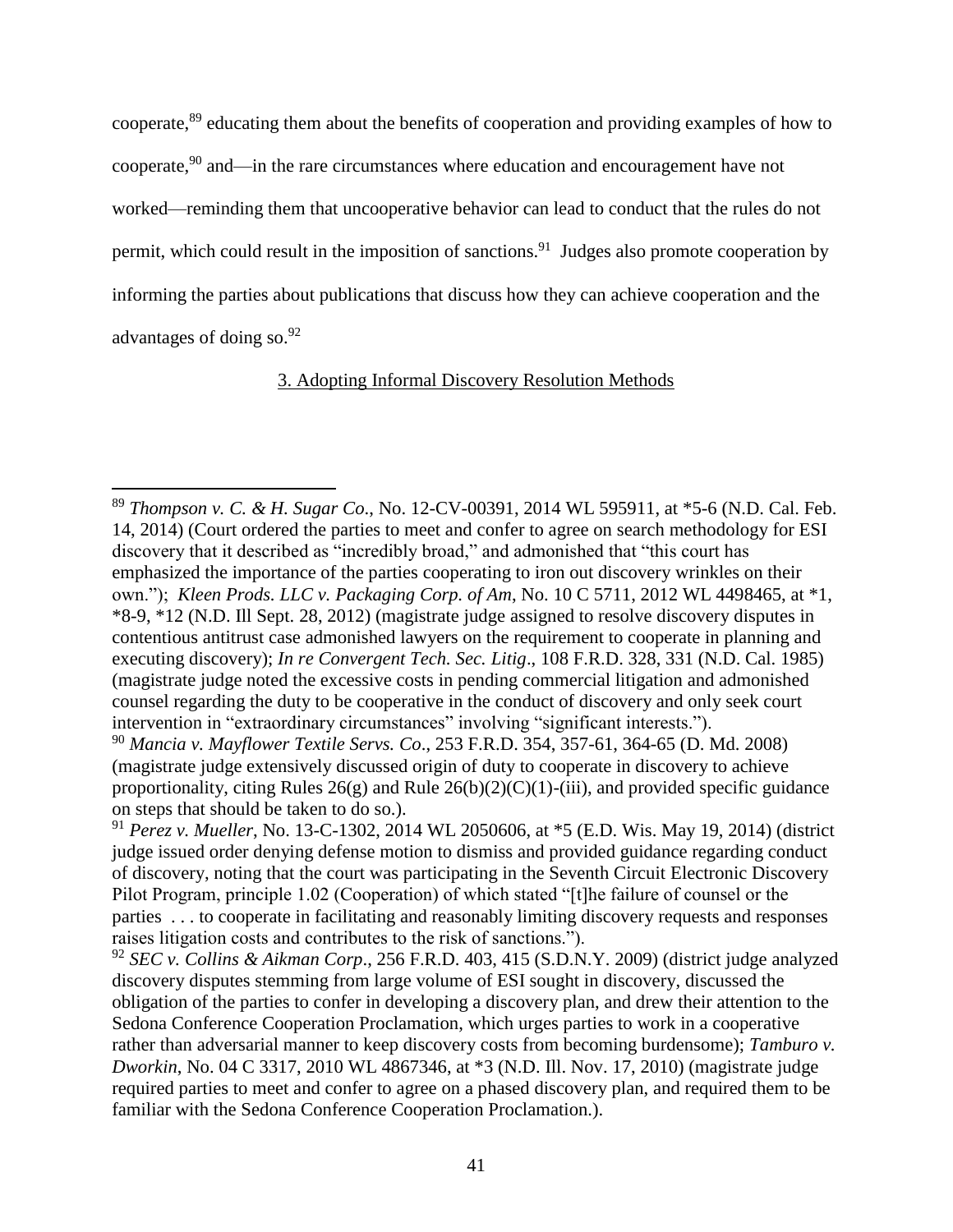When the parties have discovery disputes that they cannot solve without court intervention, the filing and resolution of motions to compel, for protective orders, or seeking sanctions can involve significant time and expense. The ready availability of seemingly limitless discovery opinions (accessible via internet legal research websites such as Westlaw and Lexis) means that even the most mundane discovery dispute can involve excessive briefing—with its attendant costs to the parties. Nonetheless, judges can resolve most discovery disputes with little or no briefing at all, if the parties notify them of the dispute as soon as it arises, and they swiftly intervene. Accordingly, one of the most effective tools that judges use to reduce discovery costs and achieve proportionality is to adopt informal discovery resolution methods that eliminate the need for formal briefing of disputes.<sup>93</sup> Examples of informal discovery resolution methods include: allowing the parties to submit brief letters outlining the issues, followed by a telephone conference;<sup>94</sup> requiring a "pre-motion" conference with parties to address and attempt informally to resolve discovery issues without any briefing at all;<sup>95</sup> and having informal discovery conferences (in person or by phone) in lieu of in-court hearings.  $96$ 

<span id="page-41-0"></span>Informal discovery dispute resolution measures can be particularly effective in promoting proportional discovery, because they permit the judge to intervene in a dispute before it can

 $93$  Indeed, the survey conducted for this thesis of district and magistrate judges indicated that 62% of the district judges had used informal methods to resolve discovery disputes, as did 74% of the magistrate judges. The cases reviewed also supported the efficacy of informal discovery dispute resolution methods. *See, e.g*., *Eisai Inc. v. Sanofi-Aventis U.S. LLC*, No. 08-4168, 2012 WL 1299379, at \*1 (D.N.J. Apr. 16, 2012); *In re Morgan Stanley Mort. Pass-Through Certificate Litig*., No. 09-CV-02137, 2013 WL 4838796, at \*1 (S.D.N.Y. Sept. 11, 2013); *Raza v. City of New York*, No. 13-CV-3448, 2013 WL 6177392, at \*2 (S.D.N.Y. Nov. 22, 2013); *Willnerd v. Sybase, Inc.*, No. 09-500, 2010 WL 4736295, at \*1 (D. Idaho Nov. 16, 2010). <sup>94</sup> *Eisai Inc. v. Sanofi-Aventis U.S. LLC* and *In re Morgan Stanley Mortg. Pass-Through Certificate Litig.*, *supra*, note [93.](#page-41-0)

<sup>95</sup> *Raza v. City of New York*, *supra*, note [93.](#page-41-0)

<sup>96</sup> *Willnerd v. Sybase, Inc*., *supra*, note [93.](#page-41-0)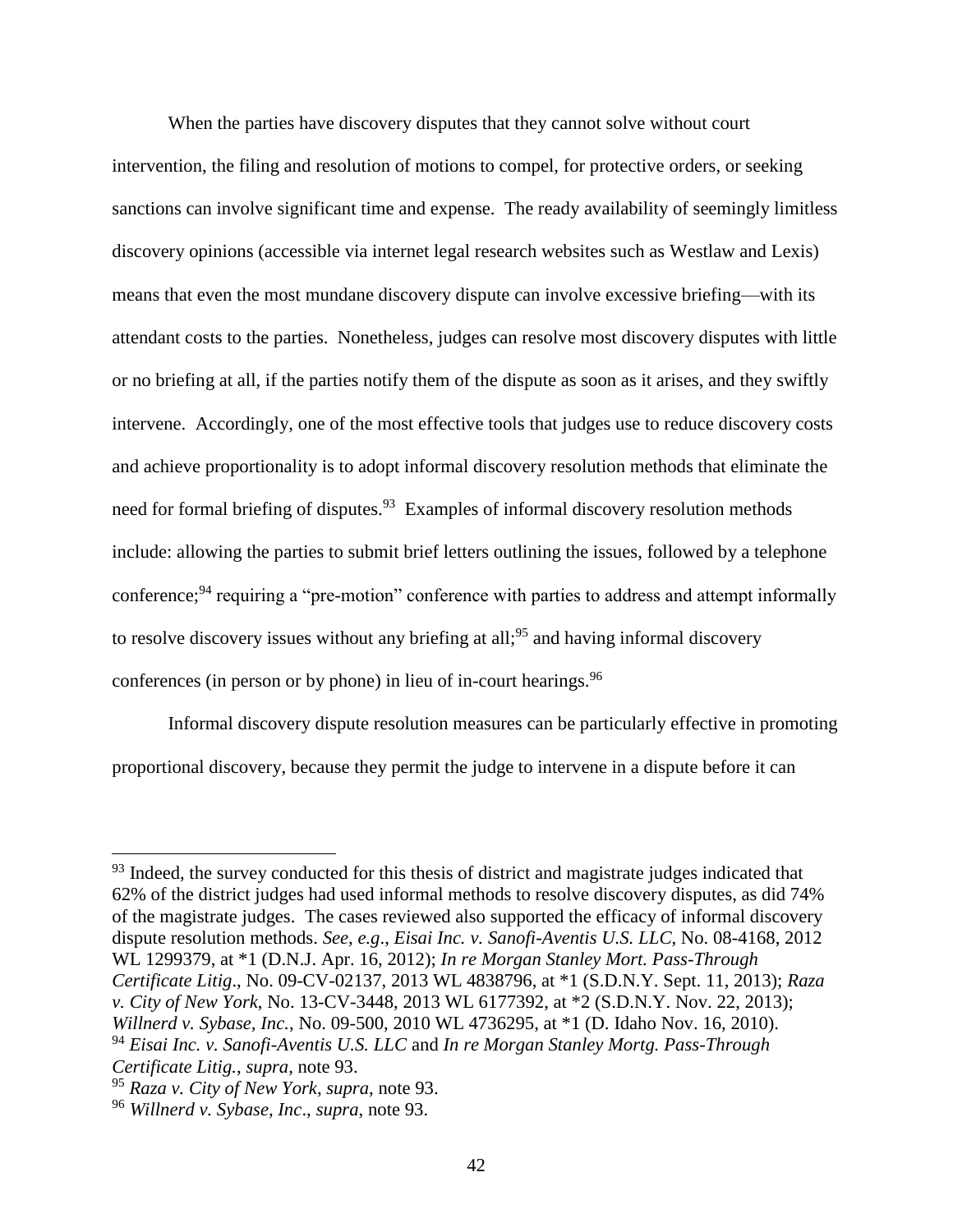escalate to the filing of motions and counter-motions. Further, when the parties know that if they behave improperly during discovery, they will not be able to do so for long because the judge will become involved promptly, they have less incentive to adopt delaying tactics such as making boilerplate objections, filing clearly deficient answers to interrogatories or document production requests, or misbehaving during a deposition. Moreover, when a judge adopts informal discovery resolution techniques, he or she can "suggest" resolutions without having to enter an actual ruling and give guidance on measures the parties can take, focusing on problem solving, rather than assessing blame or imposing sanctions. And, when a judge makes it clear how he or she expects the parties to conduct discovery during an informal conference or two, they soon learn to resolve disputes on their own, by anticipating what the judge is likely to require and moderating their positions accordingly.

Finally, the use of informal discovery resolution techniques is one of the most effective ways of making efficient use of a judge's time. It takes far less time to read a two or three page letter outlining a discovery dispute and hold a fifteen minute telephone conference than it does to read a multi-page motion (with memorandum), opposition and reply memorandum, and draft a formal opinion. And, even a judge with a busy trial docket usually can find thirty minutes to an hour on any given day before or after trial, or during a lunch recess to address discovery disputes informally. Thus, judges who adopt informal discovery dispute resolution methods find that they spend less time addressing discovery disputes and more time on the substantive issues in their cases.

The Civil Rules Advisory Committee has recognized the value of encouraging judges to adopt informal procedures to resolve discovery disputes to help minimize cost. The 2015 changes to Fed. R. Civ. P. 16(b) gave courts the authority to "direct that before moving for an

43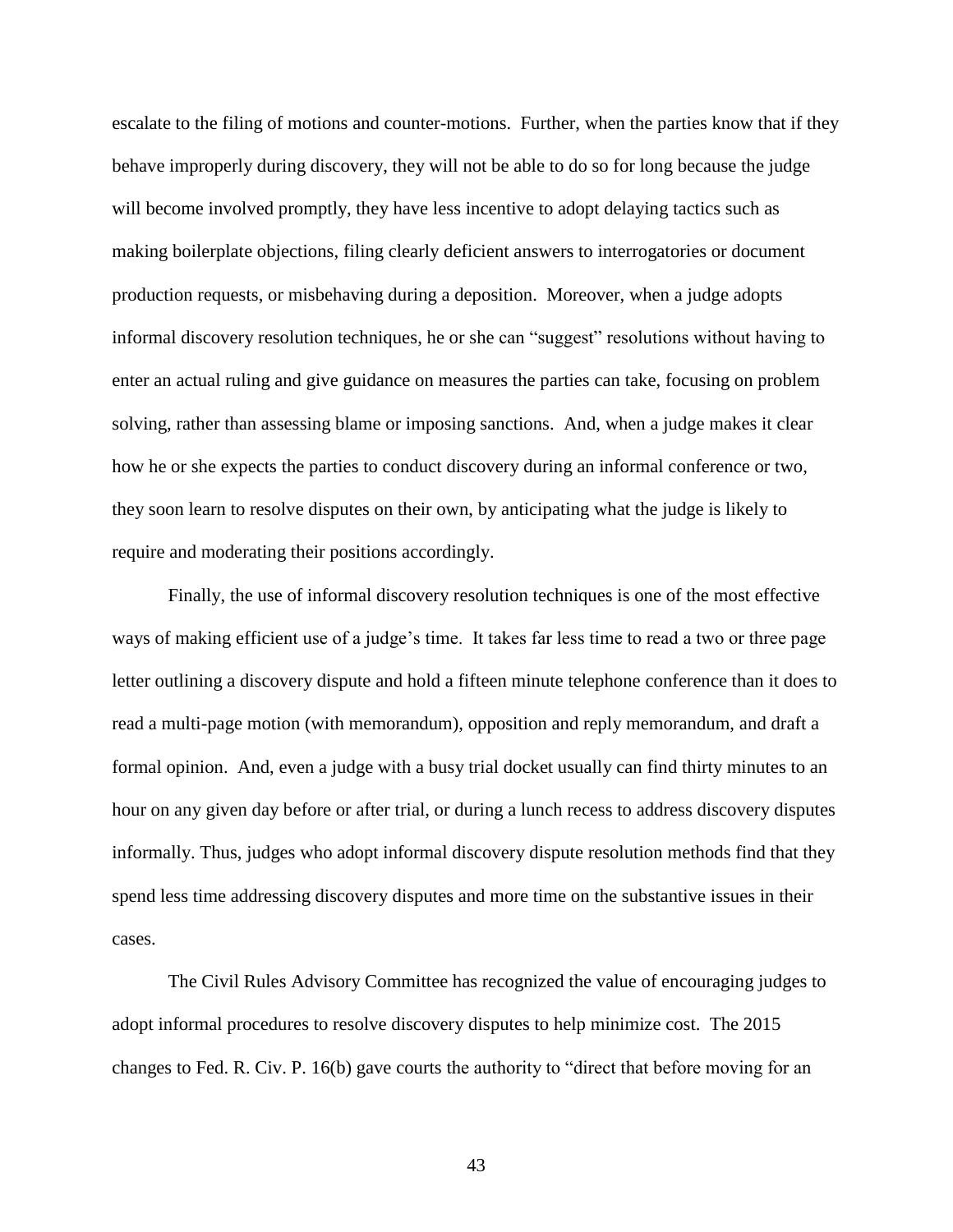order relating to discovery, the movant must request a conference with the court."<sup>97</sup> The accompanying Advisory Committee Note explains the rationale for the new language:

The [scheduling] order may direct that before filing a motion for an order relating to discovery the movant must request a conference with the court. Many judges who hold such conferences find them an efficient way to resolve most discovery disputes without the delay and burdens attending a formal motion...  $^{98}$ 

Finally, adopting informal procedures to resolve discovery disputes is one of the most effective ways of implementing active judicial case management because it allows the judge to inject himself or herself very promptly at the first sign of a discovery problem, and—with a minimum amount of delay and cost—take action to resolve the problem before it has a chance to spiral out of control. Because of its efficiency, the judge may use it as frequently as needed to keep a case on course to achieve proportionality.

### 4. Phasing Discovery

<span id="page-43-0"></span>Judges also may keep costs and burdens in check by ordering that discovery occur in stages, with the initial phases focusing on the information most likely to be relevant to resolving the central claims and defenses, with additional phases allowed based on the result of the initial phase.<sup>99</sup> In one case, the court explained in writing the rationale of its prior oral ruling resolving a series of discovery disputes, and addressed phased discovery as a means to keep discovery proportional, saying:

<sup>97</sup> Fed. R. Civ. P.16(b)(3)(B)(v) (2015); *see* Judge Campbell Memorandum, *supra* note [26,](#page-14-0) at Appendix B-27.

<sup>98</sup> *Id.* at Appendix B-29.

<sup>99</sup> *See, e.g.*, *Equal Emp't Opportunity Comm'n v. Princeton Healthcare Sys*., No. 10-4126, 2011 WL 2148660, at \*11-12 (D.N.J. May 31, 2011); *Chen-Oster v. Goldman, Sachs & Co*., 285 F.R.D. 294, 300-01 (S.D.N.Y. 2012); *Mancia v. Mayflower Textile Servs. Co*., 253 F.R.D. 354, 365 (D. Md. 2008); *Bosh v. Cherokee Cnty. Governmental Bldg. Auth*., No. 11-CV-376, 2013 WL 6150799, at \*2-3, (E.D. Okla. Nov. 22, 2013); *Fisher v. Fisher*, No. WDQ-11-1038, 2012 WL 2050785, at \*5 (D. Md. June 5, 2012); *Tamburo v. Dworkin*, No. 04 C 3317, 2010 WL 4867346, at \*3 (N.D. Ill. Nov. 17, 2010).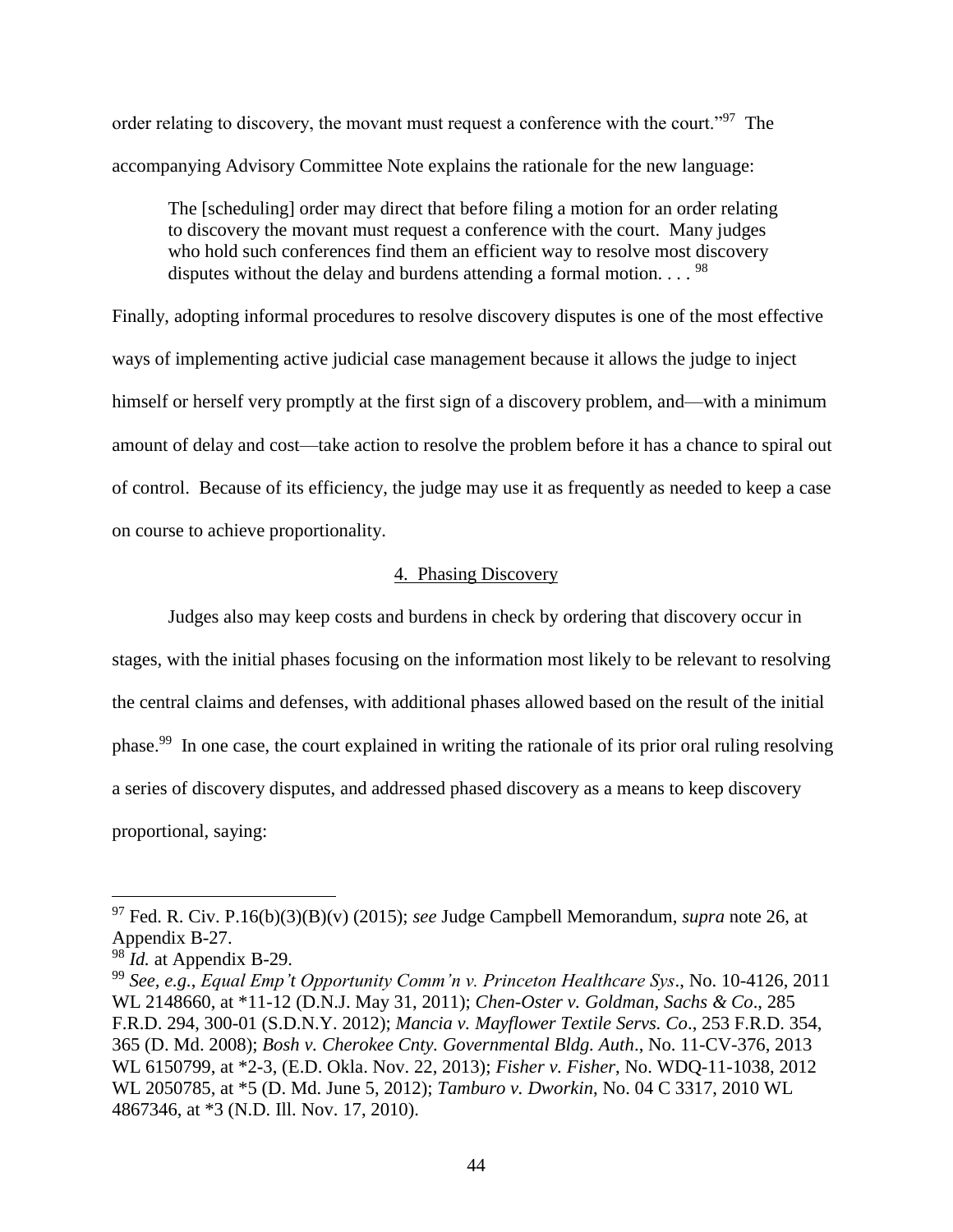I suggested that . . . [counsel] consider 'phased discovery', so that the most promising, but least burdensome or expensive sources of information could be produced initially which would enable Plaintiffs to reevaluate their needs depending on the information already provided.<sup>100</sup>

Judges often order phasing when parties seek discovery covering a long span of time,  $101$  and ordering phased discovery is a convenient way for a court to achieve proportionality by not having to issue an "all or nothing" ruling, but rather one that meets the legitimate concerns of both the requesting and producing party.<sup>102</sup> Finally, phasing discovery works best if counsel and the parties cooperate to identify the information that the requesting party needs most, and soonest, and which the producing party can obtain from the most readily available sources. Accordingly, judges who order phasing often remind counsel of the need to cooperate to ensure selection of the appropriate initial discovery. $103$ 

# 5. Appointment of Judicial Adjuncts

Active judicial monitoring and management of discovery can reduce the amount of time needed to resolve discovery disputes by nipping them in the bud before they multiply in number or complexity. However, in the infrequent circumstance where a judge's schedule prevents

 $\overline{a}$ <sup>100</sup> *Mancia v. Mayflower Textile Servs. Co.*, *supra* note [99,](#page-43-0) at 365.

<sup>101</sup> *See, e.g*., *Equal Emp't Opportunity Comm'n v. Princeton Healthcare Sys*., *supra* not[e 99](#page-43-0) (Plaintiff in class action discrimination case sought document discovery without any temporal limits. Citing Rule 26(b)(2)(C), the court found that the request was too abstract and unlimited and ordered initial discovery for a six year period, advising that depending on the results of the first phase, additional discovery was possible for an additional three years.).

<sup>102</sup> *See, e.g.*, *Chen-Oster v. Goldman Sachs & Co*., *supra* note [99](#page-43-0) (court discussed phasing discovery as a means of achieving proportionality); *Bosh v. Cherokee Cnty. Governmental Bldg. Auth.*, *supra* note [99](#page-43-0) (court cited proportionality sections of Rule 26(b)(2)(C)(iii) and discussed how phasing discovery to focus first on a limited number of medical records could achieve it); *Fisher v. Fisher*, *supra* note [99](#page-43-0) (court discussed proportionality under all three sub-sections of Rule  $26(b)(2)(C)$ , and imposed phased discovery, informing the plaintiff that additional discovery would be possible based on the results of the initial discovery).

<sup>103</sup> *See Tamburo v. Dworkin*, *supra* note [99](#page-43-0) (court ordered the parties to meet and confer to prepare a phased discovery schedule and reminded them of the obligation to cooperate in doing so).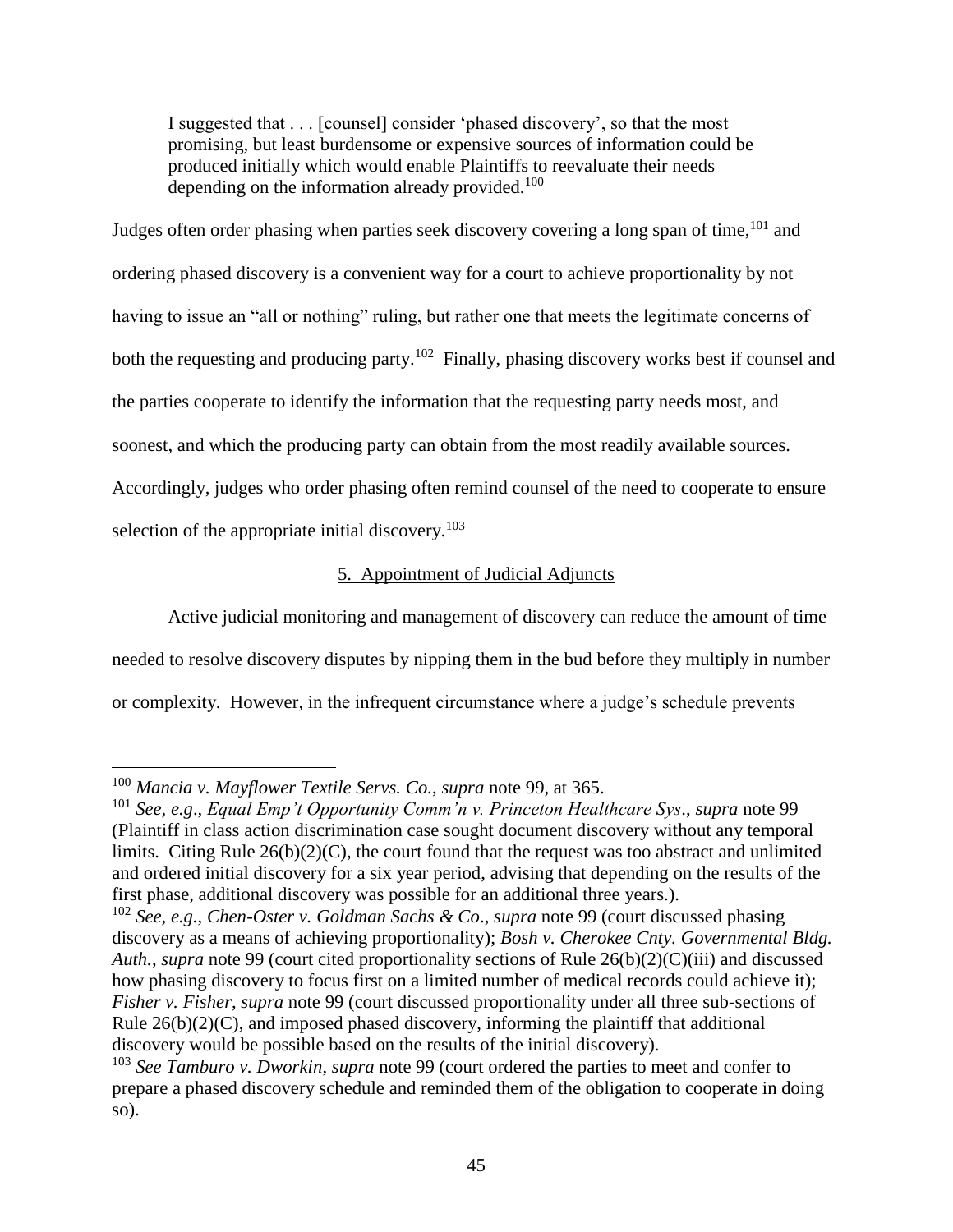active monitoring and management of discovery, or where a case is so large or complex that it requires a great deal of hands-on management that the judge cannot provide without sacrificing obligations to other cases, the appointment of a "judicial adjunct" such as a magistrate judge, special master or other neutral to help manage the discovery may be an appropriate tool to ensure that the discovery is proportional.<sup>104</sup> District judges most commonly appoint magistrate judges when they are unable or unwilling to monitor and manage discovery personally. Magistrate judges are judicial officers, and involving them does not impose additional expense on the parties. However, some circumstances may warrant the appointment of a special master, despite the cost, such as for multidistrict cases, mass tort litigation, large class action cases or especially complex intellectual property cases. Given the expense involved, Fed. R. Civ. P. 53 requires that in "appointing a master, the court must consider the fairness of imposing the likely expenses on the parties and must protect against unreasonable expense or delay."<sup>105</sup> It also prohibits the judge from appointing a special master except to perform duties with the parties' consent or that "some exceptional condition" warrants or to "address pretrial and post-trial matters that cannot be effectively and timely addressed by an available district judge or magistrate judge of the district." 106

A distinction must be drawn, however, between appointment of a true special master under Rule 53 to exercise judicial duties and the more frequent practice that some judges employ

<sup>104</sup> *See, e.g.*, *Eisai Inc. v. Sanofi-Aventis* U.S. LLC, No. 08-4168, 2012 WL 1299701, at \*11 (D. N.J. Apr. 16, 2012) (In an antitrust case, the judge, faced with a complicated dispute regarding confidentiality order designations, appointed a special master to "expedite the timely resolution of any existing or prospective disputes regarding the designation of discovery under the confidentiality order.); *United States v. Educ. Mgmt. LLC*, No. 2:07-cv-461, 2013 WL 3863963, at \*1-3 (W.D. Pa. June 23, 2013) (district judge appointed a retired judge as a special master to resolve and narrow discovery disputes raised by numerous motions.).

 $105$  Fed. R. Civ. P. 53(a)(3).

 $106$  Fed. R. Civ. P. 53(a)(1)(A) and (C).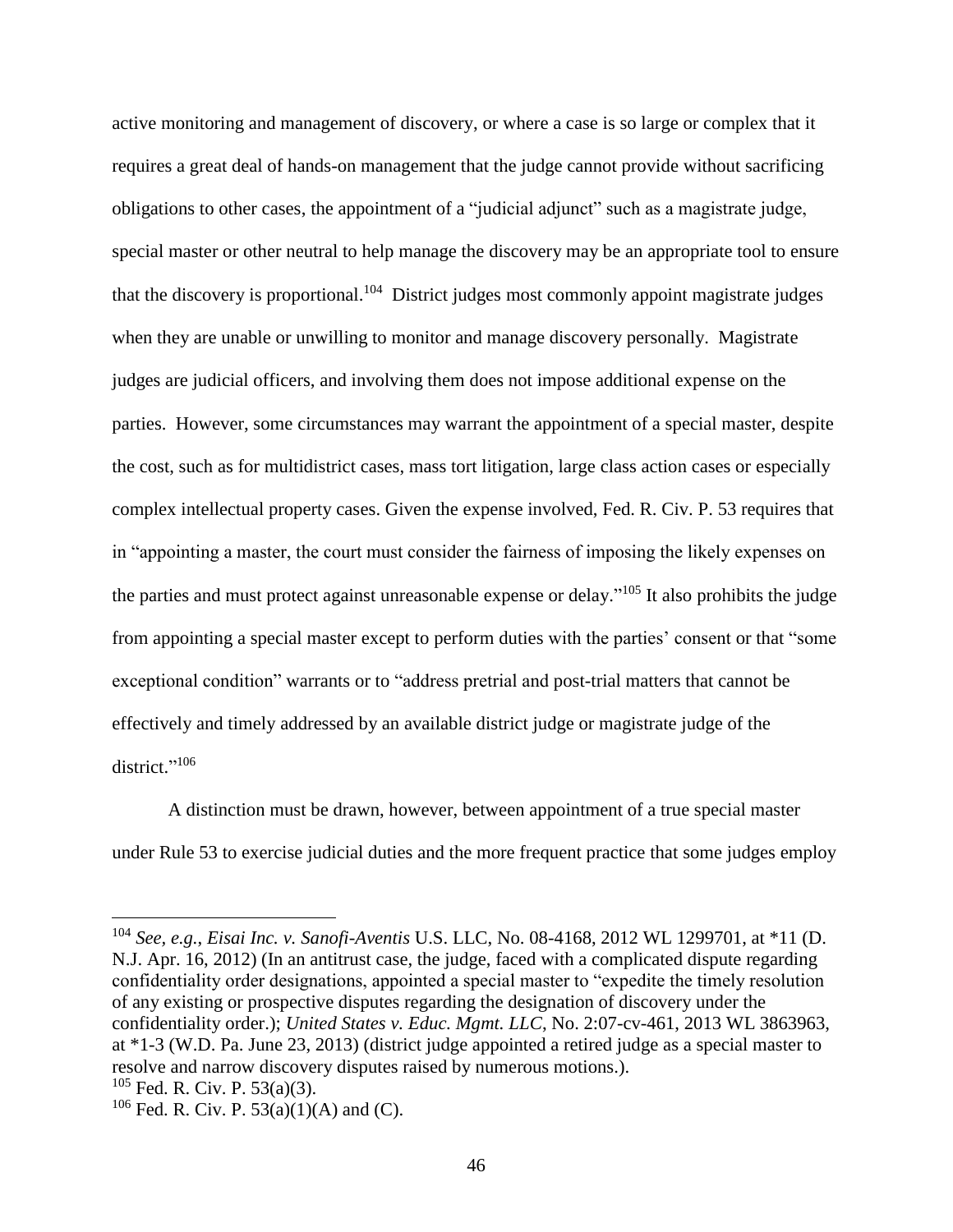of appointing lawyers or experts to assist the parties with resolving discovery-related issues such as discovery of ESI. While they may be referred to as "special masters" in an informal sense, they actually are mediators or facilitators and may even be volunteers who provide their services without cost.

For example, the United States District Court for the Western District of Pennsylvania has been particularly creative in the use of neutral third parties to resolve discovery disputes involving ESI.<sup>107</sup> Having "determined that litigants in this District may benefit from the appointment of Electronic Discovery Special Masters ('EDSMs') in appropriate cases, in order to assist in addressing ESI issues that may arise during the litigation,"<sup>108</sup> the court developed criteria for assessing the qualifications of these technical special masters, based on litigation experience (especially involving ESI), training and experience with computers and technology, and training and experience in mediation.<sup>109</sup> When the parties request, or the presiding judge determines that it is necessary, the judge appoints an EDSM from a list of pre-approved candidates and designates the duties to be performed. This may include "developing protocols for the preservation, retrieval or search of potentially relevant ESI; developing protective orders to address concerns regarding the protection of privileged or confidential information; monitoring discovery compliance; [or] resolving discovery disputes."<sup>110</sup> If the EDSM must make findings of fact or conclusions of law they must be presented to the court in the form of a

<sup>107</sup> *See* Electronic Discovery Information, *available at* [www.pawd.uscourts.gov./electronic](http://www.pawd.uscourts.gov./electronic-discovery-information)[discovery-information](http://www.pawd.uscourts.gov./electronic-discovery-information) (last visited Jan. 21, 2016).

 $\overline{\frac{108}{Id}}$ .

<sup>109</sup> *Id.*

<sup>110</sup> *Id.*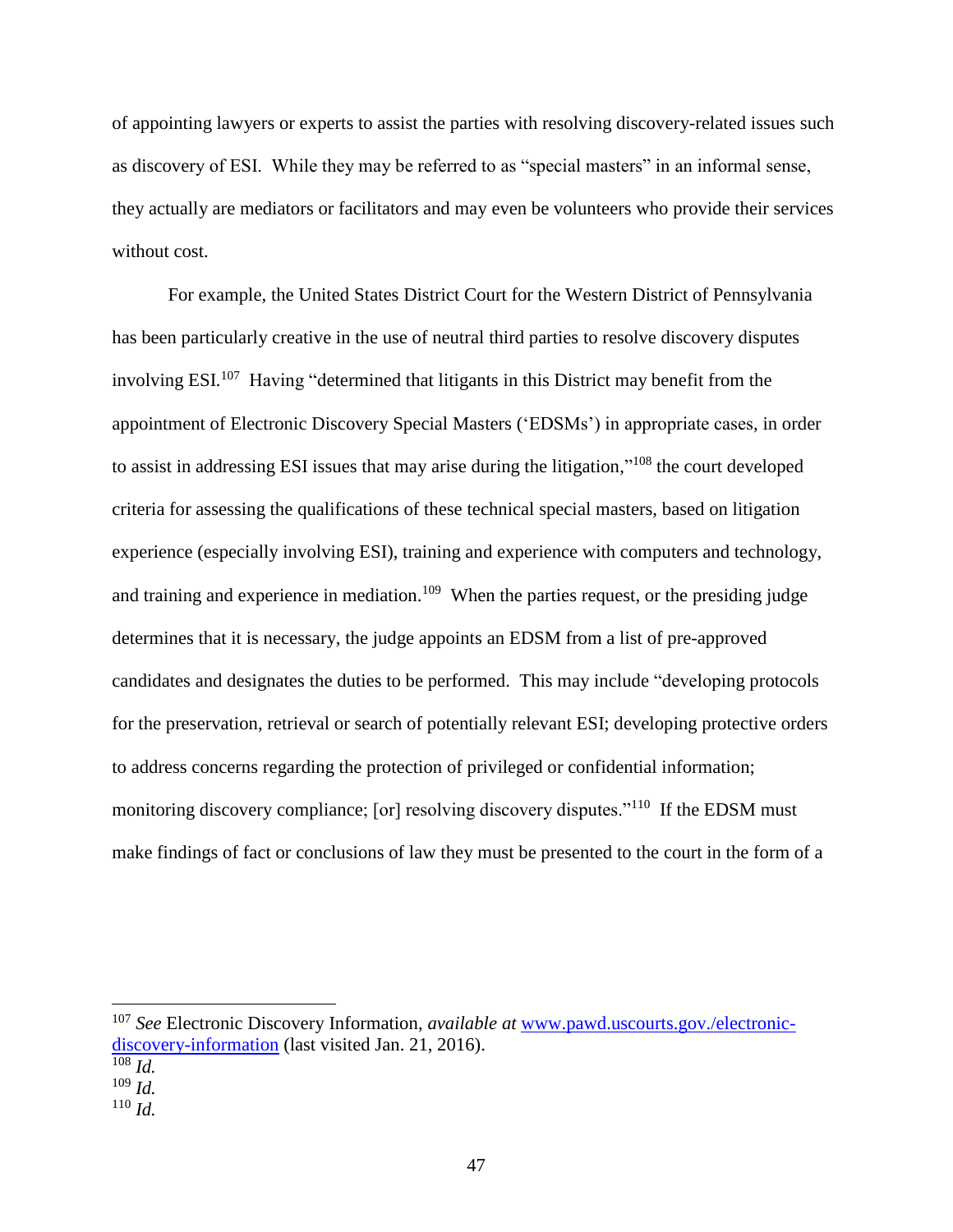report and recommendation, with the parties having the opportunity to object, and the court will review them *de novo*. 111

Appointment of a judicial adjunct to assist a judge in monitoring and managing the discovery practice in cases where the court lacks the time to do so personally can be very effective in keeping discovery costs proportional in cases where the substantive issues, discovery issues, or both, are complex. Because the large dockets that most federal judges have limit the amount of time that a judge can spend on any single case, those that demand far more judicial time than most others are potential candidates for the appointment of a judicial adjunct to assist the trial judge.

### <span id="page-47-0"></span>6. Cost Shifting

Although the Federal Rules of Civil Procedure are silent about which party must bear the burden and expense of responding to legitimate discovery requests, the Supreme Court clearly articulated what has come to be known as "the American Rule," stating that "the presumption is that the responding party must bear the expense of complying with discovery requests."<sup>112</sup> But the Court added, importantly, that the responding party "may invoke the district court's discretion under Rule 26(c) to grant orders protecting him from 'undue burden or expense' in doing so, including orders conditioning discovery on the requesting party's payment of the costs of discovery."<sup>113</sup> Thus, cost shifting is an available and appropriate tool for judges to use to

<sup>111</sup> *Id.*

<sup>112</sup> *Oppenheimer Fund, Inc. v. Sanders*, 437 U.S. 340, 358 (1978).

<sup>113</sup> *Id.*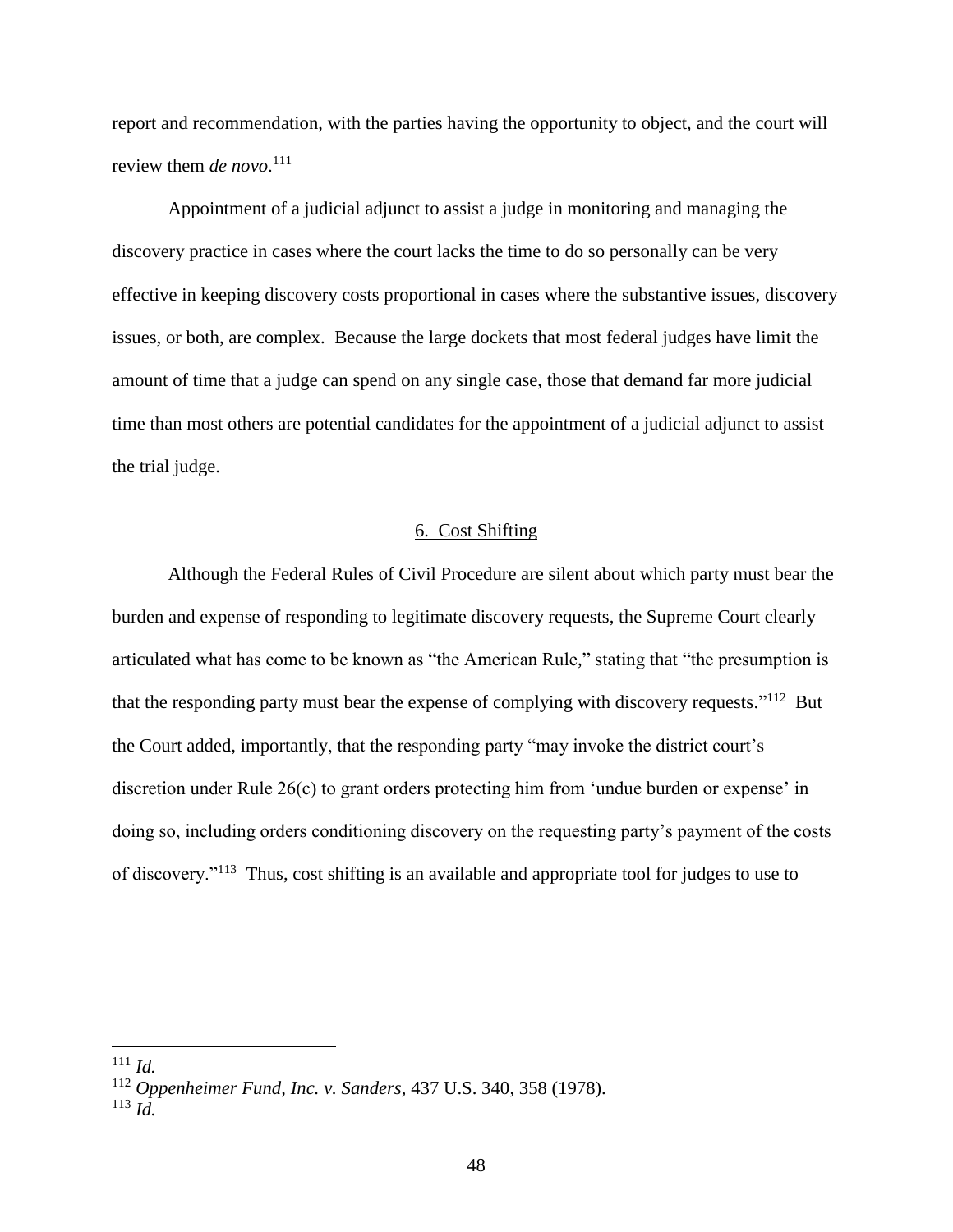<span id="page-48-0"></span>guard against the excessive costs and burdens of disproportional discovery requests, and courts have been willing to use this method, though sparingly, when appropriate.<sup>114</sup>

One instance in which courts have been willing to order cost shifting is when a party seeks discovery of ESI "from sources that the [producing] party identifies as not reasonably accessible because of undue burden or cost."<sup>115</sup> In such circumstances, Rule  $26(b)(2)(B)$  permits the producing party to refuse to provide the ESI, in which case the requesting party then must file a motion to compel its production.<sup>116</sup> The burden then shifts to the producing party to "show that the information is not reasonably accessible because of undue burden or cost," and if done

<sup>114</sup> *See, e.g.*, *Thompson v. C & H Sugar Co.,* 12-CV-00391, 2014 WL 595911, at \*6 (N.D. Cal. Feb. 14, 2014) (Court ordered cost shifting related to costs associated with reviewing and copying timesheets and payroll data plaintiff sought in employment discrimination case); *Ameriwood Indus., Inc. v. Liberman*, No. 4:06CV524, 2006 WL 3825291, at \*5 (E.D. Mo. Dec. 27, 2006) (Court approved discovery of ESI on condition that plaintiff incur the costs associated with creating mirror images of computer hard drives, recovering information from the drives, and translating it into searchable format); *Wood v. Capital One Servs., LLC*, No. 5:09-CV-1445, 2011 WL 2154279, at \*4 (N.D.N.Y. Apr. 15, 2011) (Court discussed circumstances in which cost shifting would be justified requiring plaintiff to pay for some or all of the defendants' costs in order to achieve proportionality in discovery); *Cochran v. Caldera Medical, Inc*., No. 12- 5109, 2014 WL 1608664, at \*2-3, (E.D. Pa. Apr. 22, 2014) (Court discussed circumstances when cost shifting would be appropriate, noting that generally it is not unless discovery is sought from inaccessible sources); *Major Tours, Inc. v. Colorel*, No. 05-3091, 2009 WL 3446761, at \*6 (D.N.J. Oct 20, 2009) (Court discussed proportionality requirement of civil rules and ordered plaintiff and defendant to share cost of ESI discovery from inaccessible source); *Boeynaems v. LA Fitness Int'l, LLC*, 285 F.R.D. 331, 338 (E.D. Pa. 2012) (Court observed that asymmetrical discovery requests made cost allocation fair and appropriate to shift certain discovery costs to plaintiff); *Zubulake v. UBS Warburg LLC*, 217 F.R.D. 309, 317-24 (S.D.N.Y. 2003) (Court discussed when cost shifting was appropriate in connection with discovery dispute regarding deleted emails, available only from less accessible back-up disks, adopted a widely cited seven factor test to evaluate cost-shifting); *Wiginton v. C.B. Richard Ellis, Inc*., 229 F.R.D., 572-77 (N.D. Ill. 2004) (court evaluated proportionality factors and used a "marginal utility" test to order partial cost shifting with regard to costs of producing emails from back-up tapes, Plaintiffs ordered to pay 25%, defendants 75%).

<sup>115</sup> Fed. R. Civ. P. 26(b)(2)(B).

<sup>116</sup> *Id.*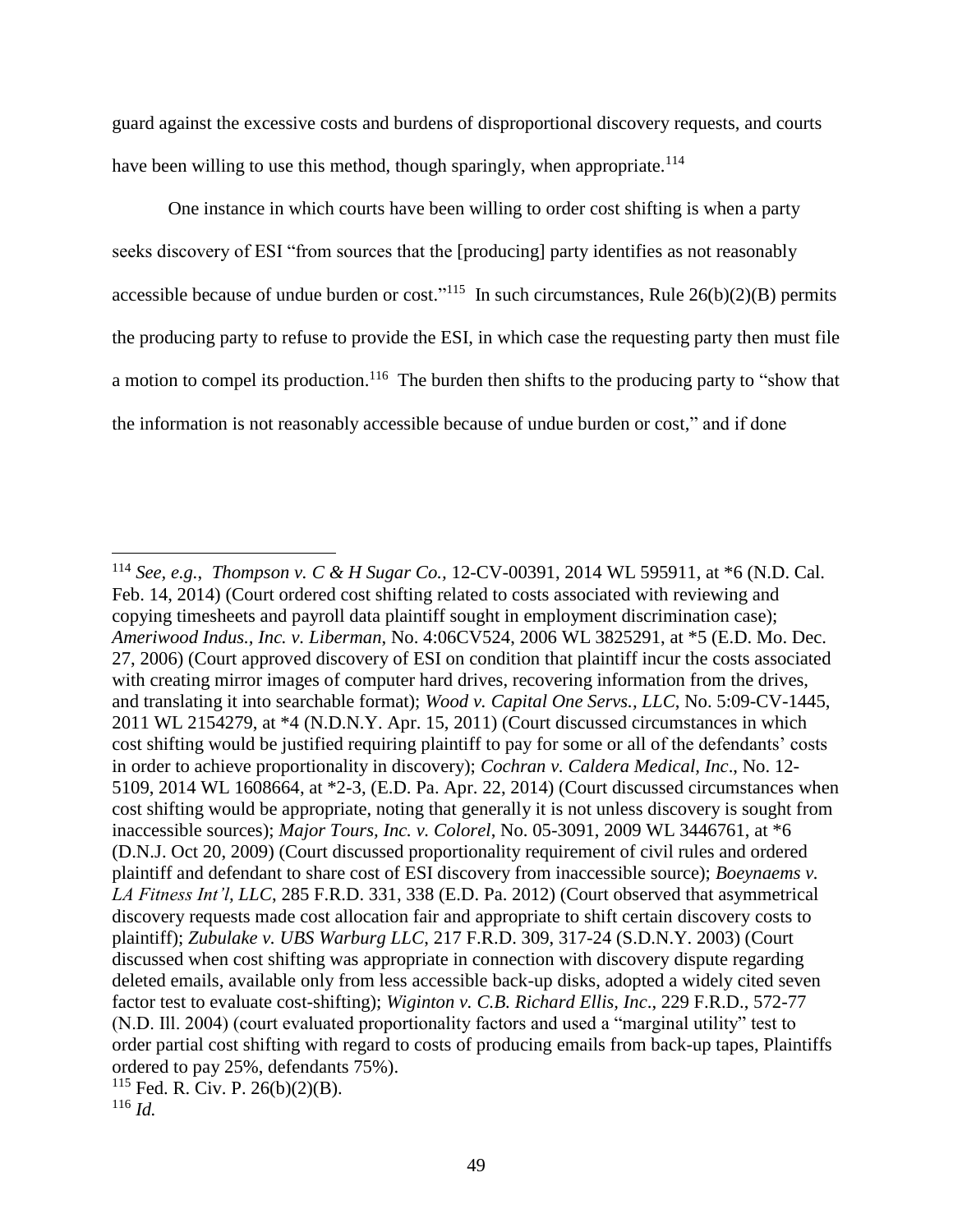successfully the court may order the discovery from inaccessible sources, but "may specify conditions for the discovery."<sup>117</sup>

When a producing party invokes Rule  $26(b)(2)(B)$  successfully, courts have been willing to order complete or partial cost-shifting.<sup>118</sup> Because discovery of ESI involves particularly great risks of disproportionality, it is no surprise that courts most often order cost shifting for this type of discovery.<sup>119</sup> Courts also have ordered cost shifting in cases involving "asymmetrical discovery"—where the requesting party seeks substantial discovery from the producing party, but has relatively little information that the requesting party seeks in return.<sup>120</sup> Courts often order cost shifting only after determining that the requesting party already has obtained substantial discovery, but seeks additional burdensome and costly discovery of minimal relevance.<sup>121</sup>

Importantly, although courts have not been reluctant to order cost shifting when necessary to achieve proportional discovery, they have been very mindful that the producing

<sup>117</sup> *Id.*

<sup>118</sup> *See, e.g.*, *Cochran v. Caldera Medical, Inc*., *supra* note [114,](#page-48-0) at \*2-3 (court noted that cost shifting generally is not appropriate unless discovery is sought from inaccessible sources); *Major Tours, Inc. v. Colorel*, *supra* note [114,](#page-48-0) at \*6 (court ordered plaintiff and defendant to share cost of discovery of ESI from inaccessible source).

<sup>119</sup> *See, e.g*., *Ameriwood Indus., Inc. v. Liberman*, *supra* note [114,](#page-48-0)at \*5; *Wood v. Capital One Servs., LLC*, *supra* note [114,](#page-48-0) at \*4; *Cochran v. Caldera Medical, Inc*., *supra* note [114,](#page-48-0) at \*2-3; *Major Tours v. Colorel*, *supra* note [114,](#page-48-0) at \*6; *Zubulake v. UBS Warburg LLC*, *supra* note [114,](#page-48-0) at 317-24; *Wiginton v. CB Richard Ellis, Inc*., *supra* note [114,](#page-48-0) at 572-77.

<sup>120</sup> *See Boeynaems v. LA Fitness Int'l, LLC*, *supra* note [114,](#page-48-0) at 338.

<sup>121</sup> *See Wood v. Capital One Sevs., LLC*, No. 09-1445, 2011 WL 2154279, at \*4 (N.D.N.Y. Apr. 15, 2011) (court noted that Plaintiff already had received a "considerable amount" of discovery from interrogatories, and document production requests, and had received approximately 1,500 pages of documents, had deposed for two days a Rule 30(b)(6) witness, and had received more than four hundred pages of emails from the other Defendant, from a computerized search using most of the search terms Plaintiff requested, and had taken a Rule 30(b)(6) deposition of the second Defendant's designee as well. Accordingly, the court allowed further discovery of marginally relevant information only if Plaintiff agreed to pay all or part of Defendants' costs).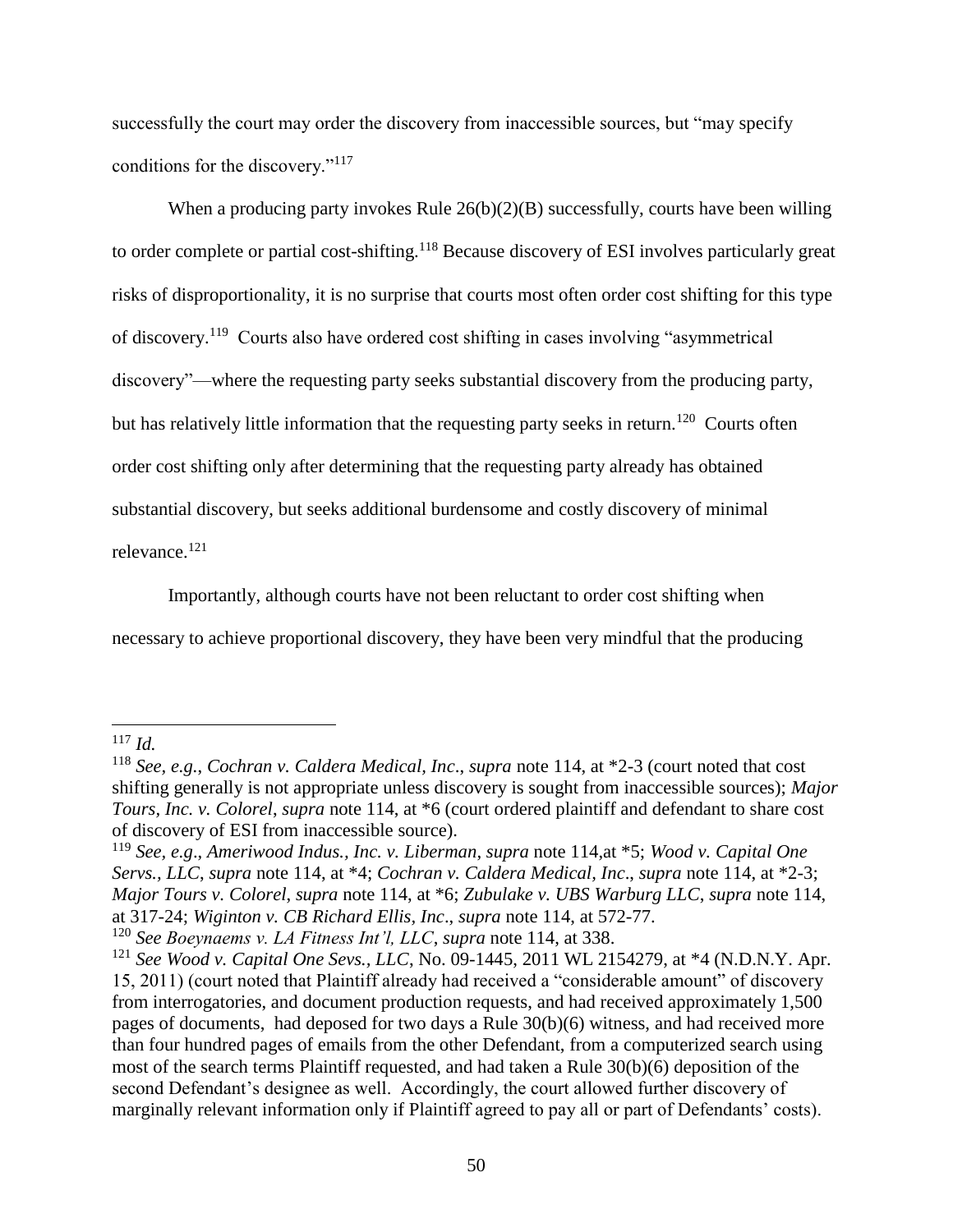party generally must bear the cost of discovery, as stated in *Oppeheimer*, <sup>122</sup> and have not ordered cost shifting without careful analysis of the particular circumstances justifying it. For example, in *Zubulake v. UBS Warburg*,<sup>123</sup> the court crafted an often-cited seven factor test to determine when cost-shifting is appropriate when a requesting party seeks ESI from inaccessible, costly and burdensome sources. Those factors are: (1) the extent to which the request is specifically tailored to discover relevant information; (2) the availability of such information from other sources; (3) the total cost of production, compared to the amount in controversy; (4) the total cost of production, compared to the resources available to each party; (5) the relative ability of each party to control costs and its incentive to do so; (6) the importance of the issues at stake in the litigation; and (7) the relative benefits to the parties of obtaining the information.<sup>124</sup> A court's careful consideration of these factors balances the need of the requesting party for the information, against the burden on the producing party if compliance is required, and it ensures that the discovery ordered is proportional to what is at issue in the case.

Finally, the 2015 amendments to the Federal Rules of Civil Procedure provide explicit authority for cost shifting. Rule 26(c) now states that, in ruling on a motion for a protective order, the court may order discovery "specifying terms, including time and place or the allocation of expenses, for the disclosure or discovery."<sup>125</sup>

### 7. Controlling the Scope of Discovery

Once a scheduling order is issued and discovery proceeds, the process generally takes place without the judge knowing exactly what discovery requests and answers the parties have

<sup>122</sup> *Supra* note [112.](#page-47-0)

<sup>123</sup> *Supra* note [114,](#page-48-0) at 317-24.

<sup>124</sup> *Supra* note [114,](#page-48-0) at 322.

<sup>125</sup> Fed. R. Civ. P. 26(c) (2015); *see* Judge Campbell Memorandum, *supra* note [26,](#page-14-0) at Appendix B-34.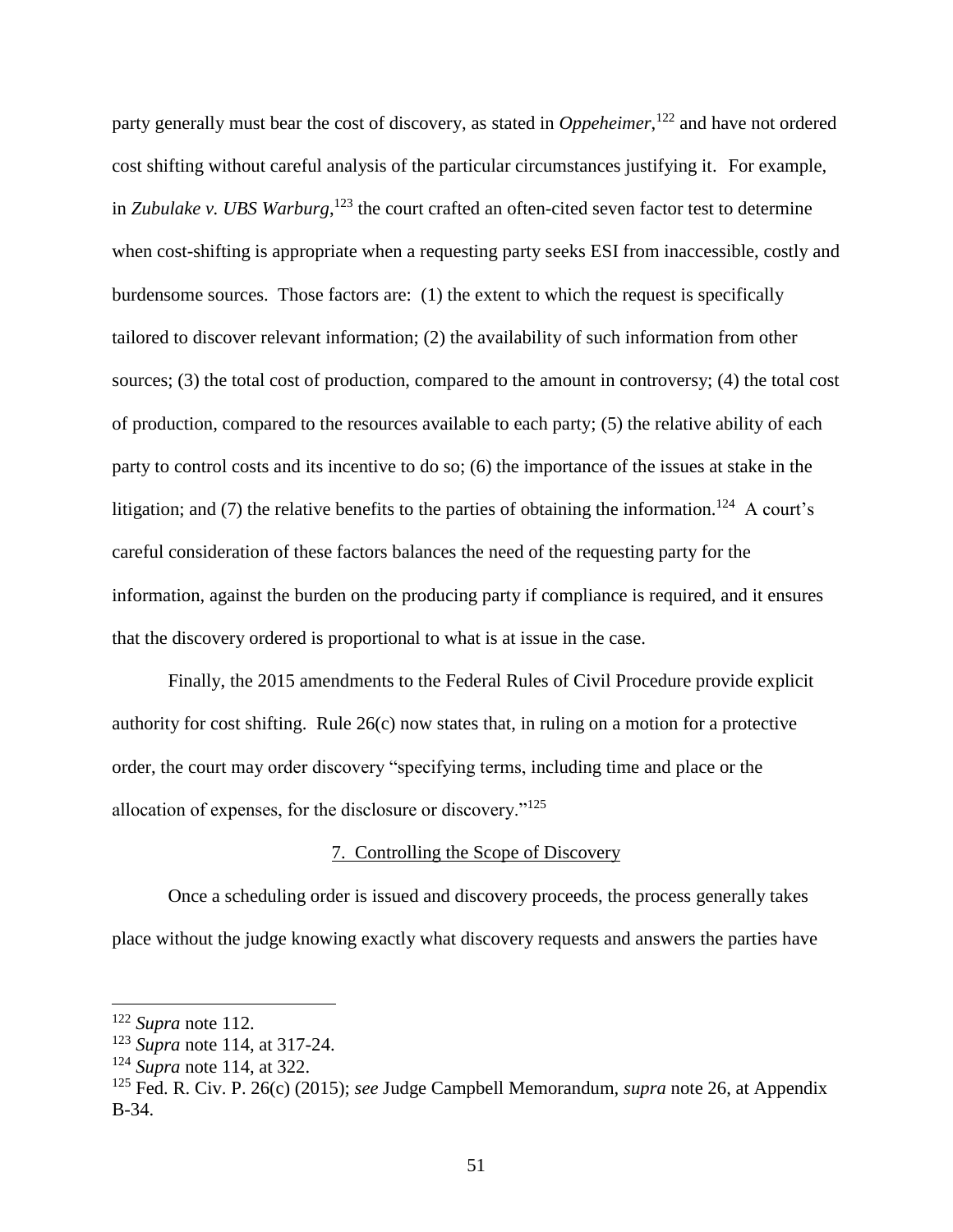served, unless a dispute arises requiring the court to resolve it. Accordingly, overly-broad or repetitive discovery requests may impose a significant burden on a responding party if the requesting party seeks more discovery than reasonably is necessary. This can occur easily because parties serve document production requests and interrogatories on an adverse party, but do not file them with the court. Similarly, although the 2015 amendments to the federal rules of civil procedure narrowed the scope of discovery, <sup>126</sup> it long had been broadly defined as permitting discovery of "any nonprivileged matter that is relevant to any party's claim or defense" and, upon a showing of "good cause," could be expanded to "discovery of any matter relevant to the subject matter involved in the action."<sup>127</sup> And, because parties typically file the most potentially abusive discovery—requests for production of documents and interrogatories early in the litigation before they have much knowledge about the underlying facts, there often is a tendency for counsel to ask for far broader discovery than they are likely to need as evidence if the case goes to trial. Since requesting parties and producing parties often have radically different views on the appropriate scope of discovery, it is quite frequent to have disputes about the proper scope of discovery. When this occurs, one method that courts have used to keep the discovery proportionate is to narrow the scope of discovery.<sup>128</sup>

<span id="page-51-0"></span><sup>&</sup>lt;sup>126</sup> Prior to the 2015 amendments to the Civil Rules, the scope of discovery under Rule  $26(b)(1)$ allowed a party to obtain information that was not privileged or work product protected, if it was "relevant to any party's claim or defense," and, thereafter, upon a showing of good cause, the scope of discovery could be expanded to include information more broadly relevant to the "subject matter" involved in the litigation. The 2015 revisions to the scope of discovery permitted by Rule 26(b)(1) eliminates "subject matter" discovery entirely, and limits the scope of discovery to information "relevant to any party's claims or defenses." Judge Campbell Memorandum, *supra* note [26,](#page-14-0) at Appendix B-9.

 $127$  Fed. R. Civ. P. 26(b)(1) (2000).

<sup>128</sup> *See, e.g*., *Salamone v. Carter's Retail, Inc*., No. 09-5856, 2010 WL 310701, at \*12 (D.N.J. Jan. 28, 2011; *Equal Emp't Opportunity Comm'n v. Princeton Healthcare System*, No. 10-4126, 2011 WL 2148660, at \*17 (D.N.J. May 31, 2011); *Int'l Paper Co. v. Remax, Inc*., No. 11-6494, 2013 WL 3043638 at \*7 (D.N.J. June 17, 2013); *Barton v. RCI, LLC*, No. 10-3657, 2013 WL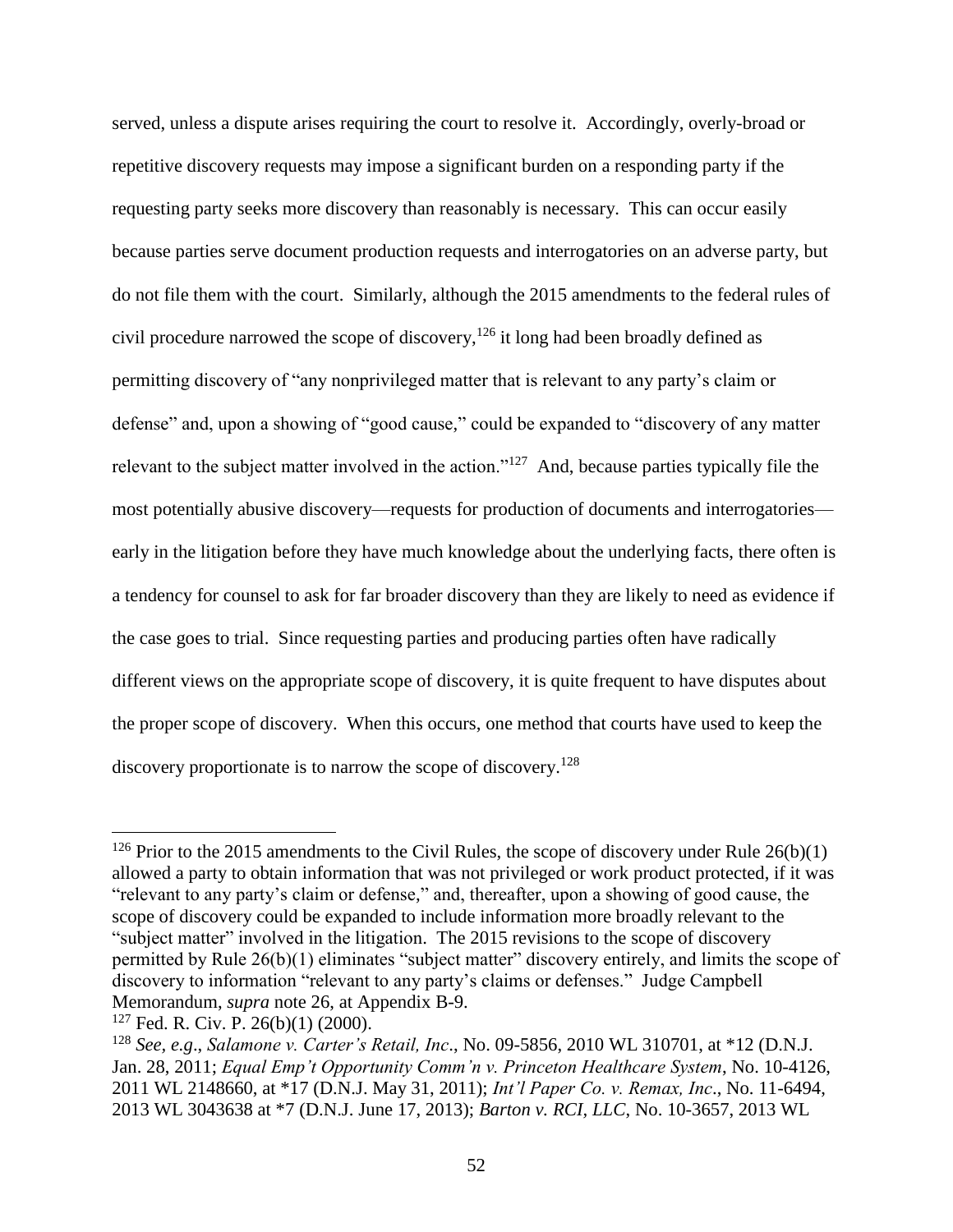Sometimes courts limit the scope of discovery at the outset, but permit the parties to obtain additional more expansive discovery based on the results of the initial discovery.<sup>129</sup> This approach has the advantage of encouraging the requesting party to tailor the initial discovery requests to the information most important to its claim or defense. By doing so, if it later seeks additional discovery, it will be able to demonstrate to the court that it should be allowed, based on the relevance of the initial discovery received. This type of sequential, focused discovery is far more likely to be proportional because it begins with what is clearly the most important information in the case. However, to persuade the parties not to ask for overly-broad information at the outset, the judge must convince them that he or she will permit additional discovery if they target their initial requests more narrowly and justify their requests for more based on the results of the first requests. In other instances, the judge simply rules that disputed discovery requests are overbroad, and narrows them without discussing the possibility of allowing more.<sup>130</sup> Thus, courts display a willingness to prohibit cumulative or duplicative

<sup>1338235,</sup> at \*10-11 (D.N.J. Apr. 1, 2013); *Emerson Elect. Co. v. Le Carbone*, S.A., No. 05-6042, 2009 WL 435191, at \*1-2 (D.N.J. Feb. 18, 2009); *Willnerd v. Sybase, Inc*., No. 1:09-cv-500, 2010 WL 4736295 (D. Idaho Nov. 16, 2010).

<sup>129</sup> *See, e.g.*, *Salamone v. Carter Retail, Inc*., *supra* note [128](#page-51-0) (court permitted the plaintiff to obtain additional discovery because plaintiff initially had agreed to a more narrow scope of discovery, and based on the results, additional discovery was permitted because it was not unduly burdensome); *Equal Emp't Opportunity Comm'n v. Princeton Healthcare System*, *supra* note [128](#page-51-0) (court found that temporal scope of plaintiff's discovery request was too broad and abstract, narrowing it to a period of six years, but stated that if the results of the initial discovery warranted additional discovery, plaintiff could seek to obtain discovery for an additional four years).

<sup>130</sup> *See, e.g*., *Int'l Paper Co. v. Remax, Inc*., *supra* note [128](#page-51-0) (court found that defendant's discovery requests sought relevant information, but were "sweeping[ly] broad;" ordered Defendant to refine and resubmit the requests being "mindful" of the court's concerns about scope and proportionality); *Emerson Elec. Co. v. Le Carbone, S.A*., *supra* note [128](#page-51-0) (citing Rule  $26(b)(2)(C)$ , court narrowed the scope of questions to be asked of witness during deposition); *Willnerd v. Sybase, Inc*., *supra* note [128](#page-51-0) (court ruled that permission that had been given to plaintiff to file an amended complaint did not "throw open the doors to . . . [broad additional]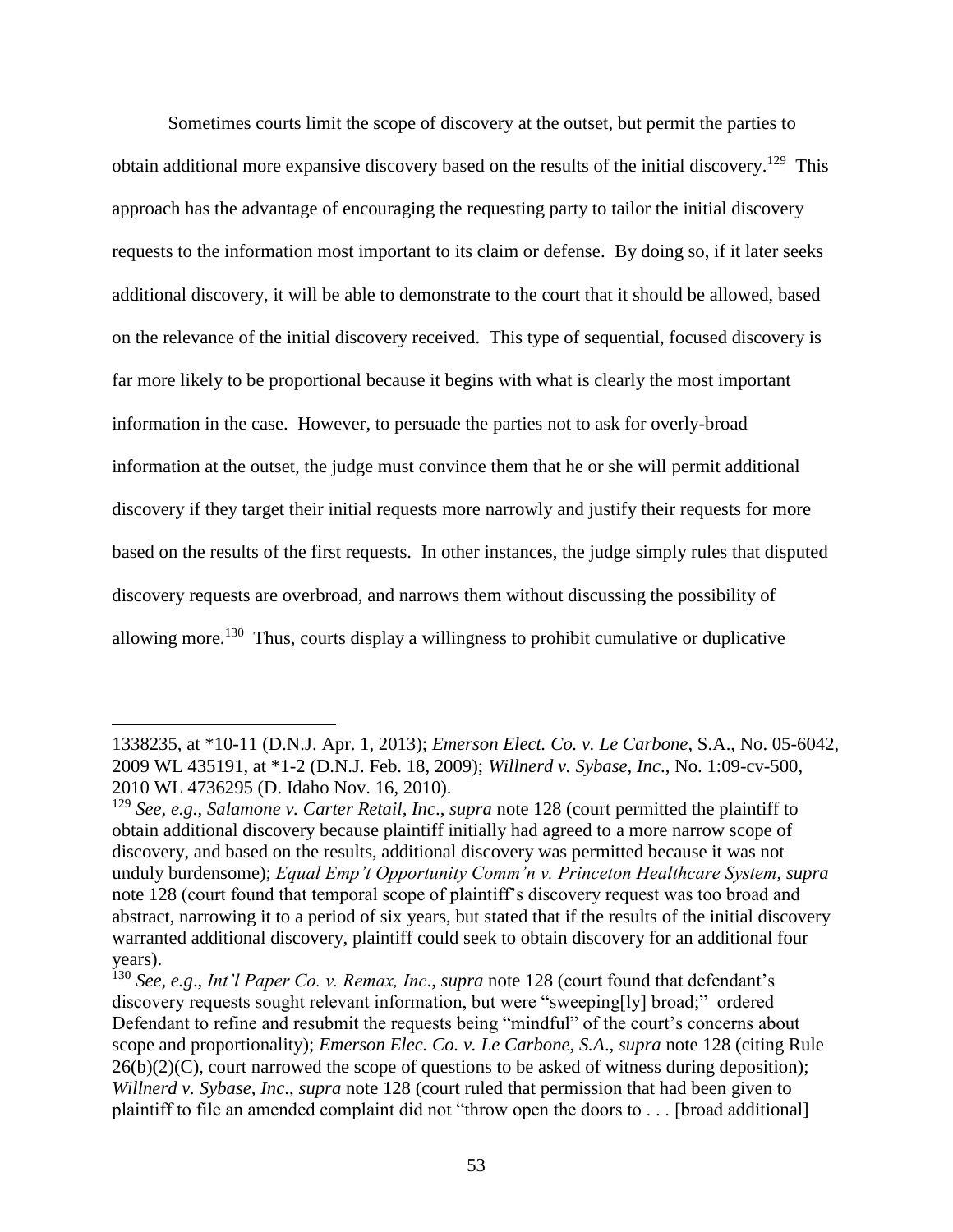discovery by narrowing the scope of discovery, and this is particularly so when they find that "the party seeking discovery has had ample opportunity to obtain the information by discovery" already taken.<sup>131</sup>

### 8. Prohibition of "Boilerplate" Objections

When lawyers propound interrogatories and document production requests during discovery, the party to whom they are directed must file a written response within thirty days.<sup>132</sup> Rule 33(b)(4) requires that, if a party responding to an interrogatory objects to it, "the grounds for objecting . . . must be stated with specificity." Although, until the 2015 amendments, Rule 34 did not explicitly require that objections to document production requests be stated with particularity, courts had read that rule as "*in pari materia*" with Rule 33, to require that objections to document requests also be stated with particularity.<sup>133</sup> The 2015 amendments now include an explicit requirement to specify the basis for any objection to a document production request.<sup>134</sup> This enables the requesting party to re-evaluate the propriety of the request as initially served, and to amend it if necessary to be more focused and less burdensome or expensive. Particularized objections facilitate a cooperative dialogue between counsel and enable them to revise objectionable requests in response to legitimate objections without adding to the cost of discovery by requiring the requesting party to file a motion to compel. In practice, however, it is not unusual for counsel to ignore the obligation to particularize objections, and to

discovery" but ordered that "tight restrictions" were to be imposed on the scope of discovery appropriate with regard to the newly added claim).

 $131$  Fed. R. Civ. P. 26(b)(2)(C)(ii) (2000).

<sup>&</sup>lt;sup>132</sup> Fed. R. Civ. P. 33(b)(2) (interrogatories) and 34(b)(2)(A) (document production requests). <sup>133</sup> *See, e.g*., *Hall v. Sullivan*, 231 F.R.D. 468, 470 (D. Md. 2005).

<sup>134</sup> Fed. R. Civ. P. 34(b)(2)(B) (2015); *see* Judge Campbell Memorandum, *supra* note [26,](#page-14-0) at Appendix B-51 ("For each item or category [requested], the response must either state that the inspection and related activities will be permitted as requested or state with specificity the grounds for objecting to the request, including the reasons.").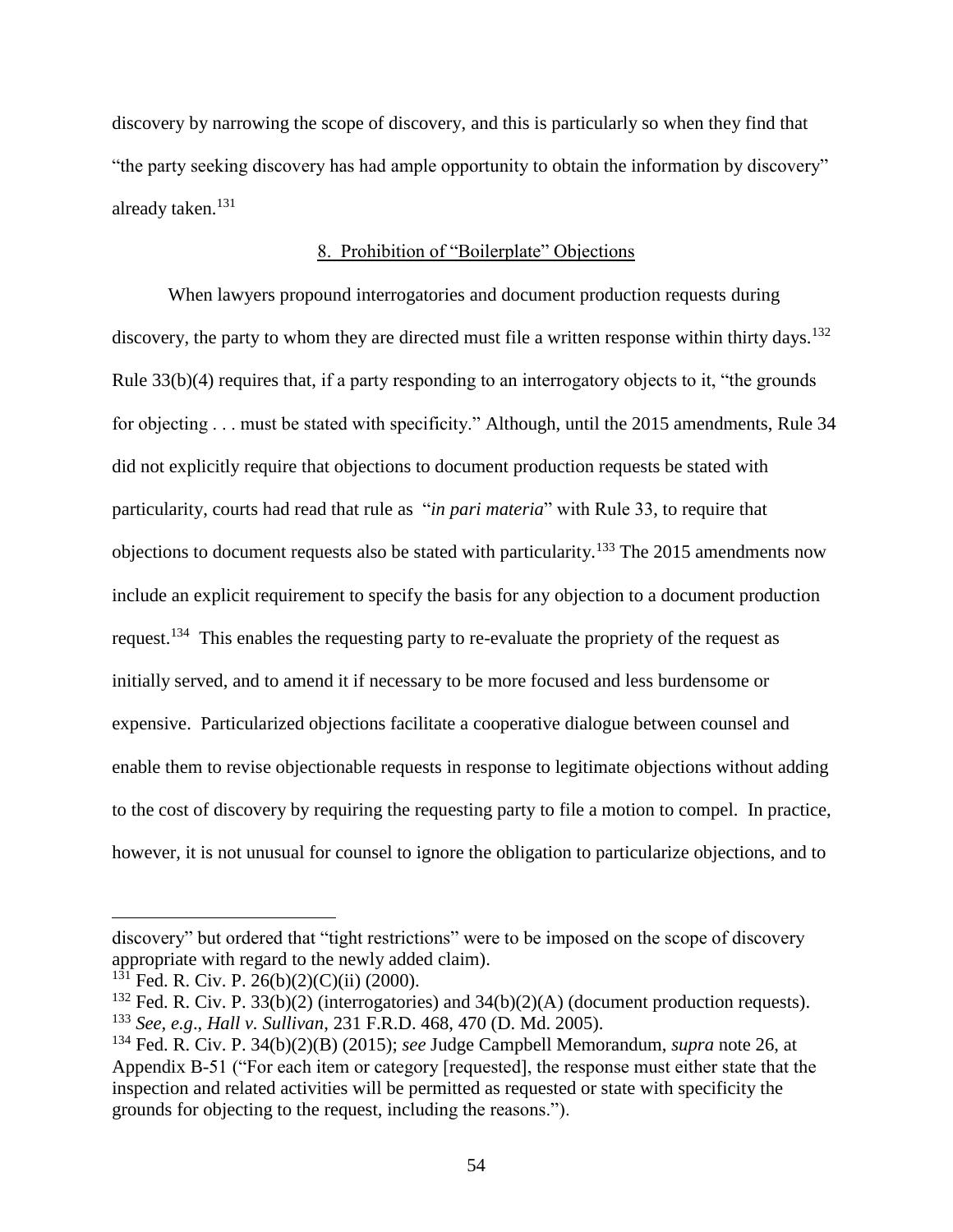respond to each interrogatory and document request with a non-particularized "boilerplate" objection that it was "overbroad, unduly burdensome, and not reasonably calculated to lead to the discovery of admissible evidence." The absence of an explanation why the request is objectionable deprives the requesting party of the information needed to determine whether it can be tailored to avoid a legitimate objection, delays the production of discovery needed to move the case forward, and usually leads to the filing of a motion to compel, requiring court resolution of the dispute.

<span id="page-54-0"></span>Judges almost uniformly condemn the practice of making boilerplate objections, yet still they persist.<sup>135</sup> For this reason, judges who make it clear to the parties that boilerplate objections will not be permitted help achieve proportional discovery by preventing an abusive practice that can add to the cost of discovery and undermine cooperation.<sup>136</sup>

# 9. Ordering Sampling of Voluminous Data Sources to Reduce Cost and Burden

<sup>135</sup> *See, e.g*., *Mancia v. Mayflower Textile Servs. Co*., 253 F.R.D. 354, 358 (D. Md. 2008) (citing cases that have held that boilerplate objections are inappropriate. The court explained "Rule  $26(g)$ ... was enacted over twenty-five years ago to bring an end to the ... abusive practice of objecting to discovery requests reflexively—but not reflectively—and without factual basis. The rule and its commentary are starkly clear: an objection to requested discovery may not be made until after a lawyer has 'paused and consider[ed]' whether, based on a 'reasonable inquiry,' there is a 'factual basis [for the] objection.'").

<sup>136</sup> *See, e.g*., *Dawson v. Ocean Twp*., No. 09-6247, 2011 WL 890692, at \*17 (D.N.J. Mar. 14, 2011) (in a police misconduct civil rights case, the court prohibited "generalized" boilerplate objections, stating "the Court notes that 'it is not sufficient to merely state a generalized objection, instead, the objecting party must demonstrate that a particularized harm is likely to occur if the discovery be had by the party seeking it'"); *Mancia v. Mayflower Textile Servs. Co*., *supra* note [135;](#page-54-0) *D.J.'s Diamond Imps., LLC v. Brown*, No. WMN-11-2027, 2013 WL 134082, at \*2, \*4-10 (D. Md. Apr. 1, 2013) ("[O]bjections to interrogatories must be specific nonboilerplate, and supported by particularized facts where necessary to demonstrate the basis for the objection."); *Koch v. Koch Indus*., No. 85-1636-C, 1992 WL 223816, at \*1, \*5, \*9 (D. Kan. Aug. 24, 1992) ("A party will not be able successfully to oppose discovery on bare assertions of burdensomeness, oppressiveness, or irrelevance . . . . Instead, the resisting party must show specifically, clearly and factually the basis for its objection . . . . Affidavits or evidence may be used, and even may be required in some instances, to demonstrate burden." (internal citations omitted)).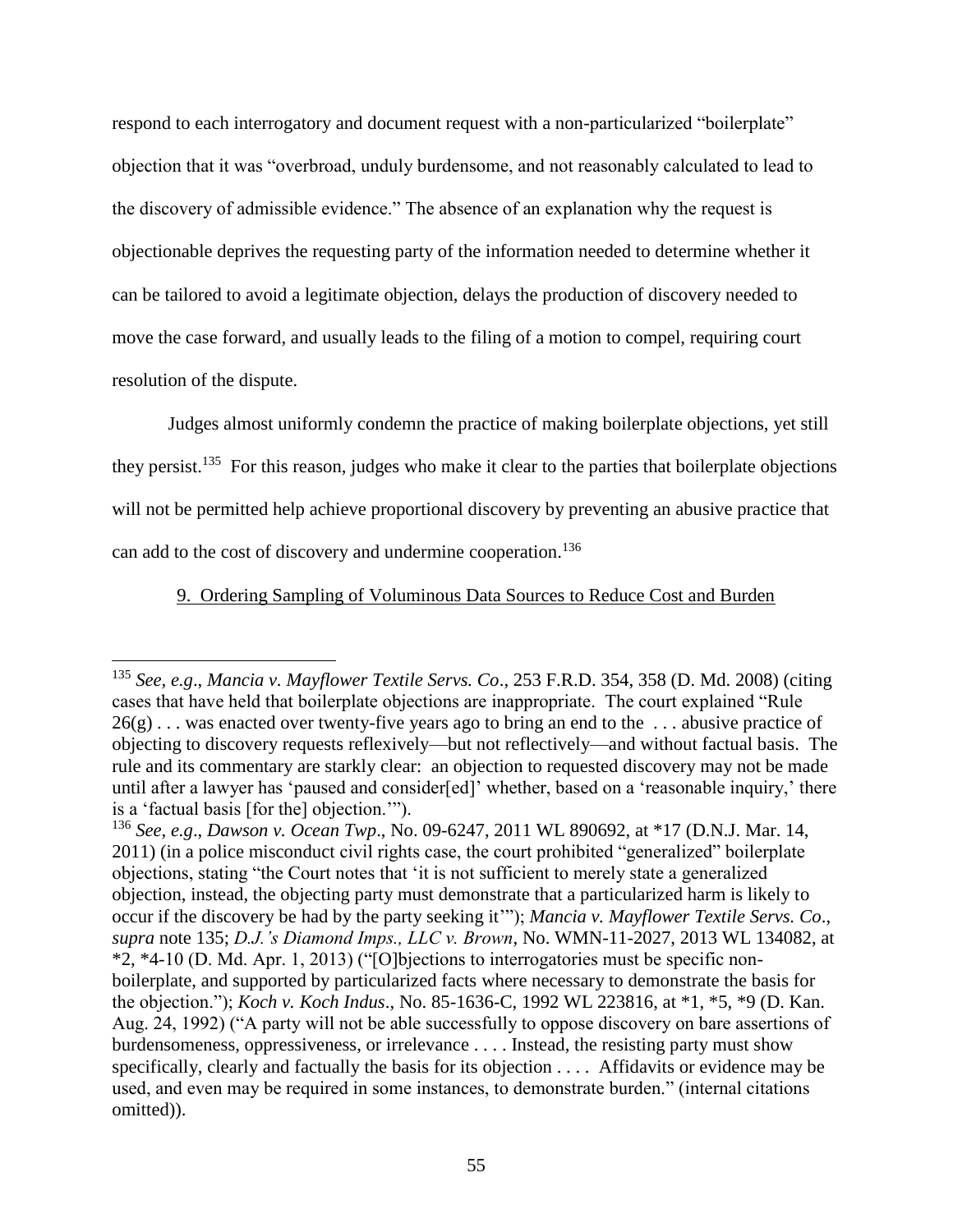In large cases such as class actions, intellectual property cases, Fair Labor Standards Act ("FLSA") collective actions, and antitrust cases, the volume of information that the parties may have to review to respond to document production requests can be staggering, especially if the records to be reviewed are ESI. The costs associated with reviewing a large database of ESI to see which records within it are relevant, or exempt from discovery because they are privileged or work product protected, can add significantly to the costs of discovery and create a real risk that the cost will be disproportionately expensive. In the face of claims of disproportionate cost associated with discovery from large volume data sets, courts have turned to statistical sampling as a method to reduce costs, without unduly sacrificing the ability of the requesting party to obtain relevant information to support its case. $137$ 

<span id="page-55-0"></span>For example, one court observed that, in a diversity class action case asserting state wage and hour claims, the defendant had raised legitimate privacy concerns about allowing the putative plaintiff's class to have discovery of payroll records of all of its employees. The court

<sup>137</sup> *See, e.g*., *Eisai Inc. v. Sanofi-Aventis U.S., LLC*, No. 08-4168, 2011 WL 5416330, at \*17 (D.N.J. Nov. 7, 2011) (In resoling discovery dispute in antitrust case, the court ordered the supplementation of earlier discovery responses by using "limited mutual sampling" of defendant's sales force as a means to achieve proportionality); *Kleen Prods. LLC v Packaging Corp. of Am.*, No. 10 C 5711, 2012 WL 4498465, at \*5-6, \*15 (N.D. Ill. Sept. 28, 2012) (In class action antitrust case court encouraged parties to use sampling to reduce cost and burden of searching for ESI of low level custodians of records); *Chen-Oster v. Goldman, Sachs & Co*., 285 F.R.D. 294, 304-07 (S.D.N.Y. 2012) (In a class action employment discrimination case, court discussed the benefits of using statistical sampling in connection with document discovery of ESI database to achieve proportionality); *Quintana v. Claire's Boutiques, Inc*., No. 5:13-cv-368, 2014 WL 234219, at \*2 (N.D. Cal. Jan. 21, 2014) (Court ordered that Plaintiff be permitted discovery of a statistically significant sample of defendant's records, noting that such sampling advances the goal of proportionality); *Heckler & Koch, Inc. v. German Sport Guns, GmbH*, No. 11-1108, 2014 WL 533270, at \*4-5 (S.D. Ind. Feb. 7, 2014) (Court ordered parties to confer to reach agreement regarding appropriate sizeof sample pool of records that defendant was required to review, in an effort to achieve proportionality); *Cranney v. Carriage Servs., Inc*., No. 2:07-cv-01587, 2008 WL 245792, at \*2-3 (D. Nev. June 16, 2008) (Court cited proportionality requirement in issuing a protective order limiting discovery that defendants could obtain to ten percent of potential opt-in plaintiffs in FLSA collective action.).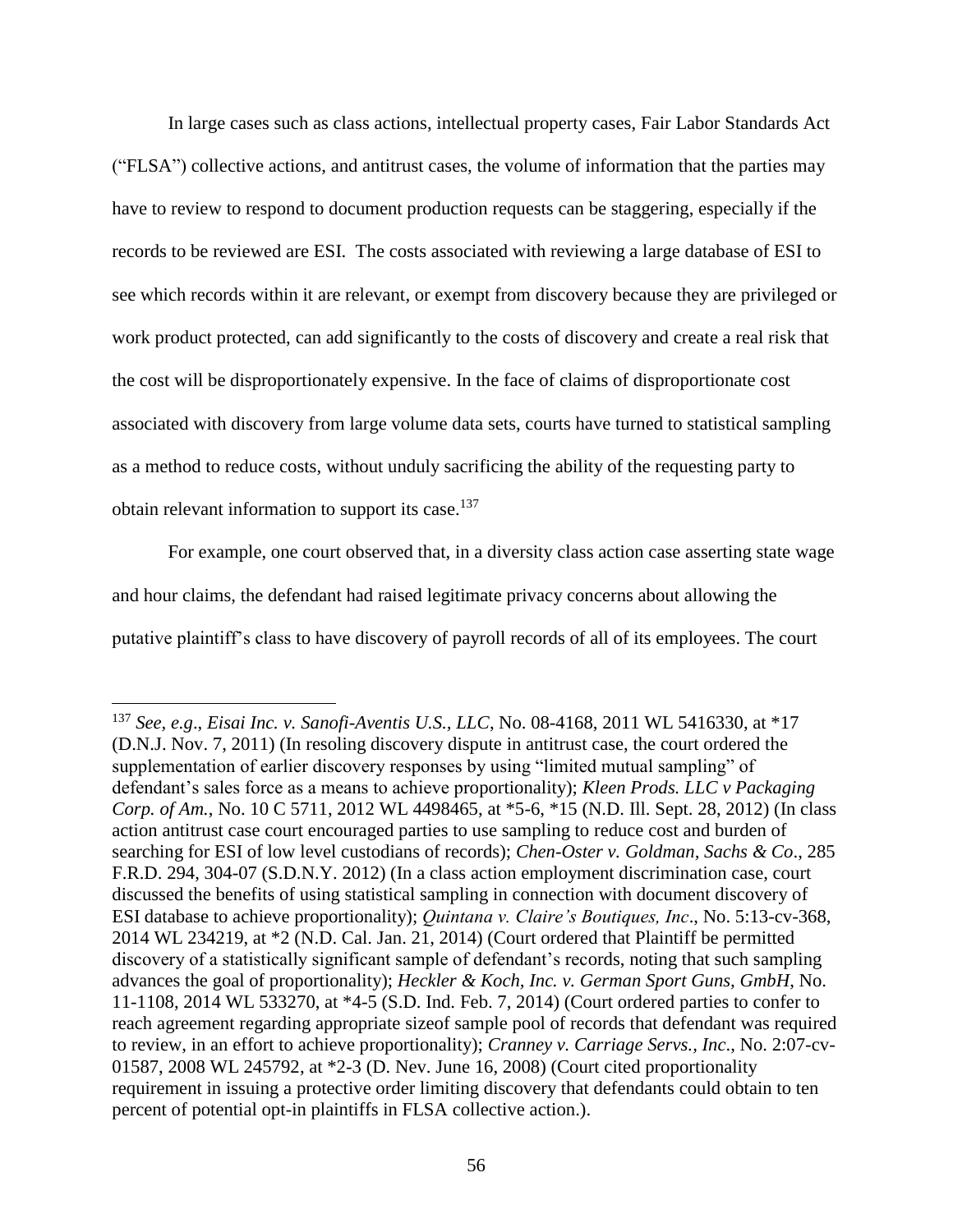noted, however, that the plaintiffs had a legitimate need to conduct discovery of the pay records

of the entire putative class to support their claims that the defendant's allegedly wrongful

policies and practices were common across the class. The court resolved this dispute by

resorting to sampling, ruling that

[t]he right balance is struck by providing Plaintiffs' discovery of a statistically significant sample. In the specific context of class action discovery, sampling advances the goal of proportionality . . . . The court therefore ORDERS . . . [defendant] to provide a 20% sample of putative class members' information but the court leaves it to the parties to work out the particulars of how the sample is selected (e.g., cluster sampling stratified sampling, etc.). However, the sampling regime itself may not serve as a basis upon which to challenge the statistical sufficiency of the evidence.<sup>138</sup>

Similarly, in a copyright and trademark case, another court ordered the parties to jointly develop

an appropriate sampling of the defendants' records, stating:

The Court recognizes that information concerning replica firearms is potentially relevant to intentional misconduct by . . . [defendants]; however, it is too burdensome to request a list of all replica firearms, along with licensing information. The parties must find a way to manage discovery so that it is meaningful without implementing a scorched-earth policy. To ensure production of relevant information proportional to the needs of the case, Plaintiffs and Defendants are ordered to confer on an appropriately sized sample pool of replica firearms that will satisfy Plaintiffs interrogatory for which Defendants must then produce any responsive documents.<sup>139</sup>

An added benefit of using sampling to reduce discovery costs is that if the court orders the

parties to agree on the specific details of how it will be conducted, this promotes cooperation

which also helps to keep discovery costs reasonable. In ordering sampling, however, a court

must take care to require that the selection of the sample is in accordance with sound statistical

<sup>138</sup> *Quintana v. Claire's Boutiques, Inc.*, *supra*, note [137,](#page-55-0) at \*2.

<sup>139</sup> *Heckler & Koch, Inc. v. German Sport Guns, GmbH*, *supra*, note [137,](#page-55-0) at \*4.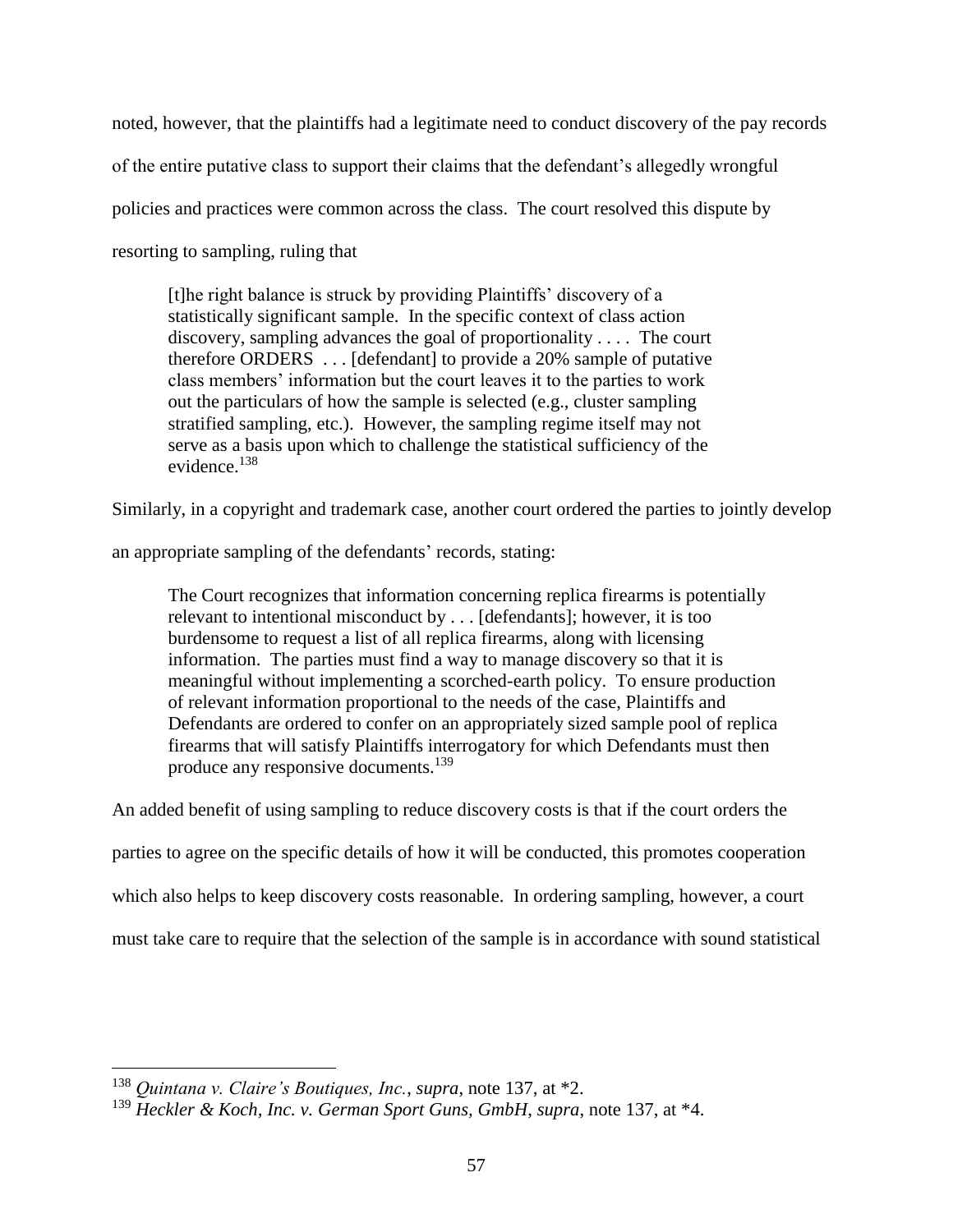methodology, to ensure that the sample obtained truly is representative of the entire population of data.

## 10. Ordering that Discovery be Made from Less Burdensome or Expensive Sources

The Federal Rules of Civil Procedure permit discovery by multiple means:

interrogatories; document production requests; requests to inspect tangible things or to enter onto land to conduct inspections; depositions (by oral examination and written examination); physical and mental examinations; and requests for admissions.<sup>140</sup> Lawyers are nothing if not inventive, and desiring to leave no stone unturned, are prone to seek overlapping discovery by multiple methods. Doing so creates a real possibility of disproportionate costs. Rule  $26(b)(2)(C)(i)$ requires the court, on its own, or responding to a motion, to limit the extent of discovery if it determines that "the discovery sought . . . can be obtained from some other source that is more convenient, less burdensome, or less expensive."<sup>141</sup> Thus, when faced with a case in which a party seeks discovery from a source or by a means that is not cost-efficient, courts are not hesitant to redirect them to less costly or burdensome sources.<sup>142</sup>

# 11. Use of Protocols, Standing Orders, or Local Rules that Implement Proportionality Requirement

<sup>140</sup> Fed. R. Civ. P. 30, 31, 33, 34, 35 and 36.

<sup>&</sup>lt;sup>141</sup> Fed. R. Civ. P.  $26(b)(2)(C)(i)$ .

<sup>142</sup> *See, e.g.*, *Equal Emp't Opportunity Comm'n v. Princeton Healthcare Sys*., No. 10-4126, 2012 WL 1623870, at \*1, \*3, \*7, \*10, \*24 (D.N.J. May 9, 2012) (Court held informal conference call with counsel and brokered agreement to use "less intrusive and time consuming" method of discovering information about class members. The parties agreed to have each member of the putative class fill out a fact sheet, as opposed to having the plaintiff respond to defendant's burdensome interrogatories. After the parties failed to agree about the content of the questionnaire, the court ordered briefing and ruled that the questionnaire proposed by the defendant, with modifications, would be answered by the plaintiffs.); *Kia Motors Am., Inc. v. Autoworks Distrib*., No. 06-156, 2007 WL 4372954, at \*9 (D. Minn. Dec. 7, 2007) (district judge affirmed an order by a magistrate judge directing that discovery sought by plaintiff be obtained in a less expensive and inconvenient manner than plaintiff had requested.).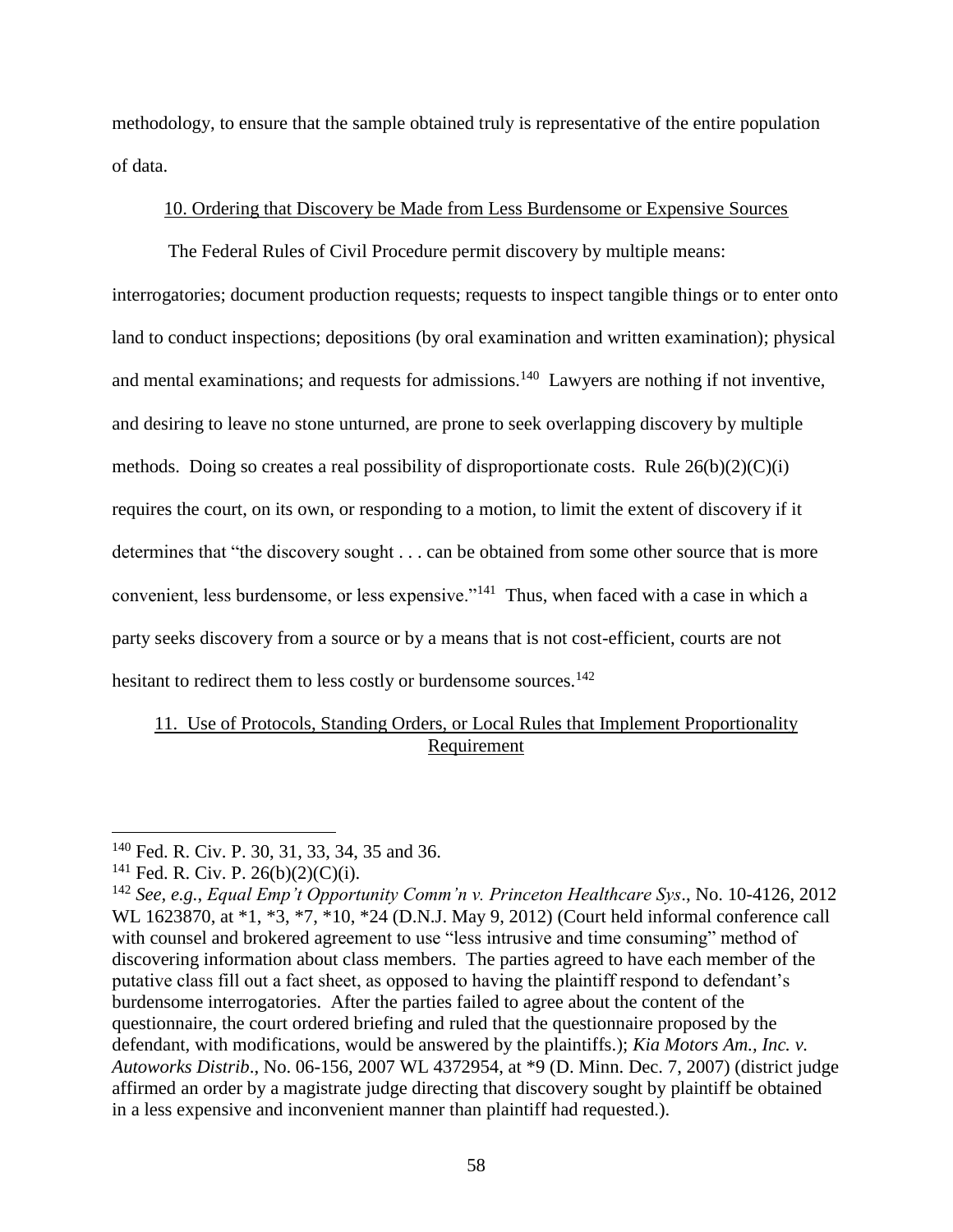As this thesis extensively discusses, the Federal Rules of Civil Procedure require proportionality in the conduct of discovery. But, in addition to the Rules themselves, many United States district courts have adopted local rules to supplement the Federal Rules, and individual district judges have issued standing orders or other directives to refine further how the parties will conduct discovery in their cases. Authority for local rules and judge's directives appears in Fed. R. Civ. P. 83. With respect to local rules, Rule 83(a) states that, "[a]fter giving public notice and an opportunity for comment, a district court, acting by a majority of its district judges, may adopt and amend rules governing its practice."<sup>143</sup> Local rules "must be consistent with—but not duplicate—federal statutes and rules adopted under 28 U.S.C. §§ 2072<sup>[144]</sup> . . . and must conform to any uniform numbering system prescribed by the Judicial Conference of the United States."<sup>145</sup> With respect to judge's directives, Rule 83(b) states:

A judge may regulate practice in any manner consistent with federal law, rules adopted under 28 U.S.C. §§ 2072 and 2075, and the district's local rules. No sanction or other disadvantage may be imposed for noncompliance with any requirement not in federal law, federal rules, or the local rules unless the alleged violator has been furnished in particular case with actual notice of the requirement.<sup>146</sup>

Thus, local rules and judges' directives must not be inconsistent with the Federal Rules of Civil

Procedure.

 $\overline{a}$ 

Many district courts have enacted local rules that implement the proportionality

requirement in the federal rules by adopting procedures that make discovery more cooperative,

<sup>143</sup> Fed. R. Civ. P. 83(a).

<sup>&</sup>lt;sup>144</sup> 28 U.S.C. § 2072(a) grants authority to the Supreme Court to "prescribe general rules of practice and procedure and rules of evidence for cases in the United States district courts . . . and courts of appeals." The adoption of rules pursuant to this statute "shall not abridge, enlarge or modify any substantive right." 28 U.S.C. § 2072(b).

<sup>145</sup> Fed. R. Civ. P. 83(a).

 $146$  Fed. R. Civ. P. 83(b).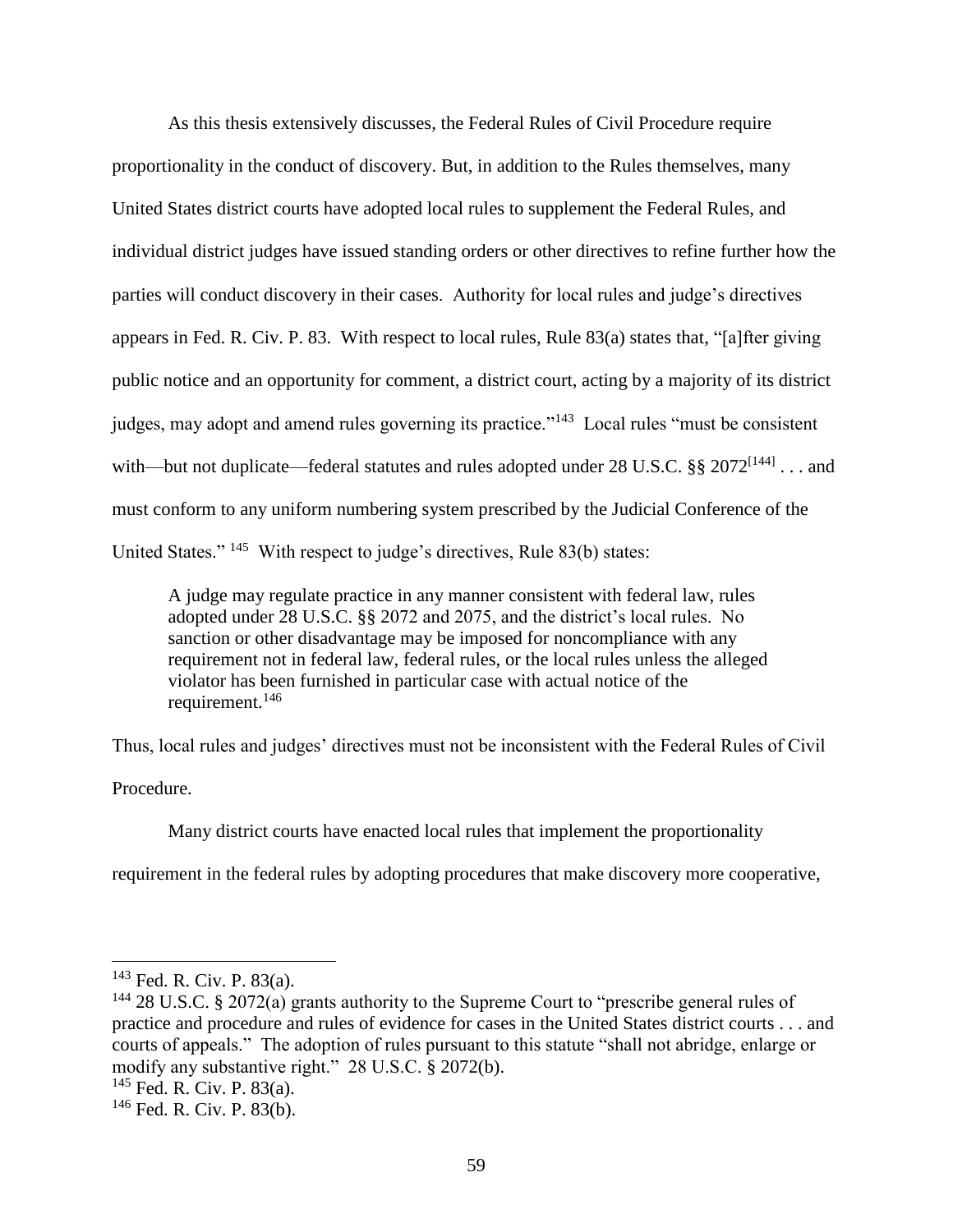<span id="page-59-0"></span>efficient, and less expensive or burdensome, and by encouraging judges to be available expeditiously and informally to resolve discovery disputes.<sup>147</sup> Others have adopted discovery guidelines, protocols or pilot projects that further implement the requirements of proportional discovery.<sup>148</sup> Judges frequently call the attention of counsel to local rules, guidelines, pilot projects and protocols, and by doing so promote proportional, cost-effective discovery.<sup>149</sup>

<sup>147</sup> *See, e.g.*, D. Mass. R. 26.1(a) (providing that each "judicial officer should encourage cost effective discovery by means of voluntary exchange of information among litigants and their attorneys," such as by exchanging information without the need for formal discovery requests) and R. 26.3 (promoting "efficient completion of discovery" by authorizing judges to "phase and sequence topics which are the subject of discovery"); N.D. Cal. R. 37-1(b) (permitting counsel to request that a presiding judge be available by telephone to resolve a discovery dispute if doing so "would result in substantial savings of expense or time") and 37-2 (requiring each motion to compel to include a showing that "the proportionality and other requirements of Fed. R. Civ. P. 26(b)(2) are satisfied"); and D. Md. Loc. R., App'x A, Discovery Guideline 1.a. (stating that " Fed. R. Civ. P. 26 requires that discovery be relevant to any party's claim or defense; proportional to what is at issue in a case; and not excessively burdensome or expensive as compared to the likely benefit of obtaining the discovery sought"; adding that "[t]he parties and counsel have an obligation to cooperate in planning and conducting discovery to tailor the discovery to ensure that it meets these objectives").

<sup>148</sup> *See, e.g.*, D. Md. Loc. R. App'x A (adopting comprehensive Discovery Guidelines that explicitly note the requirement for proportional, cost-effective discovery, and the requirement that counsel cooperate during discovery to achieve it); *Travelers Prop. Cas. Co. of Am. v. Cannon & Dunphy, S.C.,* 997 F. Supp. 2d 937, 944 (E.D. Wisc. 2014) (discussing the Seventh Circuit Electronic Discovery Pilot Program ("Seventh Circuit Pilot Program"), in particular principle 1.03, which requires application of the proportionality standard to ESI discovery); and *Swanson v. ALZA Corp.*, No. CV 12-04579-PJH, 2013 WL 5538908, at \*2 (N.D. Cal. Oct. 7, 2013) (court referred counsel to N.D. Cal. Guidelines addressing discovery of ESI which contain a requirement that it be proportional).

<sup>149</sup> *See, e.g*., *Kleen Prods. LLC v. Packaging Corp of Am*., No 10 C 5711, 2012 WL 4498465, at  $*3, *6, *18, *19 \text{ n.14 (N.D. Ill. Sept. 28, 2012 (magistrate judge ruling on multiple discovery)$ issues in a class action antitrust case discussed ways to achieve proportionality, including cooperation among counsel, and informed counsel of the location of various model orders to assist them in doing so, including reference to the Seventh Circuit Pilot Program); *Travelers Prop. Cas. Co. of Am. v. Cannon & Dunphy, S.C*., *supra* note [148](#page-59-0) (Court discussed importance of proportional discovery, referenced the Seventh Circuit Pilot Program.); *Perez v. Mueller*, No. 13-C-1302, 2014 WL 2050606, at \*7 (E.D. Wisc. May 19, 2014) (court referenced its participation in the Seventh Circuit Pilot Project, specifically principle 1.03, which requires proportionality in discovery of ESI); *Plascenca v. BNC Mortg., Inc*., No. 08-56305, 2012 WL 2161412, at \*3, \*6, \*8, \*11 (Bankr. N.D. Cal. June 12, 2012) (bankruptcy judge in adversary action provided guidance to parties on how to conduct discovery, referring them to local rules of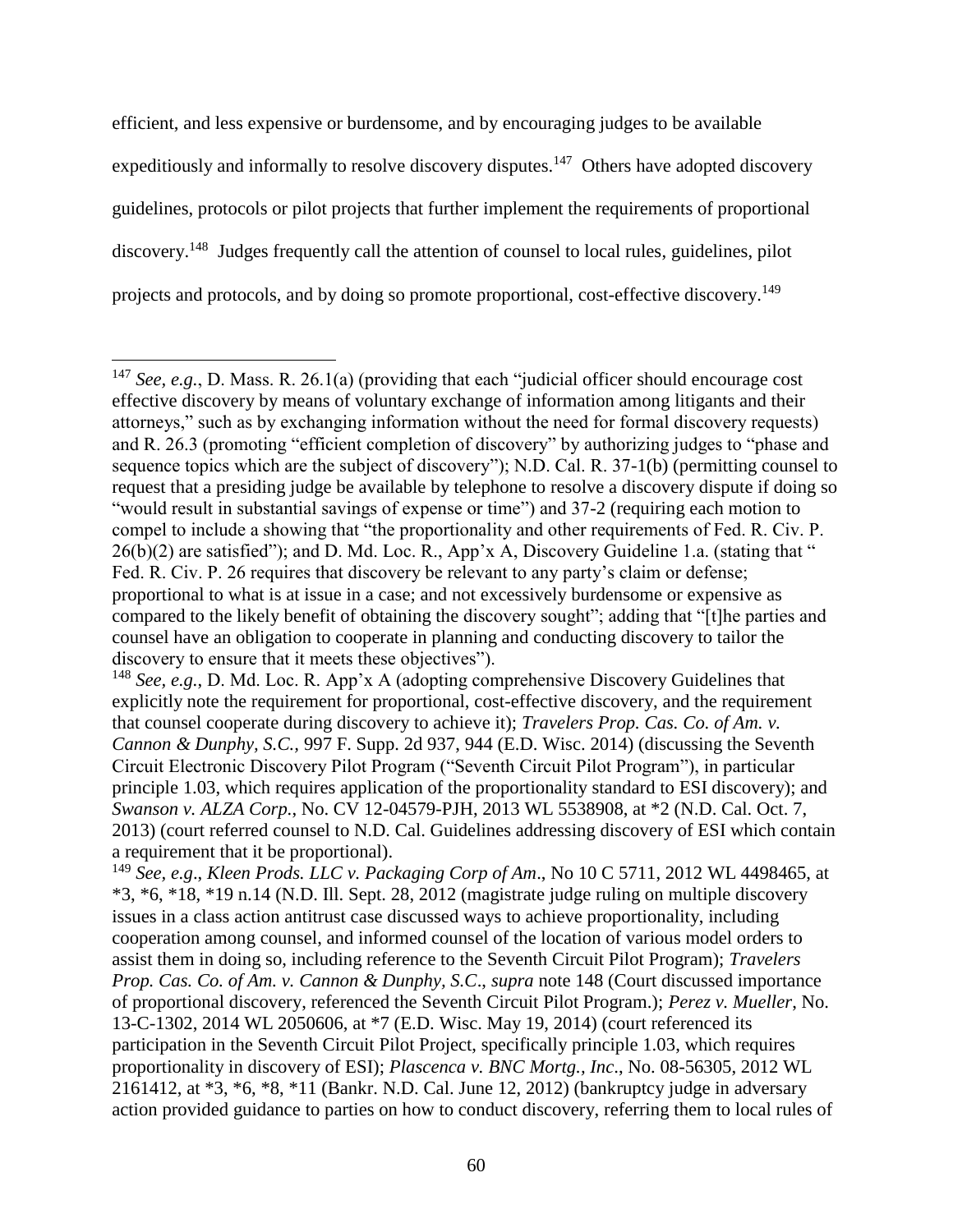Similarly, some courts have reduced discovery costs by adopting the use of approved pattern discovery request forms (especially for interrogatories and document requests) that are useful for types of frequently filed cases involving similar fact patterns, claims, and defenses. Examples are adverse-action employment discrimination cases, FLSA cases and Fair Debt Collection Practices Act cases.

Use of pre-approved discovery request forms promotes proportionality by eliminating or reducing the wrangling that often occurs when parties spar over the appropriateness of discovery requests, or the clarity of the language used in them. When the requesting party uses courtapproved discovery forms, there will be fewer objections to the form of the requests, because the producing party knows that the court will not take kindly to objections to the form of requests the court already has approved.

When individual district courts and judges adopt local rules, guidelines, protocols, pilot programs and case management directives that further implement the proportionality requirement of Rule 26(b), and reference them during their case management conferences and in discovery rulings, they help promote the goals of Rule 26(b) not just in individual cases, but by making the entire bar practicing before that court aware of the courts' expectations. Over time, this can improve the entire culture of how lawyers behave during discovery.

#### 12. Encouraging the Use of Technology to Reduce the Costs of Discovery of ESI

Discovery of ESI can pose particular challenges to achieving proportionality, given the vast amount of electronic information that may be potentially relevant, even in the most modest cases. The Rand Corporation has estimated that, of the three primary cost components of ESI

court and discussing proportionality requirement of N.D. Cal. R 37-2.); *Swanson v. ALZA Corp*., *supra* note [148,](#page-59-0) at \*2 (magistrate judge referenced the N.D. Cal. Discovery Guidelines for ESI discovery, which require proportionality).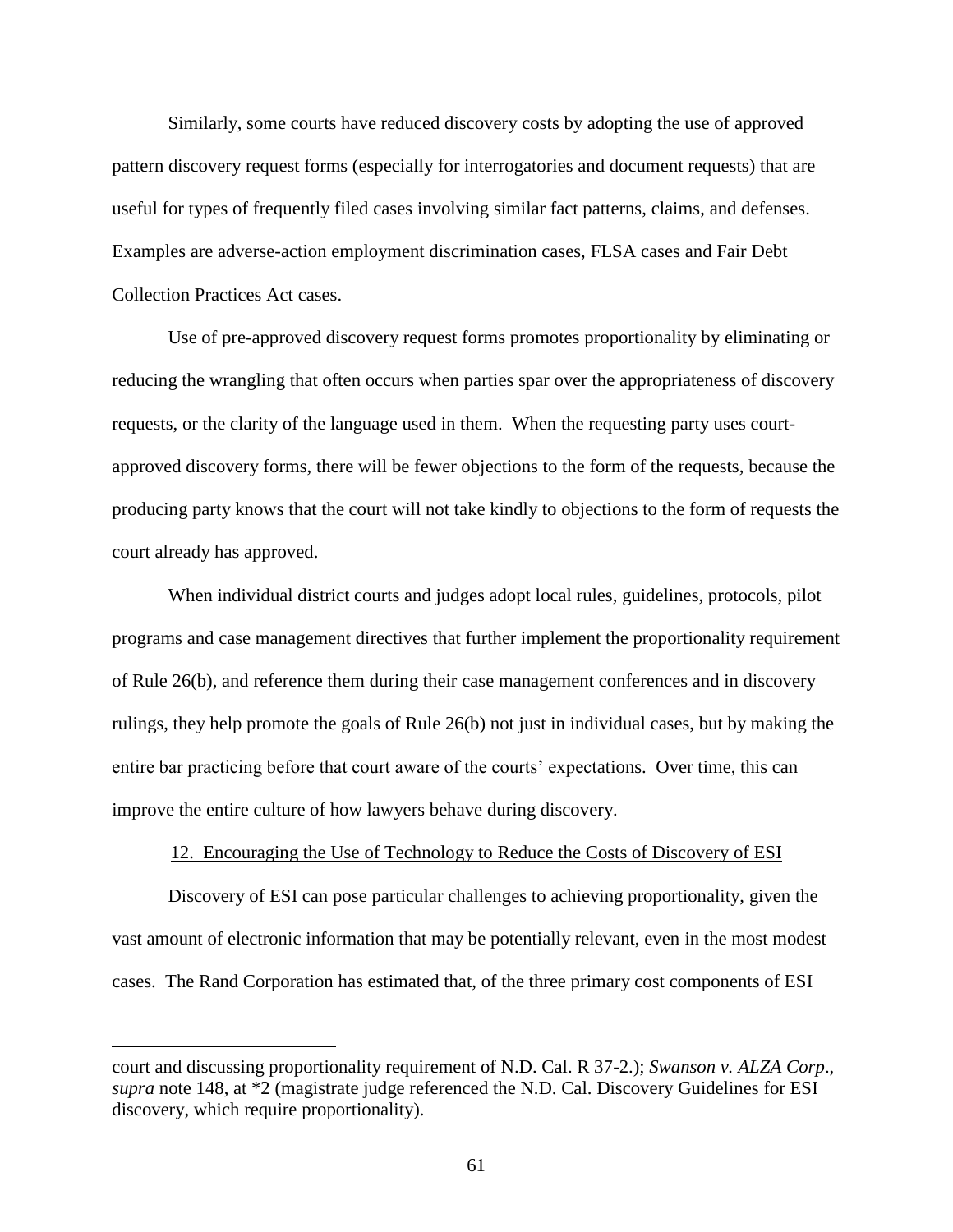discovery (collection, processing, and review), \$0.73 of each dollar spent is attributed to attorney review, while only \$0.08 is attributed to collection costs, and \$0.19 on processing costs.<sup>150</sup> Rand concluded that, "[i]f e-discovery production costs are ever to be addressed in any meaningful way, then the legal community must move beyond its current reliance on eyes-on review."<sup>151</sup> The technique with the most promise for meaningfully reducing costs of ESI discovery is known as "computer-categorized review—predictive coding."<sup>152</sup>

# <span id="page-61-1"></span><span id="page-61-0"></span>Predictive coding

is a process by which the computer does the heavy lifting in deciding whether documents are relevant, responsive, or privileged . . . . [It] automatically ... [assigns] a rating (or *proximity score*) to each document to reflect how close it is to the concepts and terms found in examples of documents attorneys have already determined to be relevant, responsive or privileged. This assignment becomes increasingly accurate as the software continues to learn from human reviewers about what is and what is not of interest. This score and the self-learning function are the two key characteristics that set predictive coding apart from the less robust analytical techniques.<sup>153</sup>

Rand concluded that, while "[t]here are few published reports of predictive coding in actual discovery productions that provide sufficiently detailed cost comparisons with human-review approaches,"<sup>154</sup> this new technology holds the most promise for reducing the costs of ESI discovery.<sup>155</sup>

<sup>150</sup> Nicholas M. Pace & Laura Zakaras, *Where the Money Goes, Understanding Litigant Expenditures for Producing Electronic Discovery*, 41, Rand Corporation, 2012, *available at* www.rand.org/pubs/monographs/MG1208.html (hereinafter "Rand Report").

<sup>151</sup> Rand Report, *supra* note [150,](#page-61-0) at 59.

<sup>152</sup> *Id.* Predictive coding also is referred to as "computer-assisted review," *Da Silva Moore v. Publicis Groupe & MSL Group*, 287 F.R.D. 182, 183 (S.D.N.Y. 2012), or "technology assisted review" (frequently abbreviated as "TAR").

<sup>153</sup> Rand Report, *supra* note [150,](#page-61-0) at 59.

<sup>154</sup> *Id.* at 67.

<sup>155</sup> *Id.* at 66-69.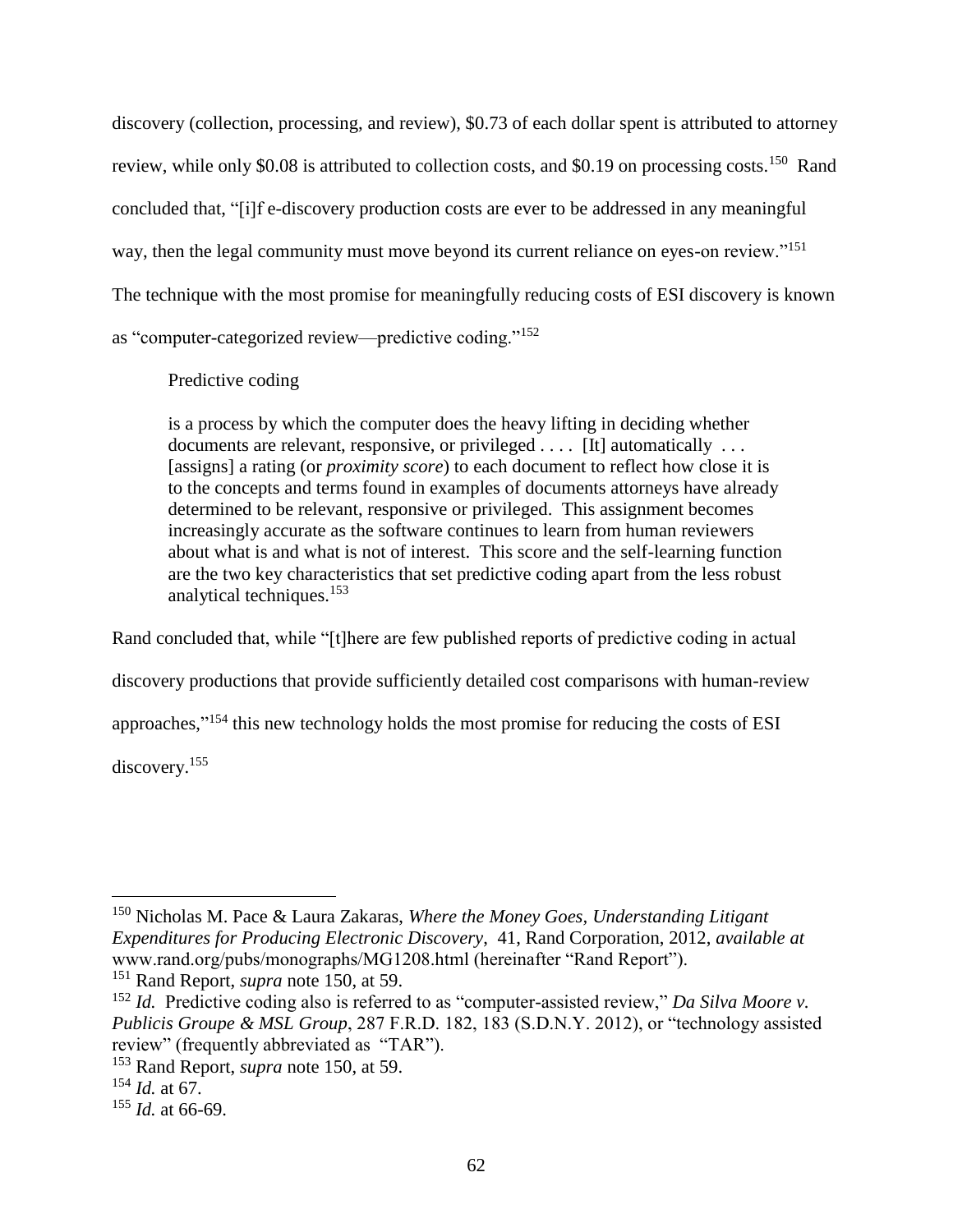Because predictive coding is such a new technology, and the studies of its effectiveness in reducing ESI discovery costs as compared with traditional attorney-review are still few in number, it is understandable that parties may be reluctant to adopt its use (and benefit from its concomitant cost savings) until confident that courts will accept it as an appropriate alternative to more expensive traditional review procedures.<sup>156</sup> Thus, this new technology has not yet played a prominent role in making ESI discovery costs more proportional. That, however, is beginning to change, as more courts speak approvingly of the use of predictive coding or TAR.<sup>157</sup> As more

<sup>156</sup> *Da Silva Moore v. Publicis Groupe & MSL Group*, *supra* note [152,](#page-61-1) at 182-83 (The court began its decision by quoting an article previously written by the judge in which he stated "[t]o my knowledge, no reported case (state or federal) has ruled on the use of computer-assisted coding. While anecdotally it appears that some lawyers are using predictive coding technology, it also appears that many lawyers (and their clients) are waiting for a judicial decision approving of computer-assisted review.")

<sup>&</sup>lt;sup>157</sup> *Id.* at 183 ("This judicial opinion now recognizes that computer-assisted review is an acceptable way to search for relevant ESI in appropriate cases."); *Hinterberger v. Catholic Health System, Inc*., No. 08-CV-380S(F), 2013 WL 2250603, at \*1-3 (W.D.N.Y. 2013) (Court discussed long dispute between plaintiff and defendant over proper method by which defendant would undertake production of voluminous emails sought by plaintiff. The court noted that it had suggested to the parties that they confer in an effort to agree on the use of predictive coding to accomplish the ESI production, and that the parties disagreed on how predictive coding would be used, but not on the usefulness of the method. The court declined to grant plaintiff's motion to compel the defendant to meet and confer with plaintiff to agree on an ESI discover protocol, because Defendant expressed its willingness to do so, as long as the discussion included defendant's desire to use predictive coding to search for ESI.); *Dynamo Holdings Lt'd P'ship v. Comm'r of Internal Revenue*, 143 T.C. No. 9, 2014 WL 4636526 (U.S. Tax Ct., Sept. 17, 2014) (Court overruled Respondent's request that Petitioners produce ESI on backup tapes or produce the tapes themselves under a "clawback" agreement that prevented waiver of attorney client privilege or work product protection. Alternatively, the Court approved Petitioners' request that they avoid the need to undertake burdensome and expensive pre-production review of voluminous ESI to preclude disclosure of privileged or protected information, by using predictive coding to identify information responsive to the discovery request, as opposed to document-by-document review. Court extensively discussed how predictive coding worked and its approval of this method of reducing burden and expense); *In re Actos Products Liability Litigation*, MDL No. 6:11-md-2299, 2012 WL 7861249, at \*3-8 (W.D. La. July 27, 2012) (Court approved agreement reached by parties to use predictive coding to search voluminous ESI); *Rio Tinto PLC v. Vale S.A*., No. 14Civ.3042 (RMB), 2015 WL 872294, at \*1-3 (S.D.N.Y. March 2, 2015) (Court noted that predictive coding more recently has been referred to as "technology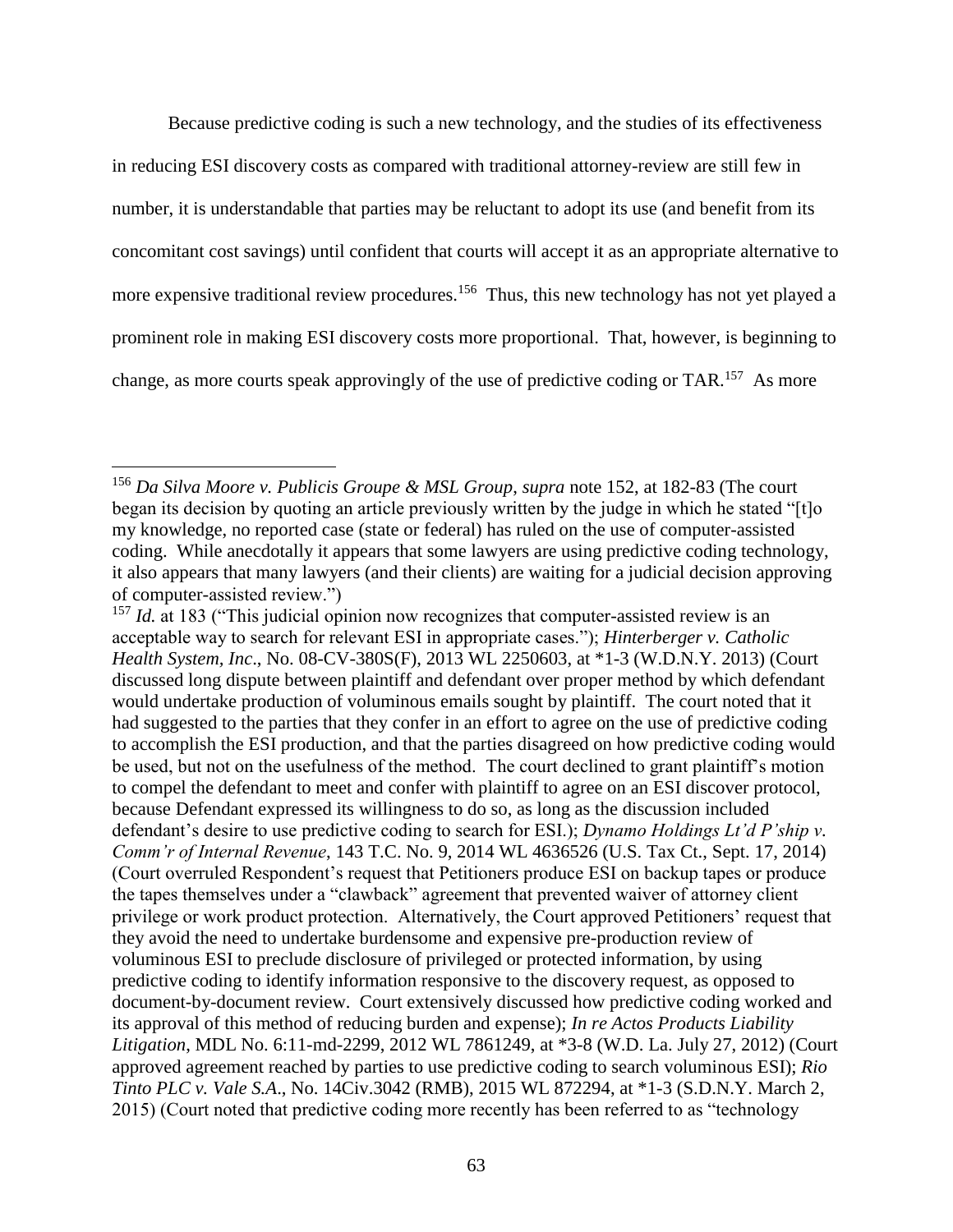courts approve the use of this promising technology, and more studies demonstrate its appropriateness, and the savings it can achieve, lawyers and clients will overcome their reluctance to use it, and the cost of ESI discovery will decline.

At present, parties appear increasingly receptive to using TAR to search for privileged or work product protected information to prepare a privilege-log as Fed. R. Civ. P. 26(b)(5)(a) requires. However, TAR is just as effective for segregating relevant from irrelevant documents when reviewing a large set of electronically stored information to find the documents responsive to a particular production request. Judges can promote proportionality by discussing the benefit of TAR during case management conferences and by helping parties understand the many ways in which it can reduce both the cost and time needed to conduct ESI discovery.

## 13. Evaluate Proportionality by Estimating the Range of Plausible Recovery and Costs of **Discovery**

Although some cases filed in federal court do not seek recovery of money damages such as those only asking for declaratory relief, or seeking to protect civil rights or freedom of expression—most cases aim to recover money. For the former, it is not feasible to estimate the plaintiff's range of likely recovery if successful, as compared to the foreseeable cost of discovery to arrive at a "dollar" amount of proportional discovery. For the latter, however, such an approach may provide a good "thumbnail" estimate of how to limit discovery to that which is proportional to what is at issue in the litigation. Expressed simply, there is little debate that the parties should not spend \$500,000.00 on discovery to resolve a case where the maximum likely recovery will not exceed \$250,000.00.

assisted review" or "TAR," noted its growing approval by courts, and approved the TAR protocol agreed to by parties to assist the search of voluminous ESI.).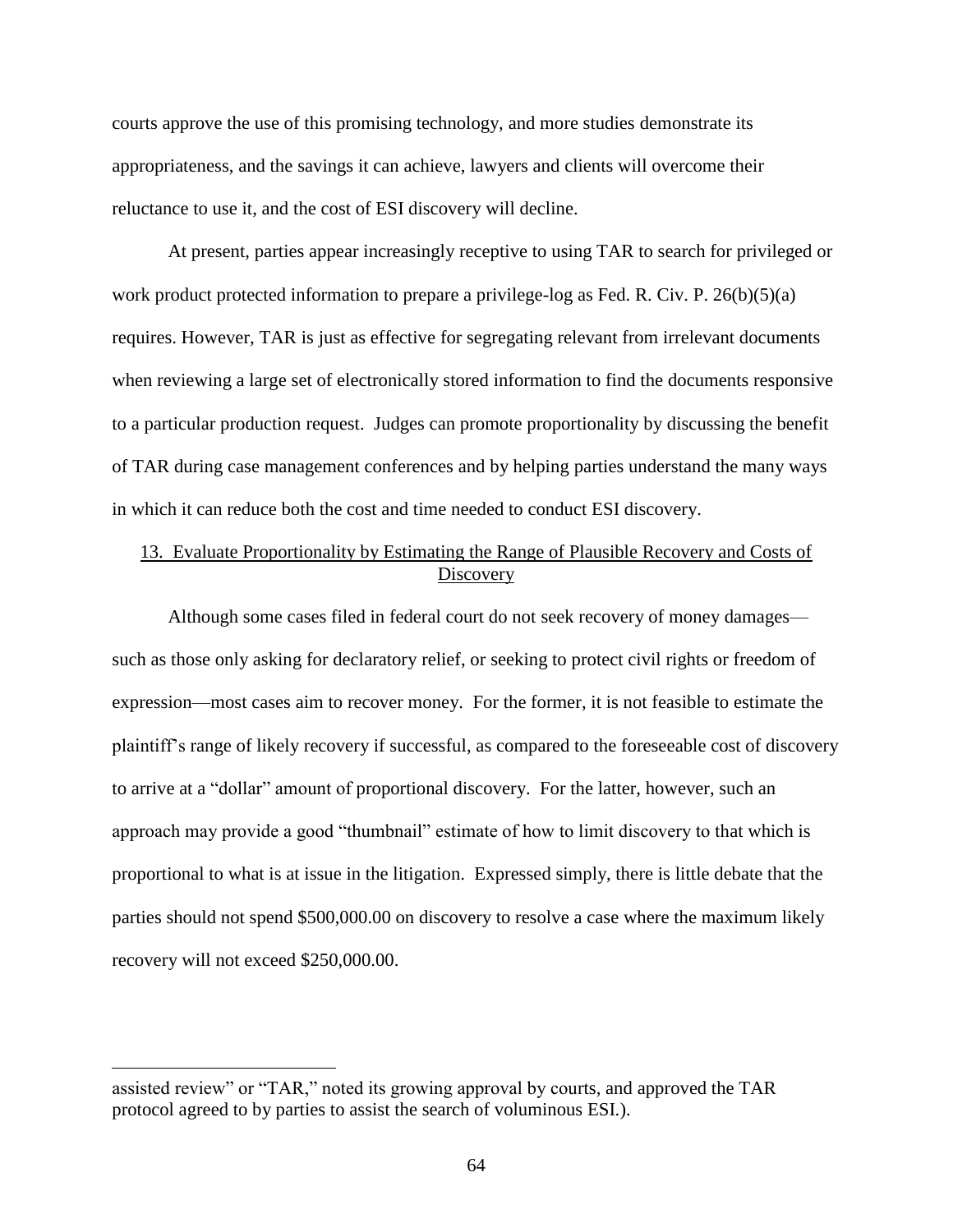And, while lawyers may feel that they lack sufficient information at the start of a case to make precise calculations of either the likely recovery or the total cost of discovery, few experienced lawyers file suit in federal court without some careful thought as to the likely recovery. If the action is based on diversity jurisdiction, a lawyer cannot file suit in federal court unless the case meets the jurisdictional minimum of  $$75,000.00$  in controversy.<sup>158</sup> Similarly, an attorney asserting a claim must disclose "a computation of each category of damages claimed . . . [as well as] materials bearing on the nature and extent of injuries suffered" as an initial disclosure that usually is due before formal discovery commences.<sup>159</sup> And, most experienced lawyers can predict the reasonably foreseeable range of discovery expenses, at least of the discovery that they intend to seek from an adverse party. Estimating the range of likely recovery if successful and the foreseeable range of discovery expenses provides a useful way for the parties and the court to assess whether "the burden or expense of . . . proposed discovery outweighs its likely benefit, considering the needs of the case, the amount in controversy, the parties' resources, the importance of the issues at stake in the action, and the importance of the discovery in resolving the issues," as Fed. R. Civ. P.  $26(b)(2)(C)(iii)$  requires.

By evaluating likely recovery and foreseeable expense, the court and the parties can arrive at a "discovery budget" for a particular case. And, courts that take seriously their responsibility to monitor the discovery in a case to ensure proportionality can assist the lawyers by suggesting a discovery budget, or directing them to prepare one if they are not willing to do it on their own. For example, one court approached this task as follows:

I noted during the hearing that I had concerns that the discovery sought by the Plaintiffs might be excessive or overly burdensome, given the nature of this FLSA and wage and hour case, the few number of named Plaintiffs and the relatively

<sup>158</sup> 28 U.S.C. § 1332(a).

 $159$  Fed. R. Civ. P. 26(a)(1)(A)(iii).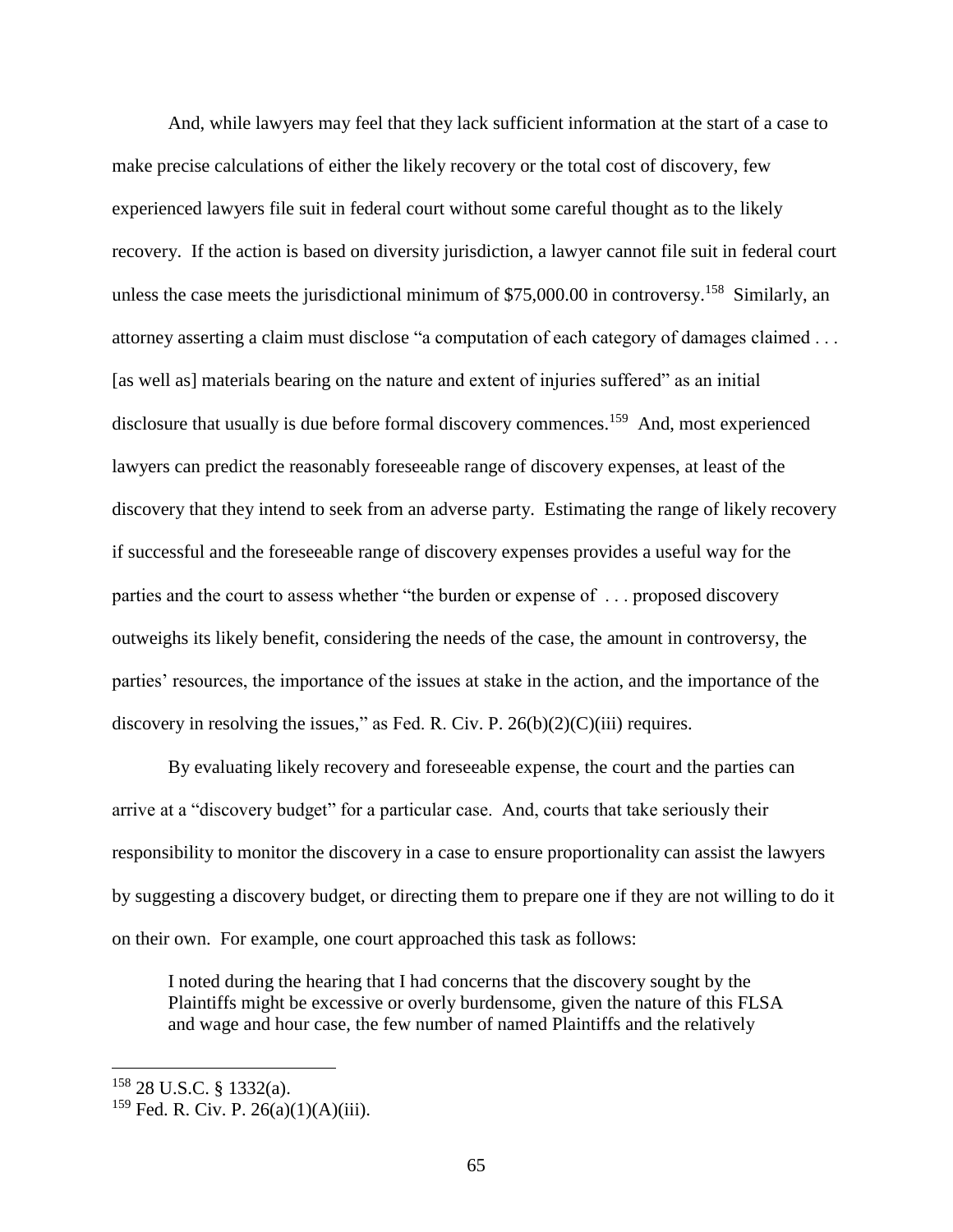modest amounts of wages claimed for each. Because the record before me lacked facts to enable me to make a determination of overbreadth or burden under Rule  $26(b)(2)(C)$ , I ordered counsel to meet and confer in good faith and do the following. First, I asked Plaintiffs and Defendants each to estimate the likely range of provable damages that foreseeably could be awarded if Plaintiffs prevail at trial. In doing so, I suggested that the Plaintiffs assume for purposes of this analysis that their pending motion to certify a FLSA collective action would be granted, because doing so allows the parties to gauge the "worst case" outcome Defendants could face. I then ordered that counsel for Plaintiffs and Defendants compare these estimates and attempt to identify a foreseeable range of damages, from zero if Plaintiffs do not prevail, to the largest award they likely could prove if they succeed. I also asked Plaintiffs' counsel to estimate their attorneys' fees. While admittedly a rough estimate, this range is useful for determining what the "amount in controversy" is in the case, and what is "at stake" for purposes of Rule  $26(b)(2)(C)$  proportionality analysis. The goal is to attempt to quantify a workable "discovery budget" that is proportional to what is at issue in the case.<sup>160</sup>

While estimating foreseeable recovery and discovery expenses to develop a discovery budget may not be effective in every case, it is a helpful tool for judges to use in those cases where the plaintiff seeks a money recovery.

## <span id="page-65-0"></span>14. Capping Time/Money Spent on Discovery

Federal Rule of Civil Procedure 26(b)(2)(C) requires the court to limit the "frequency or extent of discovery otherwise allowed" if necessary to achieve proportionality. Courts can do this by limiting the number of interrogatories, document requests, or depositions that may be taken, or the amount of time that each deposition may take.<sup>161</sup> Similarly, a court can reduce the

<sup>160</sup> *Mancia v. Mayflower Textile Servs. Co*., 253 F.R.D. 354, 364 (D. Md. 2008).

<sup>161</sup> *Fisher v. Fisher*, No. WDQ-11-1038, 2012 WL 2050785, at \*5 (D. Md. June 5, 2012) (court discussed proportionality and expressed disappointment that the failure of the parties to provide accurate estimates of the amount of time and money already spend on discovery prevented it from limiting additional discovery by imposing "strict limitations on future discovery in the form of caps on the amount of time or money that the parties may expend" as a possible way to reduce cost and expense); *Turner v. City of Detroit*, No. 11-12961, 2012 WL 4839139, at \*1 (E.D. Mich. Oct. 11, 2012) (court directed that the deposition of the mayor be limited to two hours to reduce burden on the defendant); *Marens v. Carrabba's Italian Grill, Inc.,* 196 F.R.D. 35, 40-42 (D. Md. 2000) (court discussed proportionality requirement, narrowed scope of document discovery to five year time frame and ordered that amount of time defendant was required to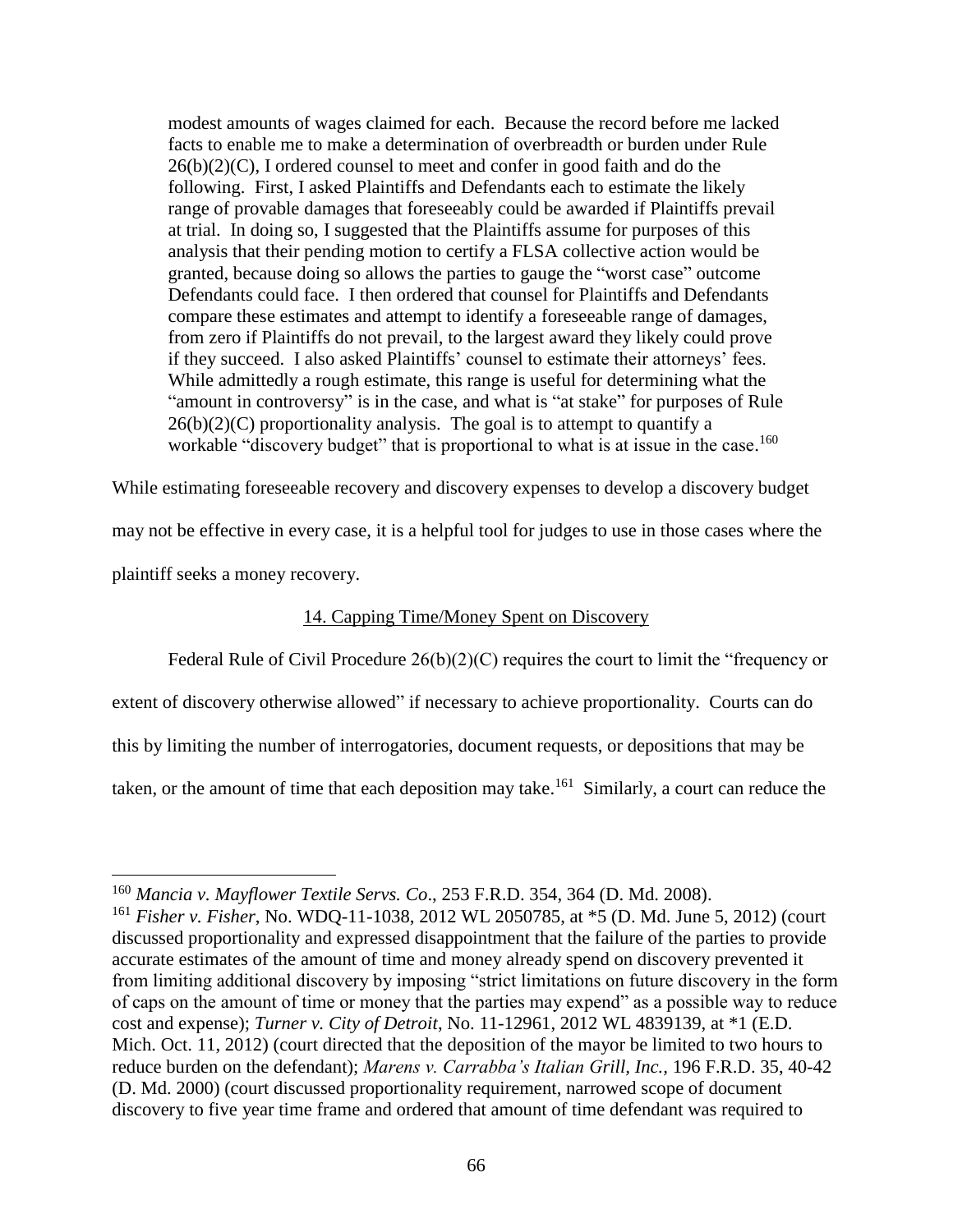burden and expense of document discovery by capping the amount of time that the producing party must spend responding, <sup>162</sup> or ordering that the requesting party share all or part of the costs.<sup>163</sup> By imposing numerical or cost limits on discovery, a court can facilitate phased discovery—requiring the parties to focus first on information most likely to affect the outcome of the case and conditioning further discovery on a showing that the results of the initial limited discovery justifies more, given the proportionality factors.

### 15. Enforcing Rule 26(g)(1) Certifications

Federal Rule of Civil Procedure  $26(g)(1)(B)(iii)$  requires that every discovery disclosure, request, response or objection must be "signed by at least one attorney of record in the attorney's own name—or by the party personally, if unrepresented—and must state the signer's address, email address, and telephone number." This signature "certifies that to the best of the person's knowledge, information, and belief formed after a reasonable inquiry," a discovery request, response, or objection is "neither unreasonable nor unduly burdensome or expensive, considering the needs of the case, prior discovery in the case, the amount in controversy, and the importance of the issues at stake in the action."<sup>164</sup> The Rules Committee intended Rule  $26(g)$  to ensure that parties "engage in pretrial discovery in a responsible manner that is consistent with the spirit and purposes of Rules 26 through 37," and to "provide[] a deterrent to both excessive discovery and

spend searching for responsive documents was limited to 40 hours, permitting plaintiff to seek additional discovery if plaintiffs paid the actual cost of defendant's additional search time) <sup>162</sup> *Marens v. Carrabba's Italian Grill, Inc., supra* not[e 161.](#page-65-0)

<sup>163</sup> *Marens v. Carrabba's Italian Grill, Inc*., *supra* not[e 161;](#page-65-0) *Zeller v. South Cent. Emergency Medical Servs., Inc*., No. 1:13-CV-2584, 2014 WL 2094340, at \*8, \*10 (M.D. Pa. May 20, 2014) (Court ordered that plaintiff and defendant would share the cost of restoring and searching plaintiff's emails, but capped the plaintiff's maximum contribution to \$1,500.00.).  $^{164}$  Fed. R. Civ. P. 26(g)(1)(B)(iii).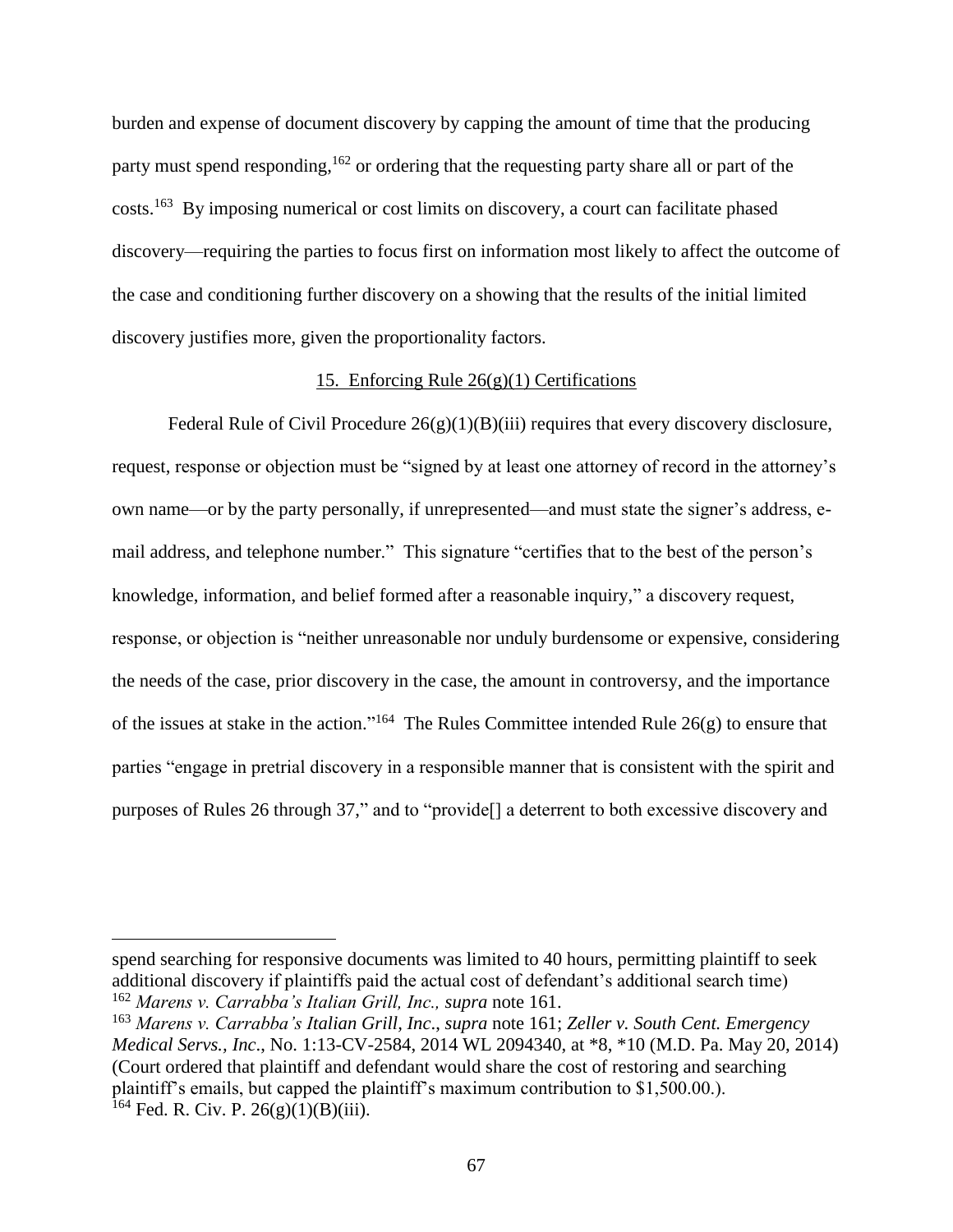evasion" that "obliges each attorney to stop and think about the legitimacy of a discovery request, a response thereto, or an objection."<sup>165</sup>

This language is very similar to the proportionality language found in Fed. R. Civ. P.  $26(b)(2)(C)(iii)$ .<sup>166</sup> Thus, the certification requirement of Rule  $26(g)$  imposes on lawyers and their clients a duty to consider proportionality in connection with all discovery requests, responses and objections that they make. The problem is, however, that Rule 26(g) is one of the "least understood or followed[] of the discovery rules," and thus in practice has little moderating effect on the behavior of lawyers and clients during discovery.<sup>167</sup> Judges who are aware of the requirements of Rule  $26(g)$  can insist that the lawyers and parties adhere to it (and thereby promote proportional discovery), and they can impose sanctions authorized by Rule 26(g) if the lawyers and parties do not.<sup>168</sup>

<span id="page-67-0"></span><sup>&</sup>lt;sup>165</sup> Fed. R. Civ. P. 26(g) Advisory Committee Note (1983).

<sup>&</sup>lt;sup>166</sup> Fed. R. Civ. P. 26(b)(2)(C)(iii) states that "the burden or expense of the proposed discovery outweighs its likely benefit, considering the needs of the case, the amount in controversy, the parties' resources, the importance of the issues at stake in the action, and the importance of the discovery in resolving the issues."

<sup>167</sup> *Mancia v. Mayflower Textile Servs. Co*. 253 F.R.D. 354, 357 (D. Md. 2008). There is some mystery about why Rule  $26(g)(1)$  is so little understood, followed, or enforced. Its lack of use may be attributed in part to its location—it is placed deep within a very long and complex rule, and is easily overlooked. In addition, although Rule  $26(g)$  (3) requires that a court "must" impose an "appropriate sanction" on an attorney or party who violates the rule, these sanctions seldom are imposed by courts. This may be because Rule  $26(g)(1)$  was added to the Rules in 1993, at the same time that changes were made to Rule 11 (which allows sanctions for filing or maintaining a claim or defense without a sufficient factual or legal basis for doing so) to "[place] greater constraints on the imposition of sanctions" under that rule, to "reduce the number of motions for sanctions presented to the court." Fed. R. Civ. P. 11 Advisory Notes (1993). The signal to constrain the imposition of Rule 11 sanctions and reduce the number of motions seeking them that are filed with the courts may have had a concomitant effect on judges' willingness to impose Rule  $26(g)(3)$  sanctions, despite the fact that Rule 11 "explicitly is inapplicable to discovery." Fed. R. Civ. P. 11(d).

<sup>168</sup> *See, e.g*., *Morris v. Lowe's Home Ctrs*., Inc., No. 1:10CV388, 2012 WL 5347826, at \*4-5 (M.D. N.C. July 9, 2014) (Court addressed obligation of a party to make reasonable inquiry into factual bases for discovery response, discussing Rule 26(g) and noting that the record "does not make clear whether Defendant satisfied its obligations" under Rule 26(g).); *Cartel Asset Mgmt.*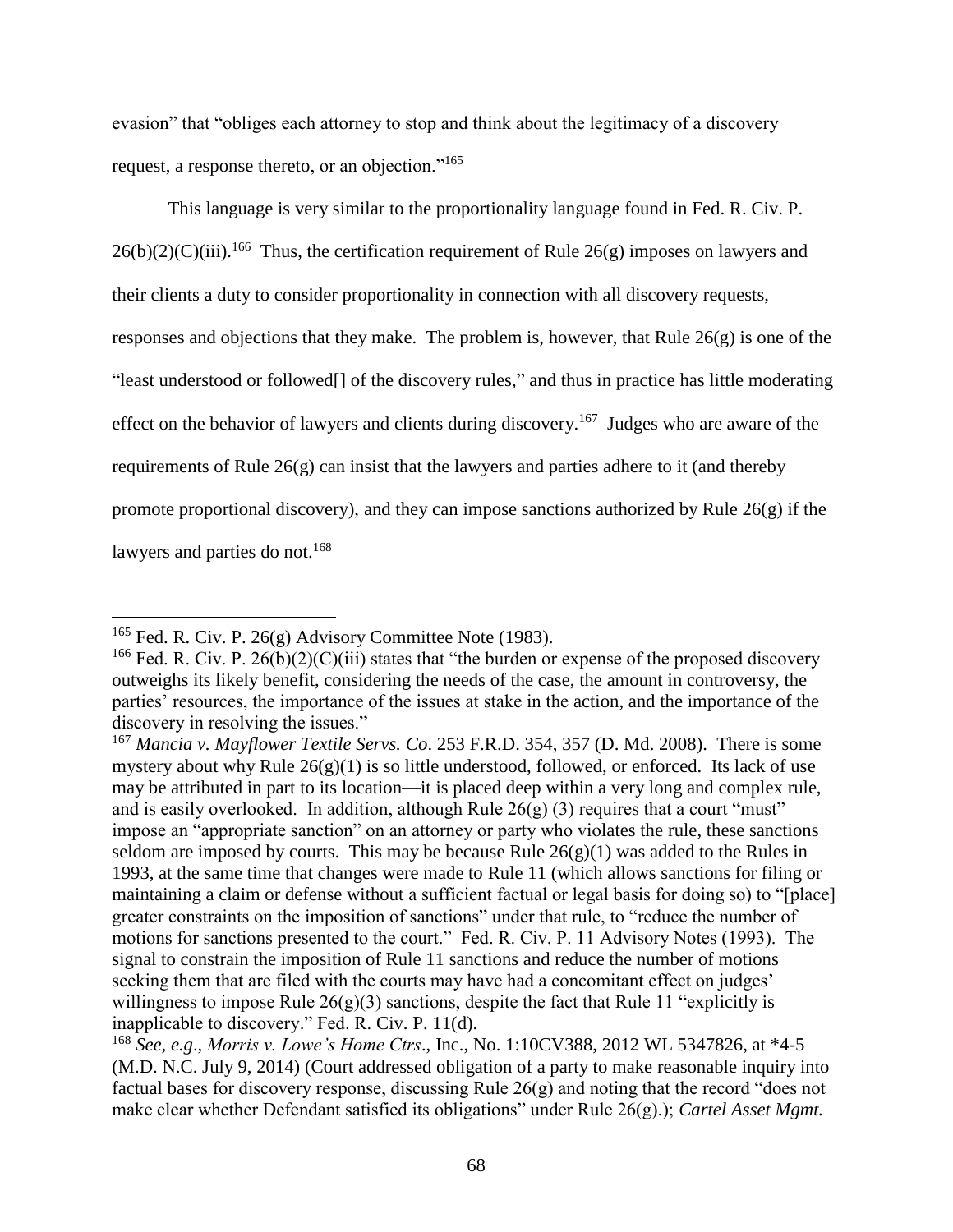#### <span id="page-68-0"></span>16. Reducing Discovery Costs through use of Red. R. Evid. 502

Another method judges use to promote proportional discovery involves encouraging the parties to take advantage of Fed. R. Evid. 502, a remarkably helpful (but far too infrequently used) rule that can reduce the costs of review and production of ESI substantially.<sup>169</sup> Rule 502 can be especially helpful to lower the costs of ESI discovery by eliminating the threat of waiver of attorney client privilege or work product protection if a party inadvertently produces such privileged or protected information in response to a document production request.<sup>170</sup> To accomplish this, counsel can enter into non-waiver agreements, such as "clawback" or "quickpeek" agreements, which provide that production of privileged or protected information to an adversary during discovery does not waive the protection afforded those materials, and the producing party may demand its return if it did not intend to produce it.<sup>171</sup>

One of the major purposes of Rule 502 was to

*v. Ocwen Fin. Corp*., No. 01-cv-01644, 2010 WL 502721, at \*10, \*17-18 (D. Colo. Feb. 8, 2010) (Court extensively discussed proportionality requirements and obligations imposed by Rule  $26(g)$ , finding that the Defendant failed to comply with those requirements and ordering it to show cause why sanctions should not be imposed as a result of this failure.); *Mancia v. Mayflower Textile Servs. Co*., *supra* note [167,](#page-67-0) at 357-61 (court extensively discussed requirements of Rule 26(g) and how it achieves proportionality, and ordered counsel to take further steps to comply with the rule).

<sup>169</sup> Paul W. Grimm, Lisa Yurwit Bergstrom & Matthew P. Kraeuter, *Federal Rule of Evidence 502: Has it Lived Up to Its Potential?*, XVII Richmond Journal of Law and Technology 2 (2010) ("The enactment of Federal Rule of Evidence 502 . . . in 2008 was intended to provide a vehicle to reduce the anxiety and costs associated with privilege review, but to date it has not lived up to its promise. The explanation for why Rule 502 has fallen short may have to do with the reality that a disappointingly small number of lawyers seem to be aware of the rule and its potential, despite the fact that the rule is over two years old.") (hereinafter "JOLT Article").  $170$  Fed. R. Evid. 502(b).

 $171$  Fed. R. Evid. 502(e) (providing that non-waiver agreements are binding on the parties to the agreement), and 502(d) (authorizing a court to order that attorney client privilege or work product protection is "not waived by disclosure connected with the litigation pending before the court—in which case the disclosure is also not a waiver in any other federal or state proceeding").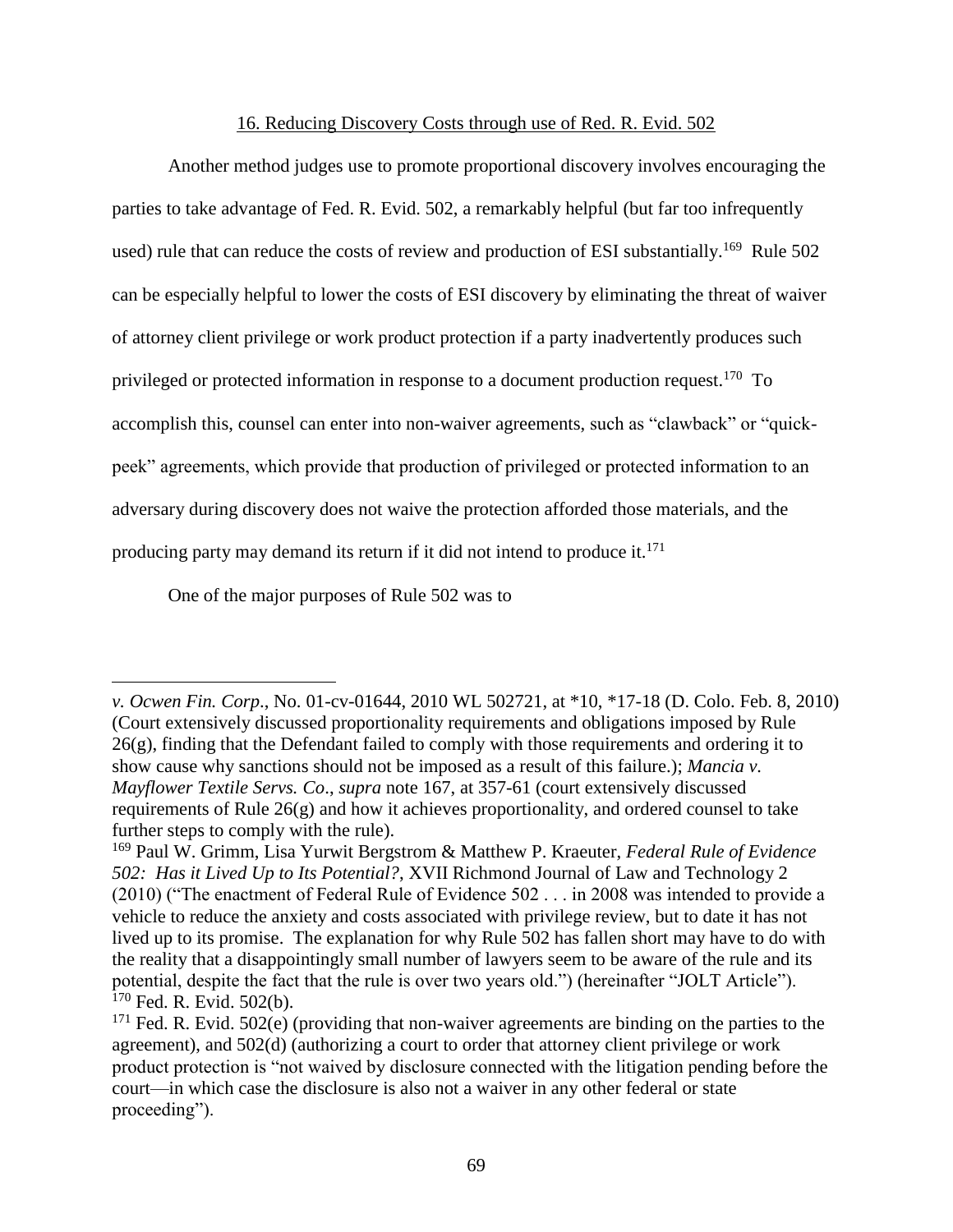respond[] to the widespread complaint that litigation costs necessary to protect against waiver of attorney-client privilege or work product have become prohibitive due to the concern that any disclosure (however innocent or minimal) will operate as a subject matter waiver of all protected communications or information. This concern is especially troubling in cases involving electronic discovery.<sup>172</sup>

Judges are able to facilitate the costs savings envisioned by Rule 502 by issuing orders pursuant to Rule 502(d), which states: "A Federal court may order that the privilege or protection is not waived by disclosure connected with the litigation pending before the court—in which event the disclosure is also not a waiver in any other Federal or State proceeding." Issuing a Rule 502(d) order encourages counsel to enter into non-waiver agreements under Rule 502(e), which then permits them to forego costly pre-production "eyes-on" review by an attorney or paralegal of each record that falls within the scope of a document production request. It encourages them instead to use predictive coding, TAR or other computer assisted review, at much lower cost.<sup>173</sup>

Critically, the parties cannot achieve the protections against waiver of privilege or work product protection, and attendant cost savings during ESI discovery, unless they are willing to enter into Rule 502(e) agreements, and courts are willing to give them the maximum possible protection by approving the agreement with a Rule  $502(d)$  order.<sup>174</sup> Courts that encourage counsel to enter these agreements and then approve them in a 502(d) order can significantly

<sup>&</sup>lt;sup>172</sup> Fed. R. Evid. 502 Advisory Committee Note.

<sup>&</sup>lt;sup>173</sup> "Rule 502(d) allows federal courts to limit the circumstances in which production of privileged or protected information constitutes a waiver. In this way, section (d) enables the courts to advance the goals of Rule 502—reduction of the expense of pre-production review for privileged and protected information and [adoption of] predictable uniform standards concerning waiver of privilege or protection—through court orders." JOLT Article, *supra* note [169,](#page-68-0) at 55. <sup>174</sup> *See, e.g.*, *John B. v. Goetz*, 879 F. Supp. 2d 787, 837 (M.D. Tenn. 2010) (Court found that the parties had agreed to a "clawback" agreement that permitted the defendants to produce voluminous ESI without the need to undertake a time-consuming comprehensive privilege review prior to production. Under the agreement, the Defendant could assert privilege claims post-production if disclosure of privileged matter was unintentional.).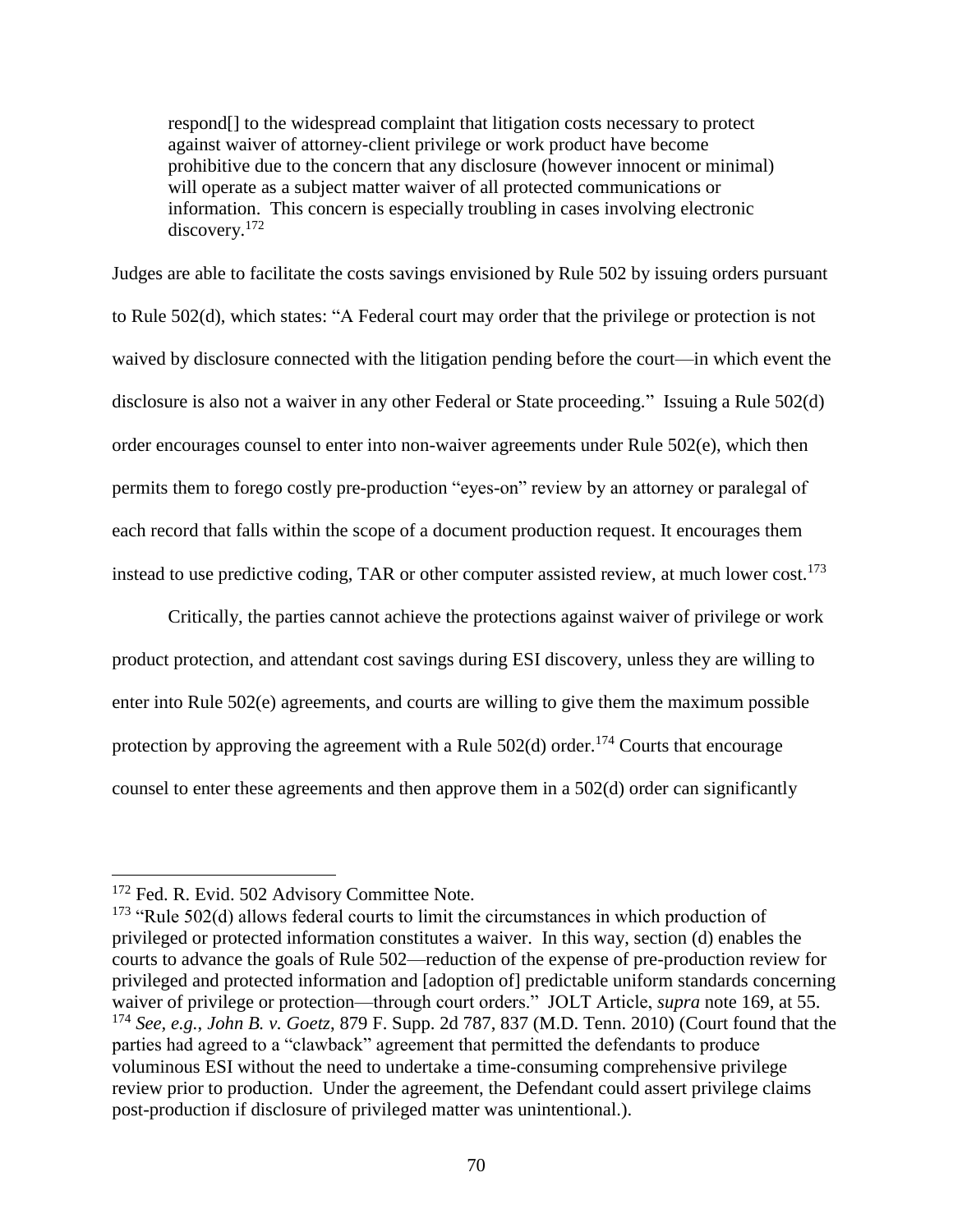promote proportionality in discovery where ESI is sought, which occurs with increasing frequency in contemporary litigation.

#### 17. Imposing Sanctions for Discovery Abuse

Judges have vast authority to impose monetary and other sanctions against parties and attorneys that violate the discovery rules or abuse the discovery process. Acting in response to a motion or on his or her own authority, the judge may sanction a party or lawyer who fails to appear at a scheduling or other pretrial conference, is unprepared to participate in the conference, or does so in bad faith, or who fails to obey a scheduling or pretrial order.<sup>175</sup> A judge also may sanction a lawyer or party that violates Rule 26(g)'s certification requirement before making a discovery request, objection, answer, or disclosure.<sup>176</sup> Rule 37 contains six sub-sections that permit the court to impose sanctions against a lawyer or party that fails to provide required discovery; is evasive or incomplete in responding to discovery requests; violates an order compelling discovery; fails to disclose or supplement an earlier discovery answer or response, or to admit facts an adversary asks to be admitted; fails to attend its own deposition, serve answers to interrogatories or respond to a request for inspection; fails to provide requested ESI; or fails to participate in the framing of a discovery plan.<sup>177</sup> The sanctions that the court may impose include monetary sanctions requiring the payment of reasonable attorney's fees and costs that the party improperly denied discovery incurred, as well as the so-called "case dispositive" sanctions such as directing the fact-finder to take designated facts as established; prohibiting a disobedient party from supporting or opposing designated claims or defenses, or from introducing designated

 $175$  Fed. R. Civ. P. 16(f).

<sup>176</sup> *See* discussion *supra* at pages 66-68; Fed. R. Civ. P. 26(g)(3); *Branhaven, LLC v. Beeftek, Inc.*, 288 F.R.D. 386 (D. Md. 2013) (court imposed sanctions for egregious violations of Rule  $26(g)$  certifications).

<sup>177</sup> Fed. R. Civ. P. 37.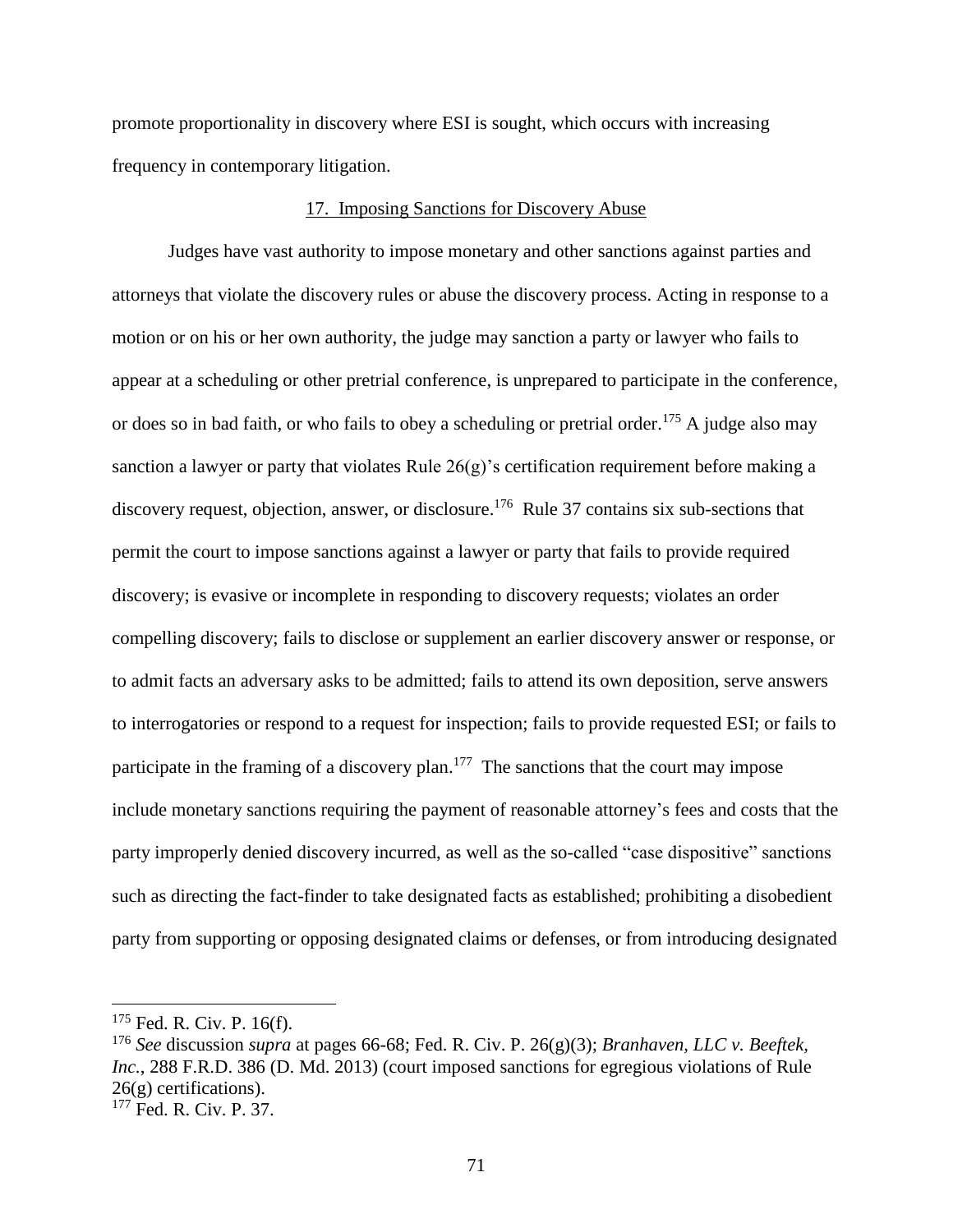matters into evidence; striking pleadings (in whole or part); dismissing the action (in whole or in part); rendering a default judgment against the disobedient party; or treating the failure to obey a discovery order as a contempt of court.<sup>178</sup> Furthermore, a judge has inherent authority, upon a finding of bad faith or willful violations of the discovery rules, to impose monetary and other sanctions.<sup>179</sup> Finally, Congress has authorized courts to sanction an attorney who unreasonably and vexatiously multiplies the proceedings in a case.<sup>180</sup>

Despite this broad authority to sanction, judges properly are cautious in exercising it without a substantial justification. This is because discovery works best and most proportionately when the parties participate in the process cooperatively. Once one party seeks sanctions against another, the ability to initiate or maintain a cooperative approach becomes difficult, if not impossible. When faced with improper conduct during discovery the most effective thing a judge can do is to become more directly involved in managing the process, issuing clear orders as to what is expected, and informing the parties and counsel that—if disobeyed—sanctions may be imposed, then reminding them of the importance (and benefits) of cooperating in discovery.<sup>181</sup> Such a "carrot and stick" approach works better than indiscriminate imposition of sanctions every time a party or lawyer fails to fulfill a discovery obligation or comply "to the letter" with a court order. Further, once a judge imposes sanctions, this actually can work against keeping

 $178$  Fed. R. Civ. P. 37(b)(2).

<sup>179</sup> Paul W. Grimm, Charles S. Fax, & Paul Mark Sandler, *Discovery Problems and Their Solutions*, 331 (3d ed. 2013).

<sup>180</sup> 28 U.S.C. § 1927.

<sup>181</sup> *See, e.g*., *Dongguk University v. Yale*, 270 F.R.D. 70, 80 (D. Conn. 2010) ( In issuing orders addressing significant discovery violations the judge cautioned "[c]ounsel are on notice that failure to comply with court orders may result in sanctions including, but not limited to, costs and fees, preclusion of evidence or causes of action, and appropriate sanctions up to and including dismissal of the case or entry of default judgment", but added "[t]he Court hopes that counsel can work cooperatively to conduct discovery efficiently and minimize the expense and inconvenience to both parties.").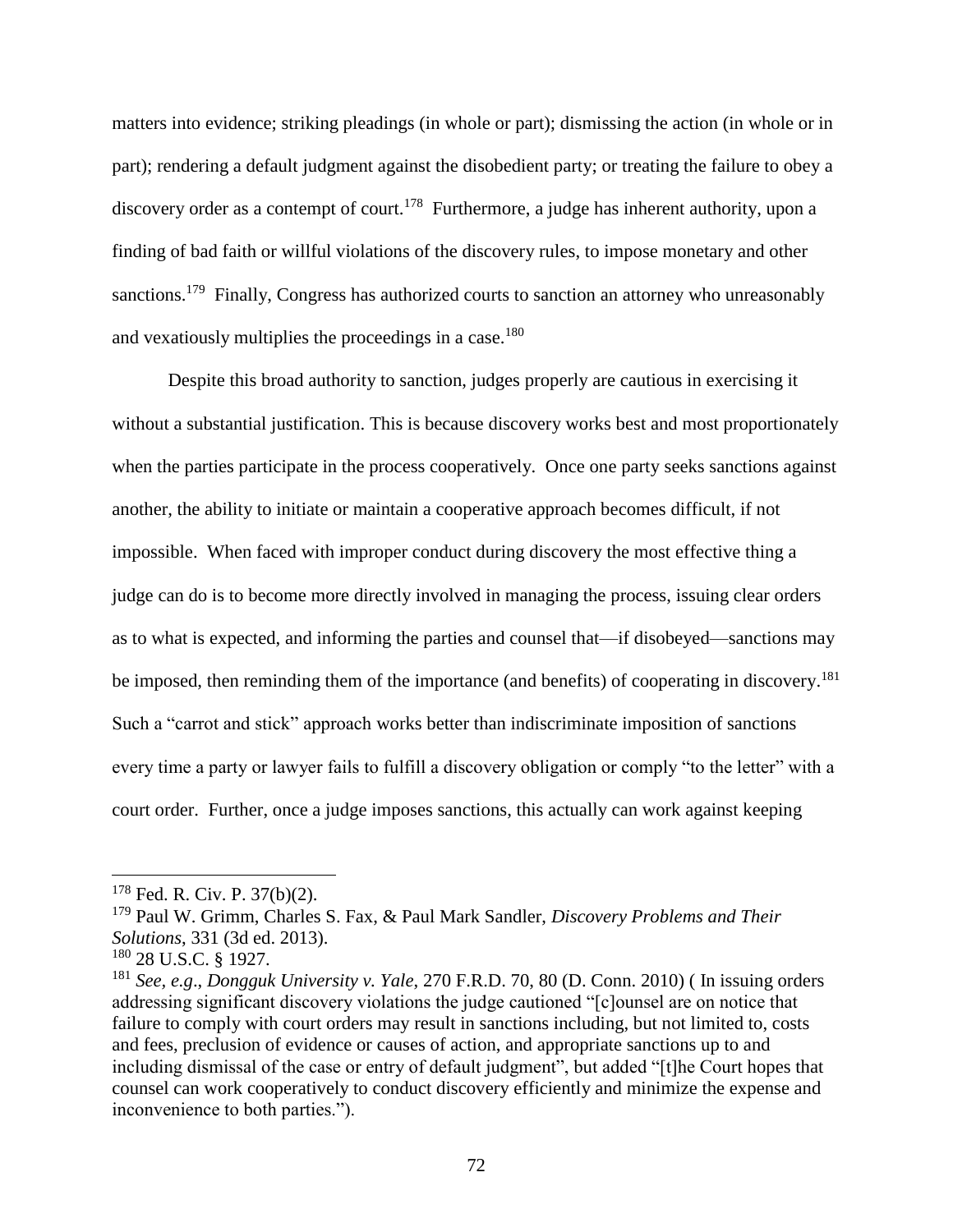costs proportionate, if doing so undermines cooperation, or emboldens the party that was not sanctioned to look for further opportunities to discredit an adversary by filing more discovery sanction motions. Thus, sanctions remain a useful tool for achieving proportionality when appropriate, but are best used sparingly, and only when there are no other viable options and the misconduct is extreme.

C. Factors that Increase the Likelihood of Disproportionate Discovery

As the foregoing discussion demonstrates, the answer to the question "Is it possible for judges to manage discovery to ensure that it is proportional?" is an unqualified "Yes." Abundant tools exist for judges to use to achieve this important goal. Having discussed these tools, the final analysis necessary to appreciate fully how best to achieve proportional discovery is to identify the "risk factors" or "red flags" that indicate that a judge should intervene to ensure that discovery does not spiral out of control. In this regard, Rule 26(f) requires the parties to "confer as soon as practicable," but no later than, twenty-one days before a scheduling conference with the presiding judge.<sup>182</sup> Rule 16(b), in turn, requires the presiding judge to issue a scheduling order after having received the parties' Rule 26(f) report, or "after consulting with the parties' attorneys and any unrepresented parties at a scheduling conference."<sup>183</sup> Rule 16(b) previously permitted the judge to consult with the parties (if unrepresented) or their attorneys at a face-toface scheduling conference, "or by telephone, mail, or other means," but this later language was eliminated by the 2015 changes because the Advisory Committee believed that "[a] scheduling

 $182$  Fed. R. Civ. P. 26(f)(1).

<sup>&</sup>lt;sup>183</sup> Fed. R. Civ. P. 16(b)(1)(B). Rule 16 permits courts to exempt certain categories of cases that are unlikely to involve discovery (such as social security disability matters, habeas corpus petitions, forfeitures, and reviews of certain administrative actions) from the requirement that the court issue a scheduling order or consult with the parties before issuing a scheduling order. *See, e.g.*, Advisory Committee Note to Fed. R. Civ. P. 16(b) (1983).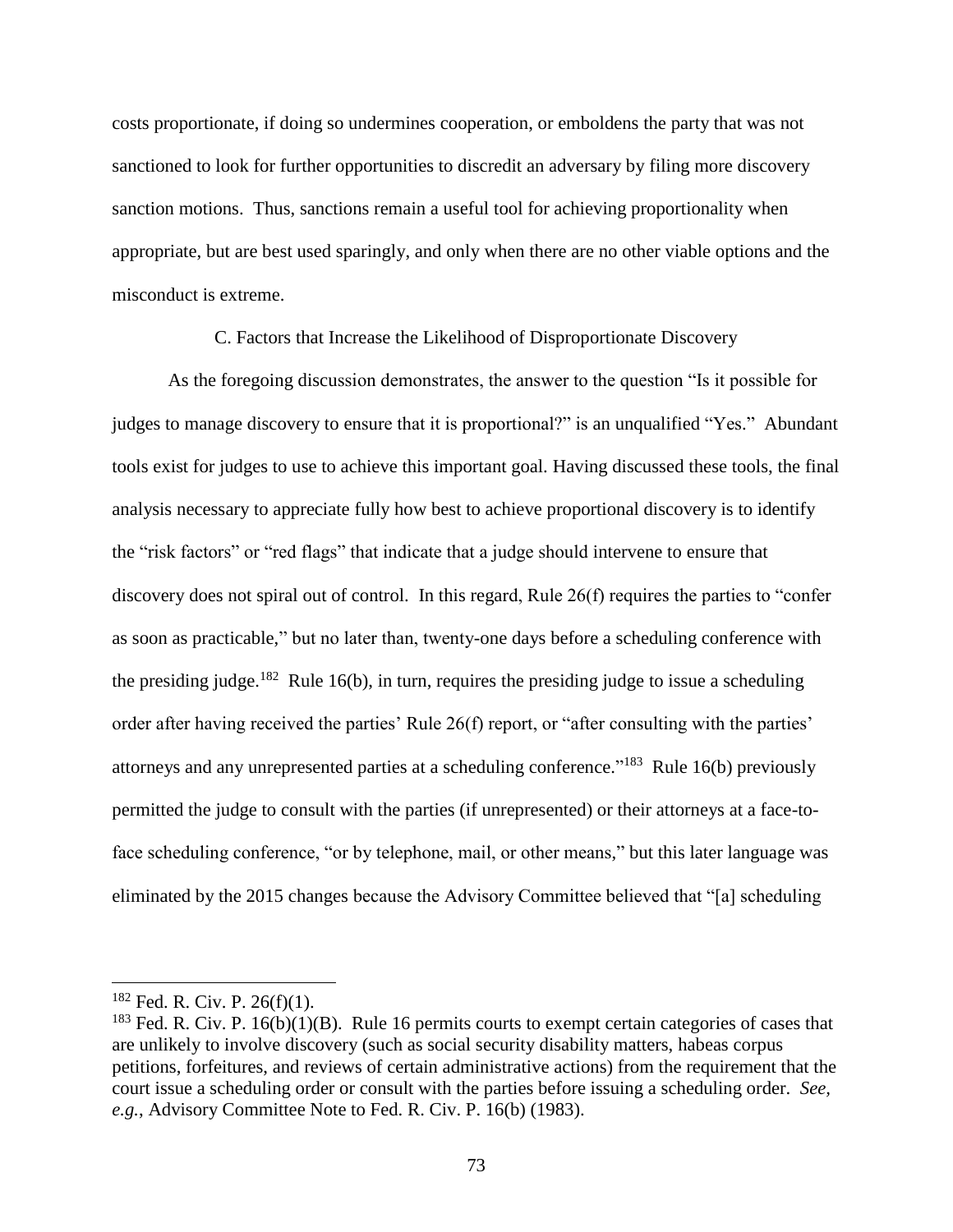conference is more effective if the court and parties engage in direct simultaneous communication. The conference may be held in person, by telephone, or by more sophisticated electronic means."<sup>184</sup> It is at this initial scheduling conference with the attorneys (or unrepresented parties) that the judge is in the best position to evaluate whether there are risk factors for disproportionate discovery, and discourage them.<sup>185</sup> As with the tools that judges use to achieve proportionality, identifying the risk factors that threaten cost-effective discovery also involves common-sense considerations. The key is to do so early on, then monitor each case as it progresses, intervening as necessary to keep costs proportional.

# <span id="page-73-0"></span>1. Complex Cases

It does not require Napoleonic insight to realize that complex cases pose greater risks of disproportionate discovery than those that are not. An antitrust case will be more complex than a diversity jurisdiction automobile tort case. The key is for a judge to realize the types of cases that most frequently cause discovery disputes, and to monitor those cases carefully to minimize this possibility. The research done for this thesis showed that securities fraud cases,  $186$  class actions, <sup>187</sup> trademark, patent and other intellectual property cases, <sup>188</sup> commercial disputes, <sup>189</sup>

 $184$  Advisory Committee Note to Fed. R. Civ. P. 16(b), as amended effective December 1, 2015; *see* Judge Campbell Memorandum, *supra* note [26,](#page-14-0) at Appendix B-27.  $185$  Fed. R. Civ. P. 16(a)(3).

<sup>186</sup> *See, e.g*., *SEC v. Collins*, 256 F.R.D. 403 (S.D.N.Y. 2009); *In re Morgan Stanley Mortg. Pass-Through Certificate Litig.*, No. 09-CV-02137, 2013 WL 4838796 (S.D.N.Y. Sept. 11, 2013).

<sup>187</sup> *See, e.g*., *John B. v. Goetz*, 879 F. Supp. 2d 787 (M.D. Tenn. 2010); *In Re Morgan Stanley Mortg. Pass-Through Certificate Litig.*, *supra* note [186;](#page-73-0) *Ingersoll v. Farmland Foods, Inc.,* No. 10-6046-CV, 2011 WL 1131129 (W.D. Mo. Mar. 28, 2011).

<sup>188</sup> *See, e.g*., *Heckler & Koch, Inc. v. German Sport Guns, GmbH*, No. 11 -1108, 2014 WL 533270 (S.D. Ind. Feb, 7, 2014) (trademark); *Nola Spice Designs, LLC v. Hayden Enters*., No. 12-2512, 2013 WL 3974535 (E.D. La. Aug. 2, 2013) (trademark); *Sprint Commc'ns Co. v. Comcast Cable Commc'ns*, No. 11-2684, 2014 WL 1794552 (D. Kan. May 6, 2014) (patent). <sup>189</sup> *See, e.g*., *Performance Sales & Mktg. v. Lowes Cos*., No. 07- -140, 2012 WL 4061680 (W.D.N.C. Sept. 14, 2012) (commercial dispute); *In re Convergent Tech. Sec. Litig*., 108 F.R.D.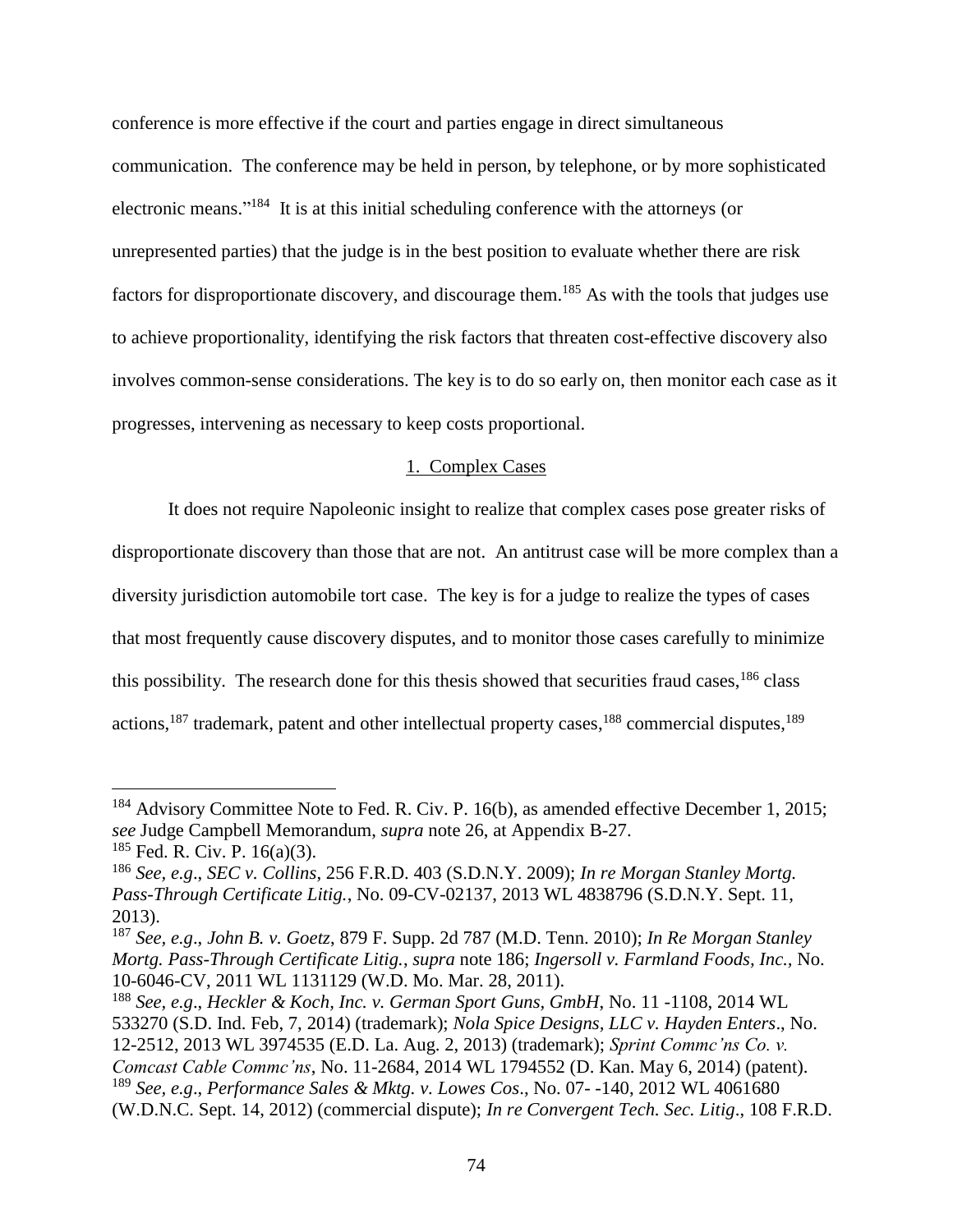trade secrets litigation,<sup>190</sup> and multi-district litigation<sup>191</sup> frequently have discovery disputes that can lead to disproportionate discovery costs. This suggests that judges assigned these types of cases should hold face-to-face scheduling conferences with the parties to discuss how to keep costs proportional, followed by monitoring to ensure further direct court involvement if needed.

# 2. Cases Where ESI Discovery is Sought

As the discussion of techniques that judges use to achieve proportionality demonstrated, there are many challenges associated with ESI discovery that can lead to disproportionately high costs. Given the ever-increasing variety of digital devices parties use, their tendency to use multiple devices (desktop computer, laptop computer, tablet, smart phone), and the seemingly endless storage capacity available on computers, removable storage devices ("zip drives" or external hard drives) and in the "cloud," it is easy to see that a request to discover ESI "related" to a litigation event can involve unimaginably large amounts of data. The costs associated with reviewing ESI to locate what information must be produced, and implementing and monitoring a litigation hold to prevent spoliation or loss of ESI can be enormous. And, as the discussion above about the use of TAR and non-waiver orders pursuant to Fed. R. Evid. 502 illustrates, ESI discovery can complicate a case and result in disproportionately high costs. For these reasons, cases where parties seek extensive ESI can create a greater risk of burdensome costs, <sup>192</sup> and

<sup>328 (</sup>N.D. Cal. 1985) (large commercial case characterized by court as involving "economic combat").

<sup>190</sup> *See, e.g*., *Cartel Asset Mgmt. v. Ocwen Fin. Corp*., No. 01-cv-01644, 2010 WL 502721 (D. Col. Feb. 8, 2010) (misappropriation of trade secrets).

<sup>191</sup> *See, e.g*., *In re Actos Products Liability Litigation,* MDL No. 11-2299, 2012 WL 7861249 (W.D. La. July 27, 2012) (multi-district products liability).

<sup>192</sup> *See, e.g.*, *SEC v. Collins*, 256 F.R.D. 403 (S.D.N.Y. 2009) (ESI discovery estimated to involve in excess of 1.7 million documents); *David v. Signal*, No. 08-1220, 2010 WL 2723180 (E.D. La. July 6, 2010) (ESI discovery, including email); *Wood v. Capital One Servs*., LLC, No. 5:09-CV-1445, 2011 WL 2154279 (N.D.N.Y. Apr. 15, 2011) (Review costs associated with ESI discovery estimated to exceed \$5 million); *Klein Prods. LLC v. Packaging Corp. of Am*., No. 10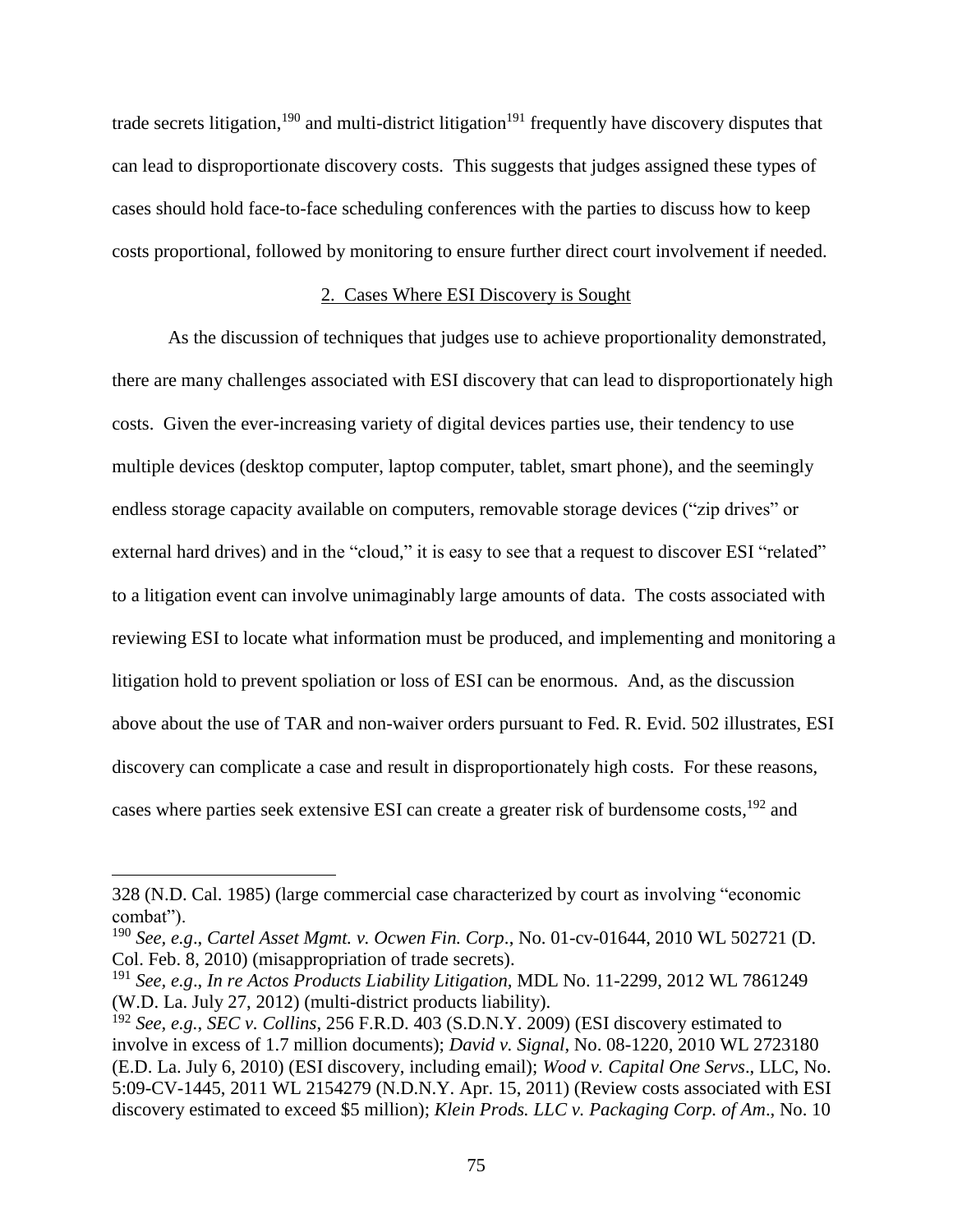judges who actively monitor their cases to ensure proportional discovery are well served by addressing these issues early in the discovery process. By doing so, the judge can discuss cost saving measures such as using Rule 502 non-waiver orders, employing TAR to reduce the cost of ESI review, sampling, and phased discovery. Also, where a party seeks ESI from inaccessible sources, the judge can discuss cost-shifting.

## 3. Cases Involving Excessive Client Animosity

Nearly all litigation involves client animosity to some degree, as the events that lead to lawsuits seldom have benign effects on the parties. In most cases, the lawyers are able to manage their clients so that the animosity does not get out of control, and they can initiate discovery for legitimate information gathering purposes, rather than to impose burden, cost, or to harass an adversary. Indeed, Rule 26(g)'s certification requirement prohibits initiation of discovery requests or serving discovery objections or responses for such improper purposes.<sup>193</sup> However, there are instances where client animosity exceeds the ability (or willingness) of the lawyers or parties (particularly if self-represented) to control it, where the judge must intervene to prevent the use of discovery for improper purposes. If the judge fails to do so, the costs of discovery can

C 5711, 2012 WL 4498465 (N.D. Ill. Sept. 28, 2012) (ESI discovery sought, leading to dispute regarding search methodology); *Thompson v. C & H Sugar Co*., No. 12-CV-00391, 2014 WL 595911 (N.D. Cal. Feb. 14, 2014) (Involving dispute over search terms to be used for ESI discovery); *In re Biomet M2a Magnum Hip Implant Prods. Liab. Litig.*, No. 3:12-MD-2391, 2013 WL 1729682 (N.D. Ind. Apr. 18, 2013) (ESI discovery sought, estimated 2.5 million pages and costs of \$1-3 million involved); *Boeynaems v. LA Fitness Int'l, LLC*, 285 F.R.D. 331 (E.D. Pa. 2012) (Millions of pages of ESI sought by plaintiff during discovery); *John B. v. Goetz*, 879 F. Supp. 2d 787 (M.D. Tenn. 2010) (ESI discovery sought, estimated 15 million pages involved); *Moore v. Publicis Groupe*, 868 F. Supp. 2d 137 (S.D.N.Y. 2012) (ESI sought, court discussed the use of TAR to achieve proportional costs given extensive ESI demanded by plaintiffs); *Rimkus Consulting Grp., Inc. v. Cammarata*, 688 F. Supp. 2d 598 (S.D. Tex. 2010) (extensive issues associated with ESI discovery presented to the court for resolution); and *Hopson v. Mayor & City Council of Balt*., 232 F.R.D. 228 (D. Md. 2005) (many ESI discovery issues required court resolution).

 $193$  Fed. R. Civ. P. 26(g)(1)(B)(ii).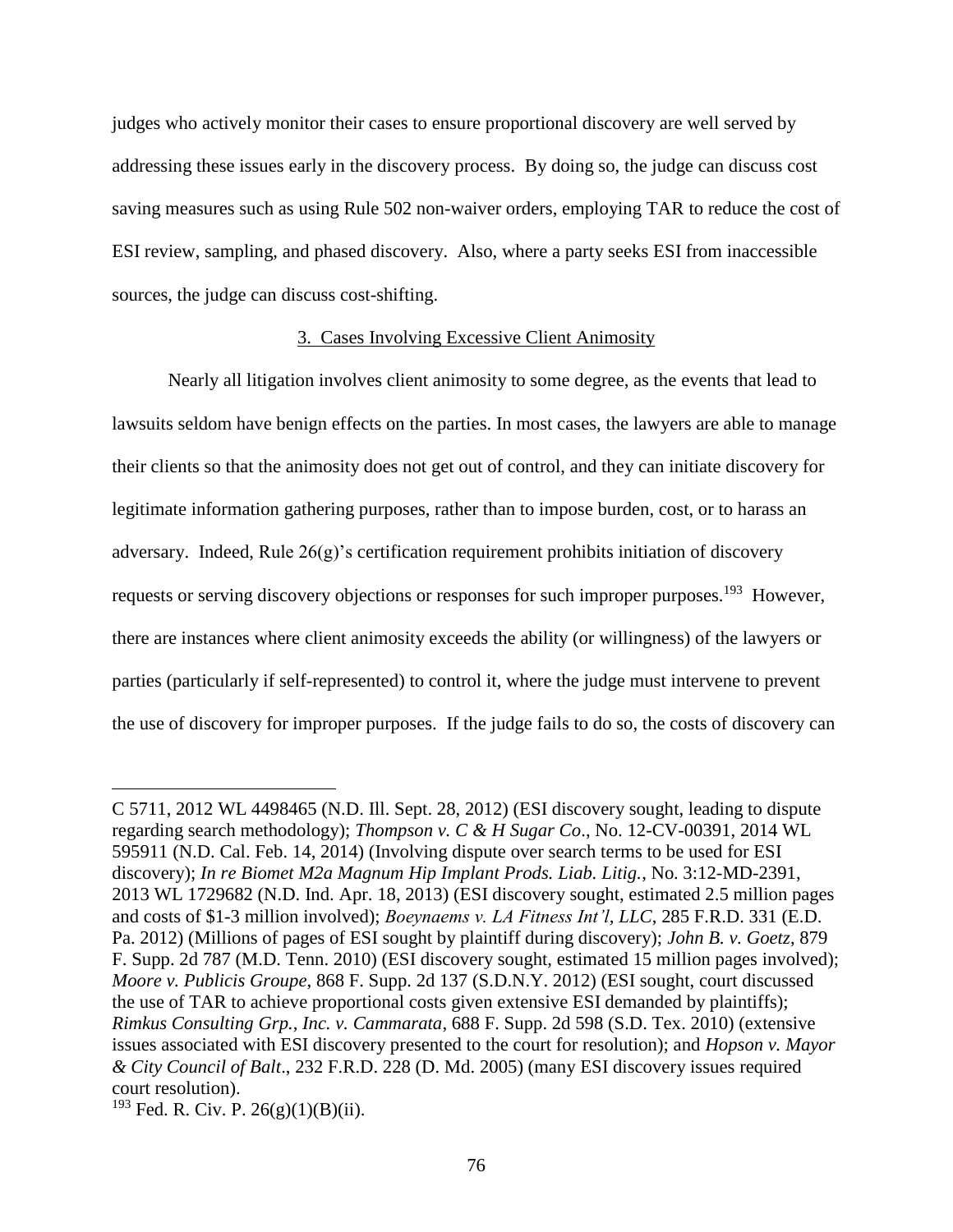escalate as repetitive disputes blossom into filing endless discovery motions, discovery demands seek information that is outside the scope of permissible discovery, or legitimate discovery requests are met with frivolous, boilerplate objections and refusals to produce requested information.<sup>194</sup>

 $\overline{a}$ <sup>194</sup> *See, e.g*., *Kleen Products v. Packaging Corp*., No. 10 C 5711, 2012 WL 4498465 (N.D. Ill. Sept. 28, 2012) (antitrust class action case marked by client animosity and characterized by uncooperative discovery leading to many discovery disputes requiring court intervention); *Best Sign Sys., Inc. v. Chapman*, No. 09-5244, 2012 WL 4505996 (D.N.J. Sept. 26, 2012) (Case involving allegations that former employee violated non-disclosure of confidential information agreement, discovery disputes reflective of client animosity); *Oseman-Dean v. Ill. State Police*, No. 11 C 1935, 2011 WL 6338834 at \*1 (N.D. Ill. Dec. 19, 2011) (Employment discrimination case where client animosity resulted in seven separate discovery hearings and, despite court urging, the plaintiff "resisted any significant narrowing [of her discovery requests] requiring the court to conduct hearings on the parties' disputes about almost every one of plaintiff's many discovery requests."); *Dongguk Univ. v. Yale Univ*., 270 F.R.D. 70, 80 (D. Conn. Aug 17, 2010) (Litigation between two universities over alleged failure to verify credentials of art history professor allegedly leading to "destruction" of plaintiff university's reputation and its public humiliation and "deep shame." In resolving numerous discovery disputes court had to admonish counsel that failure to comply with court orders could result in sanctions); *D.J.'s Diamond Imps. v. Brown*, No. WMN-11-2027, 2013 WL 1345082, at \*1, 4 (D. Md. Apr. 1, 2013) (Case alleging tortious interference with contracts based on allegations that defendant used "threats of physical harm, intimidation and unfulfilled promises" to interfere with plaintiff's contract rights resulted in acrimonious discovery disputes, for which court imposed sanctions.); *Cleversafe, Inc. v. Amplidata, Inc.*, No. 11 C 4890, 2014 WL 2609654 at \*1 (N.D. Ill. June 11, 2014) (Court characterized case as a "complicated and highly adversarial patent case" where both plaintiff and defendant accused each other "of manipulation and gamesmanship" during conduct of discovery.); *Victor Stanley, Inc. v. Creative Pipe, Inc*., 269 F.R.D. 497 (D. Md. 2010) (Copyright, patent infringement and unfair competition suit characterized by extreme client animosity and involved purposeful violation of discovery orders by defendant, resulting in sanctions for discovery misconduct, including purposeful spoliation of evidence); *Maxtena, Inc. v. Marks*, 289 F.R.D. 427, 434-5 (D. Md. 2012) (Contract dispute where client animosity resulted in discovery disputes requiring court intervention. Court observed that "[h]ampered by their long history of mistrust and a quickly deteriorating relationship between their attorneys, neither party presents a truly reasonable view of the proper scope of . . . [contested ]financial valuation" discovery.); *Bowers v. Nat'l Collegiate Athletic Ass'n*, No. 97-2600, 2008 WL 1757929 (D. N.J. Feb. 27, 2008) ((Decade long case fueled by plaintiff's animosity led to large number of discovery disputes and court findings of abusive discovery tactics.); *Heckler & Koch, Inc. v. German Sport Guns, GmbH*, No. 1:11-cv-1108, 2014 WL 533270 (S.D. Ind. Feb. 7, 2014) (Party animosity led to filing of more than 40 discovery motions requiring court resolution); and *In re Convergent Tech. Sec. Litig.*, 108 F.R.D. 328 (N.D. Cal. 1985) (Court observed how discovery in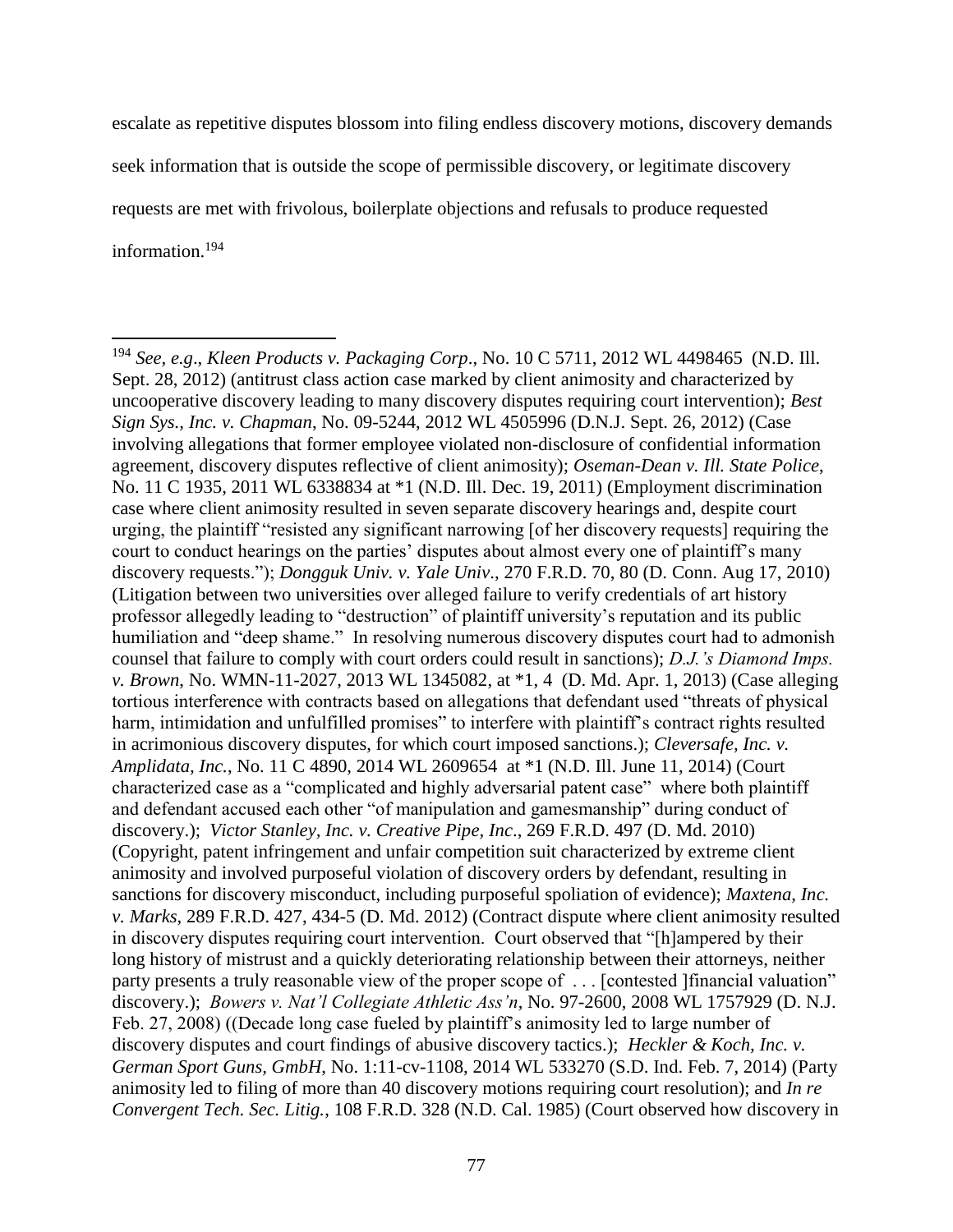When a court becomes aware that excessive client animosity is at play, prompt intervention can prevent the case from spiraling out of control, resulting in disproportionately high discovery costs. For example, the court can prohibit parties from filing discovery motions until after participating in a telephone or in-person conference with the judge, impose page limitations and reduce time deadlines for briefing discovery motions, require phased discovery that conditions future discovery on the results of more narrow initial discovery, discuss (and where appropriate impose) cost shifting, and, where warranted, impose sanctions. Further, judges who conduct in person or telephonic discovery conferences with the parties are in a position to gauge the relationship between them, and to make clear at the outset their expectation that the parties will cooperate during the conduct of discovery, as well as to make clear the consequences of improper discovery behavior.

Finally, in cases where there is excessive client animosity, and the clients are represented by counsel, the judge can order the clients themselves to be present in court or chambers when discovery issues are being discussed or disputes decided. Hearing a judge's comments can be a valuable way to make sure that the clients themselves hear and understand the court's views (and the consequences of disregarding them). This is particularly useful if the judge suspects that the lawyers are not really trying to control client animosity or are even generating more billable time by encouraging it.

## 4. Cases Involving Attorney Animosity, Misconduct, Over-Zealousness or Over-Aggressiveness

As where there is excessive client animosity, when counsel behave over-zealously, overaggressively or engage in other litigation misconduct, discovery costs and burdens can become

large commercial case was "perverted into an arena for economic power plays" and degenerated into "irresponsible, unethical, and unlawful" conduct.).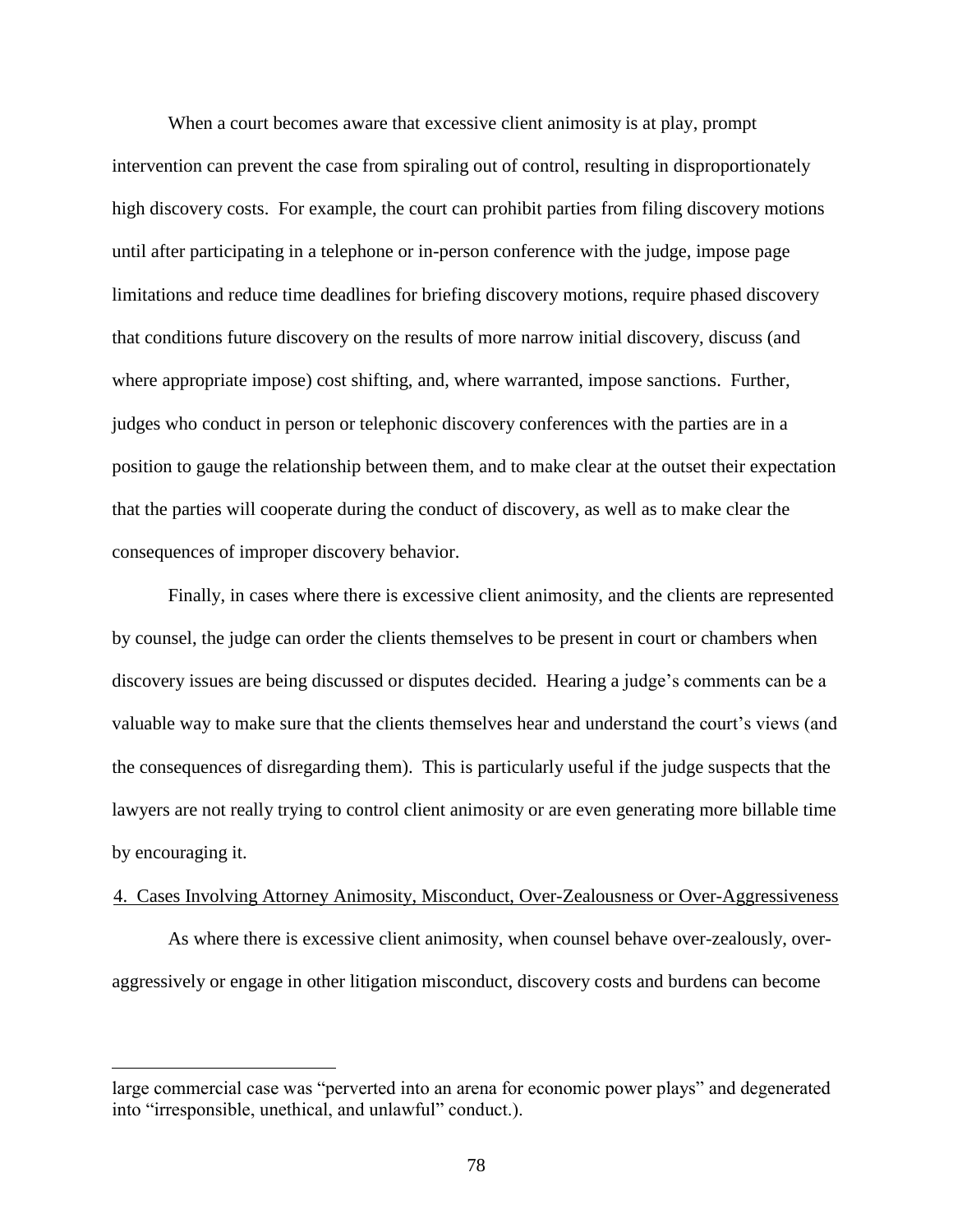disproportionate.<sup>195</sup> While lawyers have an ethical responsibility to act as advocates for their clients, which includes the "use of legal procedure for the fullest benefit of the client's cause," there is a concomitant duty "not to abuse legal procedure."<sup>196</sup> Further, both substantive and procedural law "establish[] the limits within which an advocate may proceed"<sup>197</sup> (which includes the discovery rules). And, while some lawyers attempt to justify misconduct during discovery as something that the adversary system requires, this is a flawed view of that system. As one court has observed:

A lawyer who seeks excessive discovery given what is at stake in the litigation, or who makes boilerplate objections to discovery requests without particularizing their basis, or who is evasive or incomplete in responding to discovery, or pursues discovery in order to make the cost for his or her adversary so great that the case settles to avoid the transaction costs, or who delays the completion of discovery to prolong the litigation in order to achieve a tactical advantage, or who engages in any of the myriad forms of discovery abuse that are so commonplace is . . . hindering the adjudication process, and making the task of the "deciding tribunal not easier but more difficult," and violating his or her duty of loyalty to the "procedures and institutions" the adversary system is intended to

<sup>195</sup> *See, e.g*., *Equal Emp't Opportunity Comm'n v. Princeton Hesalthcare Sys*., No. 10-4126, 2012 WL 1623870 (D.N.J. May 9, 2012) (Overzealous advocacy of counsel contributed to discovery disputes and costs.); *Cartel Asset Mgmt. v. Ocwen Nin. Corp*., No. 01-cv-01644, 2010 WL 502721 (D. Col. Feb. 8, 2010) (Contentiousness of the litigation was caused in part by the failure of counsel to comply with discovery obligations imposed by Fed. R. Civ. P.  $26(g)(1)$ .); *Cleversafe, Inc. v. Amplidata, Inc*., No. 11 C 4890, 2014 WL 2609654 at \*1 (N.D. Ill. June 11, 2014) (Highly adversarial conduct by counsel characterized by reciprocal claims of manipulation and gamesmanship during discovery that court had to resolve.); *Moore v. Publicis Groupe*, 868 F. Supp. 2d 137 (S.D.N.Y. 2012) (Discovery disputes and costs fueled in part by over-aggressive conduct of counsel); *Summerfield v. City of Chicago*, 613 F. Supp. 2d 1004 (N.D. Ill. 2009) (Court commented on improper discovery conduct of counsel.); and *Maxtena, Inc. v. Marks*, 289 F.R.D. 427 (D. Md. 2012) (Animosity between counsel contributed to filing of multiple duplicative motions, needlessly driving up cost of litigation.).

<sup>&</sup>lt;sup>196</sup> Ellen J. Bennett, Elizabeth J. Cohen & Martin Whittaker, Annotated Model Rules of Professional Conduct 309 (7th ed. 2011) (citing Comment 1 to Model Rule 3.1, *Meritorious Claims and Contentions*).

<sup>197</sup> *Id.*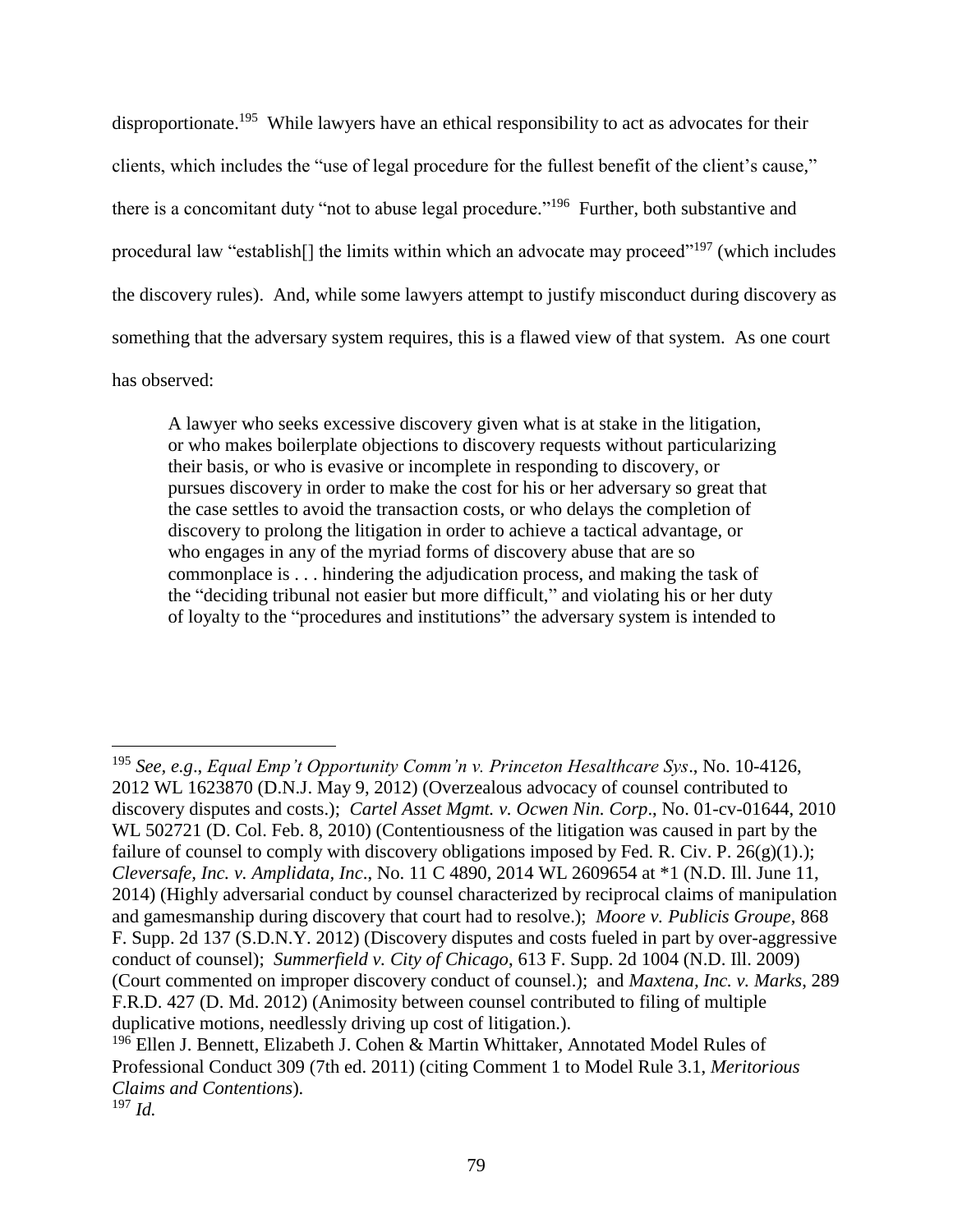serve. Thus rules of procedure, ethics, and even statutes make clear that there are limits to how the adversary system may operate during discovery.<sup>198</sup>

Judges who take seriously the duty to ensure proportional discovery can act in many ways to guard against discovery abuse at the hands of misbehaving lawyers. As noted in the discussion above, they can adopt local rules, standing orders, protocols and guidelines that set forth expectations for conduct of counsel during discovery; they can encourage cooperation between counsel during discovery; and they may sanction lawyers for violating Rule  $26(g)(1)(B)$ 's certifications requirements or impose monetary sanctions against a misbehaving attorney pursuant to Rule 37. Further, by making the court's behavioral expectations for counsel known at the initial scheduling conference, adopting informal discovery dispute resolution methods and holding conferences in person or by phone during the discovery process, they can detect attorney misconduct as soon as possible after it becomes manifest and intervene before it gets out of control.

# 5. Litigation Involving *Pro Se* Parties

When one or more parties in federal litigation are proceeding without an attorney (*pro se*), the likelihood of increased discovery costs and risk of disproportionate discovery increases substantially. This is because *pro se* litigants seldom have legal training, are less likely to understand (or even read) the discovery rules, often are emotionally invested in their case, and do not regard themselves as officers of the court who have obligations beyond the advancement of their own goals. *Pro se* litigants are more likely to seek overly broad discovery from their adversaries and less likely to fully comply with their discovery obligations that the rules

<sup>198</sup> *Mancia v. Mayflower Textile Servs. Co*., 253 F.R.D. 354, 362-63 (D. Md. 2008) (internal citations omitted) (referencing Lon L. Fuller & John D. Randall, *Professional Responsibility: Report of the Joint Conference*, 44 A.B.A. J. 1159, 1162, 1216 (1958)).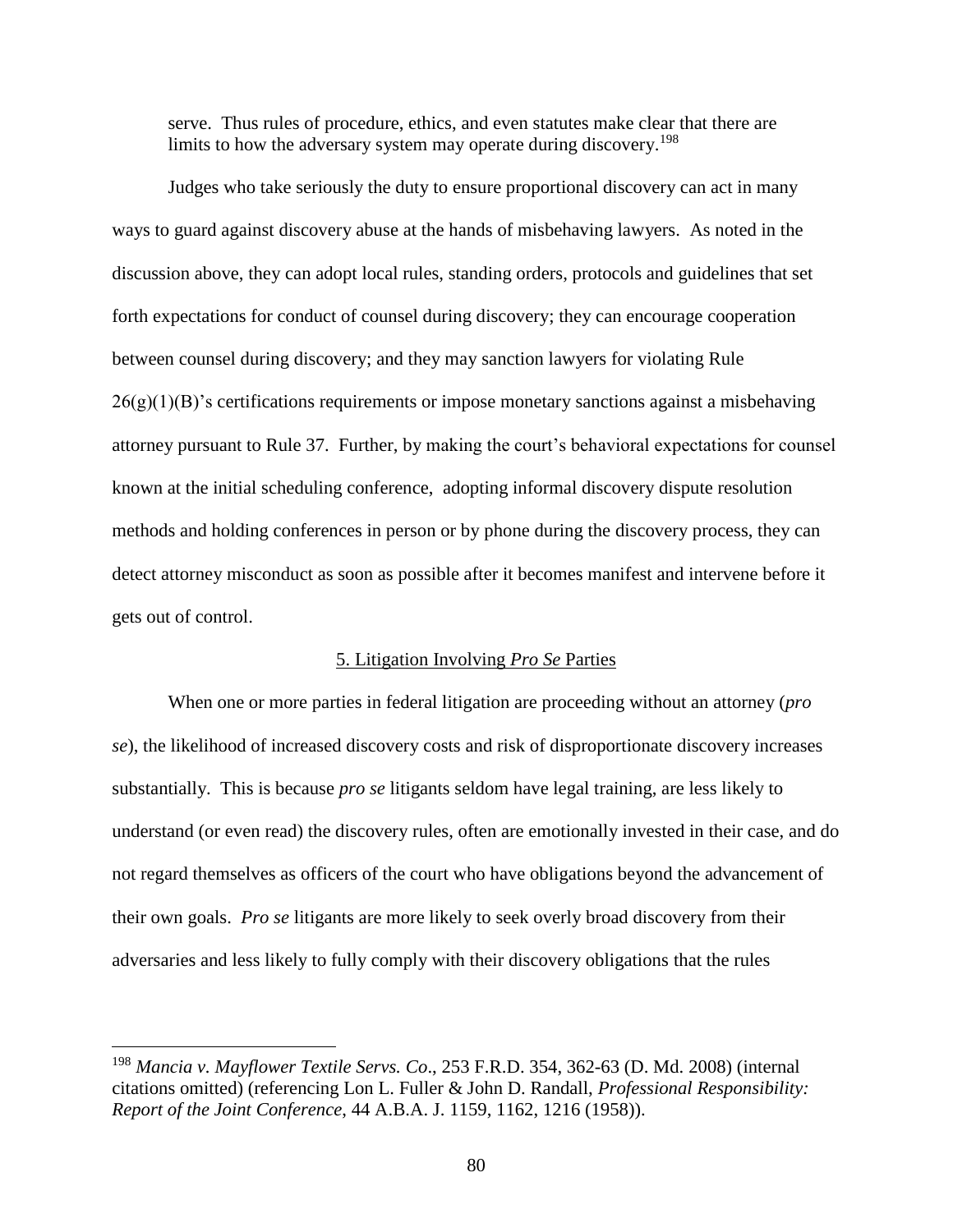impose. 199 Cases involving *pro se* litigants also are far more likely to require disproportionately greater involvement by the court to keep discovery from spiraling out of control. Accordingly, judges should bear this in mind from the very beginning of the case and initiate procedures that will allow the court to monitor the discovery process and intervene as quickly as possible when necessary. Such procedures may include frequent status conferences (in person or telephonic), informal procedures to resolve discovery disputes (such as pre-motion conferences, and limiting discovery motions to brief "letter motions"), and requiring that the parties conduct depositions in a courtroom so that if disputes arise, the judge can rule on them immediately.

# 6. Cases Involving Issues of Spoliation of Evidence

<sup>199</sup> *See, e.g.*, *F.T.C. v. Dutchman Enters., LLC*, No. 09-141, 2010 WL 3034521 at \*1, \*3, \*7 (D.N.J. Aug. 2, 2010) (In an action for deceptive marketing practices, the FTC sued a corporation and its president (individually). The president represented himself, the corporation was unrepresented. The court noted that the defendants failed to provide Rule  $26(a)(1)$ disclosures and failed to respond to legitimate discovery requests from the FTC, claiming that they were operating under "handicaps" because they were not represented by counsel. The court ruled that "[d]efendants' alleged time and resource handicaps resulting from their *pro se* status cannot relieve them of their obligations" under the discovery rules and ordered them to provide the information requested. In doing so, the court rejected "[d]efendants continuous assertion that they have been unable to review all of their documents and records due to the fact that they are proceeding *pro se*" and ordered further review and production of requested records. Finally, the court rejected the defendants' objections to discovery requests from the FTC based on the failure of the defendants to seek a protective order, and failure to particularize any harm that would occur if the discovery was provided.); *N'jie v. Cheung*, No. 09-919 (SRC), 2010 WL 3259793, at \*1-9 (D.N.J. Aug. 16, 2010) (*Pro Se* plaintiffs sued defendant (who was represented) alleging multiple causes of action relating to alleged breach of an option-to-buy clause in a lease agreement. Multiple discovery disputes arose due to failure of plaintiffs to comply with the scheduling order issued by the court, file status reports as required, or respond to legitimate discovery requests from the defendant, all of which required the court to hold multiple status conferences, concluding "this matter has proceeded in an unacceptably slow fashion and the Court has no confidence that the parties will resolve the outstanding issues or be able to move forward without judicial intervention." Although the court concluded that the plaintiffs still had many unfulfilled discovery obligations, it found that extending the time to complete discovery would not be fruitful because of the inability of the parties to work with one another. Accordingly, the court entered an order closing fact discovery.).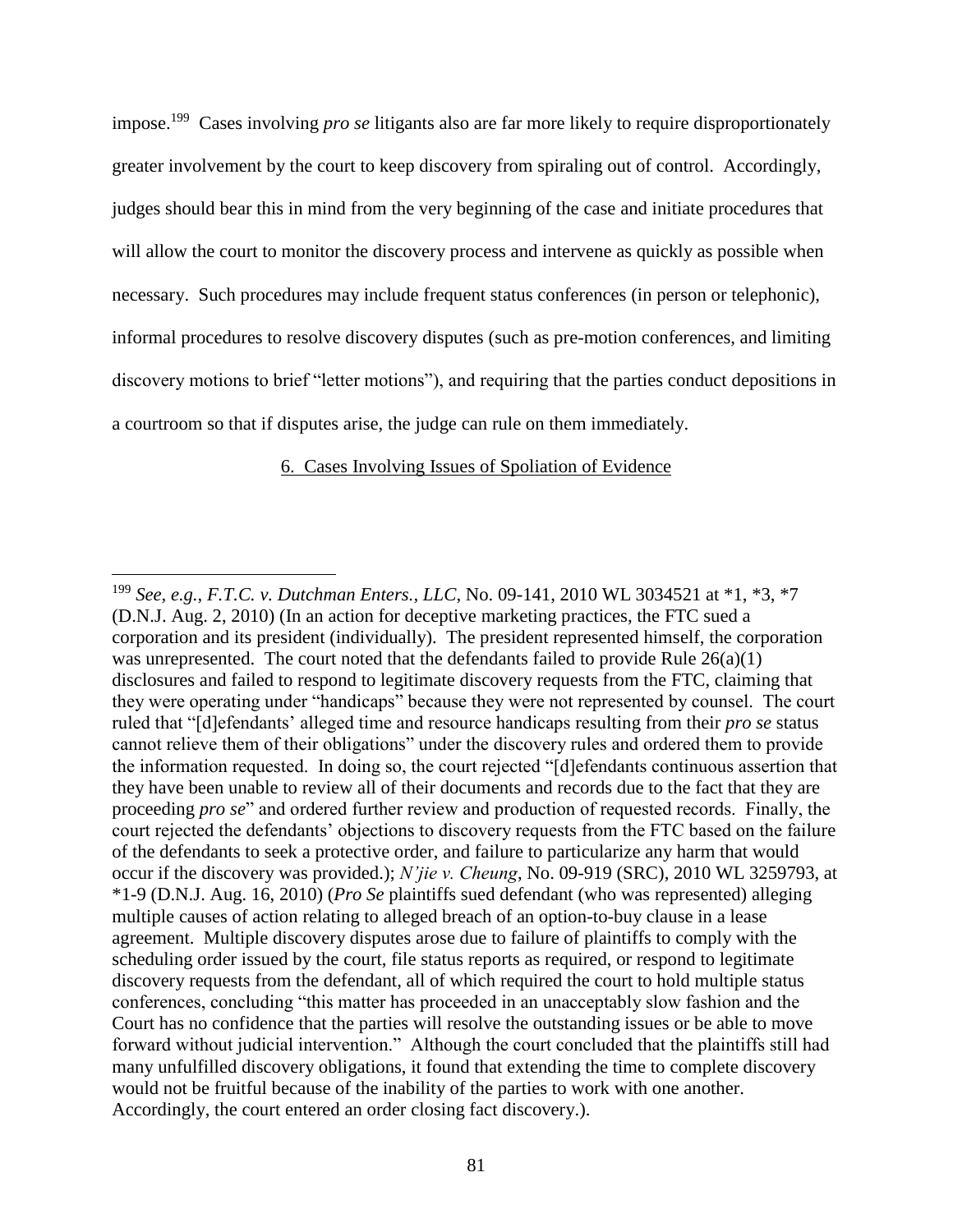"Spoliation is destroying, significantly altering, or failing to preserve property for another's use as evidence in pending or reasonably foreseeable litigation."<sup>200</sup> The duty to preserve evidence commences when a party "is on notice that evidence is relevant to pending litigation, or when it should have known that evidence would be relevant to future litigation."<sup>201</sup> Spoliation issues can be particularly troublesome when ESI is not preserved, because "[o]nce a party's duty to preserve is triggered, it must take action to prevent the loss of evidence by, *inter alia*, suspending its routine document retention or destruction policy and implementing a litigation hold."<sup>202</sup> The purpose of a litigation hold is to "preserve paper and electronic documents in a manner that allows relevant documents to be collected and searched; the hold's obligations must be communicated to employees without over-relying on employees to select responsive documents."<sup>203</sup>

If a party fails to preserve evidence that is relevant to pending or foreseeable litigation, courts "have the power to sanction litigants for spoliation of evidence under . . . [Fed. R. Civ. P.] 37(b) and under their inherent authority to control litigation," provided the court finds that the failure to preserve was accompanied by a level of culpability that, depending on the law of the jurisdiction that governs the litigation, ranges from "bad faith/knowing destruction, gross negligence . . . [to] ordinary negligence."<sup>204</sup> Similarly, sanctions that courts may impose for spoliation range along a continuum from awarding attorneys' fees and costs, ordering that certain facts are to be taken as having been proved, precluding the introduction of evidence, giving the

<sup>200</sup> Paul W. Grimm, Charles S. Fax & Paul Mark Sandler, *Discovery Problems and Their Solutions* 382 (3d ed. 2013). <sup>201</sup> *Id.*

<sup>202</sup> *Id.* at 383.

<sup>203</sup> *Id.* at 384.

<sup>204</sup> *Id.* at 384-85.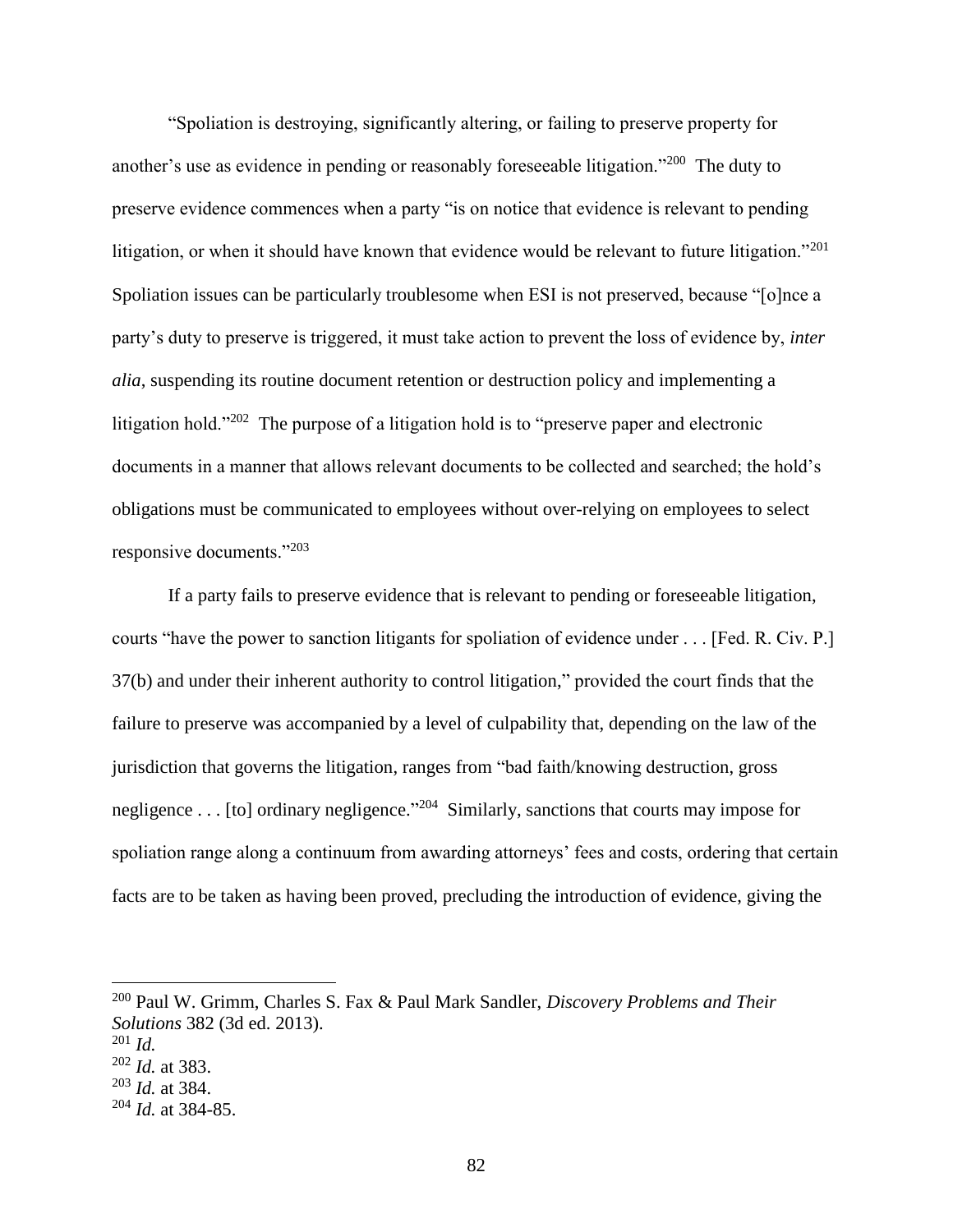jury an adverse inference instruction, to case-dispositive sanctions (such as dismissal, default, and striking pleadings, claims or defenses).<sup>205</sup> Courts generally will refrain from imposing the most serious spoliation sanctions, however, unless there are "extraordinary circumstances" such as extreme culpability, and the irreparable loss of highly relevant evidence that a party cannot obtain from other sources.<sup>206</sup>

Prior to the December 1, 2015 Rule amendments, the law of spoliation as it applied to the

discovery process varied widely, depending on the jurisdiction where the action was pending.

This caused great uncertainty among litigants as to what standard they would have to meet to

avoid sanctions.<sup>207</sup> The new revisions to the civil rules, however, adopted a uniform national

standard applicable to the duty to preserve ESI in civil cases, currently found in Fed. R. Civ. P.

37(e), which states:

If electronically stored information that should have been preserved in the anticipation or conduct of litigation is lost because a party failed to take reasonable steps to preserve it, and it cannot be restored or replaced through additional discovery, the court:

- (1) upon finding prejudice to another party from loss of the information, may order measures no greater than necessary to cure the prejudice; or
- (2) only upon finding that the party acted with the intent to deprive another party of the information's use in the litigation may:
	- (A)presume that the lost information was unfavorable to the party;
	- (B) instruct the jury that it may or must presume the information was unfavorable to the party; or
	- $(C)$  dismiss the action or enter a default judgment.<sup>208</sup>

<sup>205</sup> *Id.* at 385.

<sup>206</sup> *Id.* at 385-86.

 $207$  "Federal circuits have established significantly different standards for imposing sanctions or curative measures on parties who fail to preserve electronically stored information. These [different standards] have caused litigants to expend excessive effort and money on preservation in order to avoid the risk of severe sanctions if a court finds they did not do enough." Advisory Note to Fed. R. Civ. P. 37(e) (2015); *see* Judge Campbell Memorandum, *supra* note [26,](#page-14-0) at Appendix B-58.

 $^{208}$  Fed. R. Civ. P. 37(e) (2015).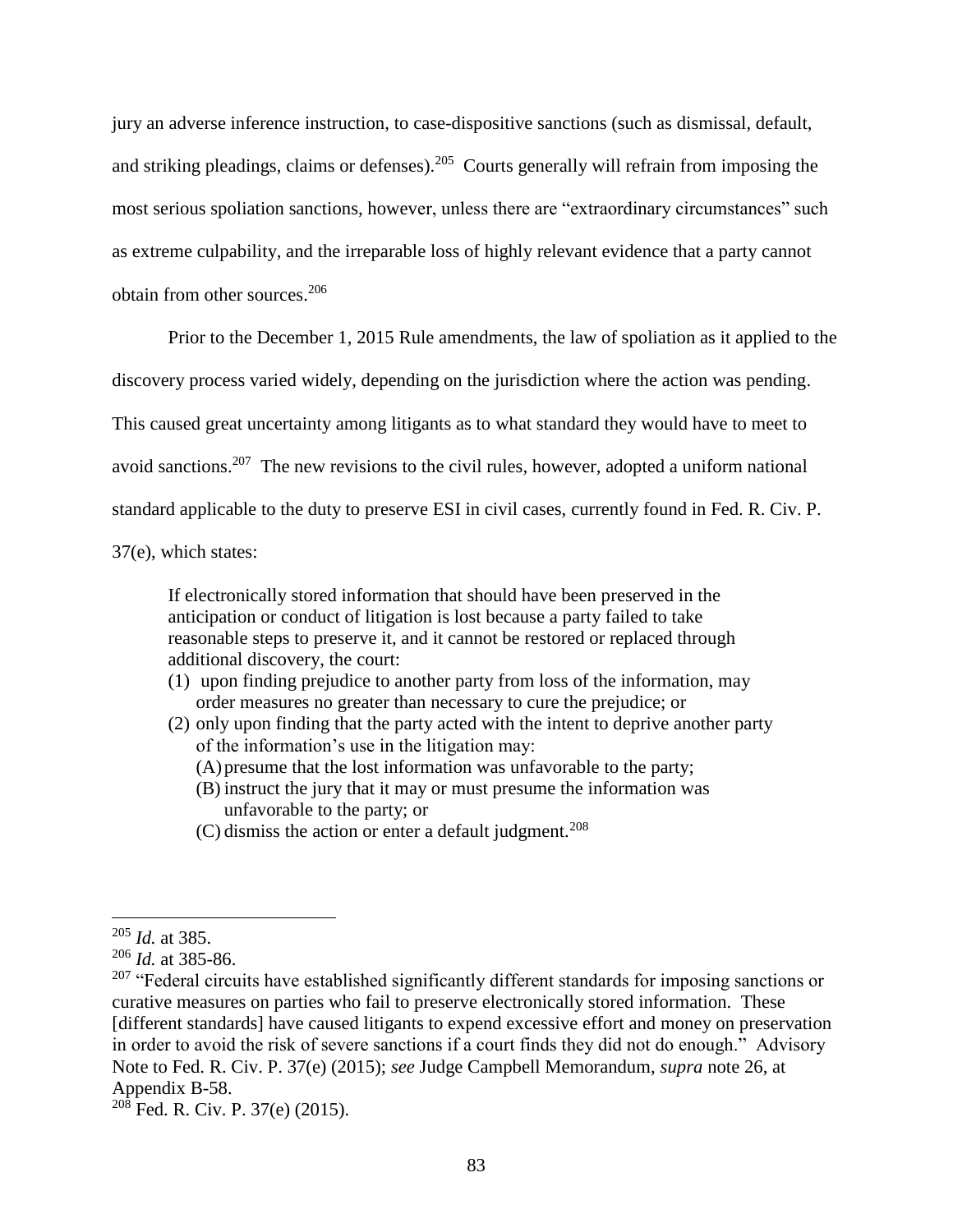The presence of spoliation issues in a civil case can increase the cost and burdens of discovery dramatically, leading to disproportionate discovery. This is because ESI can so readily be deleted, over-written, altered, destroyed, or lost when new digital devices replace outdated hardware or software. When one party accuses another of spoliation of evidence in a civil case, this almost inevitably leads to requests to expand discovery to focus on the circumstances leading to the loss of the information, the state of mind of the party that failed to preserve it, and whether the lost or destroyed evidence may be recovered (from examination of back-up sources, or forensic examination of digital devices). Such expanded discovery can increase the cost of discovery exponentially, lead to complex motions practice, and consume a significant amount of the court's time to resolve.<sup>209</sup> Courts can mitigate the adverse consequences of spoliation issues in discovery by holding in-person or telephonic conferences with counsel at the start of a case, discussing the duty to preserve in those conferences, and directing the parties to confer regarding steps that they should take to ensure appropriate preservation of essential evidence, <sup>210</sup> particularly ESI.

<sup>209</sup> *See, e.g.*, *Victor Stanley, Inc. v. Creative Pipe, Inc*., 269 F.R.D. 497 (D. Md. 2010) (Failure of defendant to preserve evidence and spoliation issues pervaded the litigation, significantly increasing the cost, consuming the resources of the court and resulted in imposition of severe sanctions, including contempt of court.); *Rimkus Consulting Grp., Inc. v. Cammarata*, 688 F. Supp. 2d 598 (S.D. Tex. 2010) (Spoliation issues led to many discovery disputes and consumed significant amount of the court's time to resolve); *Zubulake v. UBS Warburg*, LLC, 217 F.R.D. 309 (S.D.N.Y. 2003) (Spoliation issues contributed greatly to complexity of discovery, costs and disputes requiring court resolution.); *Major Tours, Inc. v. Colorel*, 720 F. Supp. 2d 587 (D. N.J. 2010) (Spoliation issues complicated conduct of discovery.); *Danis v. USN Commc'ns, Inc*., No. 98 C 7482, 2000 WL 1694325 (N.D. Ill. 2000) (Spoliation issues complicated the conduct of discovery.).

<sup>&</sup>lt;sup>210</sup> For example, Fed. R. Civ. P. 16(b)(3)(B)(iii) (2015) permits the court to include in a scheduling order requirements providing for "preservation of electronically stored information," and Rule  $26(f)(3)(C)(2015)$ , which governs the discovery plan that the parties are to submit for approval to the court after they have met and conferred at the beginning of the case, "must state the parties' views and proposals on . . . any issues about . . . preservation of electronically stored information, including the form or forms in which it should be produced."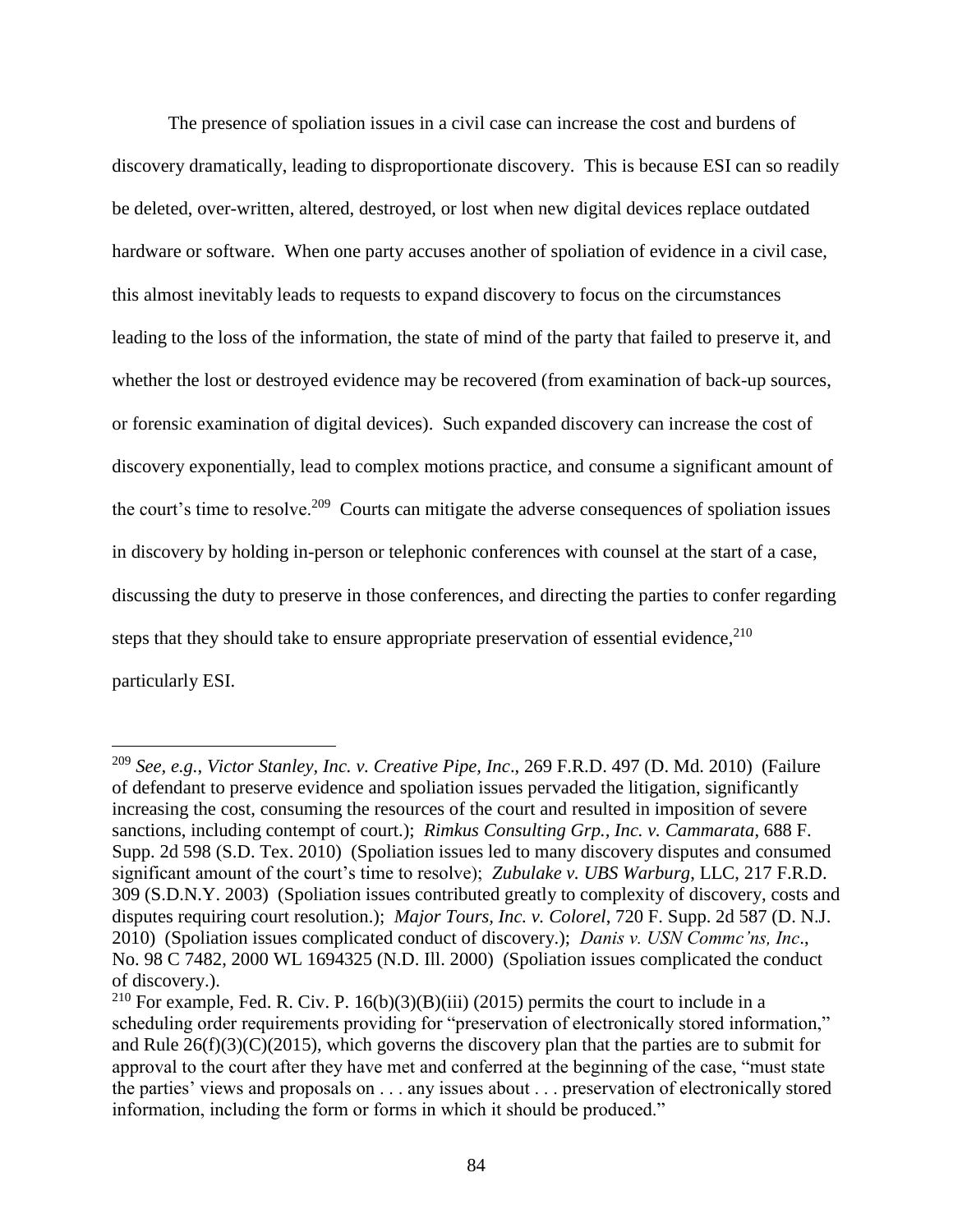In appropriate cases, where it is evident from the start that there may be issues about the preservation and production of ESI, the court may find it helpful to order that an IT representative or ESI discovery vendor representative for each party be present at one or more discovery conferences. ESI preservation and spoliation issues are by their nature very technical. Lawyers and clients may not be sufficiently knowledgeable about the technological issues in the case to make properly informed decisions about what should be done for this discovery. Having technical experts present in these circumstances can promote proportionality by identifying the appropriate preservation and production procedures and tailoring them to the needs of the particular case so that cost and burden is kept under control.

Further, at the first hint of a preservation problem, the court can intervene to ensure that any spoliation-related discovery is appropriate for the pending case, and prevent it from becoming the sole focus of the case at the expense of developing the substantive issues that will affect its resolution.

#### 7. Cases Involving Asymmetrical Litigation

In cases where the parties each have similar amounts of information potentially subject to discovery, each party is less likely to initiate excessive or burdensome discovery requests, for fear that the opposing party will respond in kind. The threat of "mutually assured destruction" operates to moderate discovery requests at the outset. This is not the case in litigation where one party has significantly less discoverable information than the other, and the party with the lesser amount may be tempted to serve overly broad and expensive discovery requests on an opponent without fear of retaliation. Examples of such cases can include employment discrimination cases (where the plaintiff may have relatively little information subject to discovery as compared to the defendant company that took the allegedly adverse action), products liability cases (where the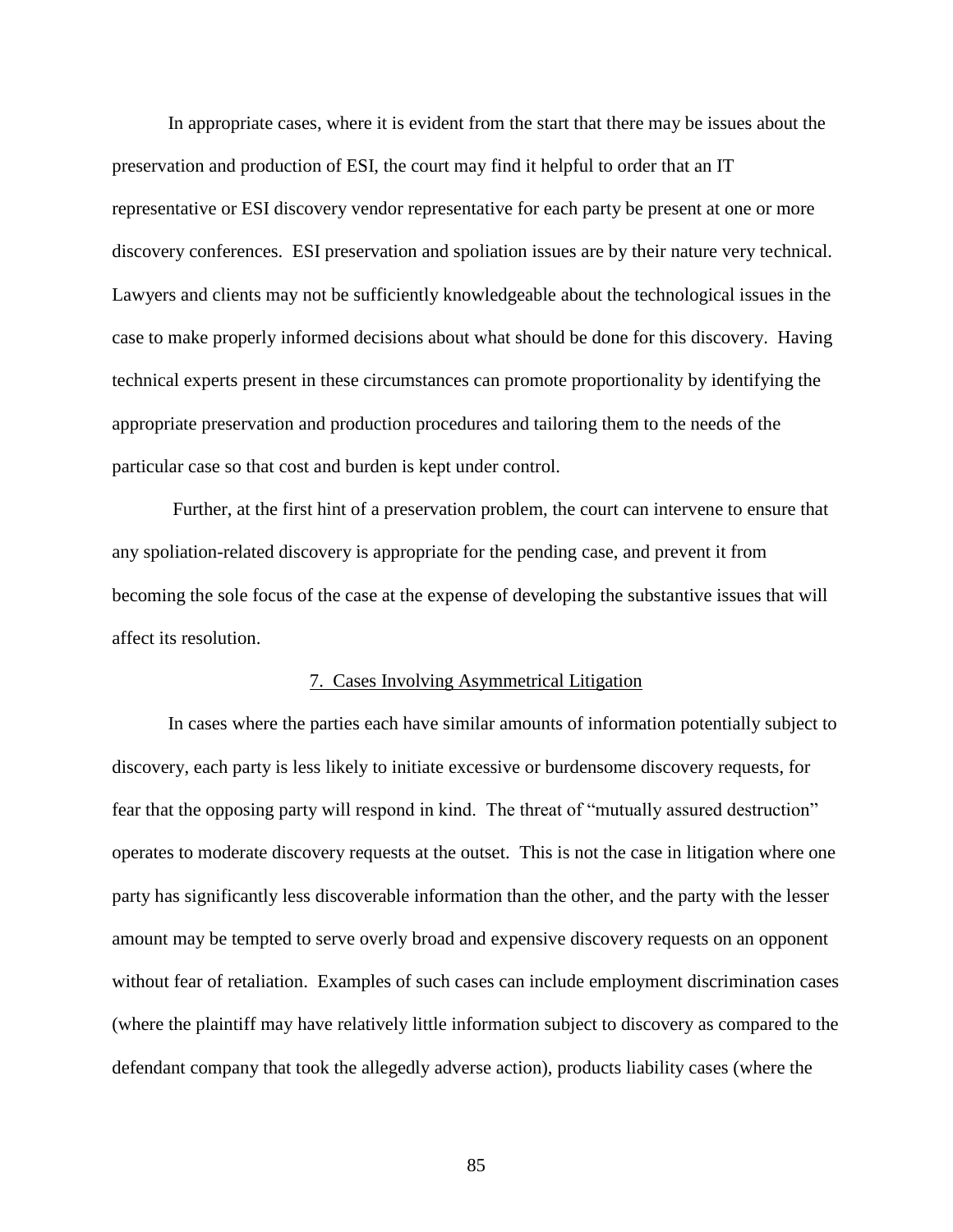plaintiff seeks discovery of massive amounts of information from the defendant regarding the development and marketing of the allegedly defective product, while having comparatively little information that the defendant will require in discovery), FLSA cases (where the defendant has most of the evidence regarding hours worked and wages paid), civil rights cases, and consumer fraud cases.

When one party in a case has little information but wants much from its adversary, the chances of disproportionately burdensome or expensive discovery increase greatly.<sup>211</sup> When this occurs, courts can intervene to mitigate the burden and expense by employing the techniques discussed above, including phasing discovery, use of sampling, TAR or computer-assisted review, and, where necessary and warranted, cost allocation or shifting to the requesting party.

## D. Implications of the Case Analysis

As the cases have revealed, federal judges display a remarkable degree of flexibility and ingenuity in using more than a dozen distinctly identifiable methods of managing discovery (alone or in combination) to balance the need of the requesting party against cost to the producing party, while taking into consideration what is at stake in the litigation. This is

<sup>211</sup> *See, e.g*., *Boeynaems v. LA Fitness Int'l, LLC*, 285 F.R.D. 331, 341-42 (E.D. Pa. 2012). (In a class action consumer fraud case, the court found that the discovery requests were asymmetrical and to prevent against excessively burdensome and costly discovery from the defendant allocated discovery costs to the plaintiff rather than defendant. The court noted that "[t]he Court is persuaded, it appearing that Defendant has borne all of the costs of complying with Plaintiffs' discovery to date, that the cost burdens must now shift to Plaintiffs, if Plaintiffs believe that they need additional discovery. In other words, given the large amount of information Defendant has already provided, Plaintiffs need to assess the value of additional discovery for their class action motion. If Plaintiffs conclude that additional discovery is not only relevant, but important . . . then Plaintiffs should pay for that additional discovery from this date forward."); *Chen-Oster v. Goldman, Sachs & Co.*, 285 F.R.D. 294 (S.D.N.Y. 2012) (Court noted that class action gender discrimination case in which plaintiffs sought extensive discovery of ESI from defendants on the issue of class certification created the risk of disproportionately burdensome and expensive discovery demands on defendants. To mitigate this and ensure proportionality, the court discussed the use of sampling and phased discovery.).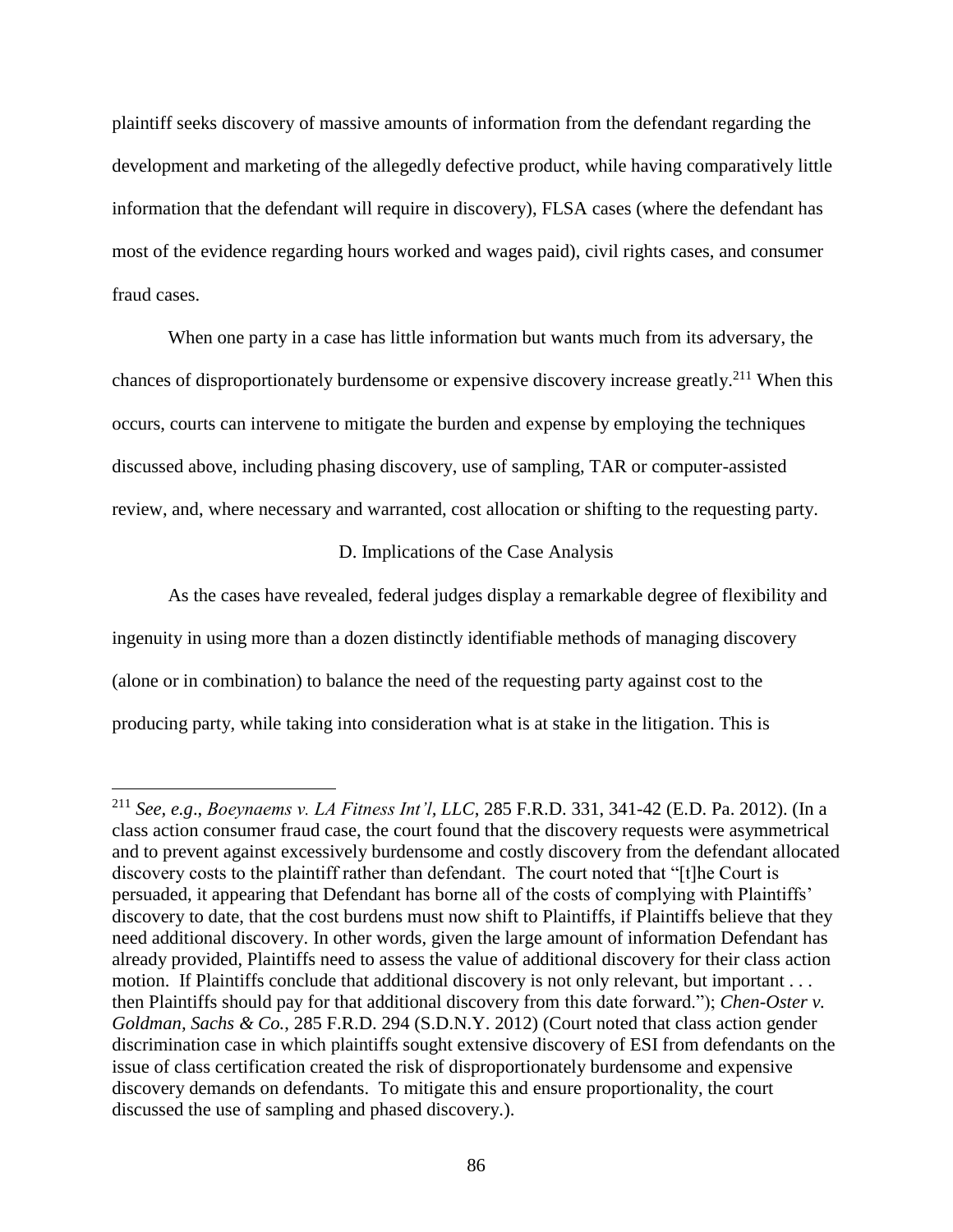precisely what the proportionality requirement in the Rules of Civil Procedure requires them to do. So, if proportionality is achievable, and the tools to do so readily discernible, why have lawyers, bar associations and even judges themselves continued to complain (as reflected by the survey results reported at the beginning of this thesis) that judges are not monitoring and managing cases to achieve proportionality? As the case analysis in Part Two demonstrates, it is not because judges lack the tools to do so, or because there are not sufficient warning signs to enable a judge to determine at an early phase of the litigation that there are problems with a case that threaten to make discovery costs disproportionate. The answer must lie with judges themselves—their attitudes towards their obligation to manage discovery proportionately, their experience with civil discovery before becoming a judge, and the state of their knowledge of how to go about monitoring and managing discovery proportionately. To test this hypothesis, I administered a survey to United States district and magistrate judges designed to reveal their attitudes toward discovery, their awareness of the requirement to manage discovery to achieve proportionality, their approach to handling discovery disputes, the techniques they actually use when doing so, the level of their experience with discovery in civil cases before becoming a judge, and whether they had received training on how to manage discovery after becoming a judge. As will be shown in Part Three, the results of these surveys suggest reasons why the perception that judges are not fulfilling their obligation to manage discovery proportionately persists.

#### Part Three

In June and July 2015, I administered a survey to United States district and magistrate judges attending educational workshops sponsored by the Federal Judicial Center, the research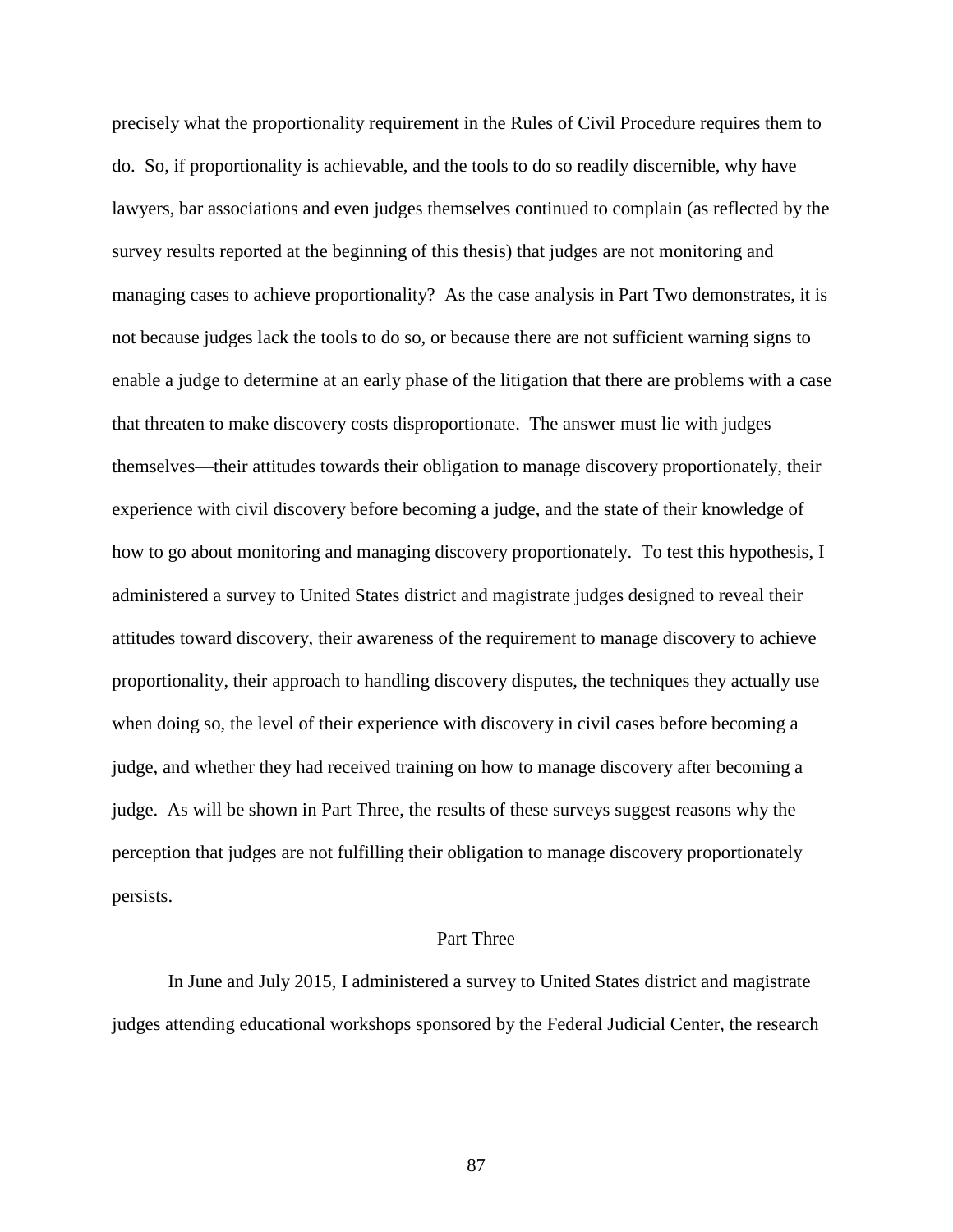and educational branch of the United States Courts.<sup>212</sup> The judges filled out the survey at the end of an educational session about discovery, and participation was voluntary and anonymous. The district judge workshop was for judges sitting in Fourth Circuit courts, which consists of the states of Maryland, Virginia, West Virginia, North Carolina, and South Carolina. A total of forty-two judges filled out the survey. The magistrate judge workshop was for judges sitting throughout the United States. A total of sixty-eight judges filled out the survey. The surveys were essentially the same, except that I asked district judges an additional question relevant only to them—whether they handled discovery disputes in their cases themselves, or referred them to magistrate judges. Also, based on the responses to the question directed to district judges regarding their training, I refined the question regarding the training in discovery that magistrate judges had received. I asked both district and magistrate judges about: (1) the frequency with which they balanced the interests of the party requesting discovery against the burdens and expenses to the party from whom discovery is requested (to assess their awareness of the proportionality requirement); (2) their approach to handling discovery in civil cases (whether they actively managed the discovery process, or waited until there was a dispute before becoming involved); (3) the specific techniques they had used when resolving discovery disputes (to determine which of the proportionality factors discussed in Part Two they had actually used); (4) whether they had received training about how to monitor and manage discovery since becoming a judge; and (5) their experience level with civil discovery prior to becoming a judge. The results of the survey are discussed below.

<sup>&</sup>lt;sup>212</sup> "The Federal Judicial Center is the education and research agency for the federal courts. Congress created the FJC in 1967 to promote improvements in judicial administration in the courts of the United States." Federal Judicial Center, *available at* [www.fjc.gov](http://www.fjc.gov/) (last visited Jan. 22, 2016)..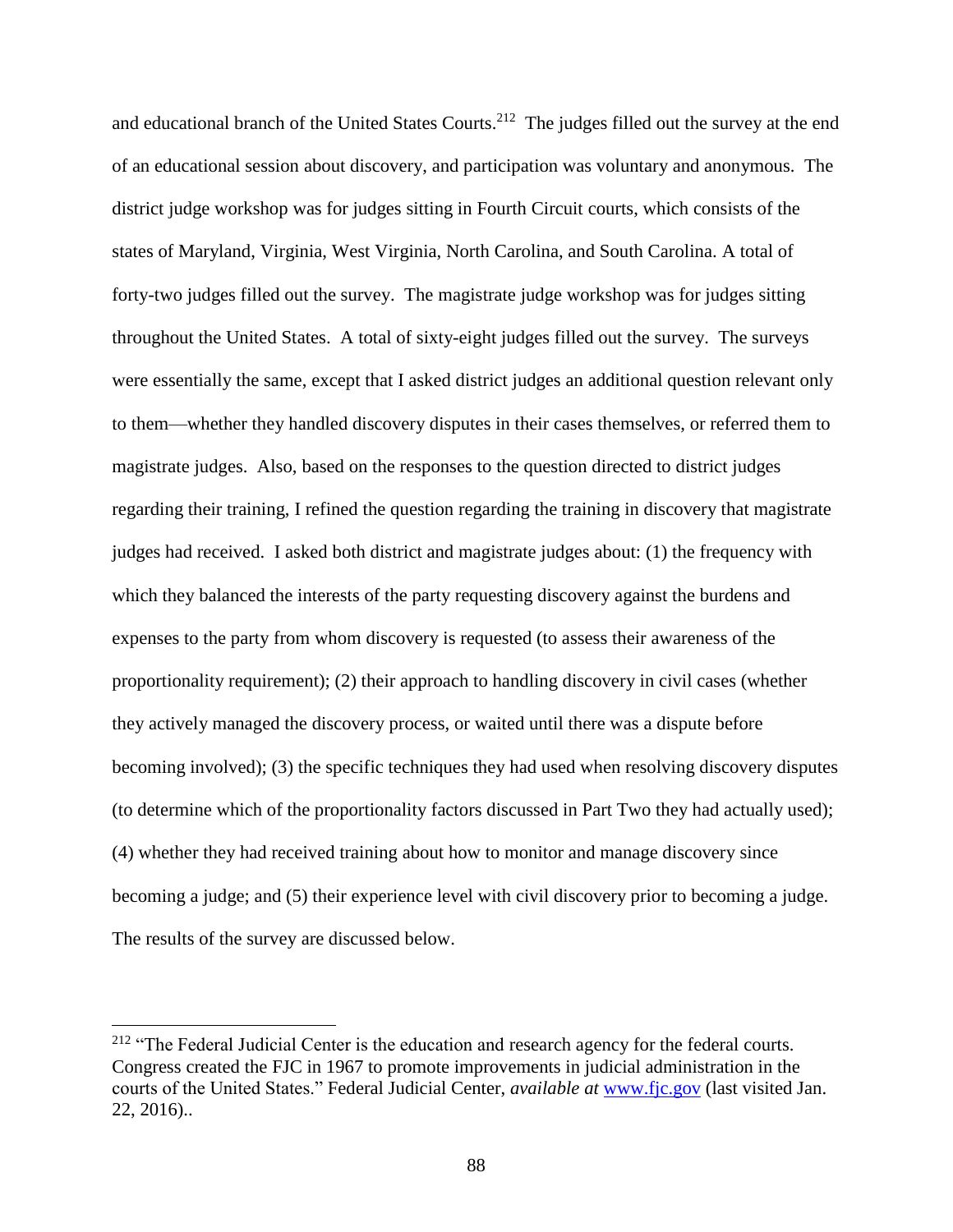When asked whether they refer discovery disputes to magistrate judges for resolution or keep them for themselves, 19% of the district judges said they always keep them, 26% said they always refer their discovery disputes to magistrate judges, and 55% said they sometimes keep discovery disputes to resolve themselves, and sometimes refer them. Thus, 81% of the district judges stated that they refer discovery disputes to magistrate judges for resolution (always or sometimes) and only 19% always keep them for themselves. This is consistent with the results of the case analysis in Section Two, where magistrate judges decided 67% of the reported cases that discussed the proportionality factors when resolving discovery disputes, and district judges decided only 28% of those cases.<sup>213</sup> The fact that magistrate judges are deciding so many discovery disputes may suggest that district judges are insufficiently experienced with the details of discovery practice in civil cases to fully appreciate the proportionality requirement, or the benefit of actively monitoring and managing cases to achieve it. It may also raise questions about the optimal use of magistrate judges and whether they are becoming specialists in discovery, while district judges are becoming more removed from it.

I asked both district and magistrate judges how likely they were when deciding a discovery dispute (whether district judges kept it for themselves, or initially assigned it to a magistrate judge, and became involved when ruling on objections to the magistrate judge's order) to balance the interests of the party requesting the discovery against the burdens and expenses to the party from whom discovery is requested, and I gave them the following choices: always, frequently, occasionally, seldom, and never. Of the district judges, 38% responded that they always balanced need against cost, 48% said that they did so frequently, 13% said they did so occasionally, and approximately 1% that they seldom did. For magistrate judges, 42% said

<sup>213</sup> *Supra*, at page 28.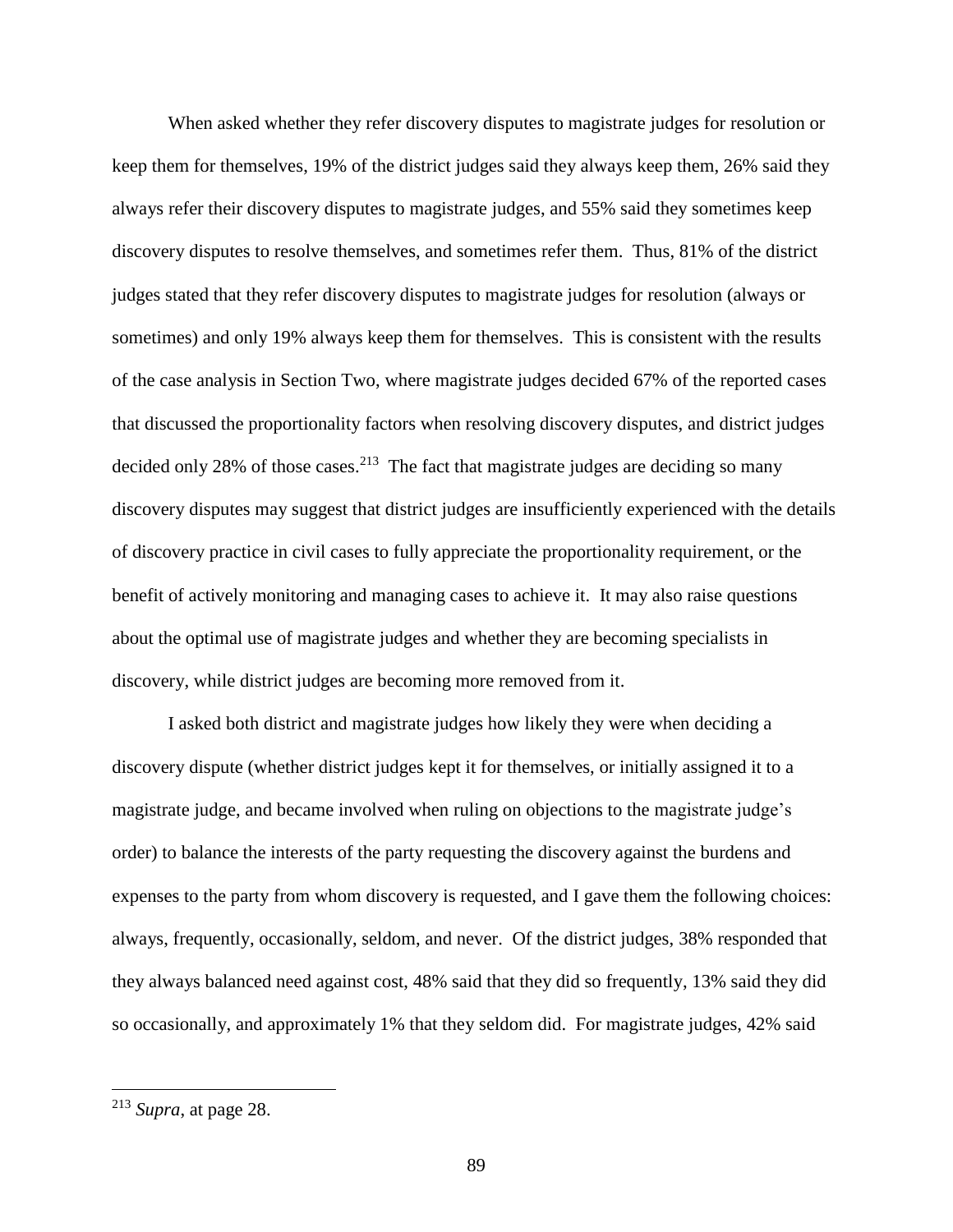they always balanced need against cost, 51% said they did so frequently, and 7% said they seldom did. The possible implications of these responses are mixed. The "good news" is that 86% of the district judges and 93% of the magistrate judges were aware of the proportionality requirement, as they always or frequently took it into consideration when resolving discovery disputes. The "bad news" is that fewer than half of the judges responding always considered proportionality factors in resolving discovery disputes, despite the fact that the Rules require them to do so in all cases.

I asked the judges which of two choices best described their approach when the parties asked them to rule on a discovery dispute—"I actively manage the discovery process in my cases," or "I become involved in the discovery process when the parties have a dispute that results in the filing of a motion." Of the district judges, 18% said they actively managed the discovery process in their cases, while 82% said that they waited until a discovery dispute had blossomed into a motion to become involved in the process. Of the magistrate judges, 39% responded that they actively managed the discovery process in their cases, and 61% said that they waited for a discovery motion to become involved. These responses seem especially telling, as they indicate that both district and magistrate judges primarily view themselves as "dispute resolvers" rather than "active managers" of the discovery process, with this view being far more prevalent (82%) for district judges. Given the importance that the rulemakers have placed on active judicial monitoring and management to achieve the objective of proportional discovery,<sup>214</sup> the survey responses suggest that much more needs to be done to educate judges about the benefits of active case management in achieving proportionality, and their obligation to do so.

<sup>214</sup> *See, e.g.*, *supra* page [33](#page-32-0) (Active Judicial Monitoring and Management of Discovery).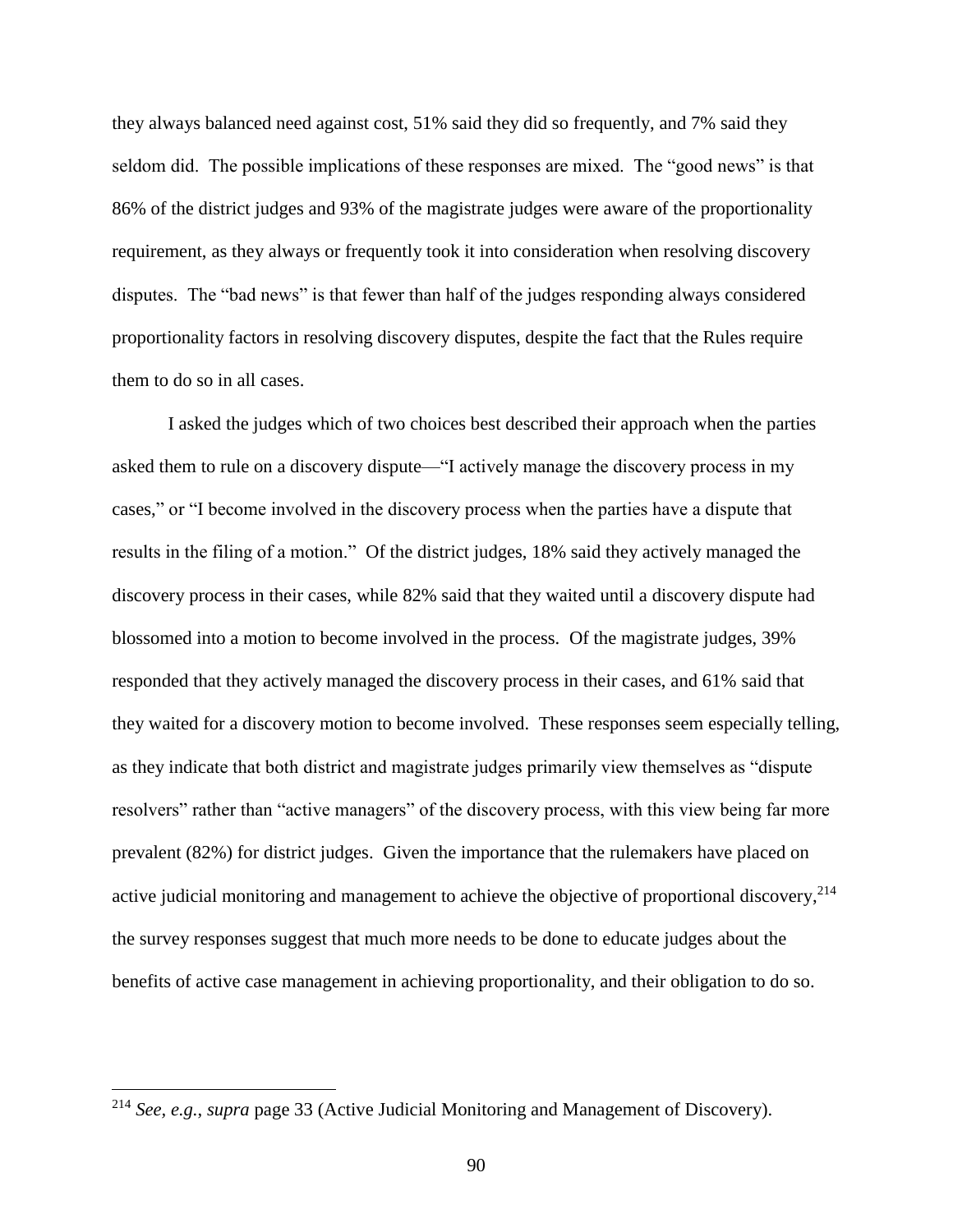I asked both district and magistrate judges to identify which of the measures identified in Part Two of this thesis as tools to achieve proportionality they had used when ruling on a discovery dispute (themselves, or when ruling on objections to a magistrate judge's discovery ruling). Eighty-six percent of district judges and 93% of magistrate judges had encouraged or ordered the parties to cooperate during discovery; 80% of district judges and 75% of magistrate judges had imposed sanctions on parties for failure to properly fulfill discovery obligations; 76% of district judges and 88% of magistrate judges had ordered that the scope of discovery be narrowed; 69% of district judges and 79% of magistrate judges had ordered that discovery be conducted in phases; 62% of district judges and 69% of magistrate judges had ordered cost shifting from the producing party to the requesting party; 62% of district judges and 74% of magistrate judges had adopted informal methods of resolving discovery disputes; 57% of the district judges and 62% of magistrate judges had adopted discovery protocols, local rules, or standing orders governing the discovery process; 55% of district judges and 41% of magistrate judges had prohibited the parties from making boilerplate objections; 45% of district judges and 59% of magistrate judges had ordered the use of computer search methodology for discovery of voluminous ESI; 36% of district judges and 60% of magistrate judges had ordered that discovery be obtained from a less burdensome source; 33% of district judges and 63% of magistrate judges had ordered sampling when discovery was sought from voluminous sources; 26% of district judges and 53% of magistrate judges had issued non-waiver orders pursuant to Fed. R. Evid. 502; 1% of district judges and 10% of magistrate judges had capped the amount of time a party had to spend on discovery; and 1% of district judges and 18% of magistrate judges had ordered the use of special masters or other neutrals to assist the parties during discovery.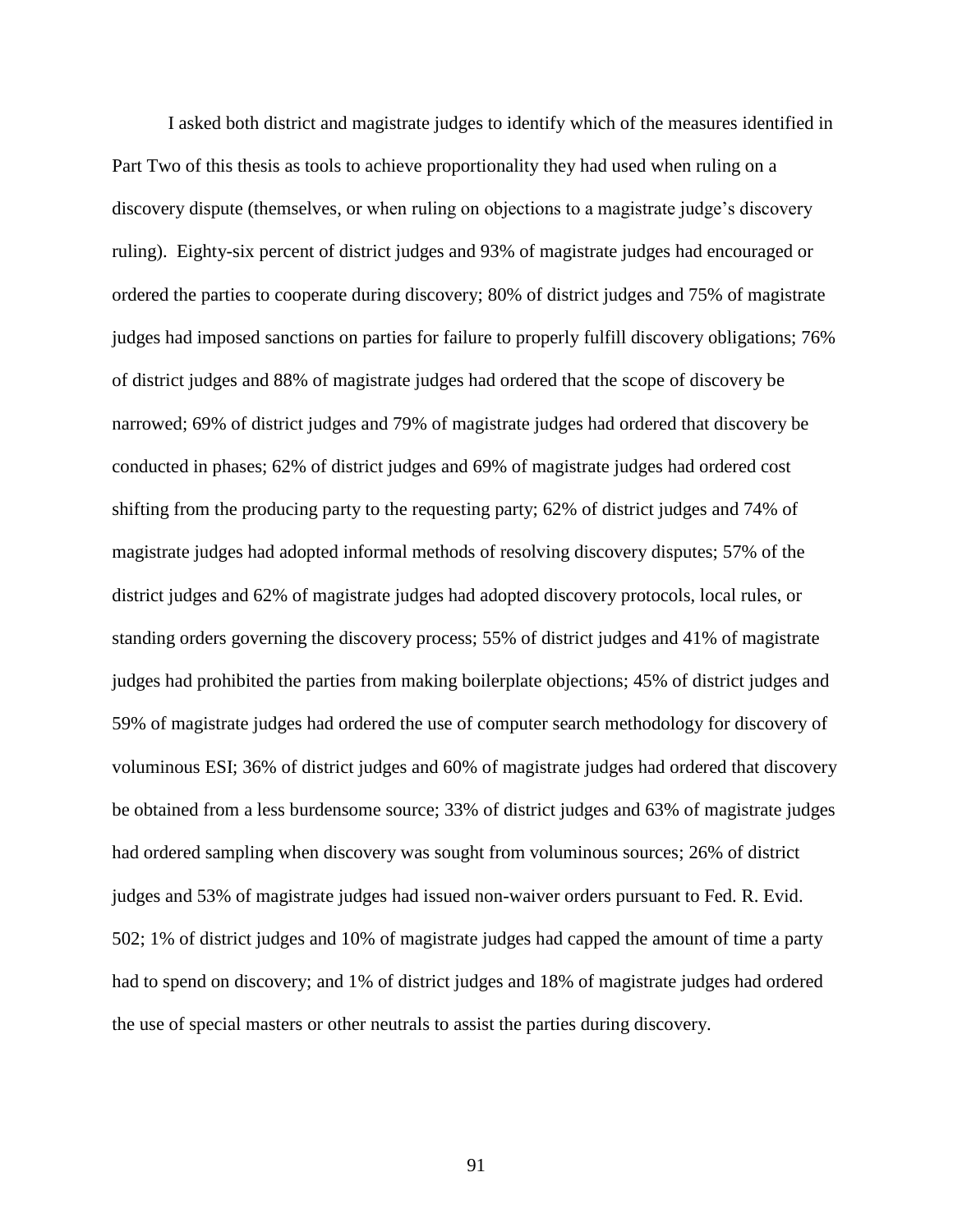Several observations may be made from these responses. First, for most of the proportionality techniques identified in Part Two of this thesis, more than 50% of both district and magistrate judges had employed them, suggesting that regardless of whether they view themselves as active managers of the discovery process or more passive dispute resolvers when discovery motions are filed, judges widely are using many of the proportionality tools in resolving discovery disputes. The flip side is that judges may not be sufficiently aware of many useful proportionality techniques (or how best to use them), and this suggests that with education and encouragement, greater use (and correspondingly more proportionality) may occur. The responses also show that, with the exception of imposing sanctions and prohibiting boilerplate objections, magistrate judges have more frequently used the proportionality techniques identified in Part Two than district judges. Given the greater frequency with which magistrate judges have to manage discovery and resolve discovery disputes, this is not surprising, but it does underscore the need for greater training of district judges if the goal of proportional discovery is to be achieved. Finally, the responses provide useful information to the Federal Judicial Center when planning future educational programs on discovery for district and magistrate judges by identifying the most useful techniques to focus on, as well as those which appear to be underused.

I asked both district judges and magistrate judges about the training they had received since becoming a judge regarding management of discovery in civil cases. Specifically, I asked the district judges if they had received training about discovery from any source, whether the FJC or another organization. Fifty-five percent responded that they had, while 45% said they had not. Based on these responses, I refined the question before giving it to the magistrate judges, whom I asked how many had received training from the FJC "regarding how to handle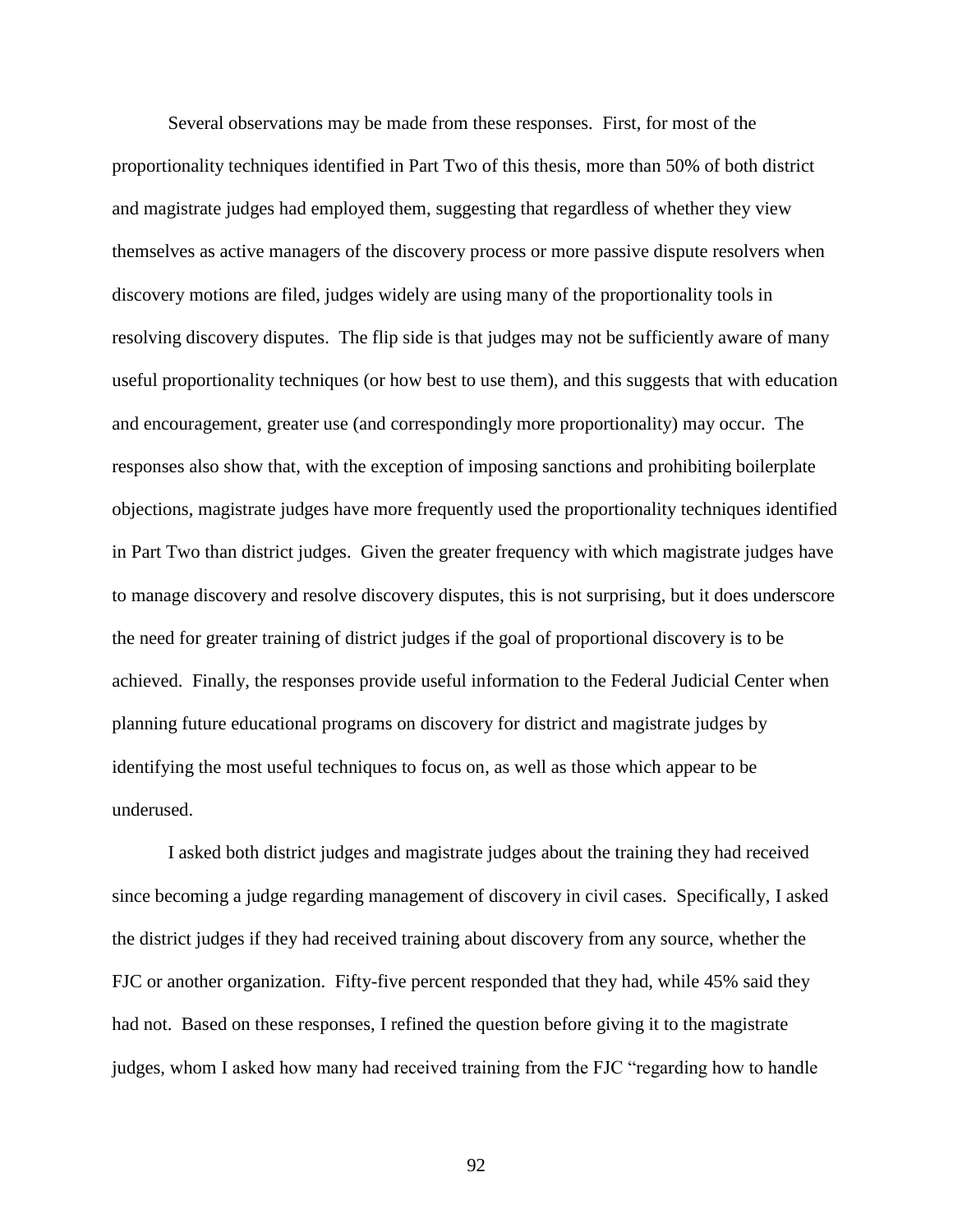civil discovery in a manner designed to achieve proportionality (balancing the need of the requesting party against the cost and burden to the producing party), considering what is at stake or at issue in the litigation." Only 25% of the magistrate judges responded that they had received such training, while 75% responded that they had not. The refined question about discovery training that I posed to the magistrate judges provides more useful information than the less specific question I asked the district judges, because it focused on education from the organization principally charged with educating federal judges, as well as on the specific type of training that could be expected to have the greatest effect on improving the management of discovery to ensure proportionality. The responses from the district judges suggest that while somewhat more than half have had some form of discovery training, nearly half have not. For the magistrate judges, who more often have to deal with management of discovery, three quarters had not received any training from the FJC regarding the proportionality requirement that the rules impose on federal judges. These responses suggest that much more needs to be done with judicial education if greater proportionality is to be achieved.

Finally, I asked both district and magistrate judges about the level of their experience with discovery in civil cases before becoming a judge. Sixty-two percent of the district judges and 66% of the magistrate judges reported "extensive" prior experience, 21% of district and 13% of magistrate judges reported "some" prior experience, 12% of district judges and 13% of magistrate judges reported "little" prior experience, and 5% of district judges and 6% of magistrate judges reported no prior experience with discovery in civil cases before becoming a judge. Overall, the vast majority of federal judges come to the court with at least some discovery experience. Some have extensive experience. This is reassuring, as the intricacies of the discovery rules and practice can be quite challenging for one with no prior exposure to them to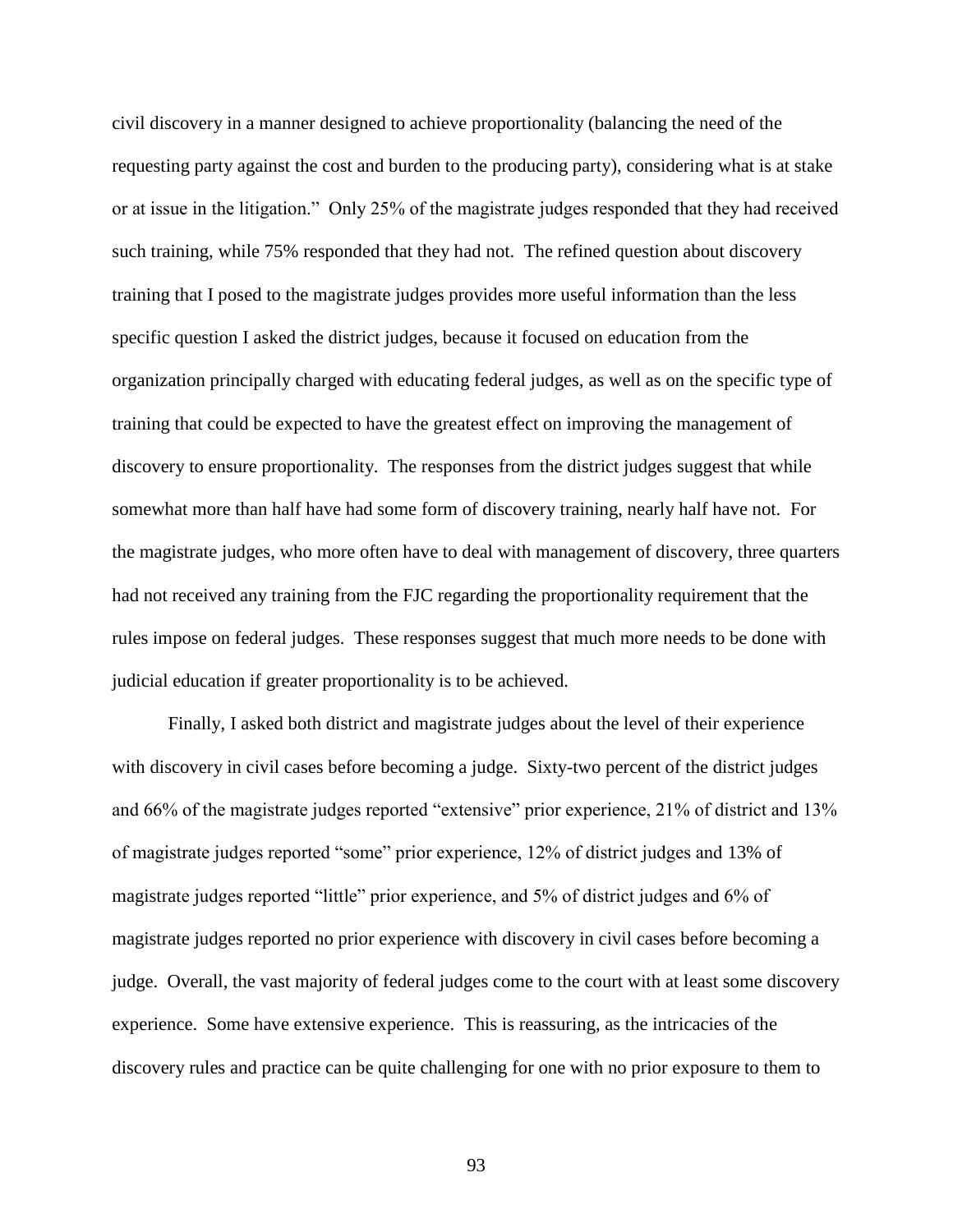learn (let alone master), and expecting new judges to be able to manage discovery effectively and to achieve proportionality with no prior experience with this complicated area is asking a lot. Nonetheless, the responses are a reminder that there are federal judges who come to the bench without sufficient prior experience with the civil discovery process who would benefit from educational programs designed to teach them the fundamentals of this process and, more particularly, the importance of proportionality and the tools to achieve it.

The surveys conducted for this thesis provide useful insight about the attitudes of district and magistrate judges regarding discovery in general, and the obligation to manage discovery to ensure proportionality specifically. They were helpful in part because research failed to reveal any similar surveys conducted of federal judges concerning their attitudes towards discovery, and none of the surveys that were studied during the Duke Conference were directed at judges themselves. That said, it must be acknowledged that a survey of only 110 federal judges cannot be regarded as fully representative of the views and experiences of the more than 1200 district and magistrate judges who constitute the federal trial judiciary.<sup>215</sup> Nevertheless, a sampling of nearly 10% of the federal judiciary can provide useful insight regarding their approach to handling the discovery process in civil cases, their knowledge of the proportionality requirement, their experience with the tools for achieving proportionality, and their level of familiarity with discovery practice before becoming judges, at least for the purpose of beginning to understand the reasons why it has been so difficult to persuade the federal trial judges to fully embrace the notion of actively managing discovery to achieve proportionality. In the final section of this

<sup>215</sup> There are 678 United States district judges. *See* "Federal judges and how they get appointed," in "How the Federal Courts Are Organized," at www.fjc.gov/federal/courts.nsf. There are 531 United States magistrate judges. *See* "A Guide to the Federal Magistrate Judge System," at www.fedbar.org .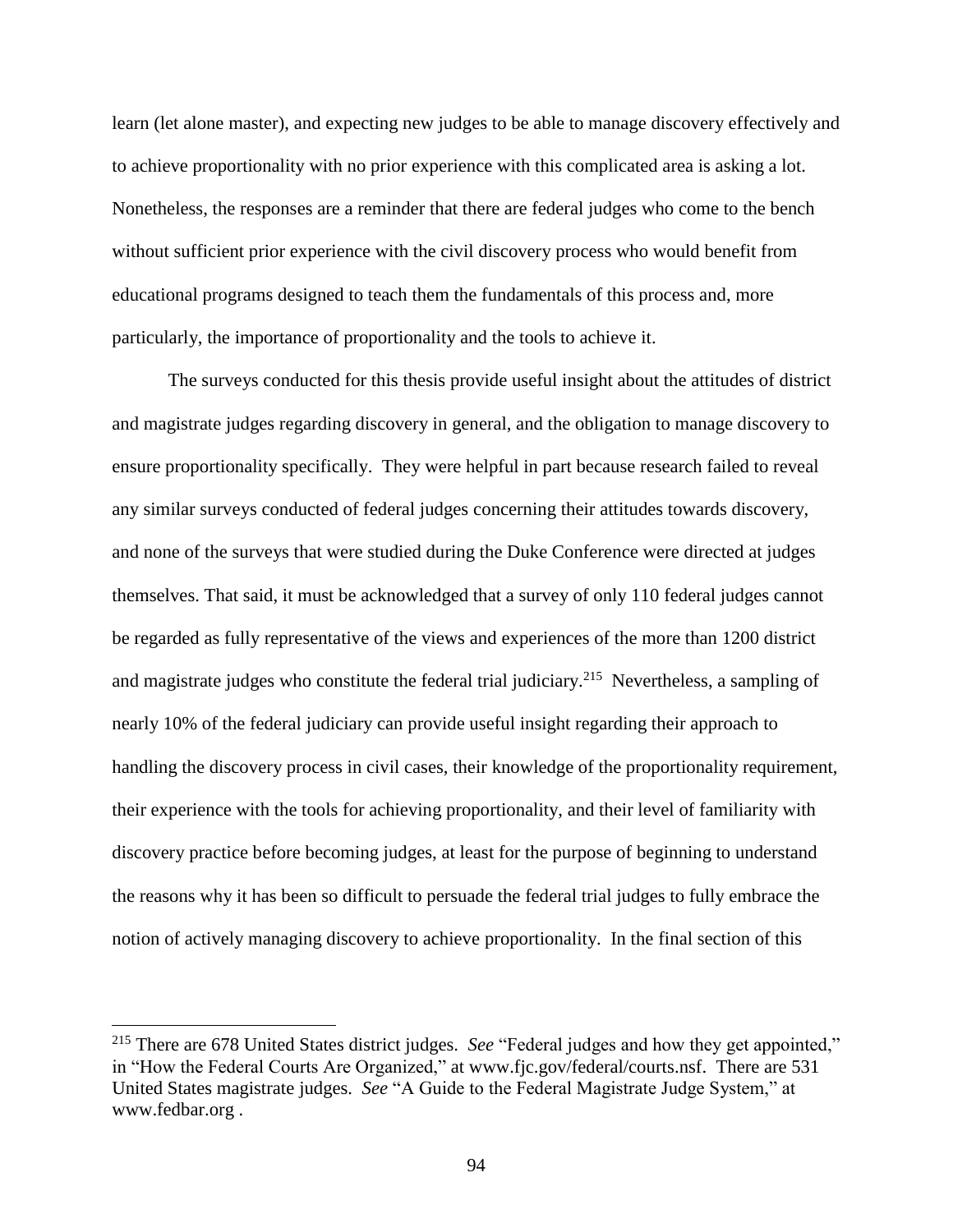thesis, I will draw some conclusions from the research of the cases discussed in Part Two and the survey of judges in Part Three, and offer some thoughts about further action that may be advisable if the goal of achieving proportional discovery in civil cases is to be realized.

#### Part Four: Concluding Thoughts

As shown in Part One of this thesis, since the codification of the federal rules of civil procedure in 1938, the Civil Rules Advisory Committee has struggled with how to balance the goals of making sure that litigants are able to obtain sufficient factual information about a case to ensure that it is tried, settled or disposed of during summary judgment on its merits, without imposing excessive burden or cost on the party from whom discovery is sought. The means that the Committee adopted for achieving this delicate balance was the proportionality requirement, first introduced into the rules in 1983. The Committee recognized at the inception of the proportionality requirement that its success would depend on the willingness of federal judges to "be more aggressive in identifying and discouraging discovery overuse."<sup>216</sup> By 2000, when the Committee amended the Rules again to reinforce the proportionality requirement, it acknowledged that it had "been told repeatedly that courts have not implemented" the proportionality limitations on overbroad discovery "with the vigor that was contemplated."<sup>217</sup> By 2010, following the Duke Conference, the Committee had concluded that rule changes alone

<sup>&</sup>lt;sup>216</sup> Fed. R. Civ. P. 26(b) (1983) Advisory Committee Note. In 1984, the year following the adoption of the proportionality requirement, Chief Justice Burger addressed the American Bar Association to provide his assessment of "The State of Justice" in the United States. Notably, his comments addressed discovery abuse as a significant cause of dissatisfaction with the state of things in civil litigation. In discussing what changes were needed to turn things around, he emphasized the need for discovery reform, stating "[w]hat this means is that, under the 1983 [civil] rule changes, judges must not remain aloof from what is going on in a case simply because the parties have not presented themselves in the four walls of the courtroom to begin a trial. The 1983 amendments require that judges take a more active role in overseeing the pretrial proceedings." Chief Justice Warren E. Burger, *The State of Justice*, 70 A.B.A.J. 62, 65 (1984). <sup>217</sup> Advisory Committee Note (2000) (discussing change to Rule 26(b)(1)).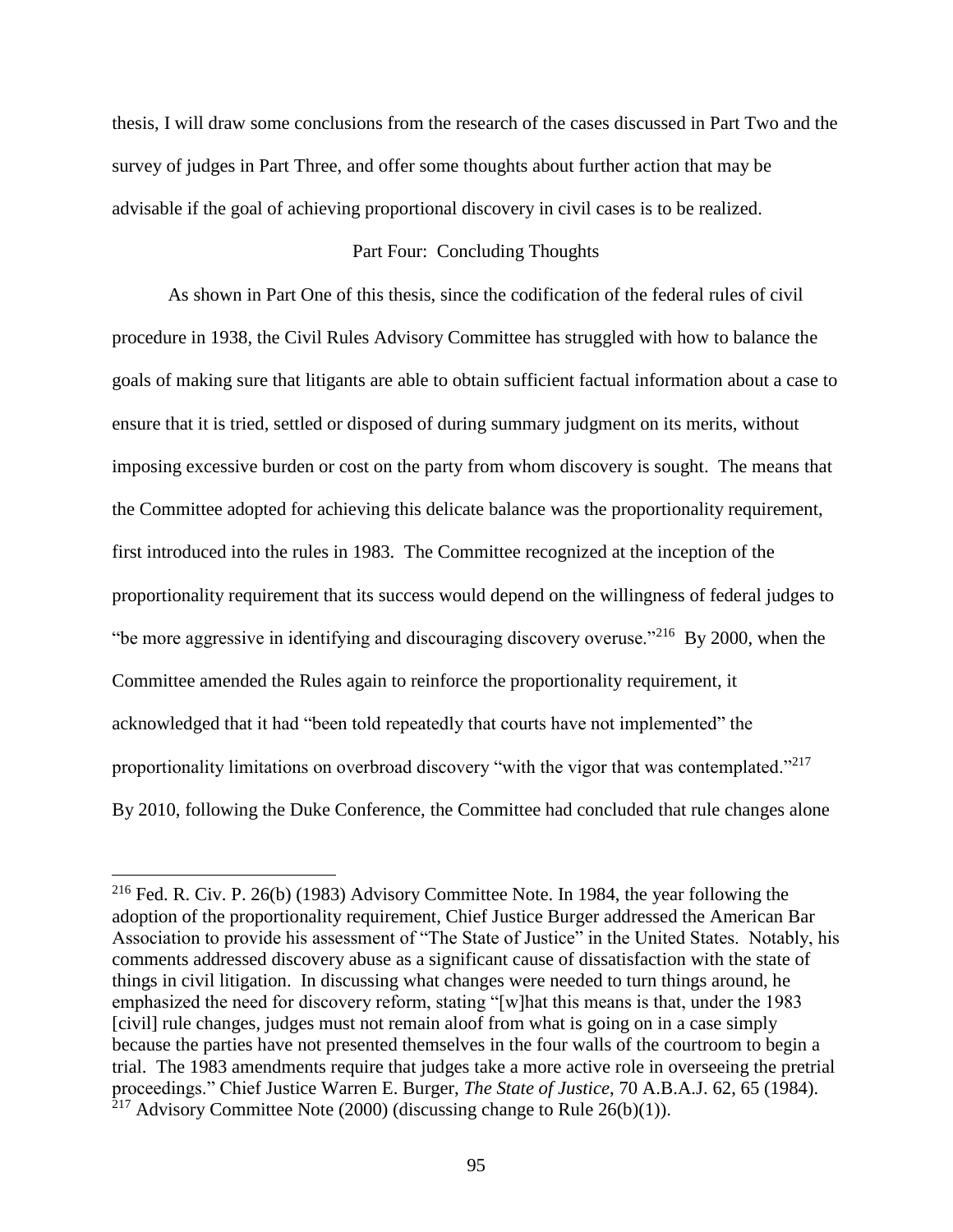would not succeed in making "meaningful improvements" in reducing the cost of discovery in civil cases.<sup>218</sup> Rather, the Committee recognized that the rules needed to be augmented by education programs for judges to teach them to take more aggressive action to prevent overbroad discovery.<sup>219</sup> When the Committee proposed the 2015 amendments to the Civil Rules, it noted that the success of the new rules would require three essential ingredients: cooperation, proportionality and "sustained, active, hands-on judicial case management," and it again recognized the need for educating judges about the importance of active case management to enable the new rules to succeed.<sup>220</sup> And, as shown in the discussion at Part Two B.1,<sup>221</sup> active judicial case management is the most important of all the tools for achieving proportionality that the cases analyzed in Part Two identify. It does not seem an exaggeration to say that without active "hands on" judicial monitoring of the discovery process in all cases, and intervention to manage more actively those cases that require it, the goal of achieving proportional discovery never will be achieved—indeed thirty years of rulemaking efforts without apparent success seems to have established this rather firmly.

It also seems clear based on the results of the case analysis in Part Two that, when judges are willing to become involved in the discovery process, there are abundant tools available for them to use to do so. And, the survey results show that most of these tools have enjoyed widespread use by federal judges. If parties and judges can achieve proportional discovery through the use of the tools the judges have at their disposal, then the widely held view that the serial changes to the Rules to require proportionality have not been successful must in large part

<sup>218</sup> *Supra*, note [33.](#page-16-0)

<sup>219</sup> *Supra*, note [33,](#page-16-0) at 4.

<sup>220</sup> Judge Campbell Memorandum, *supra* note [26,](#page-14-0) at Appendix B 2-3.

<sup>&</sup>lt;sup>221</sup> *Supra*, page [33](#page-32-0) (Active Judicial Monitoring and Management of Discovery).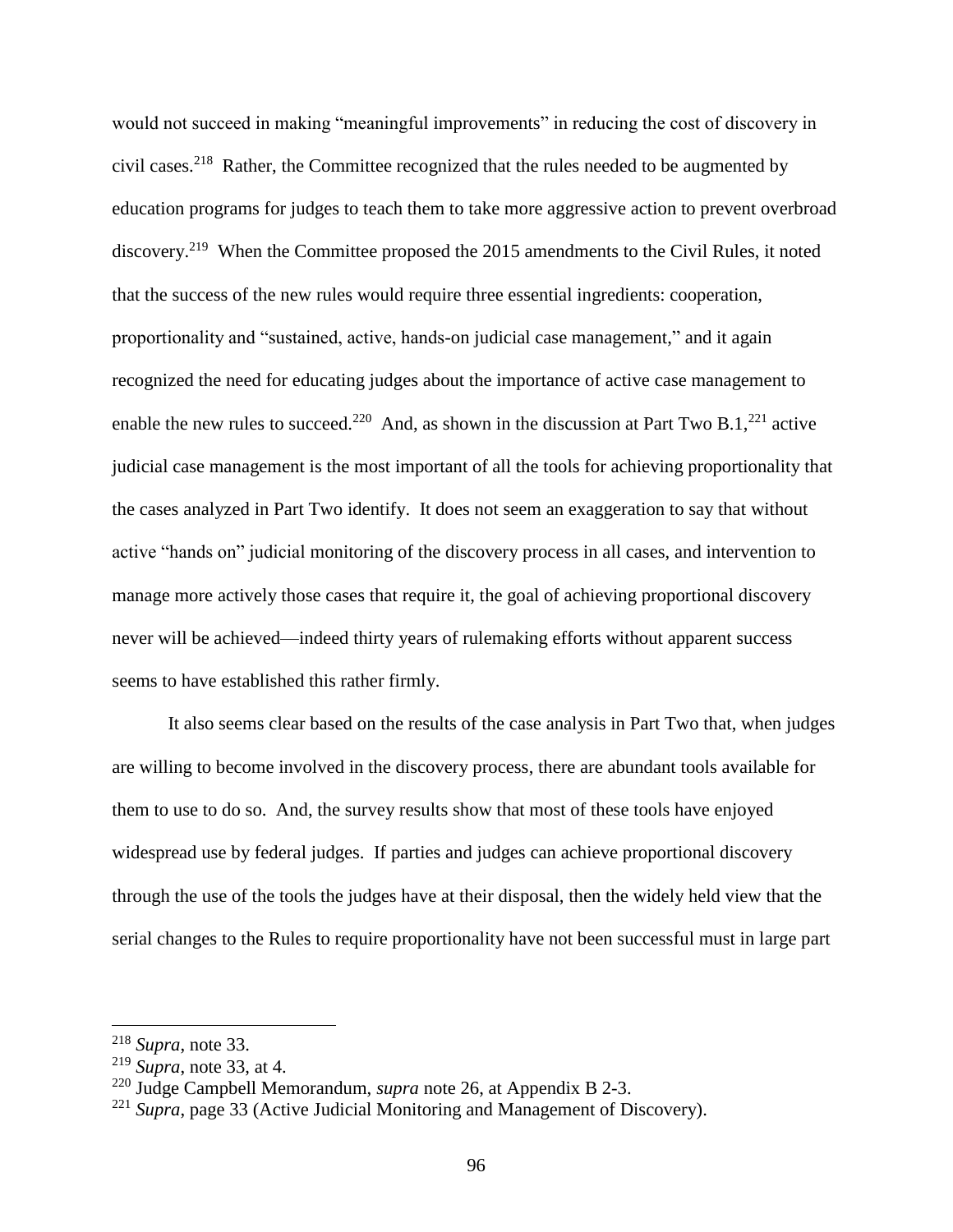be attributed to the reluctance of the judges to embrace the notion that they must become active in the management of the discovery process from its inception, and not passively wait until there is a dispute, and then resolve only that particular dispute.

The survey results show that the attitudes of a substantial number of federal judges (82% of district judges and 61% of magistrate judges) do not appear to be in sync with the expectation of the Rules that they actively monitor and manage the discovery process to achieve proportionality. What the survey does not show, however, is why so many judges feel this way, and there are many possible explanations that may account for it.

It may be that some judges simply are opposed to the idea that they must be responsible for management of the discovery process—are just philosophically opposed to doing so—and will not find persuasive efforts to convince them otherwise. As one federal judge recently expressed:

The job of a judge is to adjudicate—to decide disputes presented by litigants. Performing that task fairly and efficiently of course involves management of the docket; but management of discovery in individual cases ordinarily should be left to the lawyers . . . . Absent a dispute for the judge to decide, the judge should trust the lawyers and thus leave them free to manage their cases as they see fit, for competent case management involves considerations that are beyond the ken of the judge and outside the province of the rules by which a judge's decisions should be governed. $222$ 

As a practical matter, regardless of what the Rules may say, a federal judge who does not accept the notion that he or she must actively manage the discovery process has considerable power to simply decline to do so, and there is little that can be done about it.

<sup>222</sup>*Point-Counterpoint: Doing Discovery Right, Judge Leon Holmes and Magistrate Judge Craig Shaffer Compare the Merits of Proactive Versus Passive Pretrial Judicial Discovery Management*, *Judicature*, Summer 2015 at 67-73 (Comments of Judge Leon Holmes).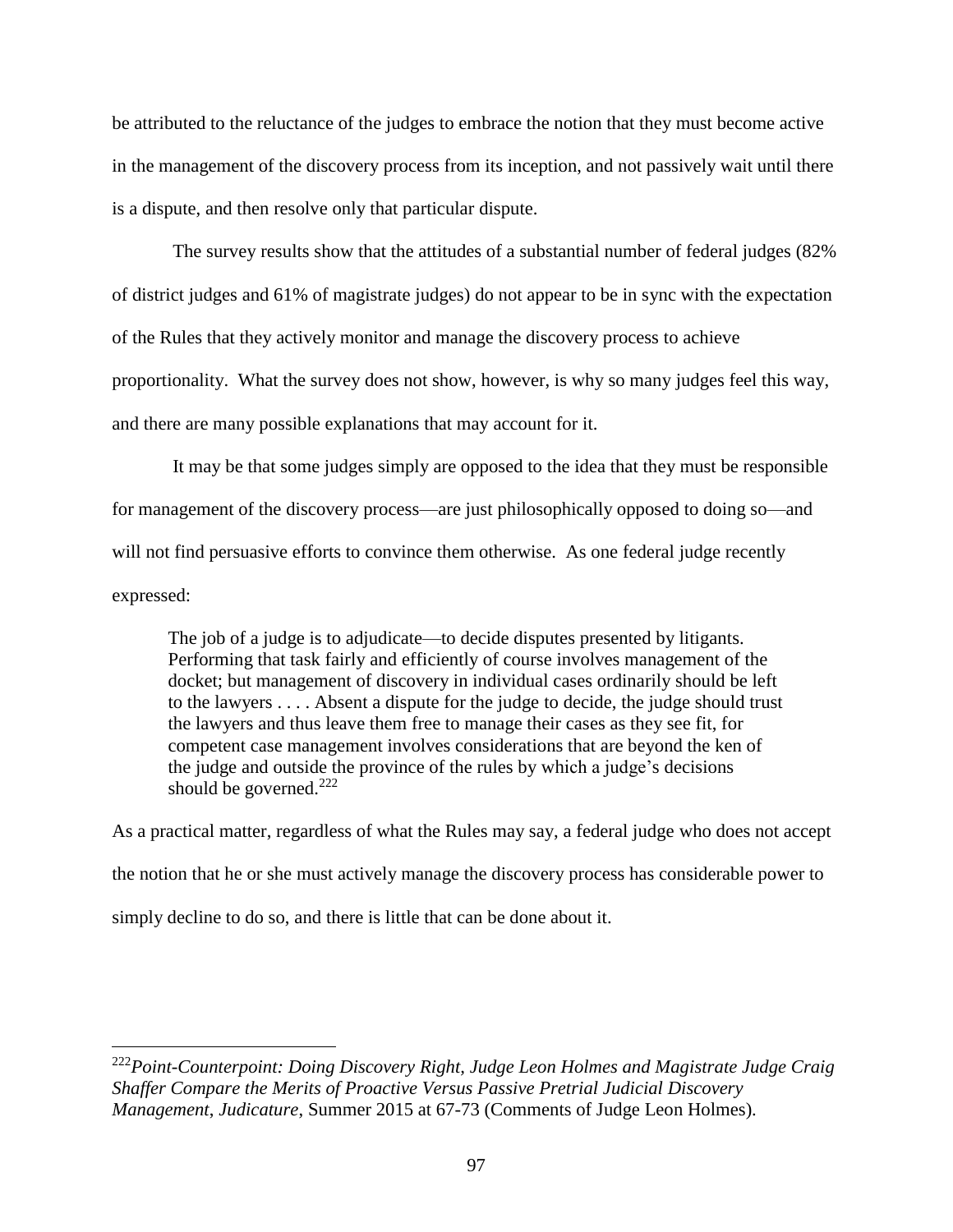It may also be that some judges are not opposed to actively managing the discovery in their cases, but simply are overwhelmed by the number of cases that they have and do not have the time to do more than wait for a dispute, and then resolve it (themselves, or by referring it to a magistrate judge or other judicial adjunct). It takes time to actively monitor the discovery process. The judge must review the pleadings to see what is at issue in the case, confer with the lawyers (either in person or telephonically), and then determine what discovery, and in what sequence, is appropriate given what is at stake in the litigation. Where the lawsuit seeks only money damages, and it is easy to predict the range of probable outcomes, this task can be done quickly. But if the case is complex, involves many parties (who may not be inclined to cooperate), or what is at stake is not monetary, deciding on an appropriate discovery plan at the beginning of a case can be a difficult and time-consuming thing for a judge to do. Without training on how to do so efficiently, and the proper tools to use, an overworked judge may simply be unable to actively manage the process.

It may also be that some judges do not actively manage the discovery in their cases because they have never received training to do so. Even judges with extensive experience in civil discovery before they become judges do not necessarily appreciate the benefits of active management of discovery. After all, as lawyers, they were used to managing the discovery in their own cases, and may have practiced before judges who did not become involved in discovery until there was a dispute. Without training to show them the benefits of active management of discovery, and the tools for doing so, it is unrealistic to expect them to develop that approach all on their own. And, as the survey reveals, nearly half of the district judges have had no training at all since becoming a judge on how to manage the discovery process, and nearly three-quarters of the magistrate judges—who handle most of the discovery disputes in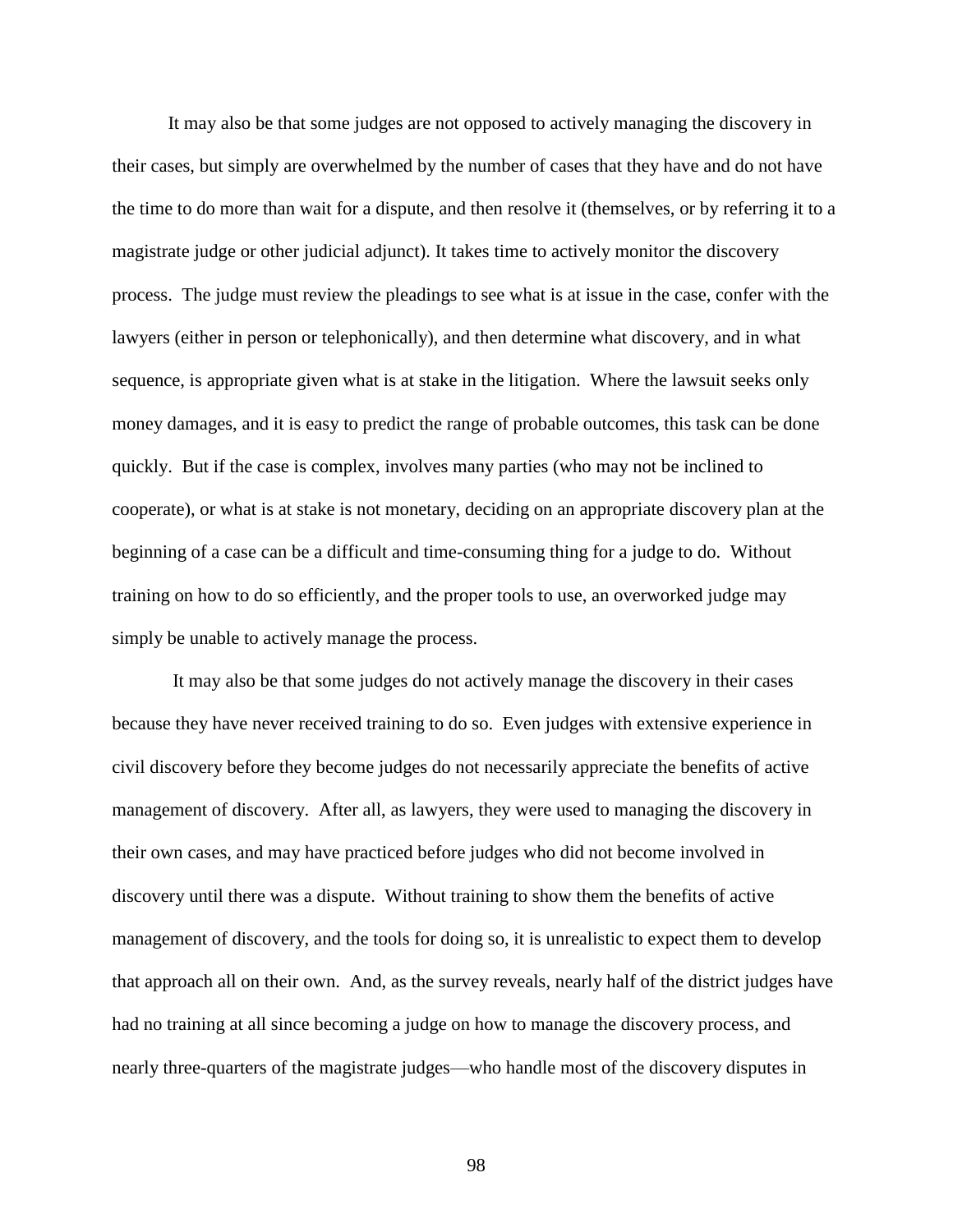federal court—have had no training at all in the proportionality requirement or how to manage cases to achieve it.

Judges are appointed with varying experience as attorneys. The number of judges who were prosecutors or defense counsel in criminal cases, or engaged in administrative law or commercial law fields that did not give them experience in civil discovery before being appointed will vary over time. There must be a consistent emphasis during judicial education programs on the importance of achieving proportional discovery and the management tools available to do so effectively. Waiting until the discovery rules have been amended to implement judicial education about how best to monitor and manage discovery will be far less effective in achieving the goal of proportionality than consistent education on this topic on an ongoing basis with adjustments in emphasis depending on the experience mix of the judges being trained.

There are several significant take-away points that this thesis raises. First, we really do not know why it is that the judges have been reluctant to embrace the notion of actively managing the civil discovery process, and this is a matter that is deserving of further exploration. If active management is essential to achieving proportionality, and if the judges are resistant to doing so, learning the reasons why seems essential to figuring out how to effectively address the problem. Without further study, rulemakers will have to continue to amend the rules based on anecdotal information, rather than specific data. If the goal of achieving proportionality is worth the time and effort that has been spent on it (without yet achieving success), then surely it is worth the additional time and expense to better understand the reasons why so many judges resist active management of the discovery process. The Federal Judicial Center, which is the research and education branch of the federal judiciary, should consider a comprehensive survey of federal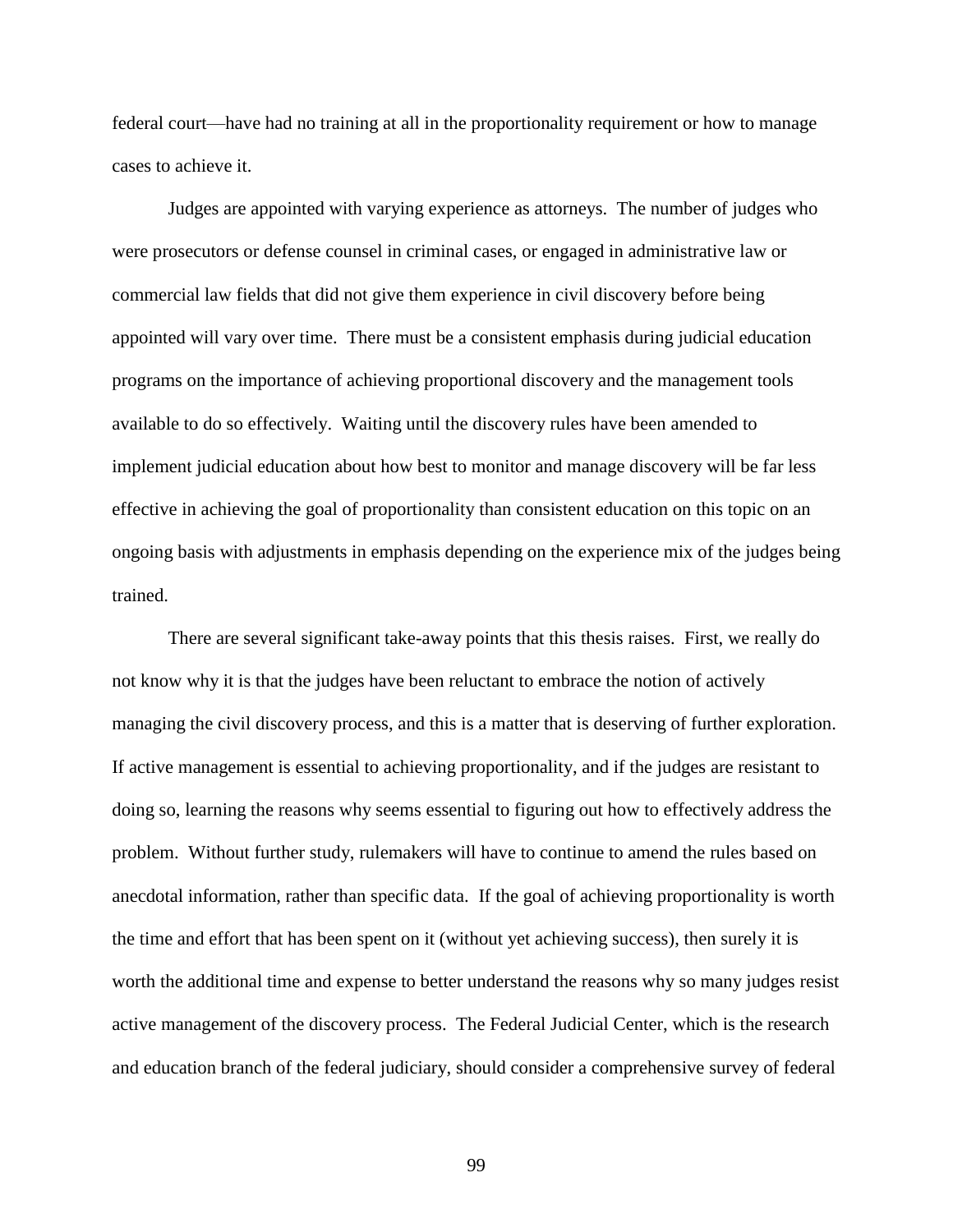judges to better learn about their attitudes and practices regarding discovery. Once judges have been given the tools for achieving proportionality, they must be encouraged to use them, if only because it is in their own self-interest to do so. Judges who actively monitor discovery in all their cases, and who swiftly intervene to more directly manage cases where problems develop, find that they have fewer discovery disputes overall, resolve those they do have more quickly, and thereby have more time to devote to the substantive issues in their cases.

Second, there is a clear need for more extensive education of judges in how to effectively manage discovery to achieve proportionality. The number of judges who have had little or no training regarding proportionality is significant, and initial training for newly appointed judges and continuing education for others seems essential to achieving the goal of proportionality. Because there are so many effective tools to achieve proportional discovery, training that is aimed at showing judges how to do so should be a priority. Moreover, it should not be relegated to optional "break-out" sessions at judicial training programs, but instead should be required training of sufficient length and detail to give judges a strong foundation in exactly how to effectively manage discovery. Such education ideally should include practice using the proportionality tools in realistic case settings that allow the judges to appreciate the warning signals that discovery needs individualized management and to use the tools identified in Part Two of this thesis. Further, developing sample orders, protocols, local rules and guidelines, as well as written and recorded reference tools that judges may access on the website of the Federal Judicial Center would allow judges to follow up live training sessions with additional educational materials that would make it easier for them to master the skill of active management of discovery.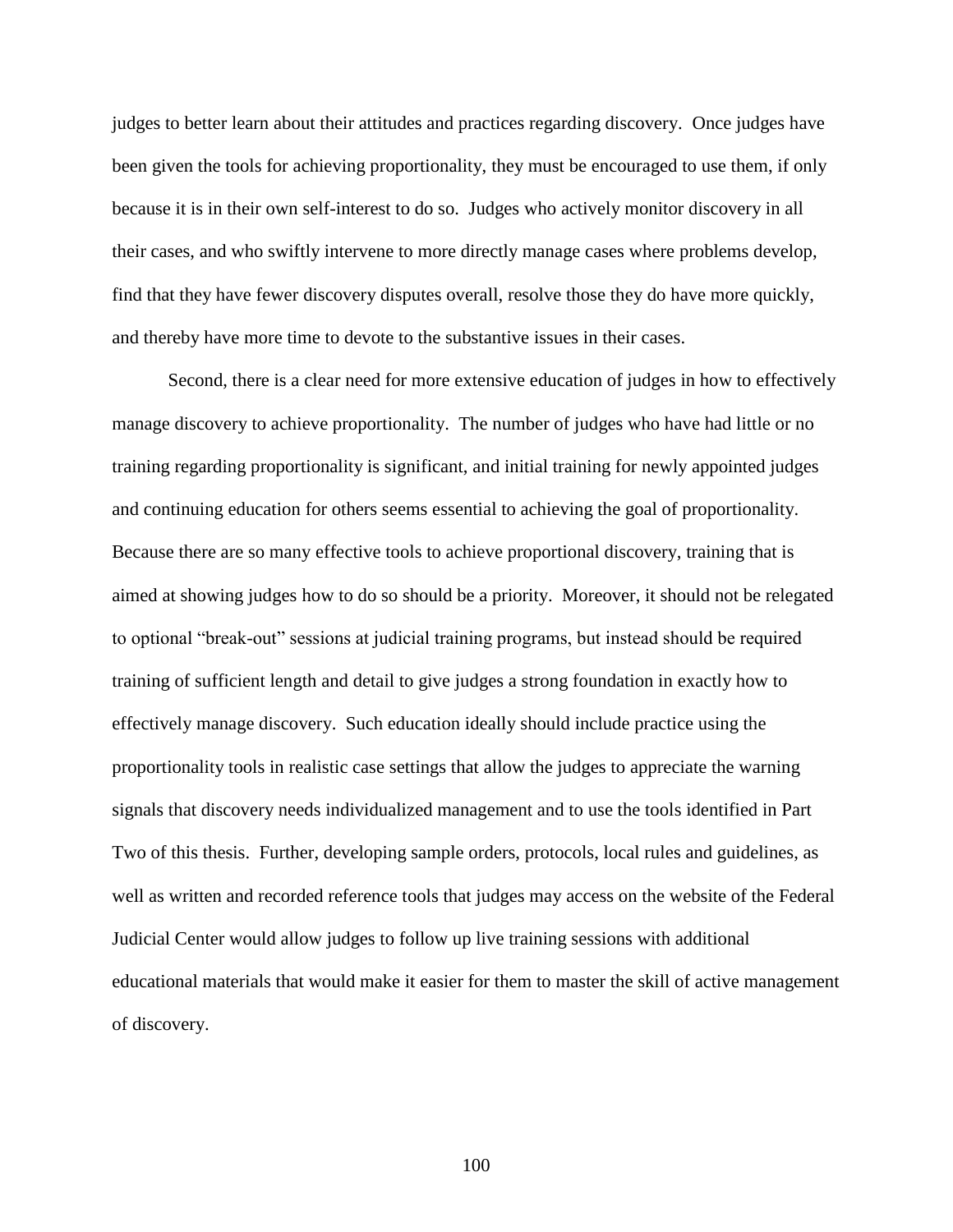Finally, there are ninety-four federal judicial districts in the United States.<sup>223</sup> Each court reflects the experience, culture, and customs of the judges and lawyers of that district. Many courts and judges likely have developed protocols, local rules, guidelines, and standard procedures that have proven effective in the management of discovery in civil cases. A systematic effort to identify what courts already have been doing that actually works should be undertaken so that the successes of those courts may be shared with others, educational programs may be tailored with this experience in mind, and materials may be archived for judges in other locations to use.

If the changes to the Civil Rules adopted in 2015 are to finally break the cycle of unsuccessful amendments to the rules to achieve proportionality, then the rule changes must be simply the first of many steps taken to achieve the goal. More study of the reasons why judges resist active management of discovery will suggest better ways to overcome this reluctance. More extensive and practical education of judges as to how they may use the many tools to achieve proportionality and recognize the warning signs that threaten to undermine it also will ensure that judges know about the tools they need, how they may be employed most effectively, and why it is in their self-interest to do so. And harvesting the experience of judges and courts that already have figured out effective means to promote proportional discovery and making it available for other judges and courts will go a long way towards ensuring that, a decade from now, future members of the Civil Rules Advisory Committee are not again going through the amendment process to say—once more—that judges need to ensure that discovery is proportional. This thesis has shown that tools exist to achieve proportional discovery. What

<sup>223</sup> *See* Court Role and Structure, *available at* [www.uscourts.gov/about-federal-courts/court-role](http://www.uscourts.gov/about-federal-courts/court-role-and-structure)[and-structure](http://www.uscourts.gov/about-federal-courts/court-role-and-structure) (last visited Jan. 22, 2016).